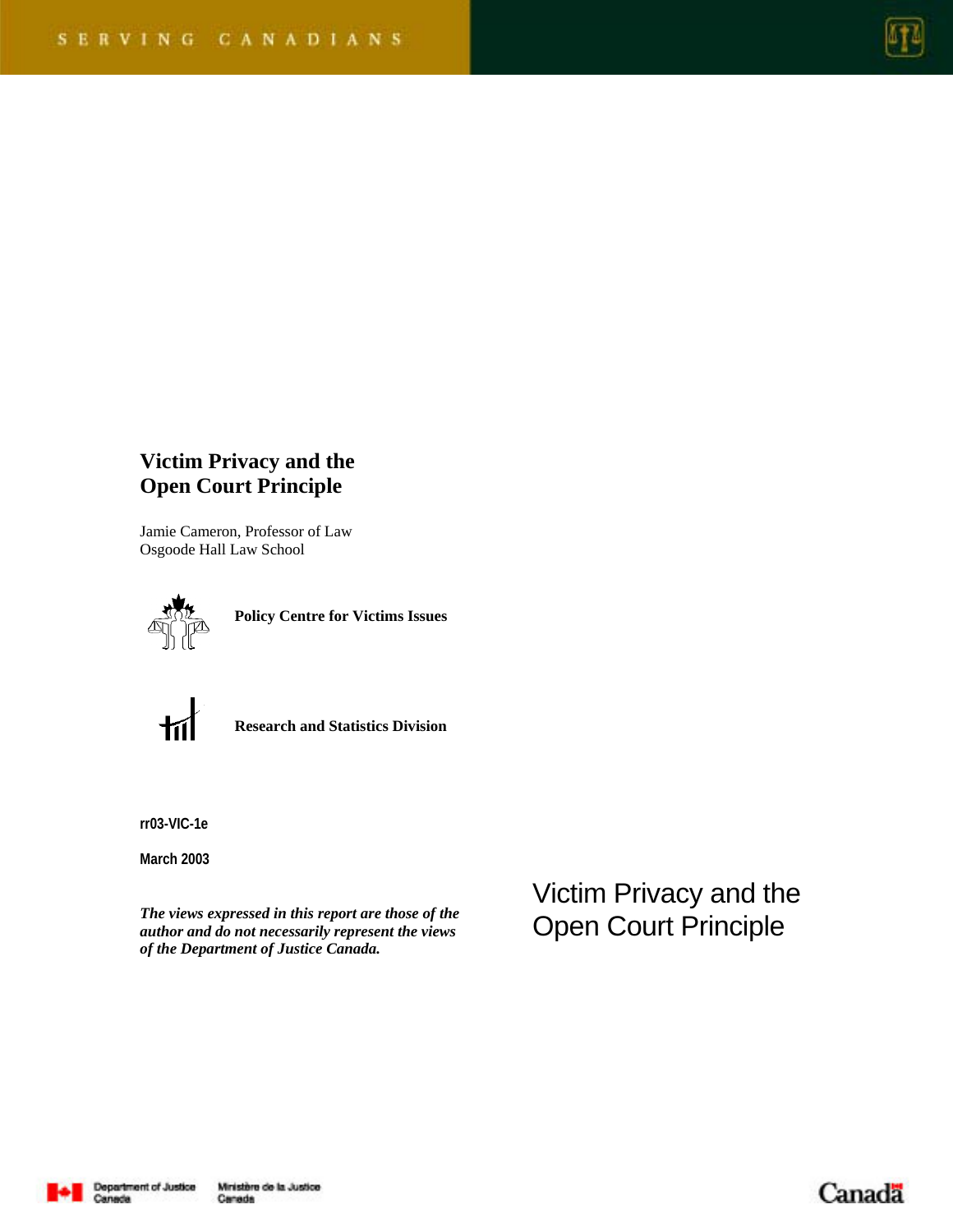### *Executive Summary*

This Report analyzes the tension between victim privacy and the open court principle, and especially in the context of sexual assault proceedings. It explains that the open court principle is one of the most highly prized values in t he Anglo-Canadian common law tradition. Not only has the jurisprudence under the *Charter of Rights and Freedoms* reinforced this value, it has set more onerous requirements for exceptions to the open court principle to meet. The Report provides an analysis of open court's transition from common law to constitutional principle.

Historically, the victims of crime have not played a central role in a trial process that is conceptualized as a bipolar contest between the state and the accused. Even before the *Charter of Rights and Freedoms* was adopted in 1982, however, the status of victims had begun to improve. The law relating to sexual offences was one area in which reforms were most forcefully sought, and most frequently secured as a result. Though statutory measures had taken some steps in this direction, protecting the privacy of victims was not recognized, at common law, as one of the permissible exceptions to open court's twin elements of access and publicity.

Almost exclusively in the context of sexual assault proceedings, the status of crime victims changed radically under the *Charter*. Albeit in the context of conflict between the rights of the accused and the complainant, the Supreme Court of Canada recognized a right of victim privacy under s.7 of the *Charter*, and placed it on an equal plane with the defendant's right of full answer and defence. The Report views this as a critical development because of the importance of linking the privacy concerns which arise at different times and for differe nt reasons in sexual assault proceedings. The open court jurisprudence weighs the salutary benefits of protecting victim privacy against the deleterious consequences of derogating from open court. The invasion of privacy elsewhere in the process, and the steps that have been taken to address it, may influence the judiciary's perception of proportionality in contests between victim privacy and open court.

The Report adds perspectives from other jurisdictions and provides a discussion of the values which are at stake when victim privacy is set against open court. In doing so, it raises but does not answer the question whether victim privacy, and the need for anonymity in particular, is justified by the nature of the offence, or should instead be regarded as a remedial measure to address the chronic under reporting of sexual offences and encourage victims to trust the system. In essence, the question is whether these offences are different and should, from a privacy perspective, always be treated differently. An alternative approach would treat sexual assault victims differently, but only for the time being, and because the unfair treatment they have suffered in the past has not yet been eliminated.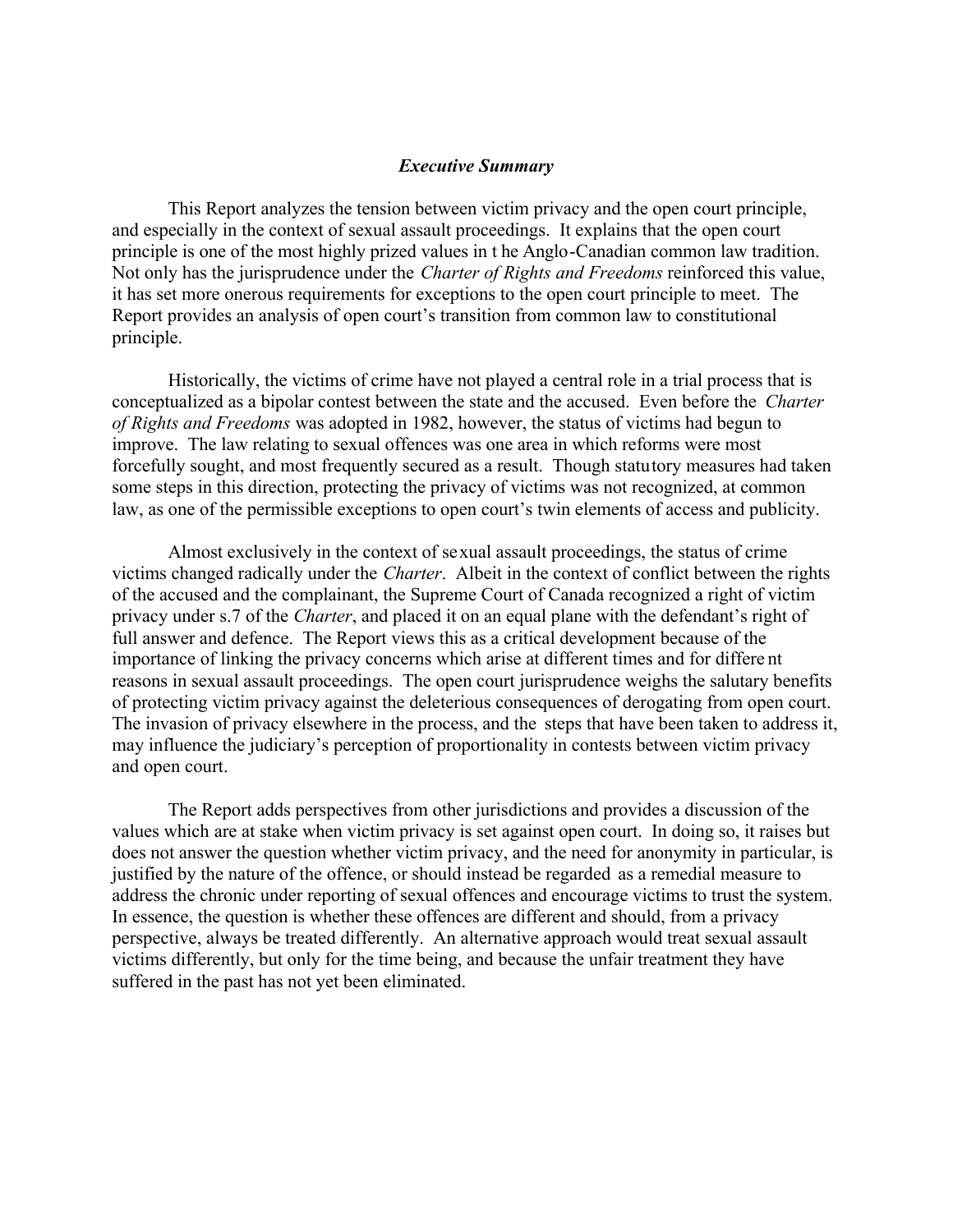# *Acknowledgements*

The author would like to thank Sean Sells for his research assistance on this project. Others who contributed are Sabina Han, Kenn Lui, Angela McLeod, and Adrian Savin. The author also thanks Lynne Fonseca for her assistance with the manuscript.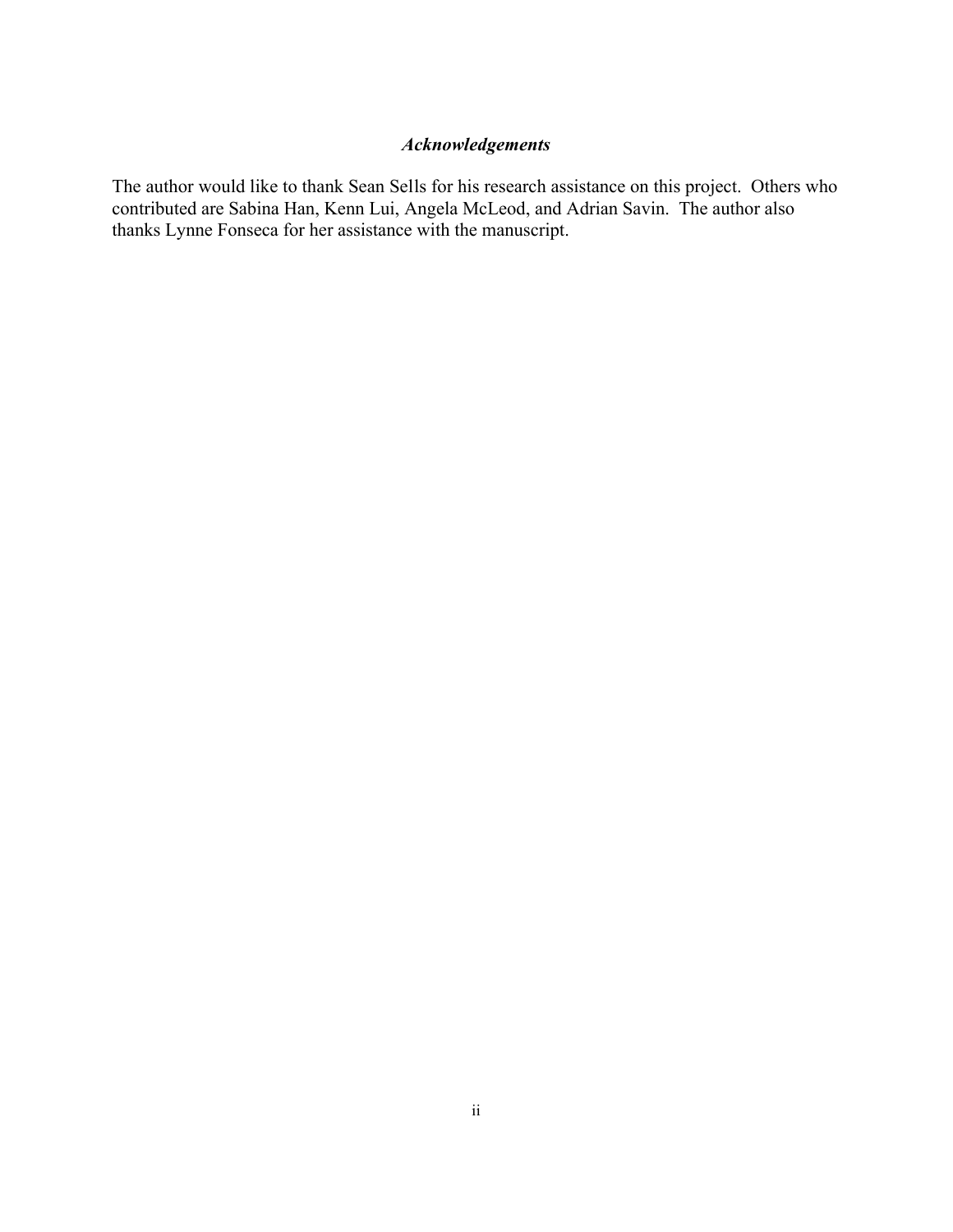# **TABLE OF CONTENTS**

# Executive Summary Acknowledgements

| Chapter One          |  |
|----------------------|--|
| Chapter Two          |  |
| <b>Chapter Three</b> |  |
| <b>Chapter Four</b>  |  |
| <b>Chapter Five</b>  |  |
| Chapter Six          |  |
| <b>Chapter Seven</b> |  |
|                      |  |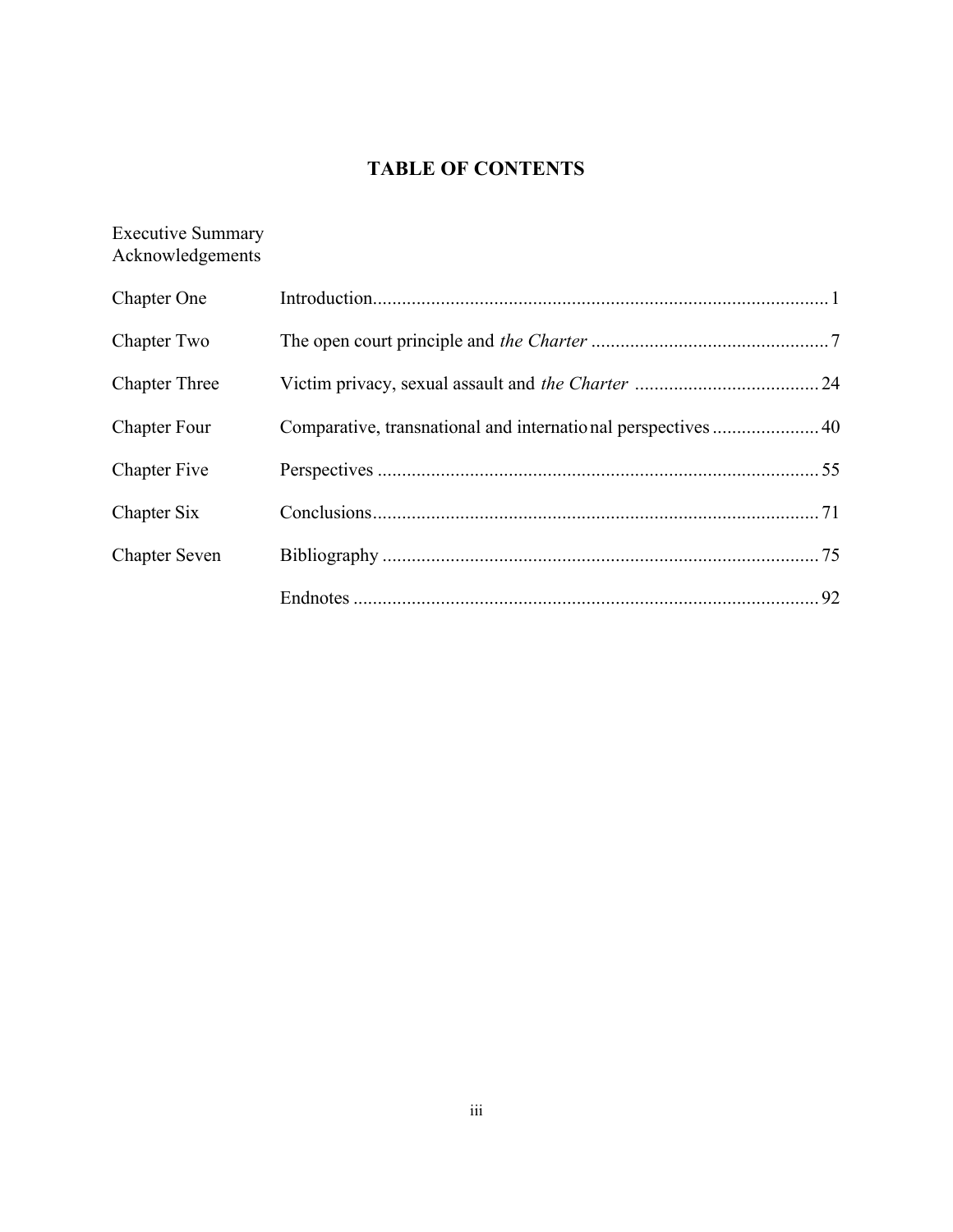# *Chapter One*

### *Introduction*

Privacy may be an ancient concept that is linked in fundamental ways to the dignity and integrity of individuals, but it is a relative newcomer to the law just the same. Though aspects of property and defamation law, as well as some rules of evidence, are related to it, privacy, until recently, lacked status as an independent right or concept. At l east in the North American tradition, the development of a legal entitlement began with a watershed article, written in 1890, by Samuel D. Warren and Louis D. Brandeis. Their perception of excesses by the American press prompted Warren and Brandeis to dema nd that privacy be recognized and protected by the law. In one of their more colourful passages the authors of "The Right to Privacy" described the pathology of what they saw, as follows:

The press is overstepping in every direction the obvious bounds o f propriety and of decency. Gossip is no longer the resource of the idle and the vicious, but has become a trade, which is pursued with industry as well as effrontery. To satisfy a prurient taste the details of sexual relations are spread in the columns of the daily papers. To occupy the indolent, column upon column is filled with idle gossip, which can only be procured by intrusion upon the domestic circle. $<sup>1</sup>$ </sup>

Warren and Brandeis argued that the "intensity and complexity of life" rendered "some retreat from the world" necessary at the same time that "modern enterprise and invention" created new ways and means of invading privacy. The result, they concluded, was that individuals could be subjected to mental pain and distress "far greater than could be in flicted by mere bodily injury".<sup>2</sup>

The inventions Warren and Brandeis had in mind included typewriters, which were introduced to newsrooms in 1876, telephones which dated to the early 1880s, and news photography which arrived in 1897.<sup>3</sup> More than one hundred years later, privacy as a legal concept has evolved in a number of directions, especially in the United States, where it is a viable cause of action in the law of tort. Today, modern enterprise and invention have developed sophisticated broadcast and electronic technologies which dramatically accelerate the possibilities for the invasion of privacy. Not only that, the media promotes a culture of publicity which thrives on the details of private lives, whether the object of attention is a celebrity, a public figure, or an unlucky individual whose life has taken a turn which can be sensationalized for profit. There can be no doubt that the victims of crime are among those who are unwillingly thrown onto the public stage. While leaving larger questions about the privacy from unwanted media attention to another time and place, this study focuses on the privacy of crime victims, and of complainants in sexual assault proceedings, in particular.

"The history of criminal justice is almost synonymous with the decline of the victim's influence."<sup>4</sup> Historically, the common law treated the victims of crimes as witnesses, not as parties to criminal proceedings. Though the victim initiated proceedings as the prosecutor in the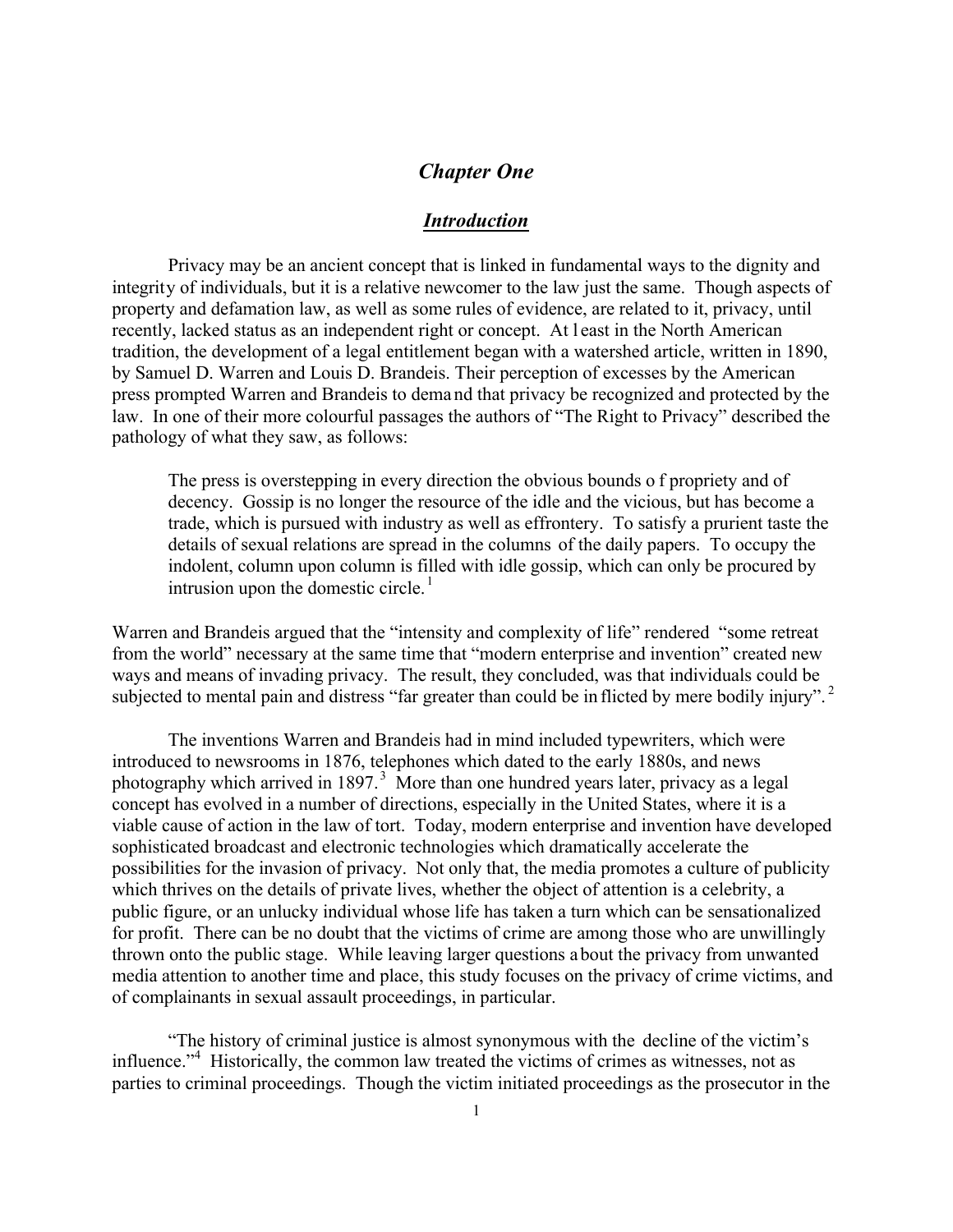earliest days, the foundations of modern criminal justice were laid when the state undertook that responsibility in the name of the victim and the community at large. From then on, the central elements of the criminal trial, which was conceived as a contest between those accused of offences and the state, began to evolve. Over time, substantive principles, rules of evidence, and procedures which protected the defendant's right to a fair trial would offset the considerable powers, advantages and resources the state enjoyed in prosecuting those accused of crime.

How the frequently competing interests in law enforcement and due process should be calibrated is an issue of ongoing adjustment and debate. Thus, it could be expected that those accused of criminal offences would be key beneficiaries when constitutional rights arrived in Canada, some twenty years ago. Today, the process of adjusting the balance between law enforcement and fairness to the accused is channelled, for the most part, through the *Charter of Rights and Freedoms*. 5

Meantime, the victims and witnesses who were participants in criminal trials were not only visible to the public but were often the objects of sympathy as well. Still, as third parties, they lacked status or standing in the system, in their own right. As LeSage A.C.J.O explained, in *The Queen v. Bernardo*:

Historically, there was a period when all crimes were personal to the victim. Over the years, the criminal law evolved toward a recognition that crimes are transgressions of societal order and values. This evolution continued until we reached a point where the state interest appeared to be total and the individual victim was given little recognition. The **only** recognized interest, at that point, was the broader interest of the state.<sup>6</sup>

The Crown could not secure convictions without the assistance of the victims and witnesses of crime. Yet the interests of the victim and the Crown often diverged and, in any case, prosecutors lacked the authority to promise victims that their interests, including privacy concer ns, would be protected. Nor were the courts willing, or able, institutionally, to reform the criminal justice system in ways that responded to the concerns of victims. For that to happen, legislative intervention was necessary.

For many years now, victims' rights groups have been active and effective participants in the political and legal processes of government. As a result of their efforts, the status of crime victims has changed in many ways. Victims' charters have been enacted in, for example, t he province of Ontario. The 1995 *Victims' Bill of Rights* declares that "[t]he people of Ontario believe that victims of crime, who have suffered harm and whose rights and security have been violated by crime, should be treated with compassion and fairness. $\frac{3}{2}$  In addition, the Preamble states that "[t]he people of Ontario further believe that the justice system should operate in a manner that does not increase the suffering of victims of crime and that does not discourage victims of crime from participating in the justice system."<sup>8</sup> The *Bill* establishes principles, which include a declaration that victims should have access to information on a variety of points about the criminal justice system and the proceedings in which they are involved.  $9$  As well, s.2(1)1 announces that "[v]ictims should be treated with courtesy, compassion and respect for their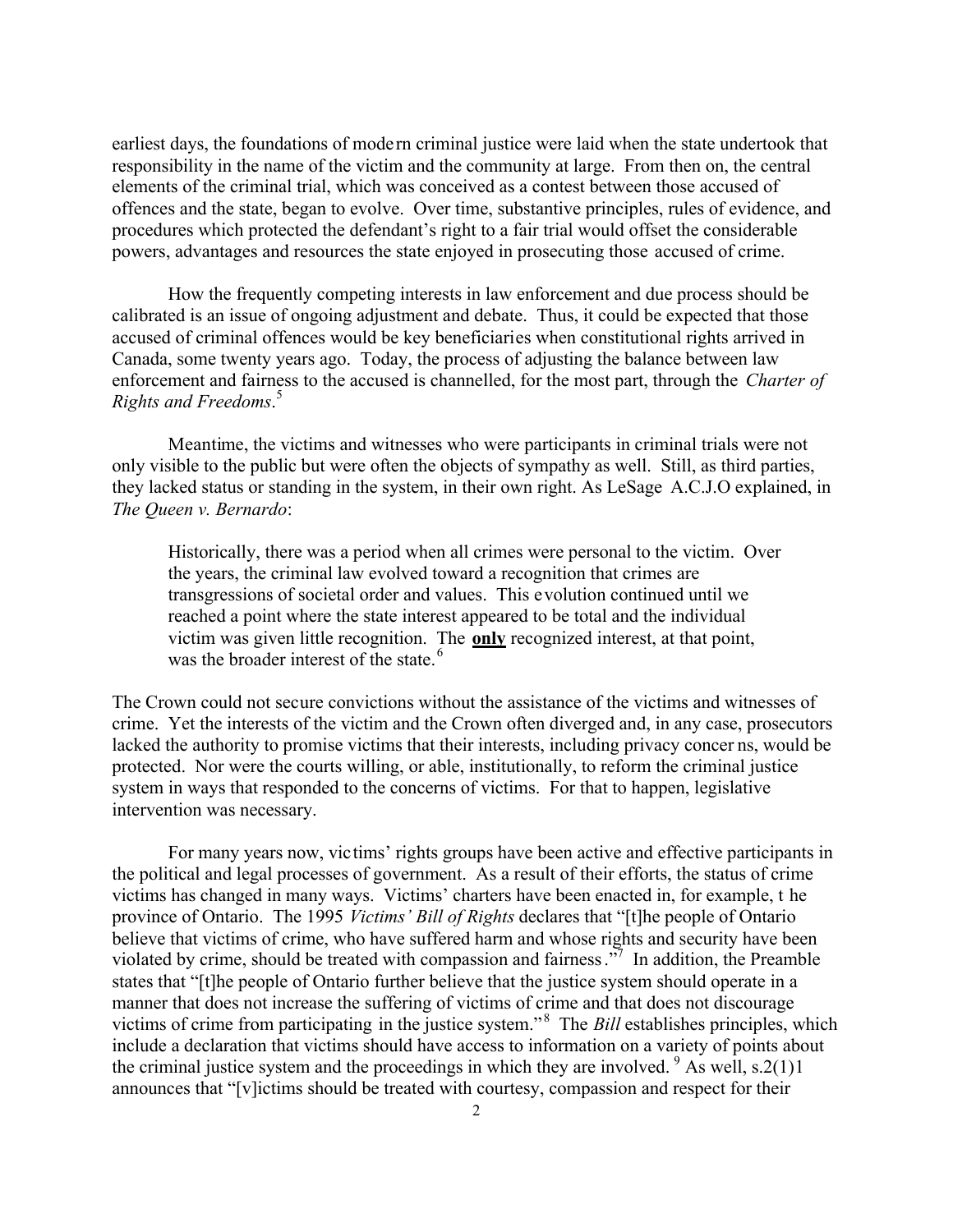*personal dignity and privacy* by justice system officials."<sup>10</sup> Meanwhile, victim impact statements are now admissible at sentence hearings  $11$  and steps have been taken to address victims' needs for compensation and restitution.<sup>12</sup>

Following his statement above, regarding the traditional role of the victim, LeSage A.C.J.O.C. observed, "[d]uring recent years, there has been a gradual shift, or evolution ... to a recognition of the concerns, interests and involvement of the individual who has suffered as a result of crime."<sup>13</sup> Describing this as a "healthy evolution", he stated that "[v]ictims should have a participation in the criminal law process that is greater than wa s recognized twenty or thirty years ago."<sup>14</sup> The proviso he added is that their participation and involvement "can never interfere with or be seen to interfere with the accused's right to a fair trial." <sup>15</sup> That, of course, is when the criminal justice system confronts conflicts between the rights of defendants and their accusers. There, the question is whether the victims of crime can claim entitlements and rights of participation in the criminal process, or will remain as third parties, whose recognition i n the system is limited to the "soft", or unenforceable, declarations set out in charters and bills of rights.

Conflicts between the rights of the accused and their victims have been brought to the forefront by women's organizations, which have directed their energies over the years to the problems of sexual assault and domestic violence. In Canada and elsewhere, organizations have lobbied effectively for legislative reforms and have participated in high profile court cases. At home, the law has been modified in important ways as a result. For example, the *Criminal Code*'s offence of rape was repealed in 1982 and replaced by sexual assault, which is a broader and more encompassing offence. <sup>16</sup> In addition, the Supreme Court of Canada recognized battered wife syndrome as a valid aspect of self-defence in answer to a murder charge.<sup>17</sup> Moreover, through a combination of judge-made law and *Criminal Code* revisions, it is more difficult now for the accused to claim that he mistakenly thought a complainant consent ed to a sexual assault, when she in fact did not.<sup>18</sup> As well, and in response to a controversial decision by the Supreme Court, Parliament has removed intoxication as an available defence to offences which interfere with a person's bodily integrity, including sexual assault.<sup>19</sup>

Historically, sexual assault victims were treated poorly in criminal proceedings. For instance, it was once commonplace for defence counsel to question a complainant about her previous sexual history, not only with the accused, but with other partners too.<sup>20</sup> It was presumed that this evidence was relevant to the question of consent: a complainant with a history of sexual activity was deemed more likely to have consented or, alternatively, to have led the accused to believe, mistakenly, that she had given permission. Debate about the permissibility of this line of inquiry, as well as on access to other sources of information about the complainant, initially centred less on a right of victim privacy than on the question whether the evid ence was relevant to the defence. While counsel for the accused maintained that such evidence was relevant to the credibility of the complainant and her story, others challenged that view on the ground that information, which was extraneous to the offence itself, was irrelevant. Moreover, they argued that assumptions about the relevance of such evidence were based on stereotypical views about who gets raped, by whom, for what reason, and in what circumstances.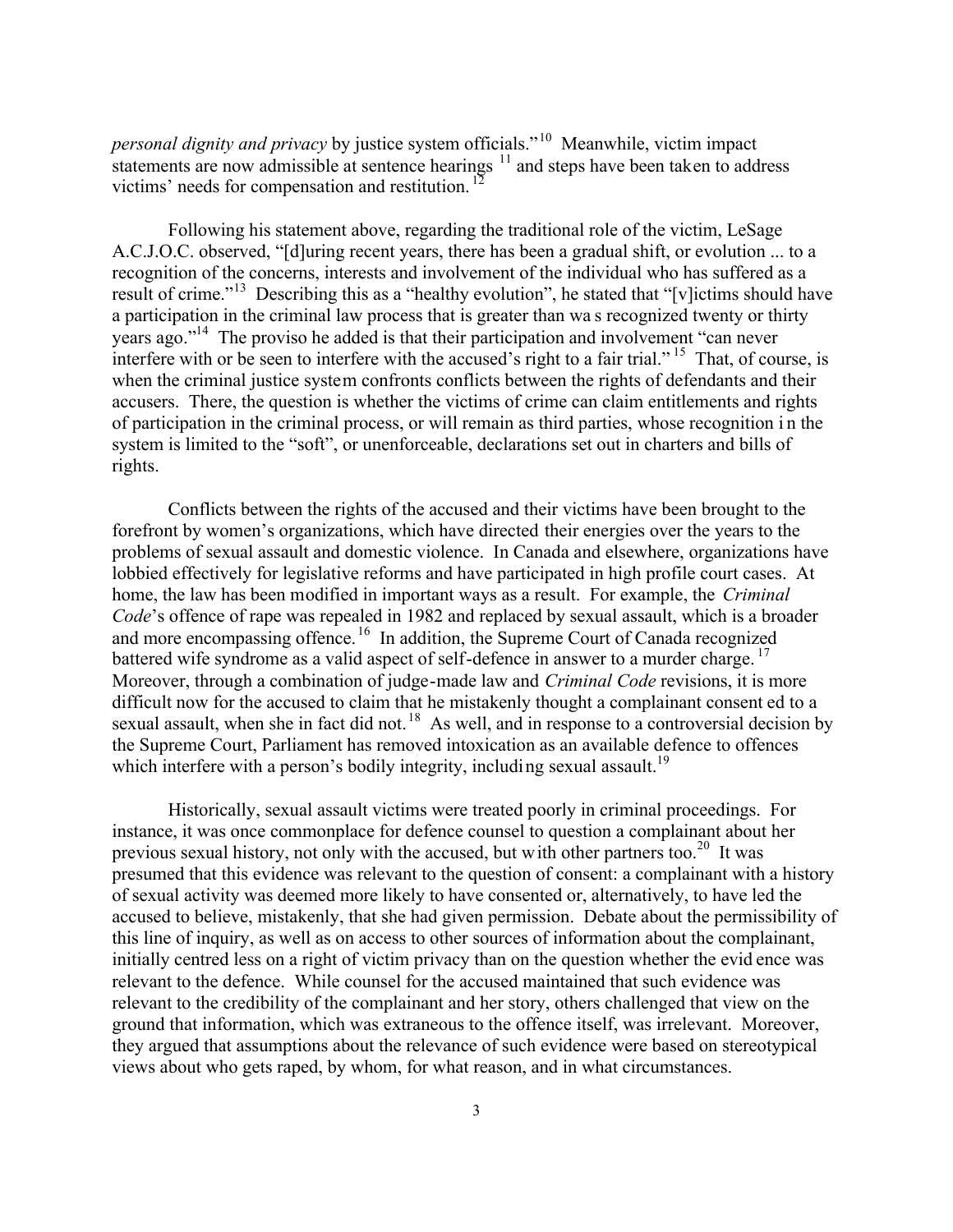Through its constitutionalization of the presumption of innocence and other elements of procedural fairness, the *Charter of Rights and Freedoms* guaranteed defence access to evidence which advanced the accused's right of full answer and defence. In the circumstances, conflicts between the criminal defendant's new found constitutional rights and the countervailing demands that sexual assault complainants be treated fairly were inevitable. The victims of sexual offences reacted by asserting their own constitutional entitlements in the criminal process. As a result, the focus gradually shifted away from the question whether private information was relevant, and turned toward the establishment of privacy and equality rights for the victims of sexual offences. In due course, the Supreme Court of Canada and *Criminal Code* set evidentiary boundaries around the defendant's access to personal information about the complainant.<sup>21</sup>

The recognition of victims' rights generally, and the establishment of privacy and equality rights for sexual assault complainants are not unrelated to the more specific purpose of this study, which is to consider the relationship between victim privacy and the open court principle. Despite the common law's reluctance to recognize privacy as a permissible exception to the presumptions of access and publicity, the Supreme Court of Canada has explicitly weighed victim privacy in balancing the interests for and against open court. Thus, in *C.B.C. v. New Brunswick (Re: R. v. Carson)*, the Supreme Court of Canada was asked to close a courtroom during part of a sentence hearing for a sexual offence the defendant had committed against two young women.<sup>22</sup> La Forest J. acknowledged that "[w]hile the social interest in protecting privacy is long standing, its importance has only recently been recognized by Canadian courts.<sup> $23$ </sup> He noted that privacy "does not appear to have been a significant factor in the earlier cases which established the strong presumption in favour of open courts."<sup>24</sup> Though that approach had generally continued and may be inh erent to the nature of a criminal trial, he stated that the right of privacy "is beginning to be seen as more significant."<sup>25</sup> Ultimately, the Court concluded that the public can be excluded from the court room, as a way of controlling publicity to protect the innocent and safeguard privacy interests. <sup>26</sup>

In *C.B.C. (Re: R. v. Carson)* and other decisions, privacy has received new and increased recognition in relation to the open court principle. At the same time, the Supreme Court of Canada has given that principle strong endorsement. In a series of decisions, the Court has made it clear that access to the courts and their proceedings enables public criticism of the justice system and encourages public participation in one of Canada's democratic institutions. Excluding the public from court proceedings or banning the publication of information about the trial process undercuts one of the "core" values that is protected by s.2(b) of the *Charter*'s guarantee of expressive freedom.

The presumption in favour of open court is strong but not absolute, and exceptions are permissible. The rationale, which traditionally was most frequently invoked to support a publication ban, was the accused's right to a fair trial. Proceedings could also be closed, in some instances, to protect the proper administration of justice. Under the *Charter*, the Supreme Court of Canada has articulated doctrines which place significant restrictions on derogations from the open court principle. In other words, exceptions remain available, but must satisfy the Court's multi-criteria standards of justifiability. Even so, the open court *Charter* doctrines are flexible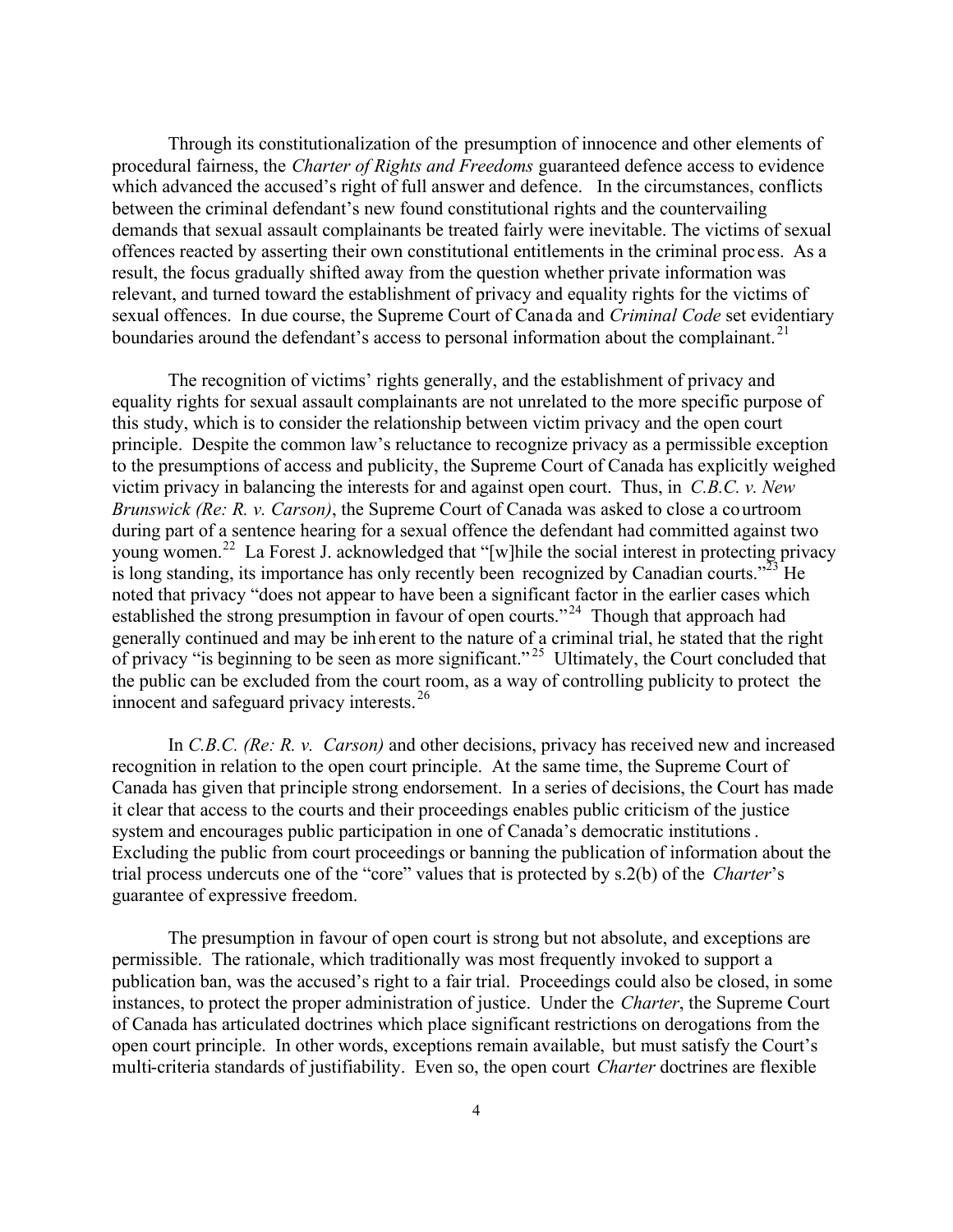enough to accommodate exceptions which are necessary, in particular circumstances, to protect fair trial, privacy, or other compelling interests. $27$ 

With a doctrinal framework for open court in place, it remains somewhat unclear how it will be applied as the jurisprudence evolves. Whether the Supreme Court enforces a presumption in favour of access and publicity, or is generous in its interpretation of exceptions will vary on a case-to-case basis. It is difficult to predict the direction conflicts between open court and victim privacy will take under a methodology that is so contextual in nature. In that regard it should be noted, however, that the Supreme Court's recognition of a right of victim privacy under s.7 of the *Charter* is certain to affect its appreciation of the balance between privacy and open court under s.2(b).

With these introductory remarks as background, the plan for the study can now be outlined. Chapter Two introduces the constitutionalized concept of open court and traces its evolution in four of the Supreme Court of Canada's important decisions on these issues: *Canadian Newspapers Co. v. Canada (A.G.)<sup>28</sup>*; *Edmonton Journal v. Alberta (A.G.)<sup>29</sup>*; *Dagenais v. C.B.C.<sup>30</sup>*; and *C.B.C. v. New Brunswick (Re: R. v. Carson)<sup>31</sup>*. Two of the four raise privacy questions, and two others pose open court issues in the context of sexual assault proceedings. Next is Chapter Three, and though it does not address the open court principle, it is a vital part of this study. The objective of that Chapter is to link the invasion of privacy that sexual assault victims experience, *throughout the process*, from the initial complaint to the final appeal, and to demonstrate how privacy concerns which are pervasive in sexual prosecutions key back to the open court principle. Chapter Three explains how a right of victim privacy emerged in the court of three Supreme Court of Canada decisions of the 1990s; they are *R. v. Seaboyer<sup>32</sup>*; *R. v. O'Connor<sup>33</sup>*; and *R. v. Mills<sup>34</sup>* .

Chapter Four ranges beyond Canada's borders to see how victim privacy is treated in other jurisdictions. Limited information was available on civilian and other non-common law systems. As well, the Commonwealth countries, which lack a constitutional framework for conflicts between these competing interests, contributed little in the way of new insight. More provocative in this Chapter, then, is the analysis of victim privacy and the First Amendment of the U.S. Constitution, which guarantees freedom of speech and of the press. If the American jurisprudence fails to supply answers, it at least does not shy from asking the difficult questions.

Simply enough, Chapter Five is titled "Perspectives." Its purpose is to step away from an emphasis on statutory provisions and case law, and to try and flush out what is at stake in pitting open court against victim privacy. While it does not claim to provide answers, the discussion identifies the rationales which are strongly advanced on each side of the ledger. It also attempts to articulate the difficult choices which lie ahead in deciding which of two cherished values should be preferred, both generally and in particular circumstances. In doing so, it draws on a substantial secondary literature to discuss the merits of victim anonymity, as well as the arguments in favour of identifying the victims of crime. That analysis is followed by a comment on the Homolka-Bernardo proceedings and the conflicting values those proceedings generated.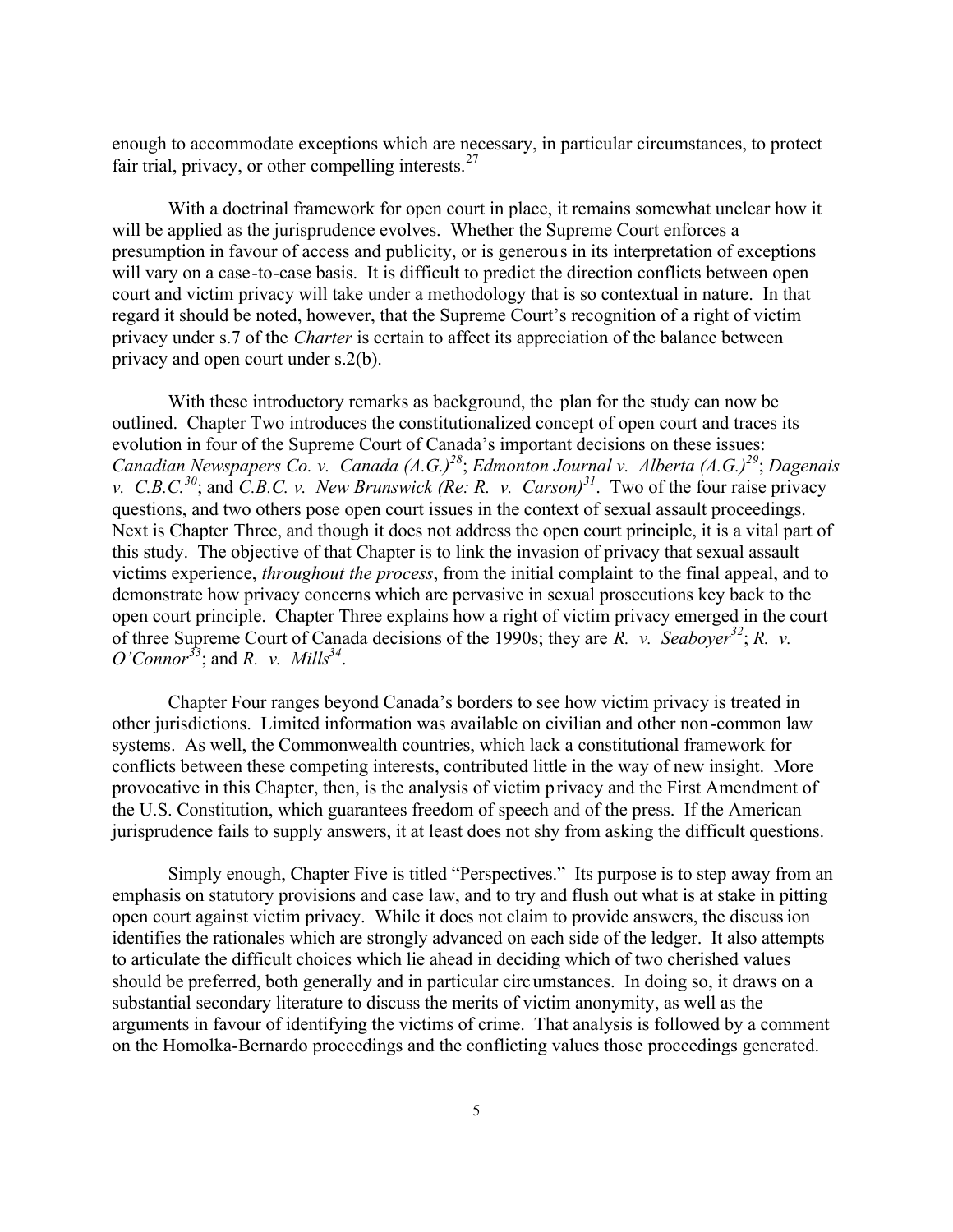Chapter Six is relatively brief. At the conclusion of a lengthy Report, its purpose is to summarize and highlight the key elements of the study. Thus it crystallizes the findings and conclusions reached, as well as points up unanswered questions and issues for the future. It is followed by Chapter Seven, which provides a Bibliography of constitutional, statutory and case law materials, as well as a list of the secondary literature that was consulted in the preparation of this Report.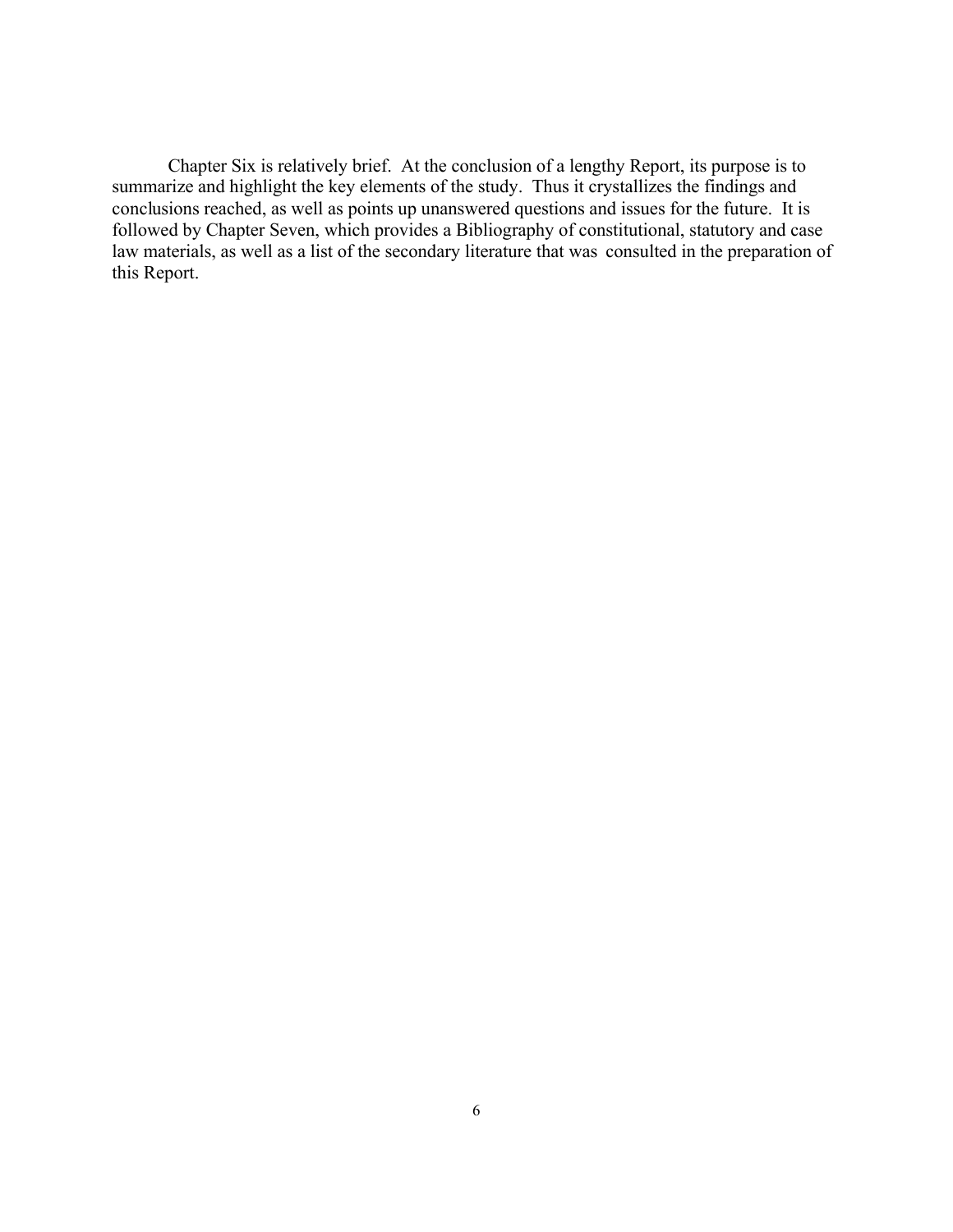# *Chapter Two*

### *The open court principle and the Charter*

#### *Introduction*

Open court is a venerated ideal of justice in common law systems, and a principle that is regarded as indispensable. Generally, the principle requires that court proceedings be open to the public, and that publicity as to those proceedings be uninhibited. No less than the legitimacy of criminal justices depends on it; the fairness of criminal process and public confidence in the system are at stake. Of signal importance as well, a free flow of information encourages feedback and debate among members of the public, thereby promoting the accountability of institutions which exercise coercive powers against individuals.

Yet the rule is one matter and its exceptions, another. Despite the rhetoric, the common law's commitment to open court has yielded a variety of exceptions from the rule. As fundamental as its underlying values are, securing the fair trial of the accused at times requires a ban on the publication of information which could prejudice his right to be presumed innocent. In Canada, many such exceptions are found in the *Criminal Code*, which was enacted for the first time in  $1892<sup>1</sup>$  For instance, publication bans today prevent the disclosure of information revealed in pre-trial proceedings, such as bail hearings<sup>2</sup> and preliminary inquiries.<sup>3</sup> Such information can impair fair trial rights by revealing evidence that is inadmissible or by undermining the presumption that an accused is innocent until proven guilty. In default of a *Code* provision, the judge can order a publication ban at trial, as an aspect of his or her common law jurisdiction to prevent bias against the accused.<sup>4</sup> Bans safeguard the integrity of the process in other ways as well; for example, the identity of a juror or jurors is protected,  $5$  as is the confidentiality of jury proceedings.<sup>6</sup>

In s.794, the 1892 *Code* endorsed the common law principle that every court "shall be an open public court", and added, in s.848, that the hearing "shall be deemed an open and public court, to which the public may generally have access so far as the same [room] can conveniently contain them".<sup>7</sup> Even so, the *Code* has, since its earliest days, authorized judges to exclude the public from the courtroom in specified circumstances. <sup>8</sup> Up until 1953's revision, the *Code* preserved the judge's common law power to exclude the public in any case where such exclusion was deemed "necessary or expedient".<sup>9</sup> That year saw the introduction of s.428, which is substantially the same as the present s.486(1), the latter which reads as follows:

> 486(1). *Exclusion of public in certain cases* - Any proceedings against an accused shall be held in open court, but where the presiding judge, provincial court judge or justice, as the case may be, is of the opinion that it is in the interest of public morals, the maintenance of order or the proper administration of justice to exclude all or any members of the public from the courtroom for all or part of the proceedings, he may do so.  $10$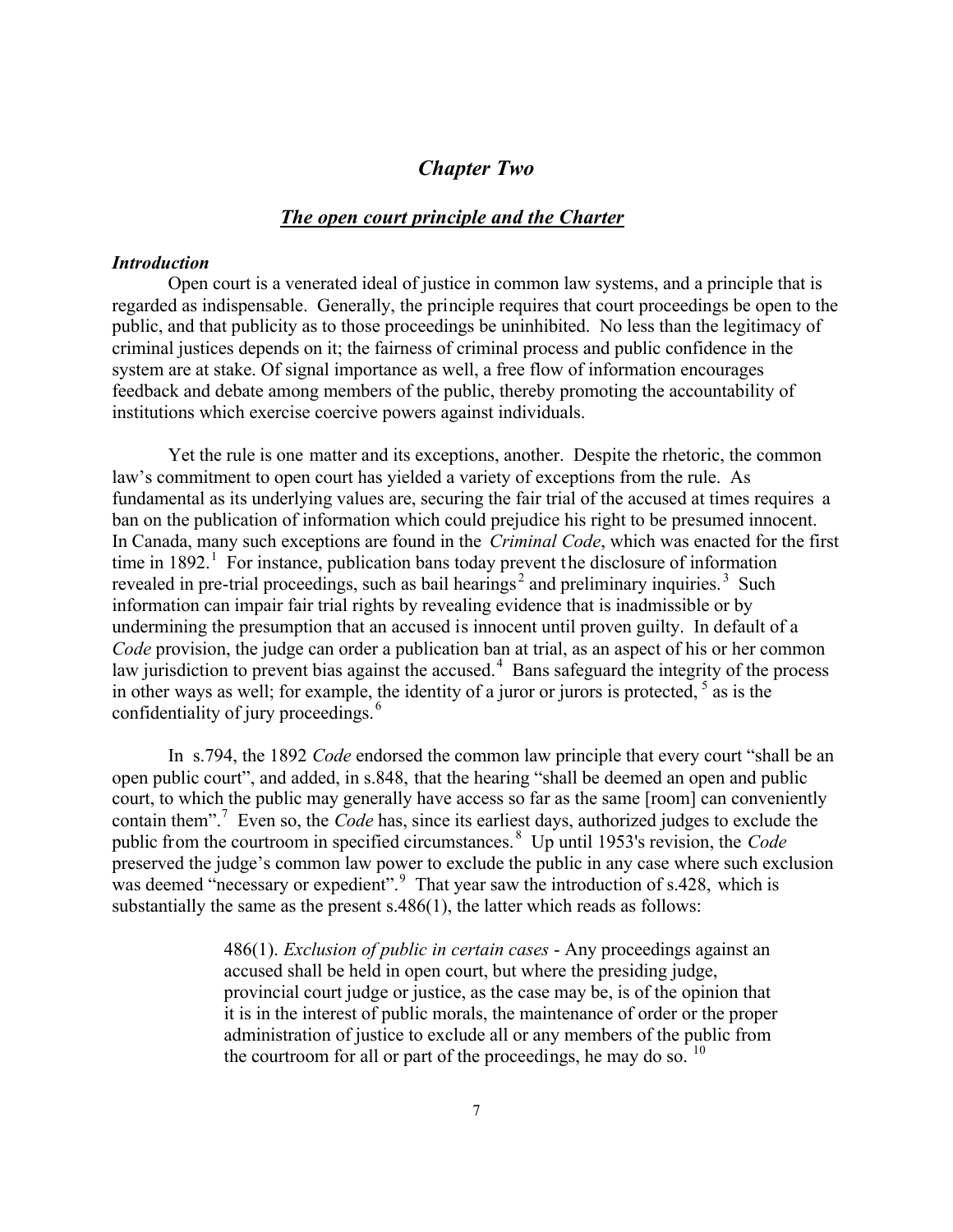This provision codifies the general rule and then sets out the grounds on which the public can be excluded by way of exception.<sup>11</sup>

Today, the *Code* encompasses hundreds of provisions which prescribe the substantive and procedural details of Canada's criminal law. Though it is the primary source, the *Code* is not the only source of criminal law, and is supplemented in its coverage by drug and firearms legislation, as well as by the former *Young Offenders Act,* and now the *Youth Criminal Justice*  Act.<sup>12</sup> Further exceptions to the principle of openness are found in these and other statutes. Yet the *Criminal Code* and criminal law legislation do not completely oust the common law. To the extent statute law is silent, the judiciary retains a discretion at common law to consider and determine limits on the open court principle.<sup>13</sup>

Exceptions to the principle of open court are *prima facie* vulnerable under the *Charter of Rights and Freedoms<sup>14</sup>*. Given that such exceptions from principle had been acce pted in the past, it was difficult to predict what difference the *Charter* would make. From one perspective, the status quo represented a fair balance between the rule and its exceptions. From another, it appeared that the *Charter* had re-calibrated that balance in favour of expressive freedom, and had the potential, therefore, to defeat existing limits on openness. In this regard it should also be noted that Canada's system of constitutional rights permits exceptions or limits which are considered "reasonable" from the perspective of a "free and democratic society". <sup>15</sup>

Today, more than twenty years later, the Supreme Court of Canada has had the opportunity to consider whether and in what ways the open court principle has been altered by the *Charter*. This Chapter highlights four of the Court's decisions on this issue: *Canadian Newspapers Co. v. Canada (A.G.)*; <sup>16</sup> *Edmonton Journal v. Alberta (A.G.)*; <sup>17</sup> *Dagenais v.*  Canadian Broadcasting Corp.;<sup>18</sup> and *Canadian Broadcasting Corp. v. New Brunswick (A.G.) (Re: R. v. Carson)*. <sup>19</sup> While three affect privacy concerns, a fourth - which is *Dagenais* discusses the accused's right to a fair trial; meanwhile, three of the four consider the permissibility of a publication ban and a fourth, *C.B.C. (Re: R. v. Carson)* invalidates an order excluding the public from a court room. Once again, three are set in the criminal justice system and a fourth, *Edmonton Journal*, arises in a civil context. Finally, *Canadian Newspapers* and *C.B.C. (Re: R. v. Carson)* place open court in conflict with the interests of a complainant in sexual assault proceedings. First, it is worthwhile noting, in a general way, the pre -*Charter* status of open court and privacy.

### *The open court principle at common law*

Until recently, and with the exception of young off ender legislation, the statute law did not protect the privacy of crime victims. Nor did the common law, as the two key pre -*Charter* decisions reveal.

*Scott v. Scott* was a precedent-setting decision of the House of Lords, which held that open court does not defer to the privacy concerns of individuals who are participants in judicial proceedings.<sup>20</sup> There, the issue arose, in a civil context, from an annulment hearing which was held *in camera*. After the court granted the petitioner an order annulling her marriage, on grounds of her spouse's impotence, she obtained transcripts of the hearing and circulated them to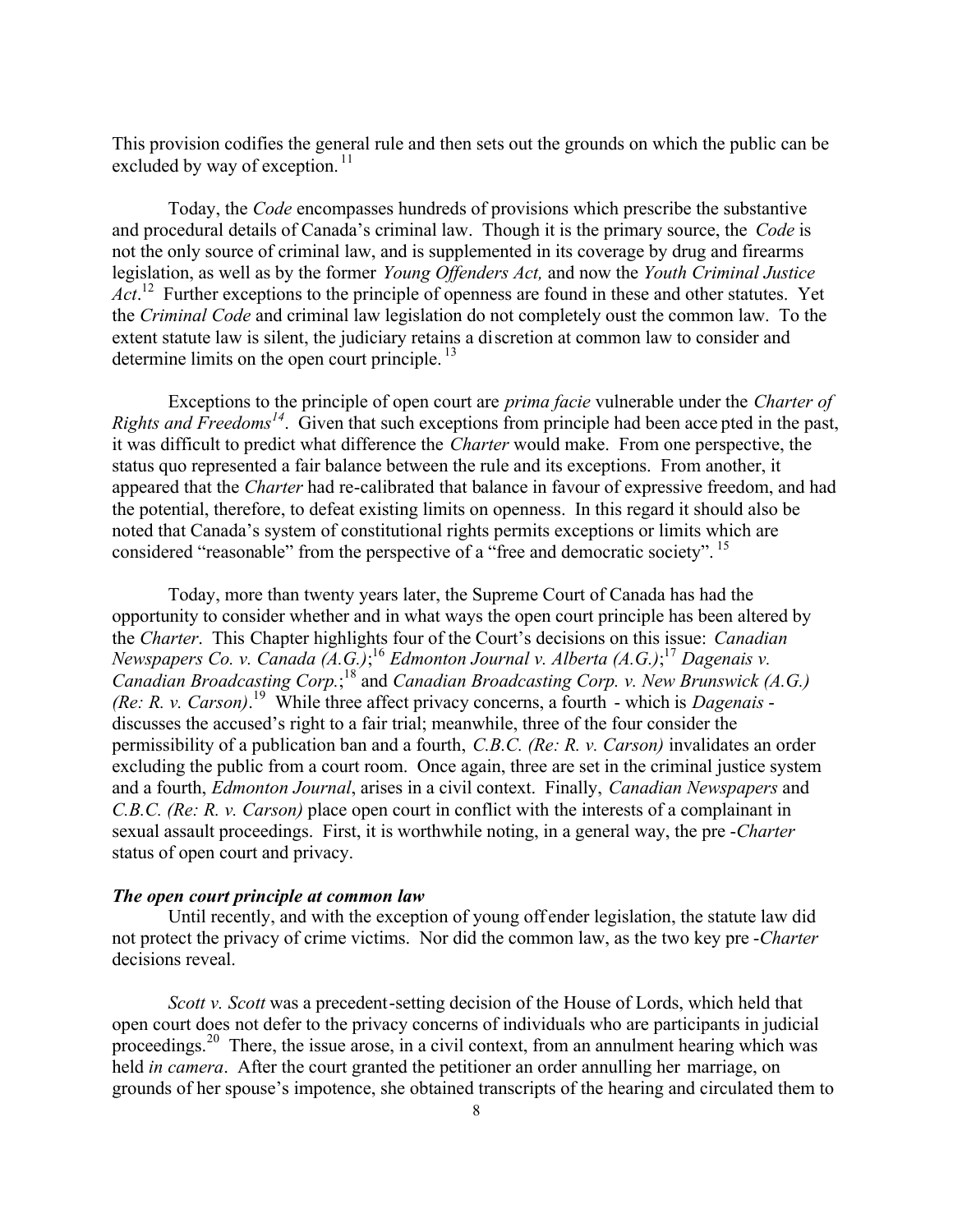his father, his sister, and a third party. Thereafter, he sought an order that she be held in contempt of court for publicizing information tha t had been revealed in a closed hearing. The annulment proceedings raised inherently private matters at a time when sensitive problems, like male impotence, were not widely discussed. Even so, the House of Lords quickly rejected the suggestion that litigants should be spared the humiliation, pain or embarrassment of having private matters publicly disclosed.

As Earl Loreburn explained, "[t]he inveterate rule is that justice shall be administered in open court"; $^{21}$  the traditional law, "that English just ice must be administered openly in the face of all men", he described as "an almost priceless inheritance." <sup>22</sup> For his part, Lord Atkinson acknowledged that the hearing of a case in public may be "painful, humiliating, or deterrent both to parties and witnesses", and that in many cases, especially those of a criminal nature, "the details may be so indecent as to tend to injure public morals".<sup>23</sup> He concluded, nonetheless, that "all this is tolerated and endured", because a public trial is "the best security fo r the pure, impartial, and efficient administration of justice, the best means of winning for it public confidence and respect".<sup>24</sup>

Lord Shaw added to the rhetoric of openness, in passages which have been cited with frequency over the years. In doing so, he invoked and relied on the well-known words of Jeremy Bentham, among others. As Lord Shaw declared:

It is needless to quote authority on this topic from legal, philosophical, or historical writers. It moves Bentham over and over again. "In the darkne ss of secrecy, sinister interest and evil in every shape have full swing. Only in proportion as publicity has place can any of the checks applicable to judicial injustice operate. Where there is no publicity there is no justice." "Publicity is the very soul of justice. It is the keenest spur to exertion and the surest of all guards against improbity. It keeps the judge himself while trying under trial." "The security of securities is publicity." But amongst historians the grave and enlightened verdict of Hallam, in which he ranks the publicity of judicial proceedings even higher than the rights of Parliament as a guarantee of public security, is not likely to be forgotten: "Civil liberty in this kingdom has two direct guarantees; the open administration of justice according to known laws truly interpreted, and fair constructions of evidence; and the right of Parliament, without let or interruption, to inquire into, and obtain redress of, public grievances. Of these, the first is by far most indispensa ble; nor can the subjects of any State be reckoned to enjoy a real freedom, where this condition is not found both in its judicial institutions and in their constant exercise."<sup>25</sup>

Leaving aside the criminal process, which is subject to the requirement of a fair trial, the House of Lords could only identify three exceptions to the Earl of Loreburn's "inveterate rule": litigation affecting wards, lunacy proceedings, and disputes over trade secrets. Specifically, Lord Shaw rejected the suggestion that openness should be diluted to preserve access to justice. After inquiring whether the fear of giving evidence in public would deter witnesses of delicate feeling from giving testimony, and provide a sound reason for administering justice in such cases behind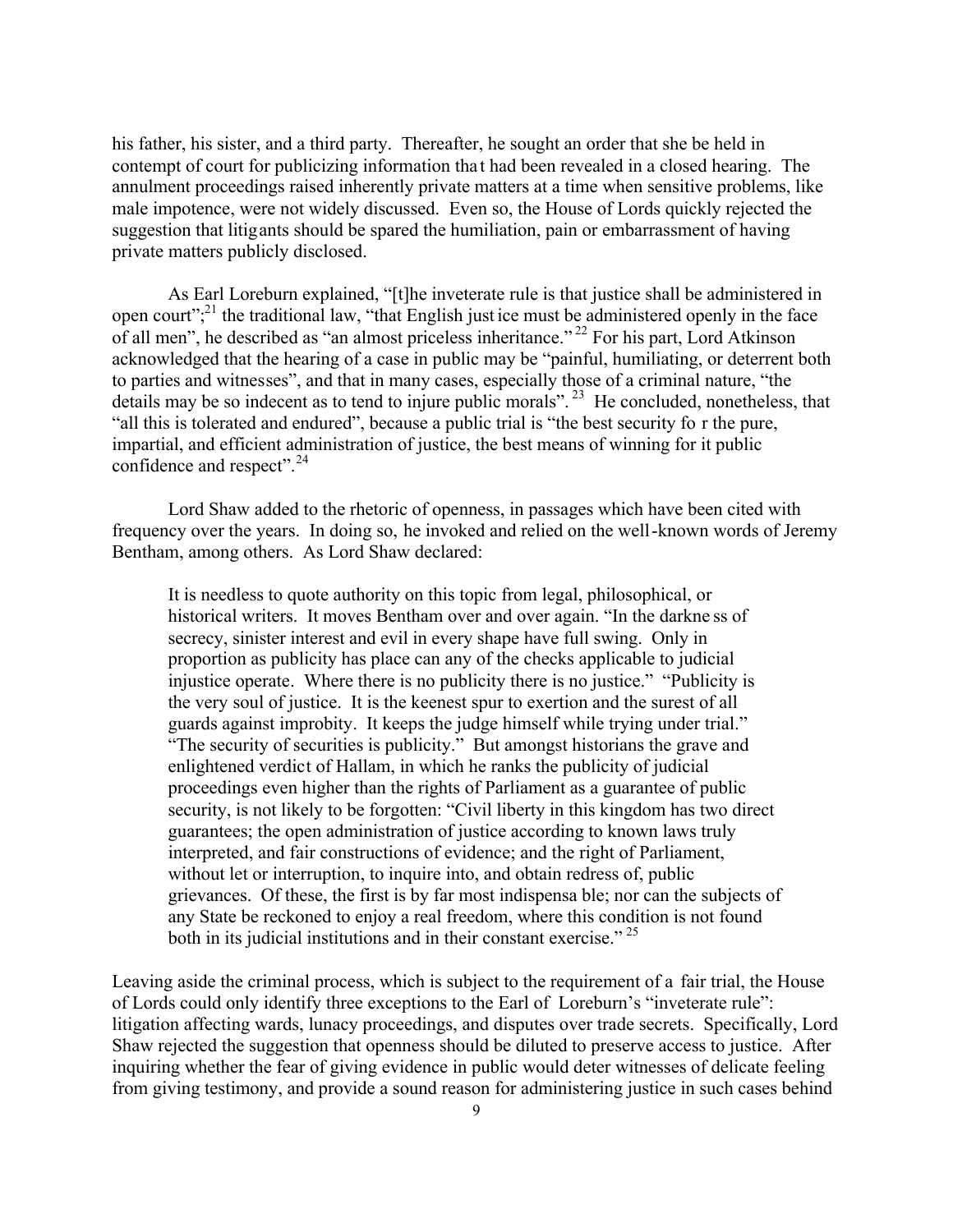closed doors, he replied that "this ground is very dangerous ground". <sup>26</sup> He agreed that the reluctance to intrude one's private affairs upon public notice induces many citizens to forgo their just claims, and acknowledged that many such cases might have been b rought before tribunals which met in secret. Yet he concluded that "the concession to these feelings would, in my opinion, tend to bring about those very dangers to liberty in general, and to society at large, against which publicity tends to keep us secure...."<sup>27</sup> On its face an uneventful matrimonial case, *Scott v. Scott* provided an exegesis on the open court principle.

Some years before *Scott v. Scott*, Duff J., of Canada's Supreme Court, had written that "[t]he general advantage to the country in having [] proceedings open more than counterbalances the inconveniences to the private persons whose conduct may be the subject of such proceedings."<sup>28</sup> And in the wake of *Scott v. Scott*, Lord Blaneburgh confirmed in *McPherson v. McPherson*, which was likewise a matrimonial case, that publicity is the "authentic hall-mark of judicial as distinct from administrative procedure.<sup> $2^{29}$ </sup> If openness prevailed over privacy in a hearing of private interest to the spouses in a failed marriage, it was difficult to imagine how privacy could prevail in a criminal case of the highest public interest.

Many years later, the Supreme Court of Canada addressed the clash between the private and public in *Nova Scotia v. MacIntyre*. <sup>30</sup> Decided in 1982, the year of the *Charter*'s arrival, *MacIntyre* fell for resolution under common law. Though not a *Charter* decision, Dickson J.'s opinion nonetheless anticipated the competing interests which would arise under a regime of constitutional rights. There, the contest was between the *ex parte* and *in camera* status of a search warrant hearing, and the public's access to information about the investigative process. MacIntyre was a journalist who raised the question whether search warrants are documents which he was entitled to examine, as a member of the public.

Mr. Justice Dickson, who wrote the Court's majority opinion, accommodated them by forging a compromise between the interests at stake. Thus he denied the journalist access to the warrants at the time of their issue, but held that the do cuments became public upon being executed. When a warrant is issued, protecting a potentially innocent subject and safeguarding an investigative process which could be compromised by disclosure are the priorities. Once an investigation is undertaken, however, he concluded that the public was entitled to know the details, in the interests of accountability. Through that approach, Dickson J. protected the search warrant process without sacrificing public access to information about the system.

His discussion of the underlying values in *MacIntyre* also provided guidance for the future. Citing Bentham, he endorsed a "strong public policy in favour of 'openness' in respect of judicial acts".<sup>31</sup> On the question of warrants, Dickson J. held that "[t]he concern fo r accountability is not diminished by the fact that the search warrants might be issued by a justice *in camera*<sup>".32</sup> To the contrary, he went on, "this fact increases the policy argument in favour of accessibility", because "[i]nitial secrecy surrounding the issuance of warrants may lead to abuse, and publicity is a strong deterrent to malversation".<sup>33</sup> Though he spoke in favour of "maximum" accountability and accessibility", he found that those values could not be pursued at the expense of harming the innocent or of impairing the efficiency of the search warrant" as a weapon in law enforcement.<sup>34</sup>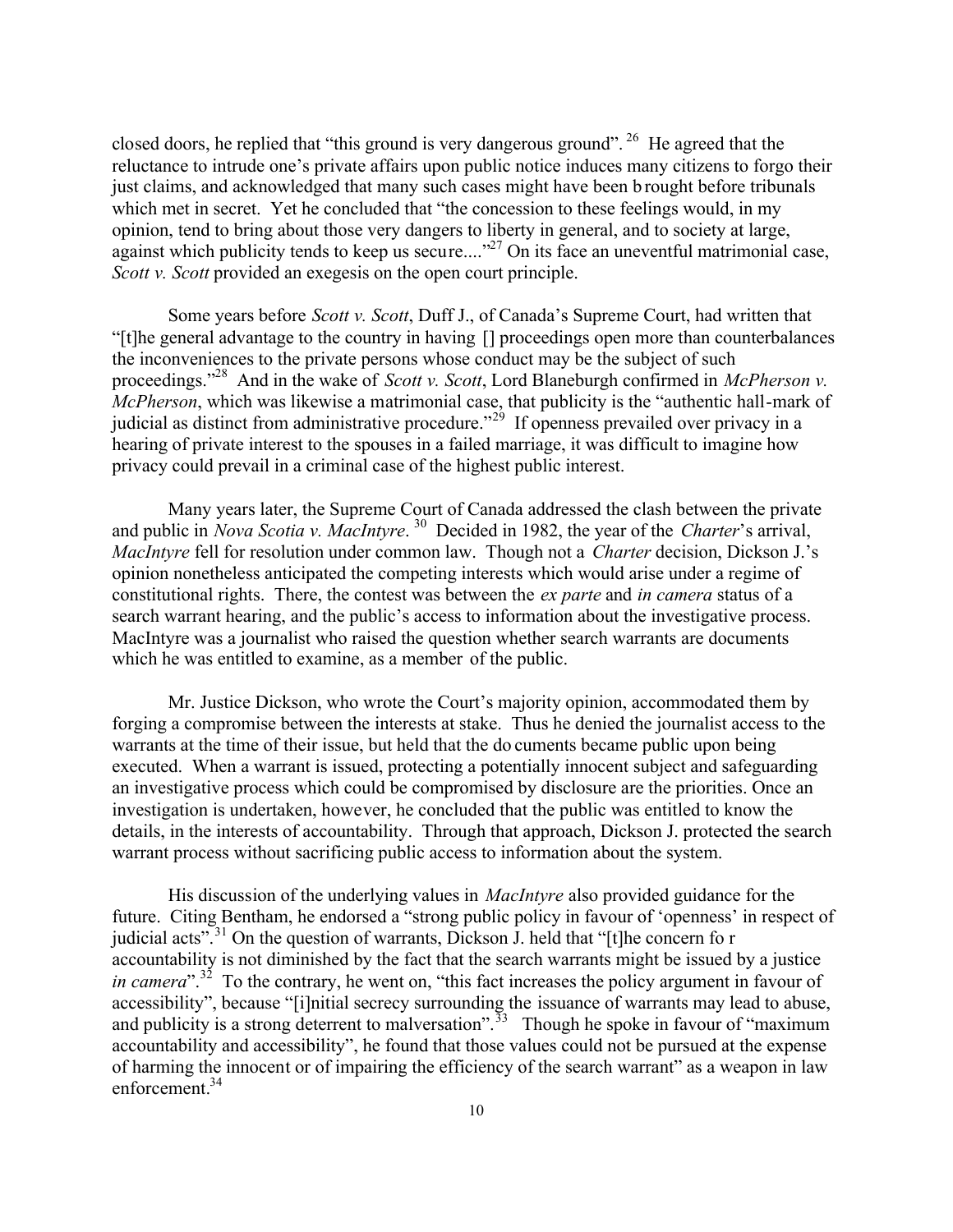Mr. Justice Dickson's analysis did not ignore privacy concerns. After recognizing that such interests are unavoidably compromised by court proceedings, he declared that "[i]t is now well established, however, that covertness is the exception and openness the rule".  $35$  He noted that the public's confidence in the integrity of the court system and its understanding of the administration of justice are fostered by a rule in favour of openness. When pitted against the very integrity of the justice system, the privacy concerns of individuals do not weigh heavily in the scales. Accordingly, Dickson J. stated that the "sensibilities of the individuals involved are *no basis* for exclusion of the public from judicial proceedings". <sup>36</sup> At the same time, though, he introduced a qualification which would later be cited to support a right of victim privacy under the *Charter*. Significantly, he announced that public accessibility could be curtailed to protect "social values of superordinate importance".<sup>37</sup> In the circumstances, he left the task of determining which social values are of that magnitude to future judicial consideration.

To summarize, *MacIntyre* is not a *Charter* decision and has little to say directly on the question of *victim* privacy. In the circumstances of a journalist seeking information about search warrants, Dickson J. was concerned about individuals who might be publicly exposed to suspicion in the course of an investigation but vindicated, in at least some cases, upon its conclusion. Yet his conception of the openness rule and its exceptions would have broader applications. By combining the principle that "covertness is the exception and openness the rule" with the prospect of exceptions to protect "social values of superordinate importance", he introduced a methodology which was flexible enough to accommodate competing values in a range of settings and circumstances.

### *The open court, principles, and the Charter*

With the enactment of the *Charter of Rights and Freedoms* in 1982, restrictions on openness were challenged under s.2(b), which guarantees freedom of expression and of the media.<sup>38</sup> Publication bans directly infringe the right to communicate information that is disclosed in the course of criminal proceedings. Meanwhile, orders which exclude the public from courtrooms deny access to information about the justice system and, in the case of the press, interfere in the newsgathering function.

At the least, the *Charter* has changed the way open court issues are analyzed. Before turning to the decisions, it may be helpful to review some key points of *Charter* analysis. Whether and to whom the *Charter* applies is a central issue that need only be noted here. According to s.32, the *Charter* applies to the federal, provincial, and territorial governments; as most of the issues in this study arise under the *Criminal Code* and other criminal law statutes, the *Charter* applies without argument.<sup>39</sup> Even so, it should be no ted that although the *Charter* does not apply *per se* to the common law, the rules of criminal law and process which remain grounded in the common law must comply with the *Charter*.

In any discussion of open court and privacy, the key *Charter* provisions are ss. 2(b), 8, 7 and 1. As noted above, s. 2(b)'s guarantee of expressive and press freedom is the source of challenges to restrictions on open court. By comparison and, in the absence of an explicit textual guarantee, the *Charter*'s protection of privacy is less straightforward. Section 8, which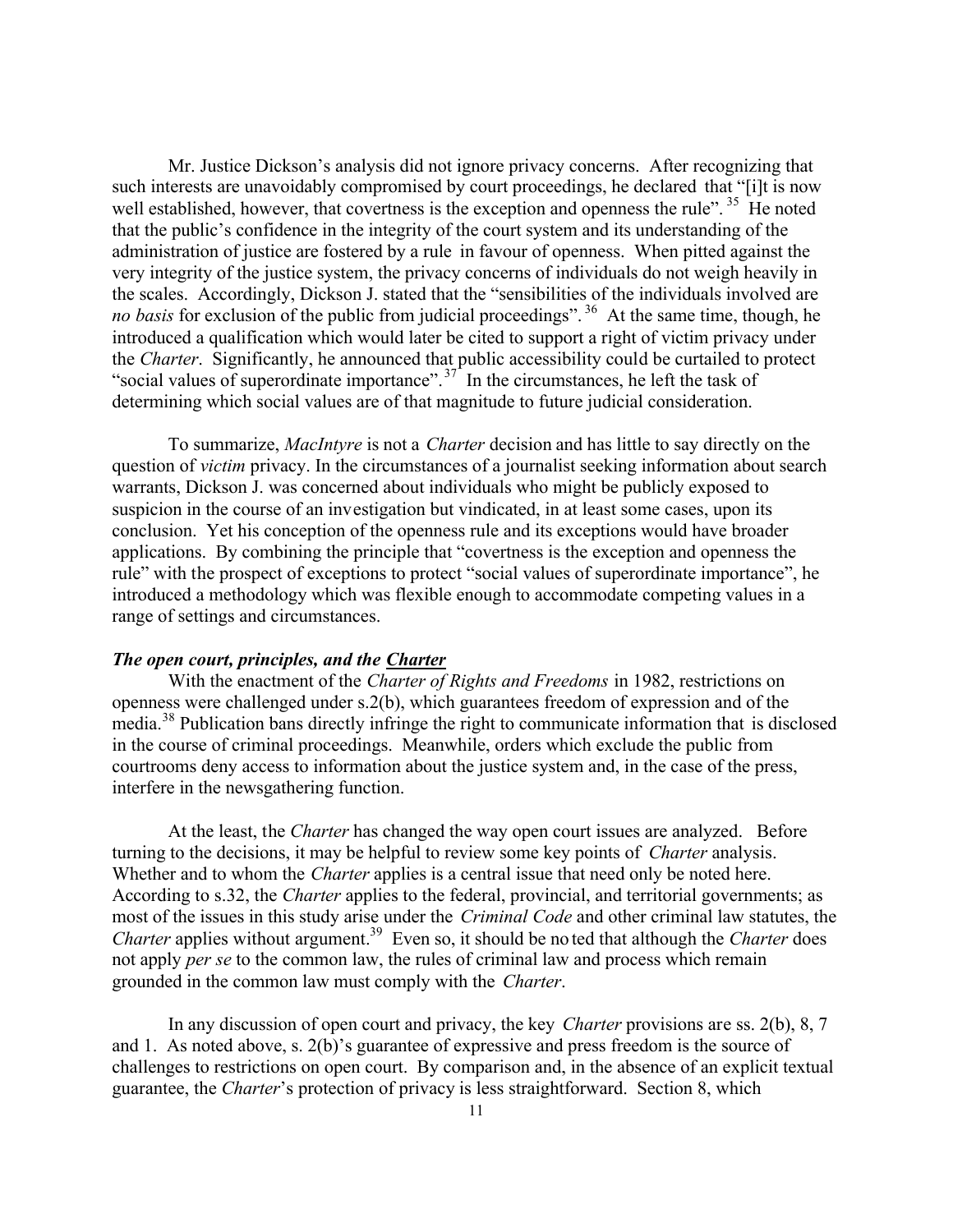guarantees individuals the right to be secure against unreasonable search and seizure, is related to privacy but is concerned, directly, with the rights of the accused in the investigative process. <sup>40</sup> As Chapter Three explains, the Supreme Court drew on s.8 to incorporate protection for privacy into s.7 of the *Charter*, which prohibits the state from denying an individual's life, liberty, or security of the person in any way that violates the principles of fundament al justice.<sup>41</sup> Section 7, in combination with s.15's guarantee of equality, provided the basis for the Supreme Court's protection of victim privacy in sexual assault proceedings. As the discussion in this Chapter shows, the privacy rights of complainants played a less significant role in the open court cases decided under s.2(b) of the *Charter*.

Of central importance to the *Charter* is s.1, which allows the government to "save" legislation which violates a constitutional guarantee, by demonstrating that the infringement is reasonable by reference to democratic values. It is axiomatic that the *Charter* does not guarantee rights absolutely, but sets up an equation; on one side of the equation are the rights and freedoms that are guaranteed and, on the other, is s.1 and its concept of reasonable limits. Specifically, s.1 states that the *Charter*'s rights are subject only to "such reasonable limits as can be demonstrably justified in a free and democratic society". The equation achieves balance by weighing the r ights and freedoms in question against the limits placed on them by government. In simple terms, a limit is justifiable under s.1 when the government establishes that it is reasonable to infringe an individual's constitutional rights. The result there is that democratic limits prevail over individual rights. If the government cannot demonstrate that its limit is justifiable, the right will prevail and the violation will be declared unconstitutional.

The Supreme Court encased the question of reasonable limits under s.1 in a doctrinal framework which was introduced in *R. v. Oakes*. <sup>42</sup> The *Oakes* test proposed a complex and structured series of requirements for the government to meet in satisfying its burden that a limit on *Charter* rights was demonstrably justified. Though it has generated variations in application over the years, the standard's fundamentals have remained constant. The test is cumulative, and if the government's measure fails any part, the infringement is unconstitutional. The first part of *Oakes* seeks evidence of a government objective that is pressing and substantial enough to warrant the infringement of a constitutional right.

Once that hurdle has been cleared, the second part, which is divided into three elements that are known collectively as the proportionality test, must be applied. The object of proportionality analysis is to ensure that the statutory provision is drafted with sufficient precision to avoid the needless or gratuitous violation of rights. In summary, the *Oakes* proportionality test demands that the limit be carefully drawn, be no broader than necessary, and maintain proportionality between the measure's salutary benefits and its deleterious consequences. At the time *Oakes* was decided, the Supreme Court intended to set up a strict and rigorous standard of justification under s.1. Applied literally, and especially under the terms of proportionality, the test proved rigid and inflexible. As a result, its components have been adjusted over time to fit the circumstances of particular facts and issues.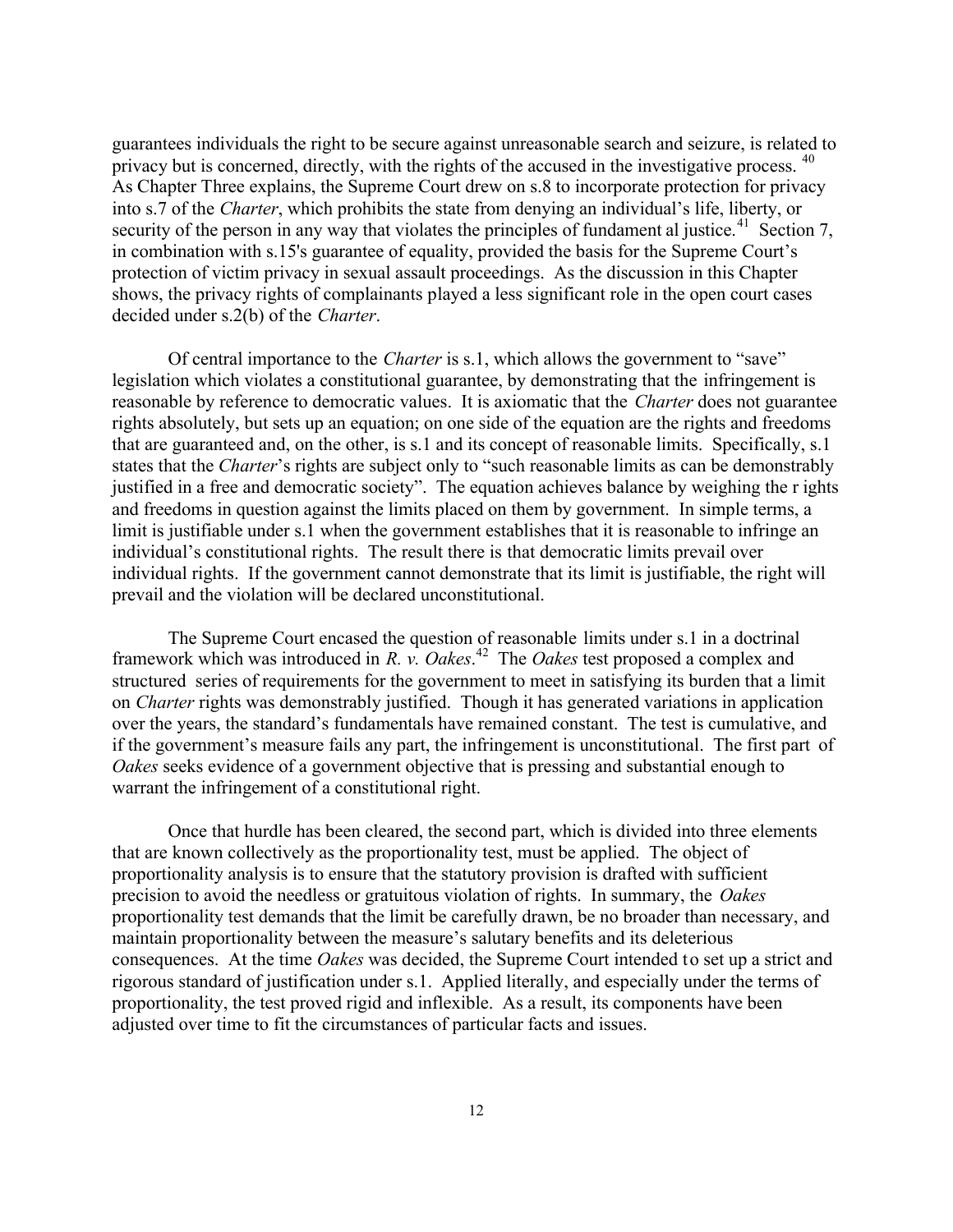This brief overview of *Charter* analysis serves as an introduction to the Supreme Court's four key decisions on the open court principle. The discussion below presents them chronologically, in order of decision.

# *Canadian Newspapers Co. v. Canada (AG)<sup>43</sup>*

The Supreme Court of Canada addressed the principle of open court for the first time under the *Charter* in *Canadian Newspapers Co. v. Canada (A.G.)*. The issue there was whether s.442(3) of the *Criminal Code* (now s.486(3)) violated s.2(b) of the *Charter*. That provision allowed a trial judge to impose a ban on the publication of the victim's identity, as well as on information which might identify the victim in sexual assault proceedings; in addition, s.442(3) made a publication ban mandatory at the request either of the complainant or the prosecutor.<sup>4</sup> In the Ontario Court of Appeal, Chief Justice Howland held under s.1 of the *Charter* that s.442(3)'s imperative element was unnecessary. The government's interest in protecting the complainant's identity could be served, he thought, by making a ban available on an as needed, case-by-case basis.<sup>45</sup>

There was no dispute that s.442(3) violated s.2(b) of the *Charter*. The only question was whether the violation was reasonable under s.1. In answering that question, Howland C.J.O. acknowledged the connection between freedom of the press and the principle of open court, in these terms:

The freedom of the press to report what transpires in our courtrooms is one of the fundamental safeguards of our democratic society. Justice is not a cloistered virtue and judicial proceedings must be subjected to careful scrutiny in order to ensure that every person is given a fair trial.... Openness of the courts is essential for the maintenance of public confidence in the administration of justice and to further a proper understanding of the judicial system.... It gives the public an opportunity to see that justice is done. There is necessarily implicit in the concept of an open court the concept of publicity; the right of the media to report what they have heard in the courtroom so that the public can be informed about court proceedings, and public criticism, if necessary, engendered should any impropriety occur.<sup>46</sup>

At the same time, he also recognized and endorsed the objective of s.442(3). Relying on *MacIntyre*, which permitted exceptions to openness when social values of superordinate importance were at stake, Howland C.J.O. came to this conclusion:

... it has been clearly established that the social value to be protected, namely, the bringing of those who commit such sexual offences to justice, is of superordinate importance and can merit a prohibition against publication of the victims' identity or of any information that could disclose it. It is a reasonable limitation on the freedom of the press.<sup>47</sup>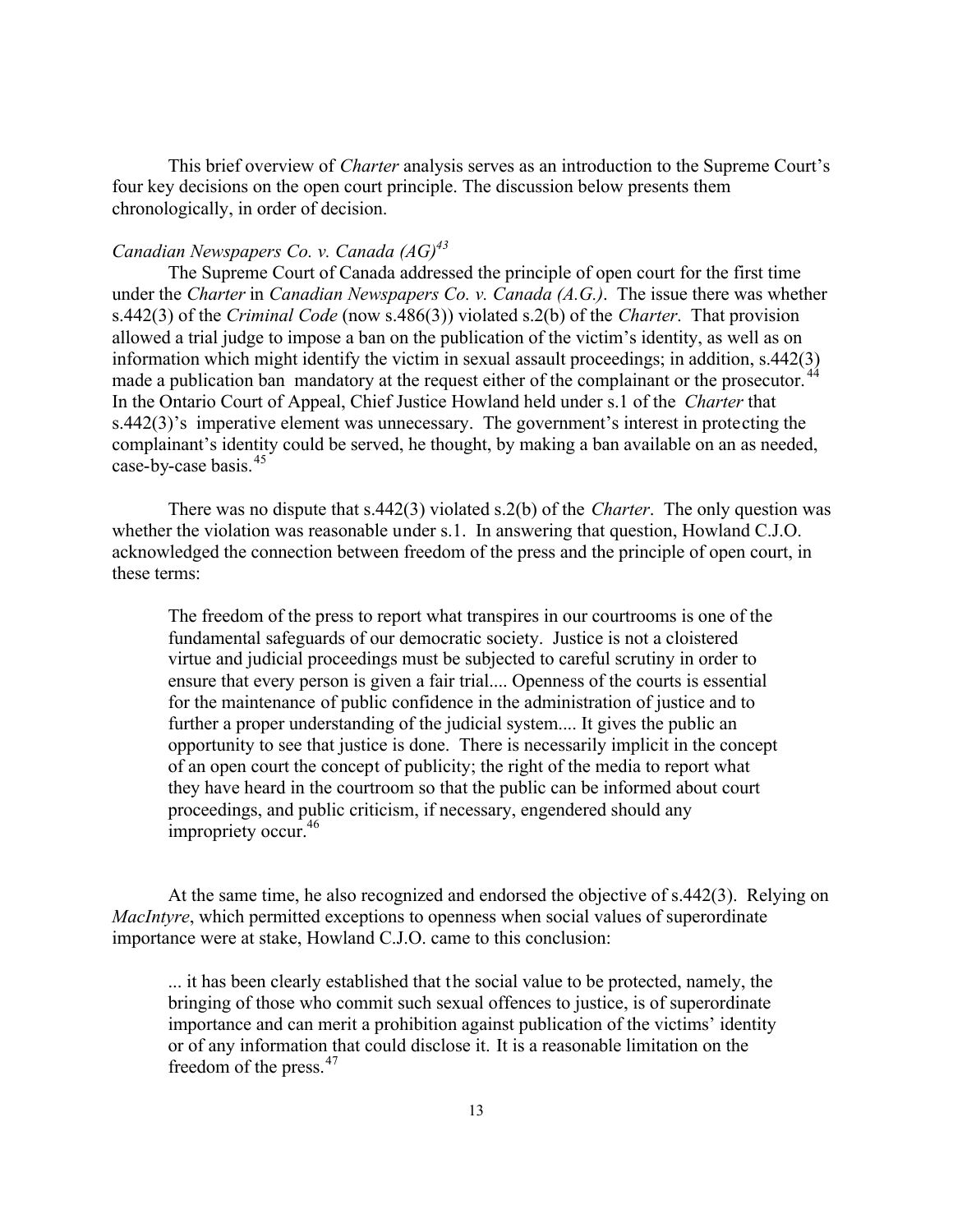Section 442(3)'s social value was established through evidence from the co -ordinator of a Sexual Assault Crisis Centre, whose trial testimony was excerpted in the Court's reasons, as follows:

Q. All right, what questions do they ask you about whether to report it or not?

A. Victims are very hesitant. I think the bottom line is they don't want people to know what happened. They check us out to see if we are connected with the police or hospitals. They are concerned about privacy, because rape to them, or sexual assault, is embarrassing. They feel ashamed and they are very hesitant to report -

Q. - hesitant to report, all right. What apparent degree of importance is attached by them to the issue of publicity of their identity?

A. They are concerned that if they do report, who is it going to be reported to. Will it be printed in the paper? They are very hesitant to come to court because that is part and parcel of their concern that other people will find out that [they] have been rape victims and there are a number of factors that influence that. They don't feel they will be believed. They feel that they will be blamed for what happened and they are very frightened about going to court - very frightened about other people finding out in the papers and fearful of retribution by the accused ....

Q. ... where on the concerns raised with you would the concern over publicity rank, from the concerns they disclose to you?

A. From the information I obtain from them, I would say very high on their list of concerns, very high.

Q. In light of your experience ... what effect do you feel it would have on the rate at which they report the offence to the authorities, should section 442(3) be struck down?

A. The rate of reporting would drop even lower than it is now .... <sup>48</sup>

Despite that evidence the Ontario Court of Appeal concluded that s.442(3)'s valid interest in the prosecution of sexual assaults would be adequately served by the availability of a b an on victim identity, at the discretion of the judge. In doing so, the Court acknowledged its concern that in some instances the complainant might have made false allegations, or might have previously accused other persons without justification. In such cases, publishing her name might bring forth other witnesses to testify on behalf of the accused.<sup>49</sup> Given that prospect, and the fact that the trial judge retained discretion on this issue in other countries, Howland C.J.O. found for the Court that the government failed to show the need for a mandatory prohibition. The Supreme Court of Canada disagreed with that conclusion and upheld the provision in its entirety.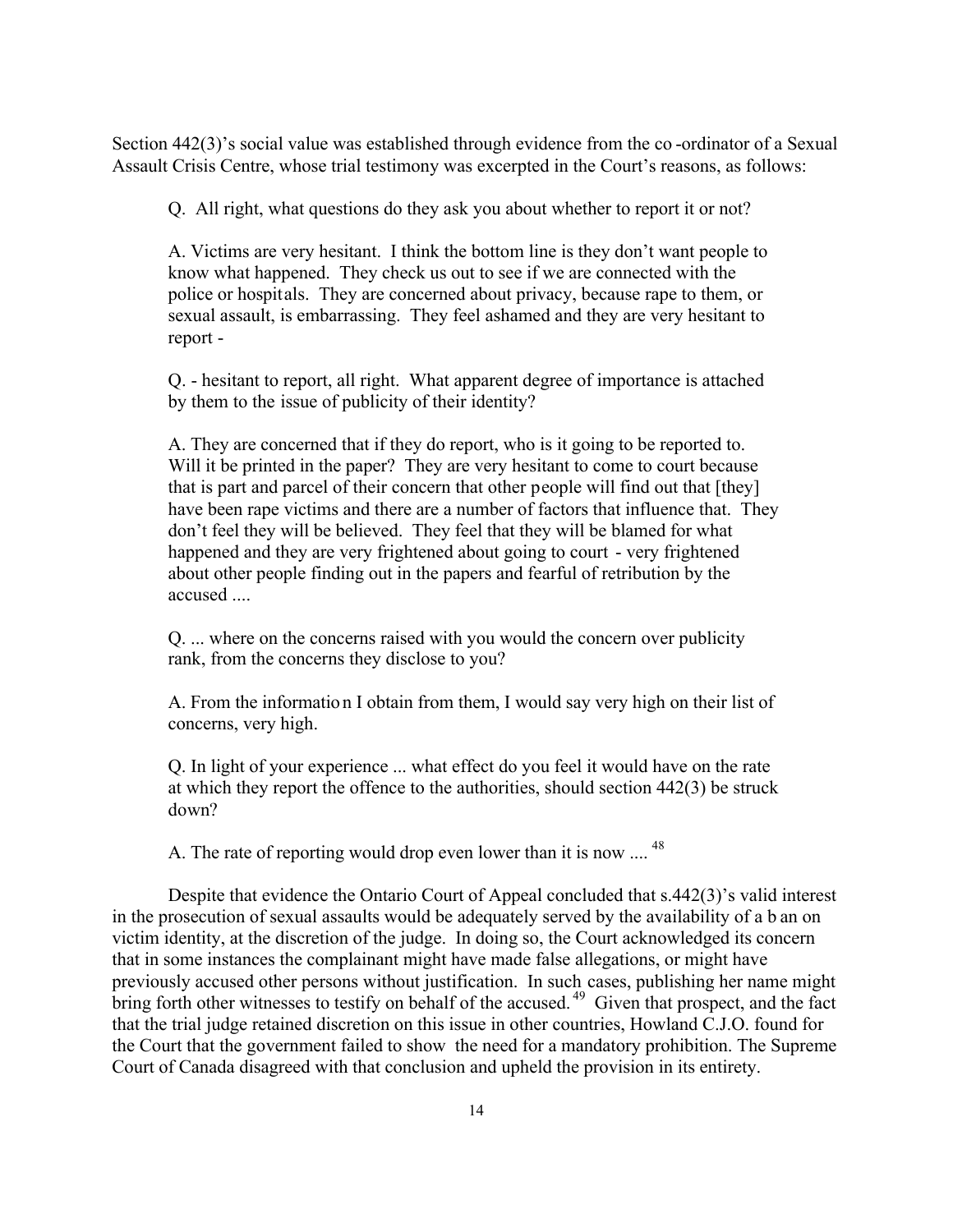The Court's decision was written by Lamer J., who would later become the Chief Justice of Canada. After noting the infringement of freedom of the press, he indicated that "the main issue before us is whether the impugned provision can be salvaged under s.1."<sup>50</sup> In terms of s.442(3)'s objective, he found that the measure "purports to foster complaints by victims of sexual assault by protecting them from the trauma of widespread publication resulting in embarrassment and humiliation."<sup>51</sup> In such circumstances, Lamer J. did not hesitate to conclude that "[e]ncouraging victims to come forward and complain facilitates the prosecution and conviction of those guilty" and satisfies the requirement of a pressing and substantial government objective.<sup>52</sup>

The second part of the s.1 analysis, which consists of the *Oakes* test's three part proportionality test, focussed on the question whether a mandatory ban was necessary when a discretionary ban would also protect the complainant's identity, with less intrusive consequences for freedom of the press. Lamer J. also rejected that argument, for the following re asons. As he noted, "fear of treatment by police or prosecutors, fear of trial procedures *and fear of publicity or embarrassment*" are the main reasons sexual assault is underreported.<sup>53</sup> In the circumstances, a guarantee of anonymity could play a vital ro le in influencing a complainant's decision whether to report the offence: at the critical moment, the complainant may require a promise that her identity will not be disclosed. A discretionary ban, which might or might not subsequently be granted at trial, would be less intrusive of s.2(b), but more unpredictable from the complainant's perspective. Morever, he found that the limits imposed by s.442(3) on the media's rights were minimal. $54$ 

The Supreme Court's decision in *Canadian Newspapers* was not a foregone conclusion. Reasons, which were framed in the language of law enforcement, protected victim anonymity. The Court may have emphasized that rationale because, as seen above, the judiciary had not previously been sympathetic to the privacy concerns of participants in the justice system.<sup>55</sup> By upholding s.442(3)'s mandatory ban, then, *Canadian Newspapers* to some extent represented a break with the past. Moreover, as the s. 2(b) jurisprudence evolved, it would become clear that blanket prohibitions on expressive freedom, such as the one at stake in *Canadian Newspapers*, are difficult to justify.<sup>56</sup> Less intrusive means, such as discretionary bans, are normally more desirable because they enable courts to balance interests, rather than choose, absolutely, between them. *Canadian Newspapers* concluded that an automatic ban was necessary, essentially on the strength of one witness's testimony,<sup>57</sup> and failed to consider the underlying rationales of openness, including the Ontario Court of Appeal's suggestion that publicity might encourage undiscovered witnesses to come forward. Though its reasoning, arguably, was flawed, the Supreme Court invoked a law enforcement rationale to uphold s.442(3) and thereby protect the privacy of complainants.

### *Edmonton Journal v. Alberta (AG)<sup>58</sup>*

Not long after the decision in *Canadian Newspapers*, the Supreme Court issued a landmark in the s.2(b) jurisprudence. In *Edmonton Journal v. Alberta (A.G.)*, a majority of four judges concluded that a statutory provision banning the publication of certain information about matrimonial proceedings was unconstitutional. Citing a countervailing interest in privacy, three other members of the Court disagreed and would have upheld the provision. <sup>59</sup>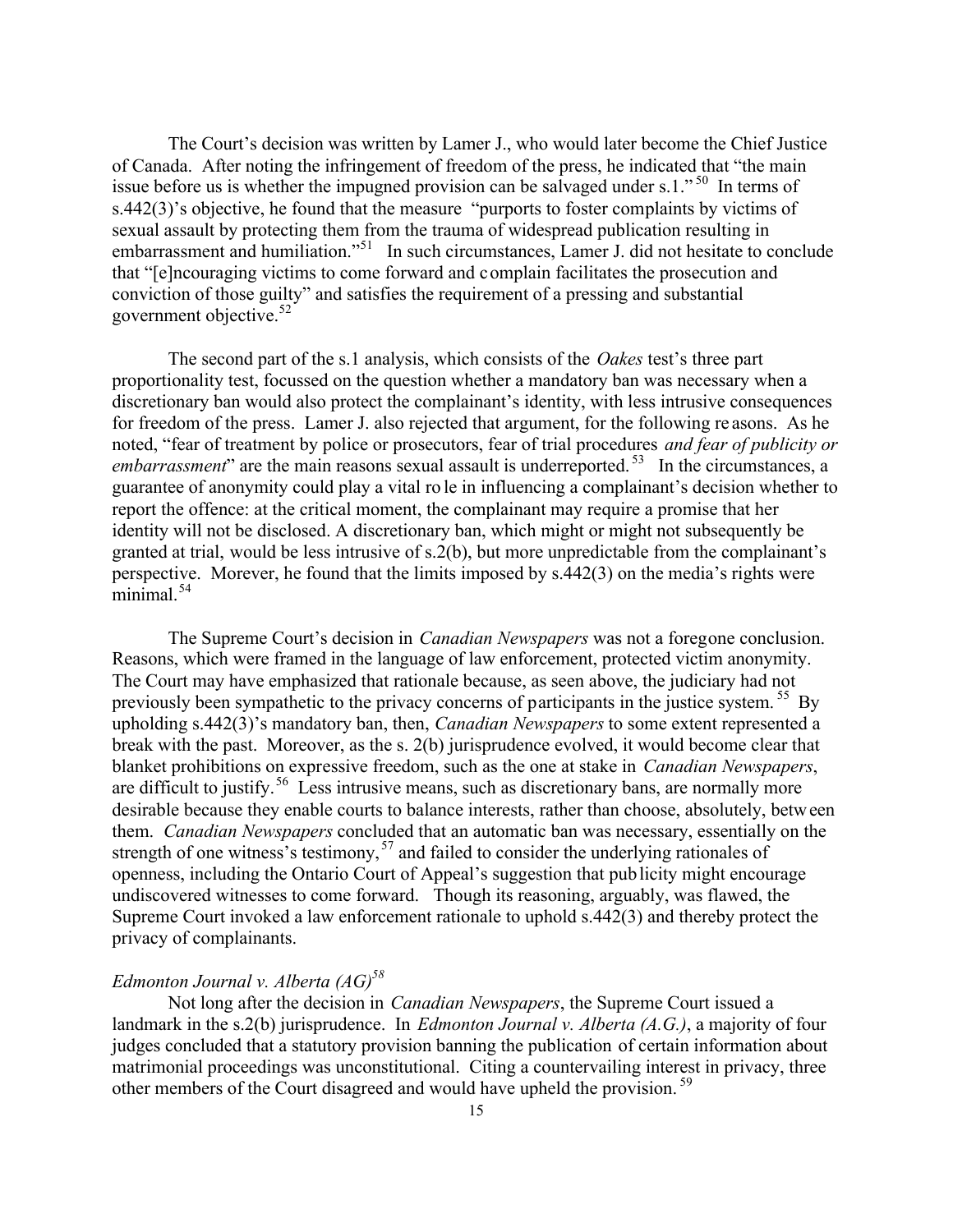Writing in support of the majority result, Cory J. strongly advocated values of openness, accessibility, and accountability. Thus, he wrote that "a democracy cannot exist without that freedom to express new ideas and to put forward opinions about the functioning of public institutions".<sup>60</sup> In his view, the vital importance of free and uninhibited speech could not be over-emphasized. Given that the *Charter* framed s.2(b) in "absolute terms", the rights enshrined in the guarantee could "only be restricted in the clearest of circumstances". <sup>61</sup> Mr. Justice Cory spoke of the connection between freedom of expression, democracy, and open courts. For instance, he emphasized that "the courts must be open to public scrutiny and to public criticism of their operation by the public". <sup>62</sup> In one of the well known passages from his opinion, he stated that "freedom of expression is of fundamental importance to a democratic society", and continued that "[i]t is also essential to a democracy and crucial to the rule of law that the courts are seen to function openly."<sup>63</sup> Turning to the press, Cory J. added that those who bring the news to the public "must be free to comment upon court proceedings to ensure that the courts are, in fact, seen by all to operate openly in the penetrating light of public scrutiny."<sup>64</sup>

At the same time, Cory J. was not unsympathetic to the privacy of individuals. He noted that society has cherished and given protection to privacy, and indicated that the Court had on a number of occasions "underlined the importance of the privacy interest in Canadian law."<sup>65</sup> The problem, though, was that the courts must function openly and the public's need to know cannot be denied. He concluded that in contrast to the ban at issue in *Canadian Newspapers*, Alberta's restrictive ban on publication significantly reduced the openness of courts and was more sweeping than necessary to protect the privacy of witnesses and children. <sup>66</sup> For those reasons, it could not be justified under s.1.

Meanwhile, Wilson J. came to the same conclusion by a different route. In what she referred to as a contextual approach, she juxtaposed the two values at stake. Like Cory J., she strongly advocated the open court principle, and concluded that "there would have to be very powerful considerations in order to justify inroads into the open court process."<sup>67</sup> Though Wilson J. gave some attention to the privacy interest, she characterized the concern at issue as being the "personal anguish and loss of dignity that may result from having embarrassing details of one's life printed in the newspapers."<sup>68</sup> She turned to *Scott v. Scott* for "a stern reminder of the importance of not allowing one's compassion ... to undermine a principle which is fundamentally sound in its application."<sup>69</sup> In her view, there was little in matrimonial disputes to warrant a special immunity from publicity in court proceedings.

She concluded that the two values - the right of the press to publish, and the right of litigants to the protection of their privacy in matrimonial disputes - could not both be fully respected. In the circumstances she found it unnecessary for the statute to ban the publication of information in all matrimonial cases, to protect the privacy of litigants in the small number of cases which might cause trauma or humiliation.<sup>70</sup>

LaForest J.'s dissent would have upheld the statute's privacy provision. Prior to the *Charter,* there was no constitutional basis on which to challenge a publication ban which nonetheless was contrary to *Scott*'s open court principle. Nor, as noted above, does the *Charter*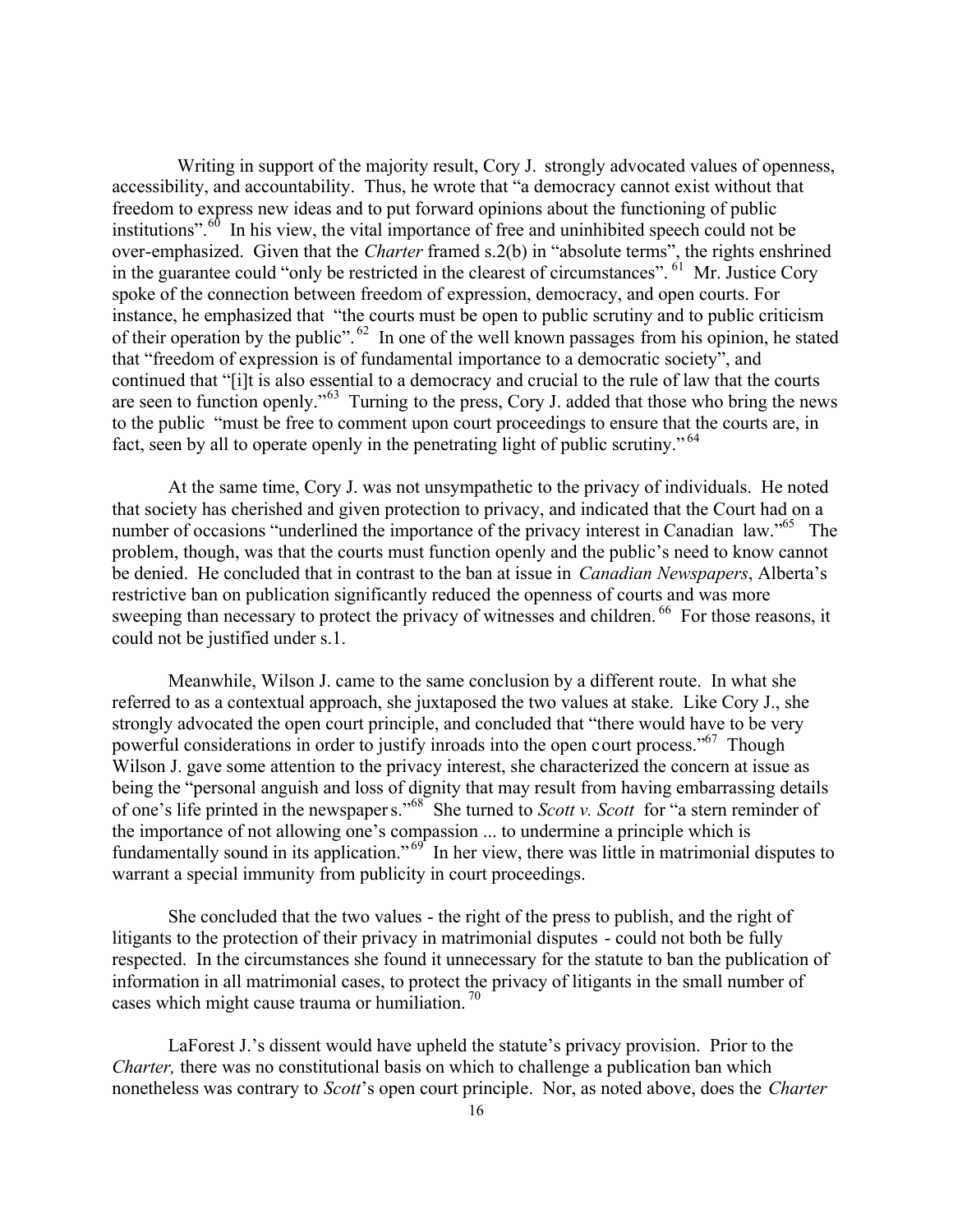explicitly guarantee privacy rights. Despite the absence of a textual guarantee, La Forest J. stated that personal privacy has "been recognized by this court as having constitutional significance".<sup>71</sup> Though the Court's protection of privacy was limited to s.8's concept of reasonable search and seizure, he suggested that privacy might also be an aspect of s.7's liberty or security of the person. "However that may be", he went on, "there can be no doubt that in this modern age, it ranks high in the hier archy of values meriting protection in a free and democratic society".<sup>72</sup> Against the weight of *Scott* and *MacPherson*, both of which dealt with a closed hearing rather than a publication ban, La Forest J. voted to uphold the statutory provision. In doing so, he concluded that privacy prevailed because of the "very limited character of the restriction as compared with the serious deleterious effects on the important values sought to be protected by the legislation."<sup>73</sup>

Mr. Justice La Forest also cited *Canadian Newspapers* in support of his conclusion. A mandatory ban was acceptable to members of the Court in that setting, however, because victim anonymity served law enforcement objectives and not because privacy prevailed over the open court principle. By contrast, the statutory ban in *Edmonton Journal* could not invoke an objective apart from the protection of privacy. Though La Forest J. saw *Canadian Newspapers* and *Edmonton Journal* as analogous, the majority on that panel did not.

Unlike *Canadian Newspapers*, *Edmonton Journal* discussed and emphasized the open court principle and its relationship to s.2(b) of the *Charter*. Moreover, *Edmonton Journal* confronted the conflict between open court and privacy, which *Canadian Newspapers* did not mention. Finally, the Court recognized in *Edmonton Journal* that the challenge was one of balancing the two values. According to the majority, the statute's protection of privacy failed the requirement of proportionality that the infringement be no greater than necessary in the circumstances. Despite that conclusion, *Edmonton Journal* is significant because seven members of the Court accepted that privacy has constitutional implications. As well, and against the weight of a common law tradition that valued open court above privacy, three members of the Court treated the privacy of litigants as a justifiable limit on s.2(b)'s guarantee of expressive freedom.

The discussion of *Edmonton Journal* concludes by mentioning *Vickery v. N.S.S.C. (Prothonotary)*, in which a majority of the Court denied a television producer access to a videotape confession which had been submitted as evidence in a murder case. <sup>74</sup> The confession was inadmissible, the accused was acquitted, and in response to a request for a copy of the confession, the Court held that the defendant's privacy interests "as a person acquitted of a crime outweigh the public right of access to exhibits judicially determined to be inadmissible against him."<sup>75</sup> *Vickery* was not decided under the *Charter*, and nor did it concern a pu blication ban, as was the case in *Edmonton Journal*.

It is worth noting, nonetheless, for Cory J.'s dissenting opinion, which was joined by Justices L'Heureux Dubé and McLachlin JJ. Though he expressed respect for the accused's right to privacy and weighed it in the balance, Mr. Justice Cory's adherence to the open court principle was passionate and unbending. Quoted below are a few of the passages which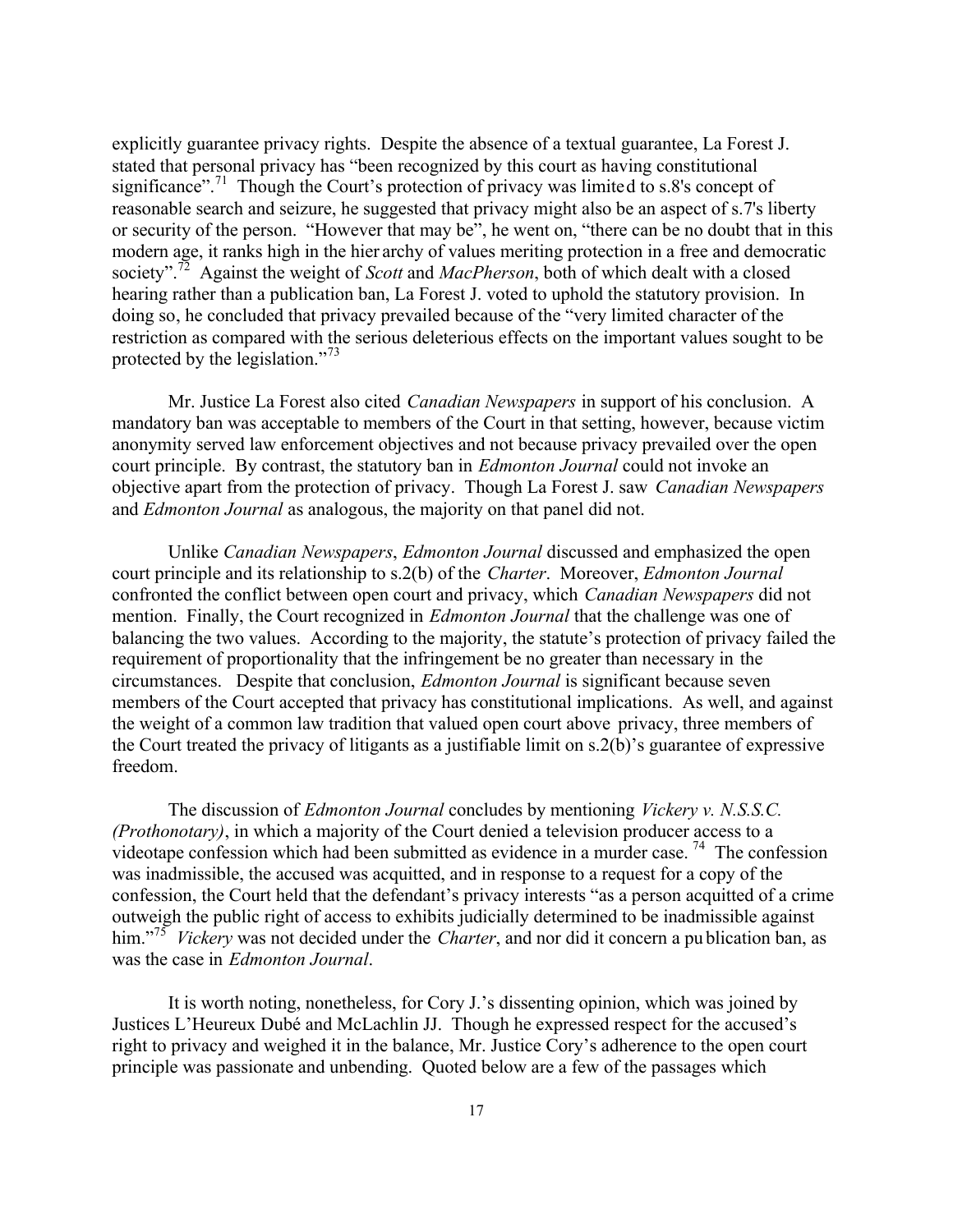demonstrate that, for him, the principle was almost unconditional. Thus, he expressed the value of openness in these terms:

[C]ourts must, *in every phase and facet of their processes*, be open to all to ensure that so far as is humanly possible, justice is done and seen by all to be done. If court proceedings, and particularly the criminal process, are to be accepted *they must be completely open* so as to enable members f the public to assess both the procedure followed and the final result obtained. *Without public acceptance, the criminal law is itself at risk*. 76

After discussing American experience at some length, Cory J. stated that "[a]s a general rule the sensibilities of the individuals involved are no basis for exclusion of the public from judicial proceedings."<sup>77</sup>

Under the heading "some general policy considerations", Mr, Justice Cory declared that an open trial process demonstrates "*to all*, whether the family of the victim, the family of the accused, or the members of the community in general, that *the entire criminal process* has been conducted fairly and that those accused of crimes have been dealt with justly.<sup>778</sup> And, though he emphasized the role of the media, as the public's representative in court proceedings, it is the value Cory J. attached to openness that is striking. On that he claimed the following:

There can be no confidence in t he criminal law process unless the public is satisfied with all court proceedings from the beginning of the process to the end of the final appeal. *Of the three levels of government, it is the courts above all which must operate openly*. While what is done in secret is forever suspect, what is done openly, whether susceptible to praise or condemnation, is more likely to meet with acceptance. *There cannot be reasonable comment or criticism unless all aspects of the proceedings are known to the public*. 79

In the end he cautioned against a "priestly cult of the law whereby lawyers and judges exclusively determine" what can be seen and heard by members of the public; in his view, "anything that prevents light being shed" on the subject of a trial "can only lead to a dark suspicion of the process." $80$ 

Mr. Justice Cory's comments on open court appeared in a dissenting opinion but are significant nonetheless. Through the combination of *Edmonton Journal*, the *Vickery* dissent, and the majority opinion in *C.B.C. v. New Brunswick (Re: R. v. Carson)*, a strong endorsement of the *value* of the open court principle emerged in the Supreme Court jurisprudence.

### *Dagenais v. C.B.C.*

*Dagenais v. C.B.C.* is also a landmark, not only for s.2(b) and the open court principle, but for the rights of third parties in the criminal process too.<sup>81</sup> There, conflict arose between the fair trial rights of priests accused of sexual offences, and the C.B.C.'s right, under s.2(b), to broadcast a controversial docudrama on that subject. Four members of a religious order, who were accused of physical and sexual abuse in Catholic training schools, obtained a publication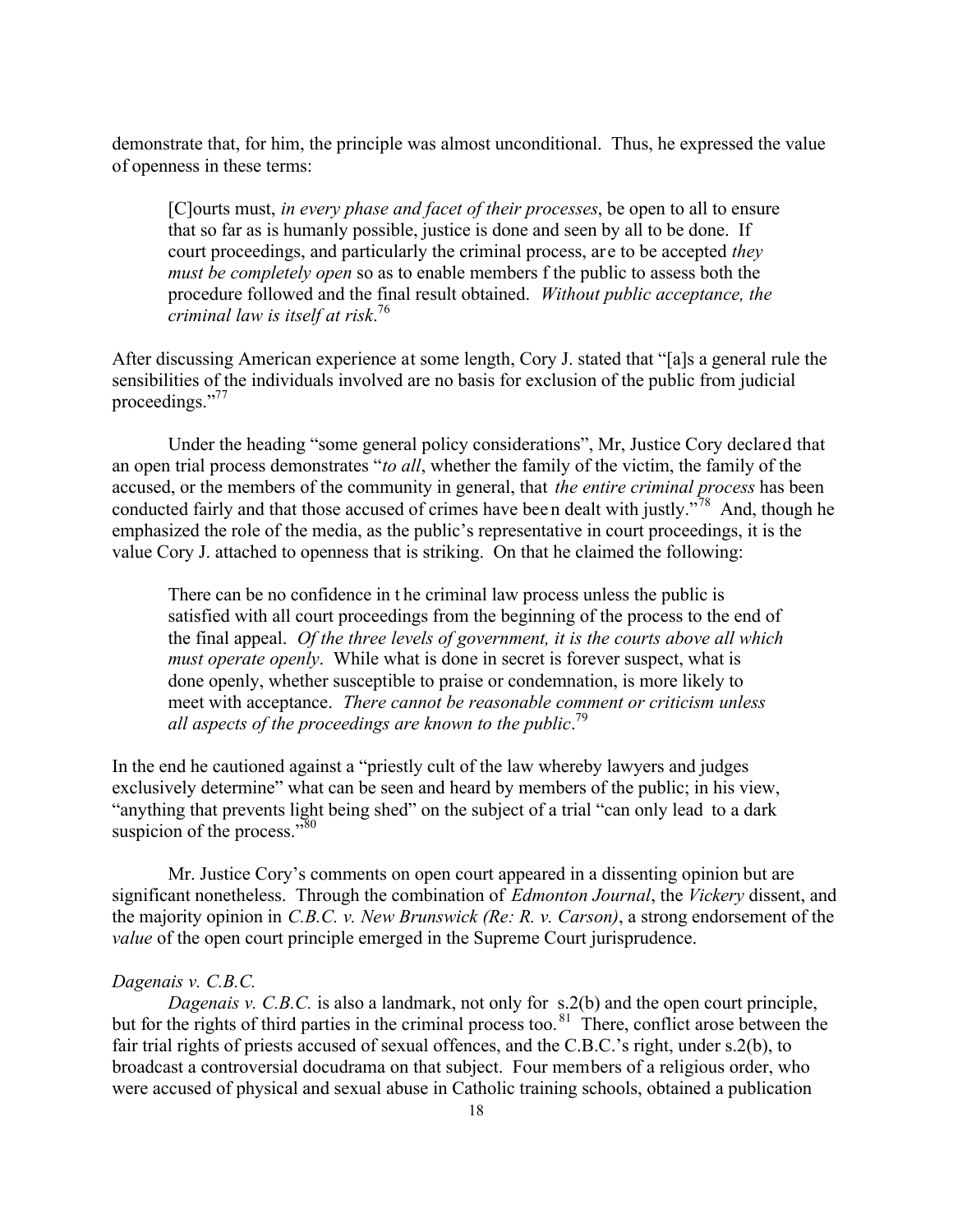ban which prevented the C.B.C. from broadcasting *The Boys of St. Vincent*. Speaking through Chief Justice Lamer, the Supreme Court found that the order was unconstitutional; the evidence did not disclose any threat to fair trial rights which could only be averted by banning the docudrama.

Among the numerous *Code* provisions which permit publication bans and closed proceedings, there is none which addresses the threat to fairness that publicity can pose during the trial itself. In default of a statutory rule, the issue reverted to the common law. As noted above, common law rules which apply in criminal proceedings generally must co mply with the *Charter*. Under those rules, publication bans were traditionally granted to prevent a real and substantial risk that publicity might interfere with the right to a fair trial.  $82$  Although the common law standard accorded freedom of expression some deference, the Chief Justice questioned whether the rule provided "sufficient protection" for s.2(b)'s guarantee of expressive freedom.<sup>83</sup> In his view, a pre-*Charter* rule that favoured fair trial over free expression was inconsistent with the principles of the *Charter*. <sup>84</sup> Accordingly, Lamer C.J. concluded that it would be "inappropriate" to "continue to apply a common law rule that automatically favoured the rights protected by s.11(d) over those protected by s.2(b).<sup>585</sup>

He indicated that the power to grant a publication ban may be discretionary, but its exercise "cannot be open-ended" and must observe "the boundaries set by the principles of the *Charter*."<sup>86</sup> To direct the exercise of discretion Chief Justice Lamer constitutionalized the common law rule. In doing so, he modified the *Oakes* test and proposed a standard which would limit the availability of a ban to circumstances in which:

- a) such a ban is *necessary* in order to prevent a real and substantial risk to the fairness of the trial, because reasonably available alternative measures will not prevent the risk; and
- b) the salutary effects of the publication ban outweigh the deleterious effects to the free expression of those affected by them.<sup>87</sup>

The *Dagenais* framework has since served as a model for determi ning the reasonableness of other restrictions on open court.<sup>88</sup> On the central question of fair trial versus freedom of the press, *Dagenais* represented an important vindication of openness. Though it failed to discuss and reinforce the underlying values of open court, the majority opinion established a concrete standard which rejected the assumption that virtually any risk to fair trial was sufficient to warrant restrictions on publicity.

It is also significant, in terms of this study, that *Dagenais* advanced the rights of crime victims in two ways. One, which is procedural, altered the status of third parties in criminal proceedings. In an adversarial contest between the state and the accused, third parties, such as victims, witnesses and the C.B.C., had little or no status. Not surprisingly, the *Criminal Code* did not grant such parties a statutory right of appeal from orders affecting their rights under the *Charter*. In *Dagenais*, this meant that unless the Supreme Court addressed its claim, the C.B.C. would forfeit its rights under s.2(b) of the *Charter*. To avoid that prospect, Chief Justice Lamer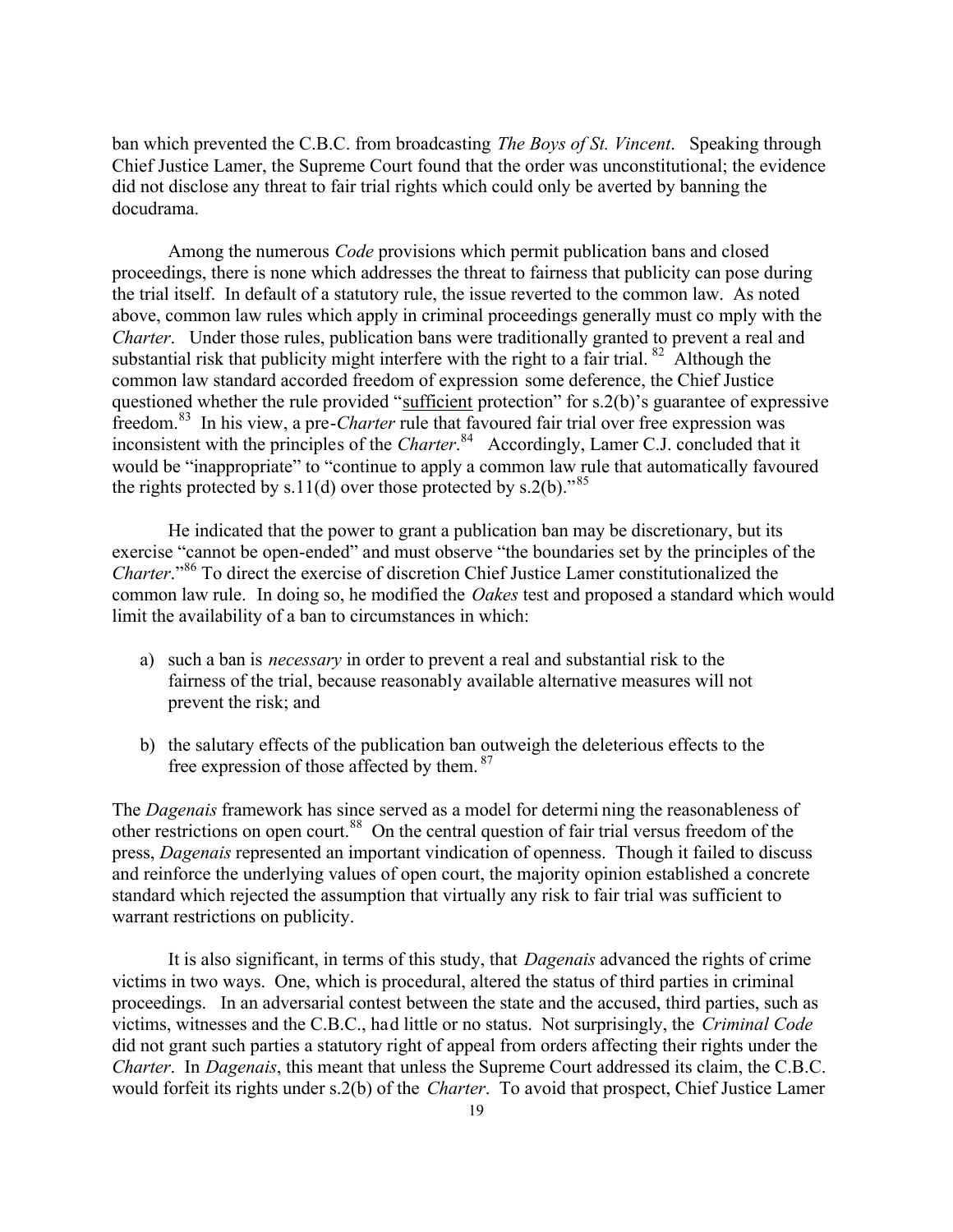found that the Supreme Court had jurisdiction, under its own statutory powers, to hear C.B.C.'s appeal.<sup>89</sup> As this avenue of appeal is not exclusive to the press, *Dagenais* effectively granted third parties unprecedented access to justice at the Supreme Court of Canada.

Second, *Dagenais* introduced a principle of *Charter* interpretation which inadvertently provided the impetus for the recognition of victim privacy under s.7 of the *Charter*. Discussing the competing interests at stake, the Chief Justice observed in *Dagenais* that the *Charter* draws no distinction between ss.2(b), which guarantees expressive and press freedom, and 11(d), which guarantees a fair trial. This led him to conclude that it was inappropriate for the common law to privilege one constitutional right at the expense of another, when the two have "equal status". <sup>90</sup> More generally, Lamer C.J. stated that "[a] hierarchical approach to rights, which places some over others, must be avoided, both when interpreting the *Charter* and when interpreting the common law".<sup>91</sup> In cases of conflict between two rights, he indicated, *Charter* principles require "a balance to be achieved that fully respects the importance of both sets of rights". <sup>92</sup> If it was unclear how conflicting rights could both be fully respected, the key point is that *Dagenais* endorsed a non-hierarchical approach to *Charter* rights. How *Dagenais* contributed to the evolution of victim privacy through its rejection of a hierarchy of values is traced, in detail, in Chapter Three.

# *C.B.C. v. New Brunswick (Re: R. v. Carson)<sup>93</sup>*

*C.B.C. v. New Brunswick (Re: R. v. Carson)* combined *Edmonton Journal*'s strong endorsement of openness values with a doctrinal standard that built on the methodology of *Dagenais*. In doing so, the Court emphasized the importance of the newsgathering function and its relationship to an informed public and democratic values. Unlike previous cases, *C.B.C. (Re: R. v. Carson)* raised the question of access to the courtroom. Under s.486(1) of the *Criminal Code*, which permits proceedings to be closed to protect the proper administration of justice, the trial judge had excluded the public from a portion of the sentence hearing whic h disclosed the acts of sexual assault and interference the accused had committed against two young females. Though LaForest J., for the majority, found the order unconstitutional in the circumstances, he upheld s.486(1). In doing so, he accepted that privacy is a valid exception to the rule in favour of openness.

Section 486(1) declares that proceedings shall be held in open court, except when the judge concludes that it is "in the interest of public morals, the maintenance of order or the proper administration of justice to exclude all or any members of the public from the court room for all or part of the proceedings."<sup>94</sup> Rather than invalidate the provision, LaForest J. stated that in applying its exclusionary criteria, a court must exercise its disc retion "in conformity with the *Charter*."<sup>95</sup> In his view, s.486(1) armed the judiciary with a useful and flexible interpretive tool to preserve the openness principle, subject to whatever exceptions or limits the proper of administration of justice might require. The fact that the discretion must be exercised within constitutional parameters would ensure that the terms of a particular exclusionary order would accomplish what was necessary to achieve s.486(1)'s goals, and no more. When an exercise of discretion did not conform with the *Charter*, it would be appropriate for the Court to quash the order.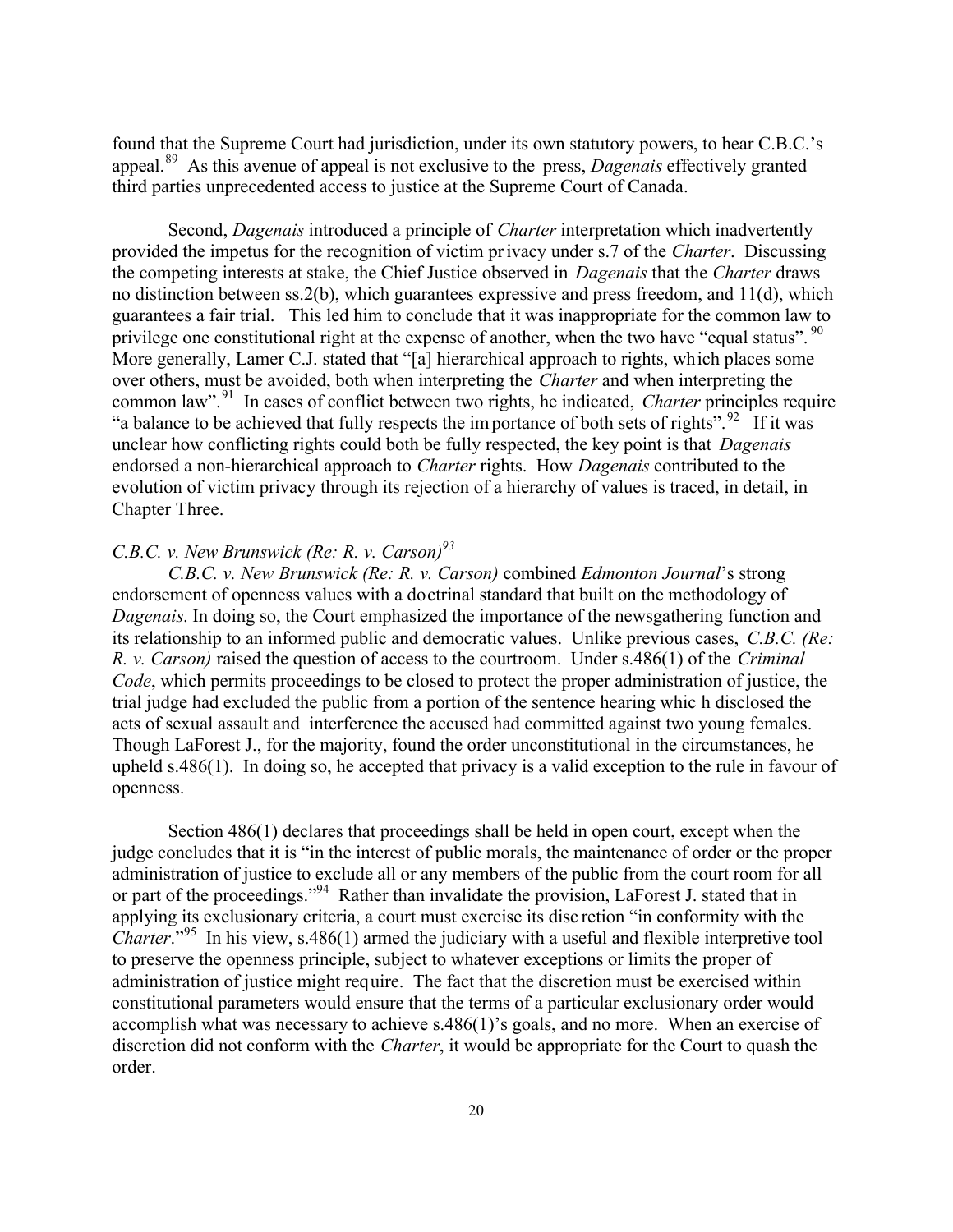To provide guidance in determining the validity of an exclusionary order, LaForest J. drew on the *Dagenais* standard. Stating that the "same directives" are equally useful in determining when a court room may be closed under s.486(1), he held that an exclusion order can only be issued once the following steps have been taken:

- a) the judge must consider the available options and consider whether there are any other reasonable and effective alternatives available;
- b) the judge must consider whether the order is limited as much as possible; and
- c) the judge must weigh the importance of the objectives of the particular order and its probable effects against the importance of openness and the particular expression that will be limited in order to ensure that the positive and negative effects of the order are proportionate.<sup>96</sup>

In addition, he indicated that the burden of displacing the rule of openness rests on the party making the application, and stressed, repeatedly, the need for a sufficient evidentiary basis for the order. $97$ 

In the result, the trial judge's order was inconsistent with s.2(b) of the *Charter*, not only because embarrassment alone is not a sufficient reason to protect witnesses from a public presence in the courtroom but also, because there was no evidence that the two victims would suffer "undue hardship" were the public permitted to attend a twenty-minute segment of the hearing on sentence. The victim impact statements did not indicate any basis for such hardship and nor did they disclose the circumstances of the offences. Most sexual offences involve evidence that is "very delicate", La Forest J. observed, and there was nothing to indicate that this case should be "elevated" above other sexual assaults. <sup>98</sup> The mere fact that the victims were young females was not sufficient in itself, and there were other effective means to protect them. <sup>99</sup> Excluding the public was unnecessary because the victims' ide ntities were protected by a nonpublication order, they were not witnesses at the hearing, and there was no evidence that their privacy required more protection.<sup>100</sup>

Though reluctant to criticize, LaForest J. was not impressed that the trial judge made the exclusionary order without first confirming that all the facts had been placed before the court.<sup>101</sup> He agreed that the criminal justice system must be "ever vigilant in protecting victims of sexual assault from further victimization", but cautioned that t he importance of a sufficient factual foundation for s.486(1)'s exercise could not be overstated.  $102^{\circ}$  In this instance, the trial judge's reasons for excluding were no better than "scant".<sup>103</sup>

The Court's concern with a factual foundation and sufficient evid entiary basis arise from its perception of the s.2(b) values at stake. In that regard, *C.B.C. (Re: R. v. Carson)* is noteworthy for its insights on and endorsement of the open court principle. First, LaForest J. recognized that access to the courts is "integrally linked to the concept of representative democracy and the corresponding importance of public scrutiny of the criminal courts."<sup>104</sup> In addition, he acknowledged that through the gathering and dissemination of information, the media plays an "integral role" in informing the public about the courts. As he explained, "the democratic function of public criticism of the courts" would not be possible without a public informed by the press, and the press could not discharge its responsibility to the publi c without access to the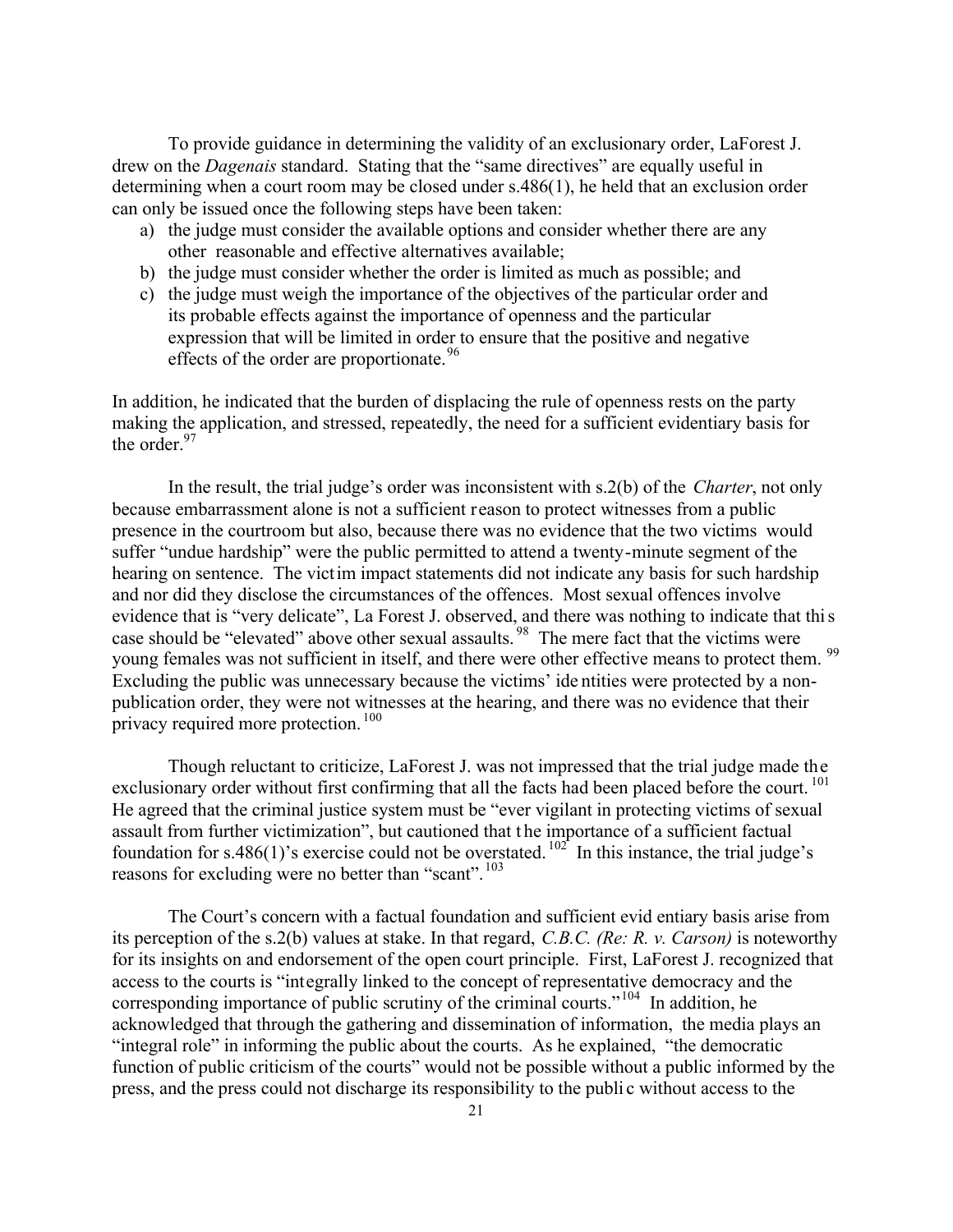courts.<sup>105</sup> In his own words, "[d]ebate in the public domain is predicated on an informed public, which is in turn reliant on a free and vigorous press."<sup>106</sup> Though the Court upheld s.486(1), including its discretion to exclude the public from the court room, La Forest J. regarded openness, access to information, and the newsgathering function as essential aspects of Canadian democracy.

At the same time, LaForest J. had dissented earlier in *Edmonton Journal*, and was sympathetic to the protection of privacy. Though openness prevailed in the circumstances of *C.B.C. (Re: R. v. Carson)*, he did not ignore the privacy concerns of crime victims. Noting that earlier case law had established a strong presumption in favour of open courts, he added that the importance of privacy "has only recently been recognized by Canadian courts." <sup>107</sup> Citing *MacIntyre*, *Edmonton Journal*, and *R. v. O'Connor*, <sup>108</sup> LaForest J. stated that "the right to privacy is beginning to be seen as more significant."<sup>109</sup> And though openness "appears inherent to the nature of a criminal trial,"<sup>110</sup> he added that "the court's power to regulate the publicity of its own proceedings serves ... to protect privacy interests, especially those of witnesses and victims. $^{111}$  His majority opinion concluded that excluding the public under s.486(1) is permissible to protect the innocent and safeguard privacy interests, and "thereby provide a remedy to the under reporting of sexual offences."<sup>112</sup>

*C.B.C. (Re: R. v. Carson)* gave the principle of open court strong vindication under the *Charter*. At the same time, LaForest J. accepted that privacy interests could justify an exclusion order, providing that a sufficient factual foundation was established. Though the public should not have been excluded in the circumstances of that sentence hearing, exclusion orders are constitutionally available under *C.B.C. (Re: R. v. Carson)* when supported by a "sufficient evidentiary basis". Despite the common law's reluctance in this regard, the Court showed its willingness, under the *Charter*, to recognize privacy as a valid exception to the open court principle.

### *Conclusion*

Prior to the *Charter*, open court was a principle that was highly prized but subject to exceptions nonetheless. Though the privacy of participants in the justice system was not an exception the common law recognized, the legislatures were free to modify that position and protect privacy by statutory measures. With the *Charter*'s arrival the relationship between the principle and its exceptions remained constant in some ways, and was altered in others.

Open court has been given especially strong recognition in the s.2(b) jurisprudence. Traditionally, the principle has been linked to the fairness of proceedings, as well as to the legitimacy of criminal justice and the public's confidence in the system. What the *Charter* has added are a recognition of the link between open court and democratic accountability, and the distinctive role the press plays in providing the public the information it requires to scr utinize and debate the operations of the justice system. These values received strong endorsement under the *Charter* in *Edmonton Journal* and *C.B.C. (Re: R. v. Carson)*.

As to results, the open court claims succeeded in three of the four decisions reviewed in this Chapter, and others could be added to the list.<sup>113</sup> In that regard, it is important to note that the evidentiary threshold for a limit or an exception to the principle has changed dramatically.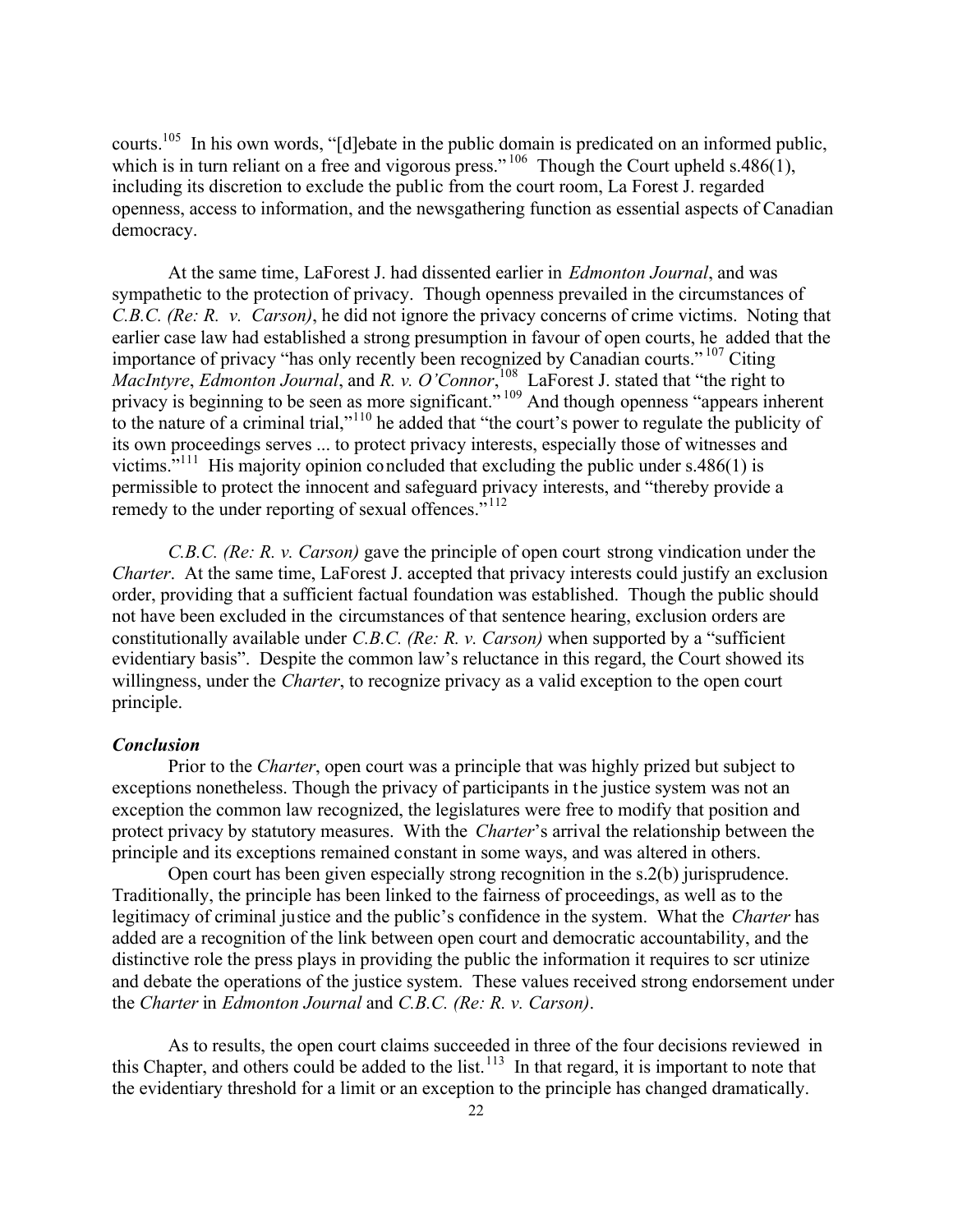The common law treated open court and fair trial as important values, but assumed that open court should yield to fair trial whenever that value might be threatened. Statutory provisions created blanket or mandatory exceptions, or granted judges almost unfettered discretion to place limits on access or publicity. Under the doctrinal framework introduced in *Dagenais*, and developed in the subsequent case law, that would change. Limits on the principle remain permissible, but must now satisfy particular and more onerous requirements under the *Charter*. *Dagenais*, *C.B.C. (Re: R. v. Carson)*, and the more recent *Mentuck/O.N.E.* cases demonstrate that it has become difficult to justify limits on the open court principle. <sup>114</sup> Looking back at *Canadian Newspapers* today, one wonders whether the result would have been the same, had the case been decided under the standards established by the subsequent jurisprudence.

While enhancing the status of open court, the *Charter* jurisprudence also granted privacy concerns important protection. As seen above, *Canadian Newspapers* employed a law enforcement rationale under s.1 of the *Charter* to protect the identity of sexual assault complainants. Subsequently, however, and though it did not prevail, the privacy interest was considered and weighed by the judges in the majority in *Edmonton Journal*, and was the deciding factor for those who dissented. Finally, *C.B.C. (Re: R. v. Carson)* discussed privacy in some detail and treated it as a reasonable limit on open court which failed because it was not established, as a matter of evidence, in the circumstances of that case. Without serving as the determining factor or changing the result in any of these cases, privacy nonetheless travelled a considerable distance from *Scott* and *MacIntyre*, and in a relatively short time, under the *Charter*.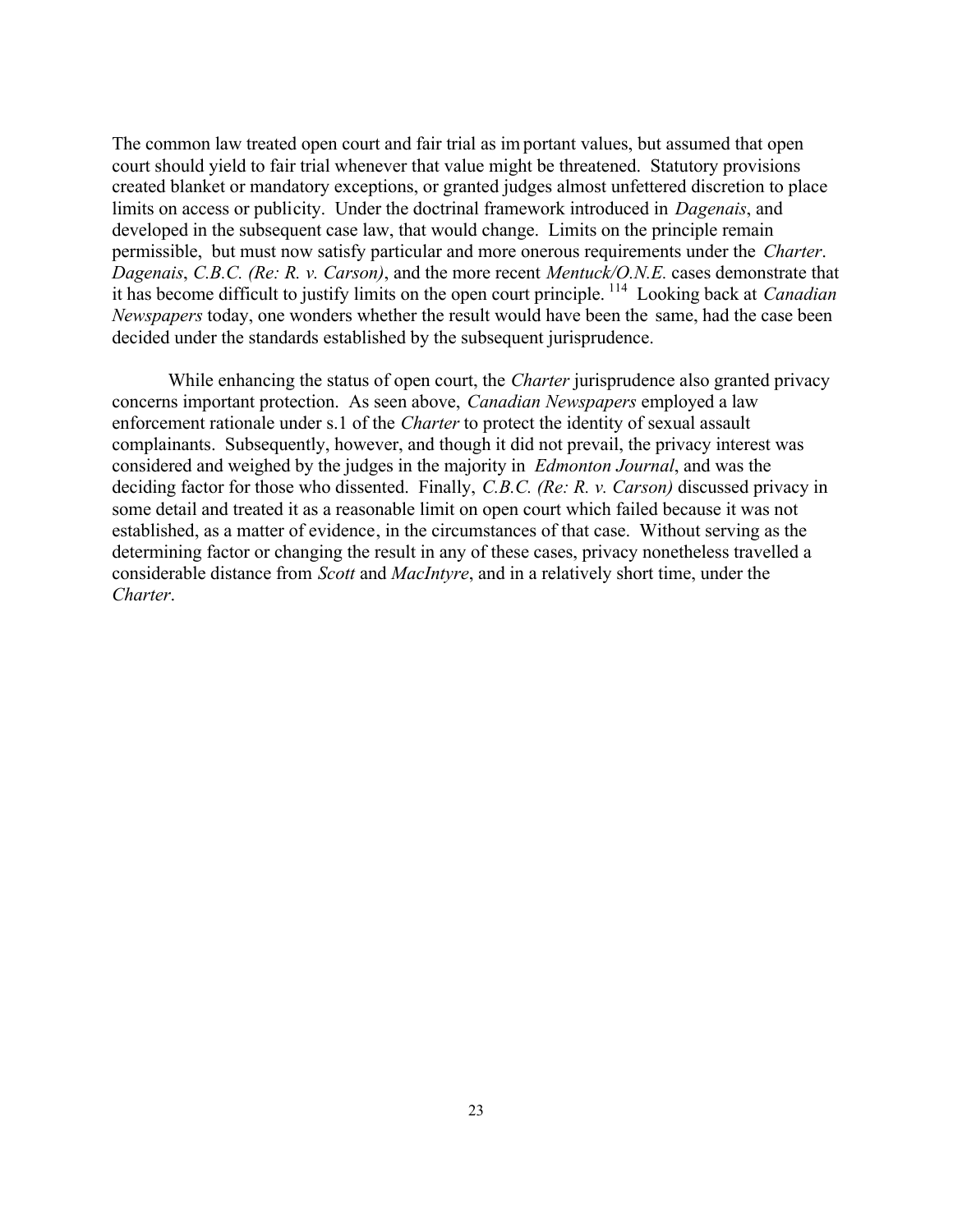# *Chapter Three*

### *Victim privacy, sexual assault, and the Charter*

#### *Introduction*

Privacy was a theme in Chapter Two's analysis of the open court principle. Though it was an indirect or unspoken factor in *Canadian Newspapers v. Canada (A.G.)*, and an express consideration in *Edmonton Journal v. Edmonton (A.G.)* and *C.B.C. v. New Brunswick (Re: R. v. Carson)*, the Supreme Court did not in these cases treat privacy as an entitlement in its own right.<sup>1</sup> The purpose of this Chapter, then, is to explain how it was recognized as a *Charter* right in sexual assault proceedings. That development occurred in the context of setting evidentiary boundaries around the complainant's privacy in her past sexual history and in securing the confidentiality of her counselling and therapeutic records.<sup>2</sup>

The discussion begins by acknowledging the significance of privacy in sexual assault proceedings. *Canadian Newspapers* acknowledged that anonymity is an element in a victim's decision whether to report the commission of an offence and to proceed with charges. Privacy concerns do not stop there, however, but continue through the investigative and trial processes. At every stage, the complainant's credibility is open to question. In addition to the unavoidably private nature of a sexual offence, which can only be revealed by the complainant, the victim has in the past been subject to inquiries into the history of other sexual activities. More recently, complainants' privacy has been threatened by defence claims for access to cou nselling and therapeutic records which are in the possession either of the Crown or private third parties.

Rules of evidence which regulated the defendant's access to these sources of information provoked contests under the *Charter*, between the accused's right to full answer and defence, and the privacy and equality rights of complainants. This Chapter focuses on a trilogy of decisions which together led to the recognition of victim privacy under s.7 of the *Charter*. In order of decision and also of discussion below, those cases are: *R. v. Seaboyer*,<sup>3</sup> *R. v. O'Connor*,<sup>4</sup> and *R. v. Mills*. 5 Before continuing, it is important to explain why this development is significant. First, sexual assault's implications for privacy are complex and multi-dimensional; it would be a mistake, therefore, to treat conflicts between open court and victim privacy as an isolated phenomenon. Second, as a result of that connection, the entitlement which emerged in *Mills* may influence the way open court and privacy values will be balanced under s.2(b) of *The Charter*.

There is one further preliminary to a discussion of the three key decisions. Before explaining how the Supreme Court resolved conflicts between the defendant's right to full answer and defence, and the complainant's assertion of privacy and equality rights, it is worthwhile to review the *Charter* status of privacy prior to the *Seaboyer-O'Connor-Mills* trilogy.

### *The privacy rights of the accused*

Nowhere does the *Charter* explicitly protect privacy, and nor does it mentio n the rights of crime victims. Rather, its legal rights, which are found in ss.7 to 14, grant those accused of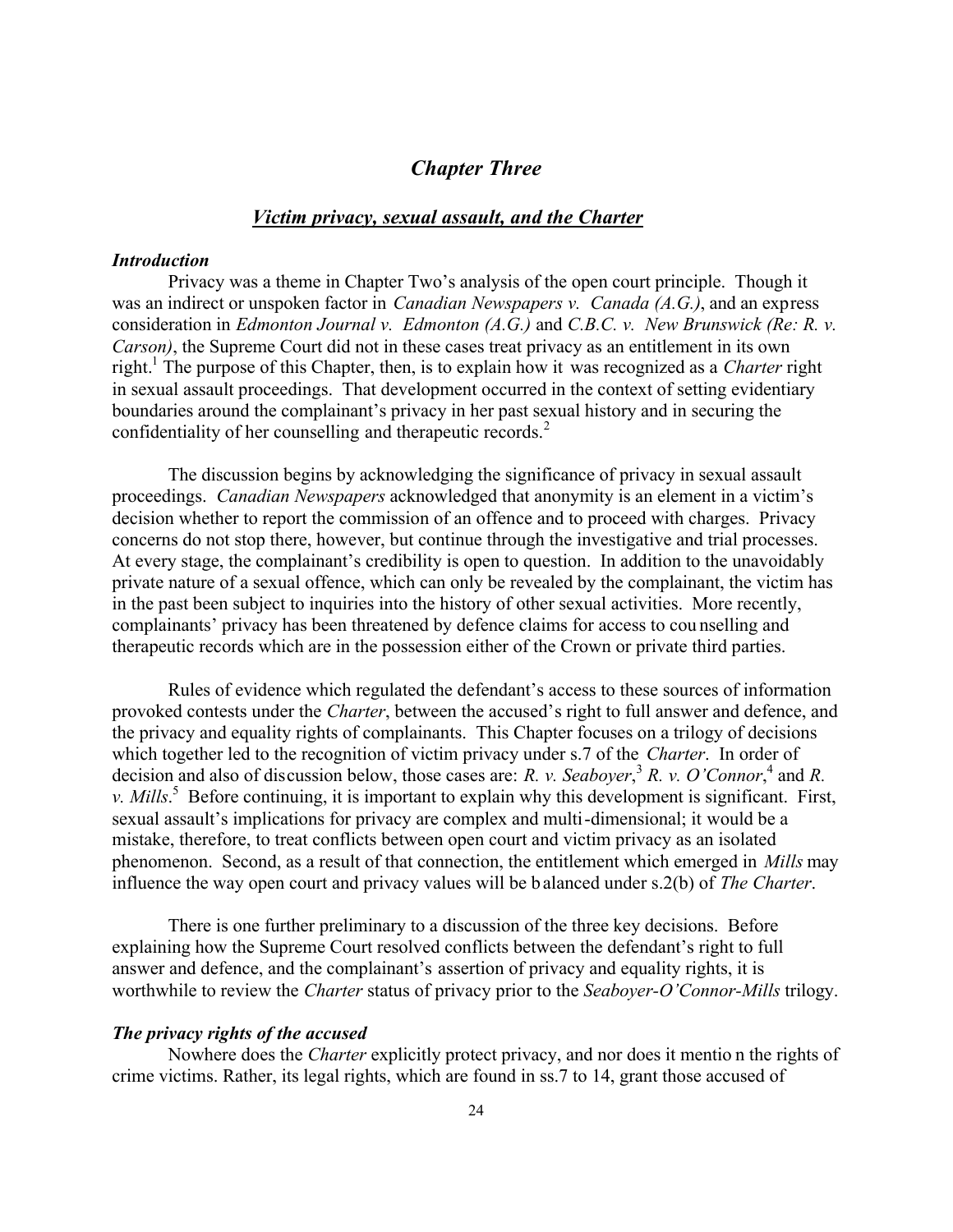offences a number of procedural and substantive rights. Perhaps for that reason, the primary beneficiaries of the Supreme Court of Canada's early *Charter* jurisprudence were criminal defendants. One of the Court's first decisions concerned s.8, which provides that "[e]veryone has the right to be secure against unreasonable search or seizure."<sup>6</sup> In commenting on the guarantee's interpretation in *Hunter v. Southam*, Dickson J. announced that the *Charter* provides for the "unremitting protection of individual rights and liberties".<sup>7</sup> As for s.8, he rejected the suggestion that common law rules rooted in concerns about property and the law of trespas s should determine its scope. Instead, he stated that the *Charter*'s provisions must be "capable of growth and development over time to meet new social, political and historical realities."<sup>8</sup> Once having acknowledged the need for a "broad perspective in app roaching constitutional documents",<sup>9</sup> Dickson J. signalled his wariness of "foreclosing the possibility that the right to be secure against unreasonable search and seizure might protect interests *beyond the right of privacy*<sup>"</sup>, and indicated that "its protection goes at least that far."<sup>10</sup> The question, he held, is whether "the public's interest in being left alone by government must give way to the government's interest in intruding on the individual's privacy."<sup>11</sup>

That determination depends, from one case to t he next, on whether the individual is entitled in the circumstances, to "a reasonable expectation of privacy against governmental encroachments".<sup>12</sup> In *R. v. Dyment*, Mr. Justice La Forest reinforced the relationship *Hunter v. Southam* had forged between s.8's guarantee and the concept of privacy. He endorsed the view that "privacy is at the heart of liberty in a modern state", and added that, in being "grounded in many's physical and moral autonomy", it is "essential for the well-being of the individual."<sup>13</sup> Worthy of constitutional protection for that reason alone, he declared that privacy has profound significance for the public order because restraints on the government's power to pry into the lives of citizens "go to the essence of a democratic state."<sup>14</sup>

La Forest J. also agreed with Dickson J.'s suggestion that *Charter* rights should be interpreted in a broad and liberal manner. In terms of s.8, that meant "[i]ts spirit must not be constrained by narrow legalistic classifications based on notions of pr operty and the like which served to protect this fundamental human value in earlier times." <sup>15</sup> Ouoting from the Task Force on *Privacy and Computers*, he agreed that privacy transcends the physical and engages the dignity of the human person.<sup>16</sup> His comments about informational privacy are of particular interest in the context of this Chapter:

In modern society, especially, retention of information about oneself is extremely important. We may, for one reason or another, wish or be compelled to reveal such information, but situations abound where the reasonable expectation of the individual that the information shall remain confidential to the person to whom, and restricted to the purposes for which it is divulged, must be respected.  $17$ 

*Hunter v. Southam* and *R. v. Dyment* established a strong foundation for privacy but were limited as precedent to s.8 and its application to investigative processes. Any right of privacy outside that context would have to be located elsewhere in the *Charter*. Over time, s.7, which guarantees entitlements that are more general and abstract, filled that gap in the *Charter*'s text. The provision protects three entitlements - the right to "life, liberty and security of the person" -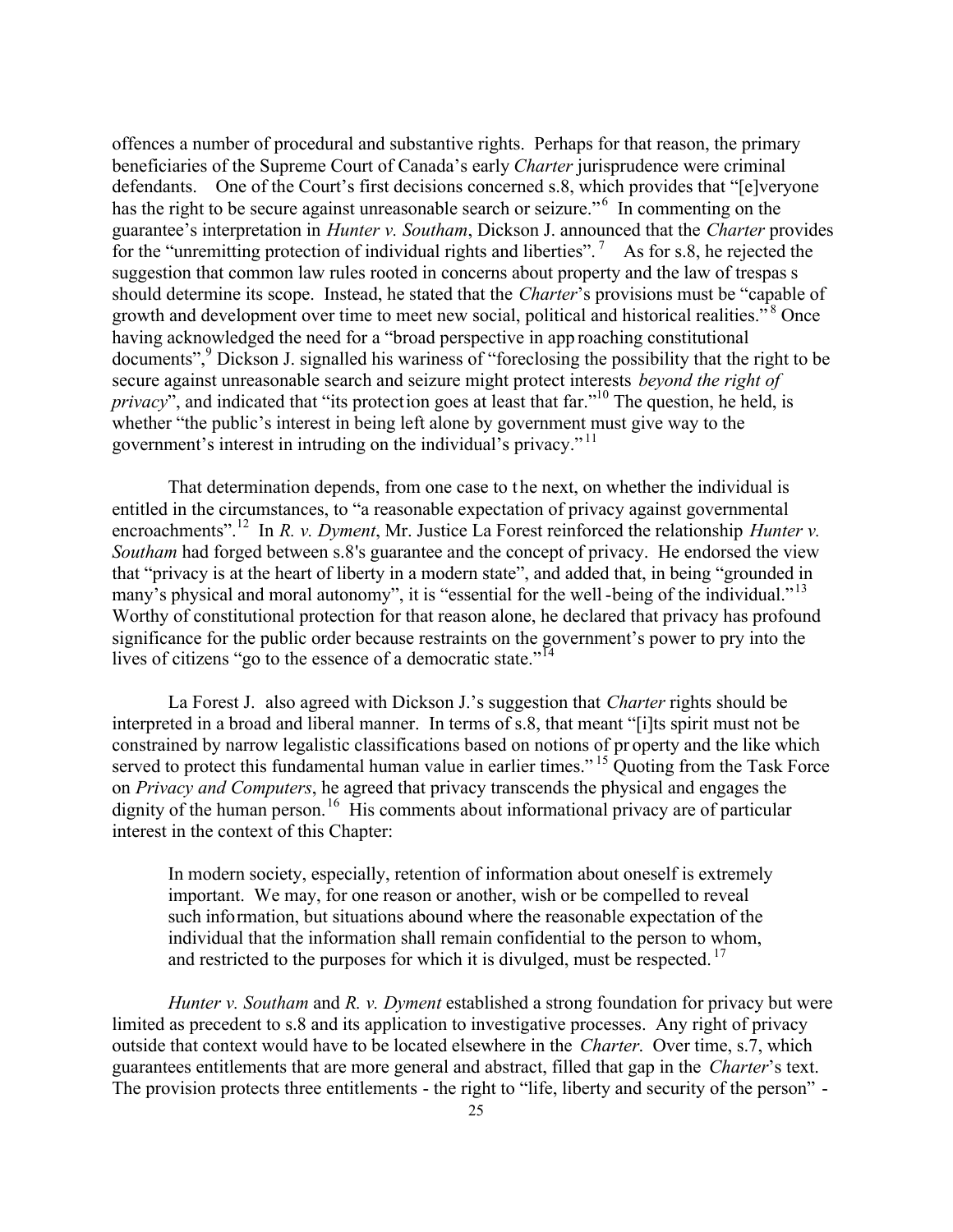and then adds an important proviso: a deprivation of those rights which is consistent with principles of fundamental justice does not violate the *Charter*. 18

As s.7's abstract text is amenable to broad and narrow interpretations, it is not surprising that the Supreme Court has shifted in both directions. On t he one hand, the Court has been reluctant to freeze or stultify the content of this *Charter* right; on the other, the judges realize that concepts such as liberty or security of the person, as well as fundamental justice, are malleable. In the case of privacy, then, the genesis of a right under s.7 is found in *dicta* discussing the meaning of "security of the person." In an early decision, Lamer J. claimed that the meaning of liberty and security of the person should not be confined to elements of physical integrity, but should include violations of an individual's psychological integrity as well. <sup>19</sup> Despite its influence on the s.7 jurisprudence, *R. v. Mills* was decided under s.11(b), which entitles the accused to trial within a reasonable time.<sup>20</sup> There, Mr. Justice Lamer effictively incorporated s.7's guarantees of liberty and security of the person into his interpretation of s.11(b). <sup>21</sup> In his view, the reasonable time guarantee was designed to protect the rights set forth in s.7, albeit "in a specific manner and setting."<sup>22</sup> Having linked the general contours of s.7 and the particulars of s.11(b), he held that under the latter, "the security of the person is to be safeguarded as jealously as the liberty of the person."<sup>23</sup> Mr. Justice Lamer then expounded on the meaning of security of the person, in these terms:

Security of the person is not restricted to physical integrity; rather, it encompasses protection against overlong subjection to the vexations and vicissitudes of a pending criminal accusation ... These include stigmatization of the accused, *loss of privacy*, stress and anxiety resulting from a multitude of factors, including possible disruption of family, social life, and work, legal costs, uncertainty as to the outcome and sanction.

Surprisingly, *dicta* which appeared in a dissenting opinion that addressed the scope of s.7 in a s.11(b) case dealing with the rights of the *accused*, and in which privacy was but one in a list of security interests, helped provide the foundation for a right of *victim* privacy.

The Court picked up on the proposition that s.7 protects an individual's psychological integrity in other decisions as well. For instance, in *R. v. Morgentaler*, Dickson C.J. stated that "[s]ecurity of the person must be given content in a manner sensit ive to its constitutional position."<sup>24</sup> After citing the above passage from *Mills*, he held that "[i]f state-imposed psychological trauma infringes security of the person in the rather circumscribed case of s.11(b), it should be relevant to the general case of s.7 where the right is expressed in broader terms."<sup>2</sup> Even so, he held that criminal restrictions on a woman's right to seek an abortion were in the circumstances unconstitutional, but concluded that "[i]t is not necessary ... to determine whether the right extends further, to protect either interests central to personal autonomy, such as a *right to privacy* or interests unrelated to criminal justice."<sup>26</sup> Meanwhile, Madam Justice Wilson's concurring opinion citing the same passage from *Mills*, found that "the right to security of the person entitled a person to be protected against psychological trauma", and agreed that the entitlement extended to an individual's physical and psychological integrity.  $27$  She alone held that s.7 guarantees the substantive right to seek an abortion which, in her view, was grounded in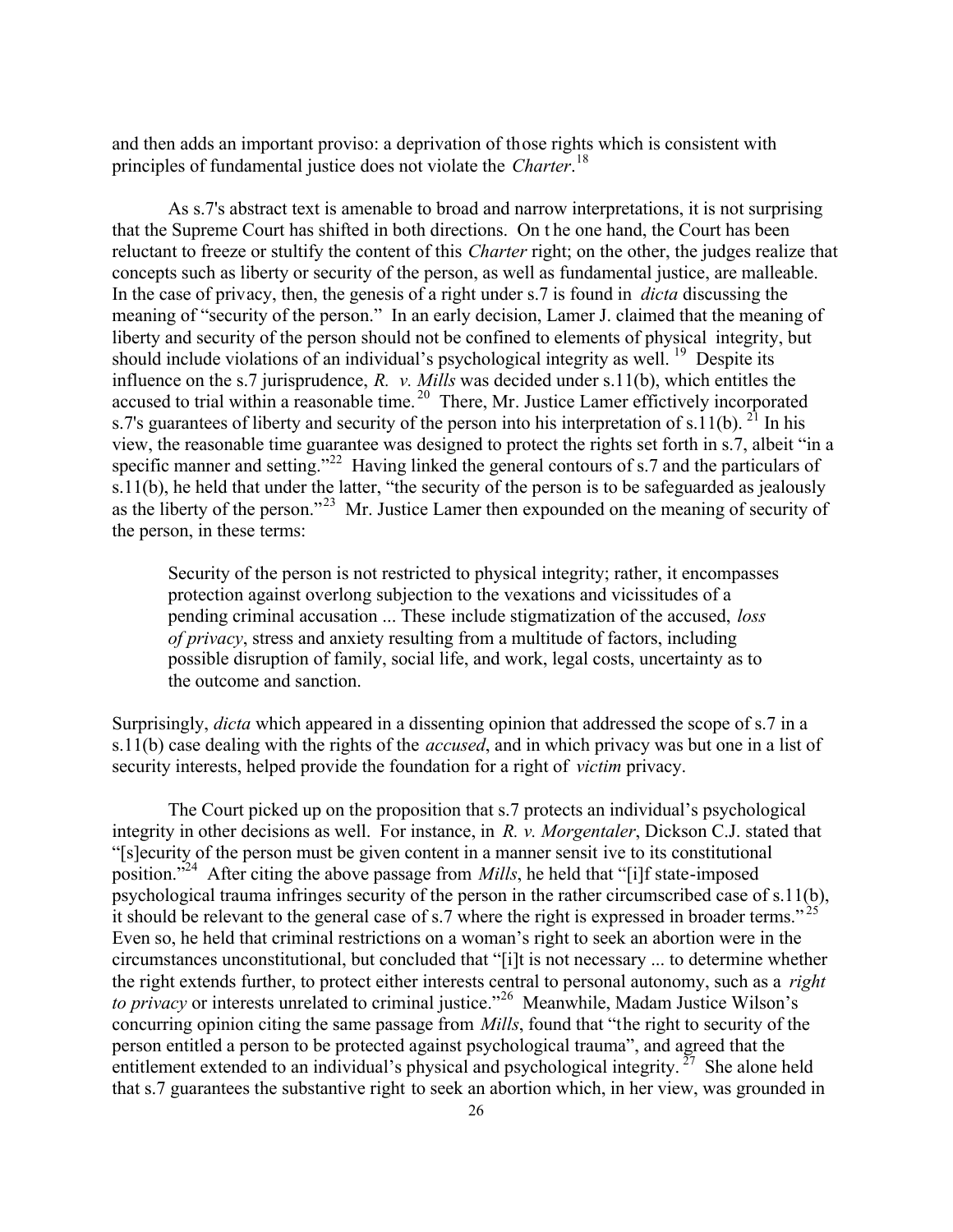s.7's liberty entitlement and its guarantee "to every individual a degree of personal autonomy over important decisions intimately affecting their *private lives*."<sup>28</sup>

As seen above in Chapter Two, the Supreme Court accepted that s.2(b)'s principle of open court could be limited, under the s.1 analysis, to protect privacy interests. As an entitlement, however, the concept of privacy was confined to s.8 and those accused of crimes. Meantime, both before and after the *Charter*'s enactment, the women's movement achieved important reforms in many areas of the criminal law. Early in the 1980s, Parliament repealed the *Criminal Code*'s rape provision and created the offence of sexual assault in its place.<sup>29</sup> That step was one of several which, together, comprised a package of reforms. Even before those reforms, Parliament introduced legislation which placed strict limits on an accused's right to crossexamine the complainant on her past sexual history.<sup>30</sup> Measures which protected a victim's identity, which were discussed in Chapter Two, are another part of the initiatives that were introduced in this period.<sup>31</sup> Subsequently, *Criminal Code* provisions also narrowed or removed certain defences in sexual assault proce edings. The two most controversial defences were the accused's claim of a mistaken belief that the activity was consensual,  $32$  and the excuse that he was too intoxicated to be held criminally responsible for his actions.<sup>33</sup>

These changes were afoot at the time the *Charter* was enacted in 1982. In the years that followed, the Supreme Court's aggressive protection of the accused's rights prompted complainants to assert *Charter* entitlements of their own. In the course of the *Seaboyer-O'Connor-Mills* trilogy, the Court extended the concept of privacy that had protected criminal defendants from search and seizure under s.8, to the victims of crime, under s.7 of the *Charter*.

#### *The privacy rights of victims*

As seen above in Chapter Two, *Canadian Newspapers v. Canada (A.G.)* employed a law enforcement rationale to protect victim anonymity in sexual assault proceedings. Yet privacy concerns are not limited to the question of identity, but run through the process. An issue which may surface for the first time when a complainant is deciding whether to report an offence can be magnified at trial, when she is required to testify about the assault in open court, and then to submit to cross-examination by the lawyer for the accused. That part of the process has been especially contentious in recent years. On the one hand, the accused is entitled, under the *Charter*, to various aspects of a fair trial, one of which is his right to make "full answer and defence." This entitlement, which is protected under ss.7 and 11(d), gua rantees access to whatever evidence is necessary for him to make his defence, including private information about the complainant. $34$ 

Before the reforms just mentioned, this evidence in sexual assault proceedings included the right to cross-examine the complainant on her past sexual experience. Common law rules of evidence allowed that line of questioning on the assumption that such information was relevant to the question of consent. When the common law was modified by *Criminal Code* provisions restricting access to such evidence, those limits were challenged under the *Charter*, as violations of the defendant's fair trial right and his right to make full answer and defence.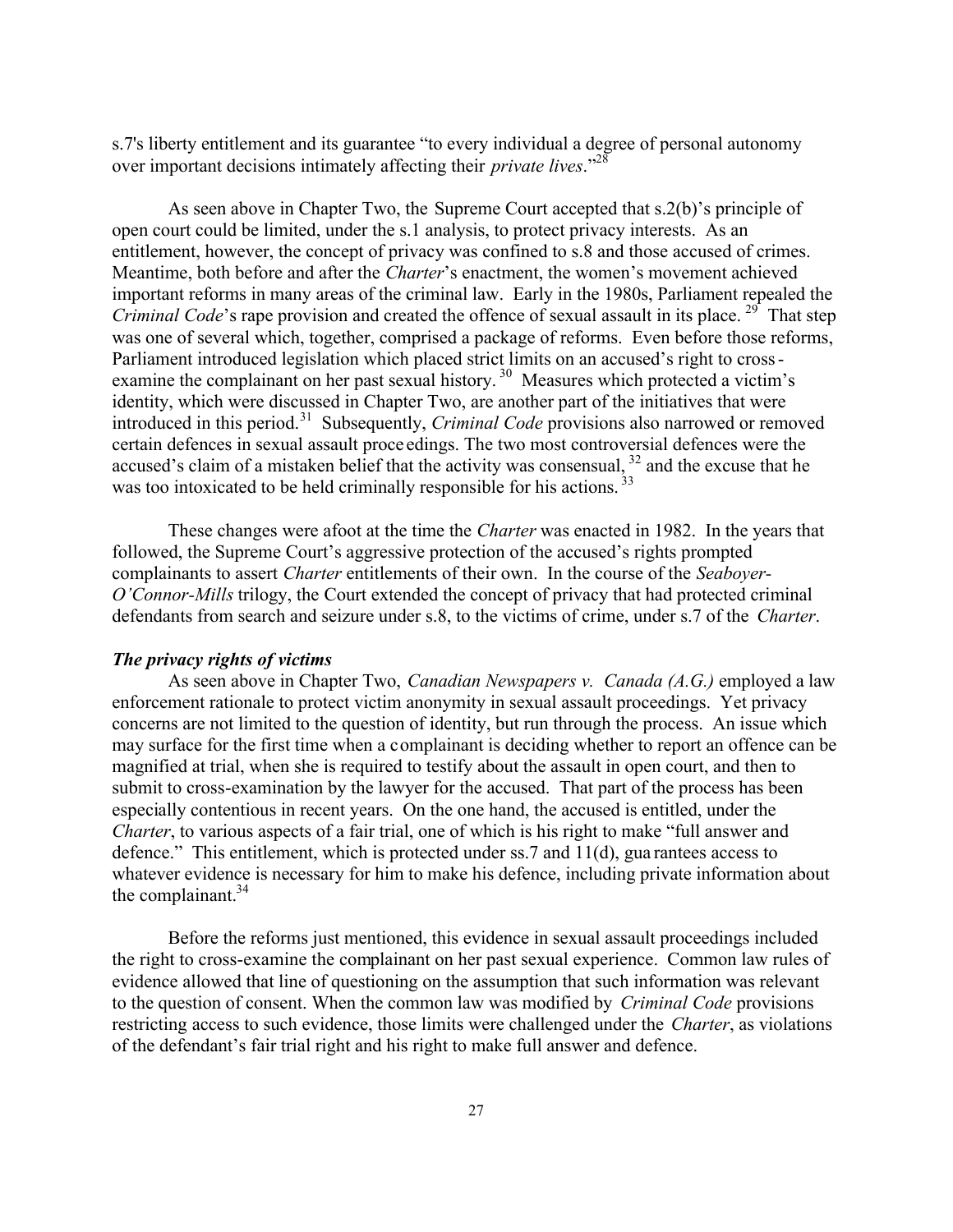Meanwhile, the perception that complainants were being re-victimized by a process which was dominated by myths and stereotypes drew attention to their rights in the criminal trial process. In this way, the privacy and equality claims of sexual assault victims were set up against the rights of the accused. This contest gave rise to two major developments in the *Charter* jurisprudence: first, the Supreme Court of Canada recognized a right of victim privacy under s.7; and second, in doing so, the Court held that the victims of such crimes are not subordinate, but equal in their rights, to the accused. Before turning to the trilogy of cases, it should be mentioned that this Chapter does not comment on the concept of relevance, as its purpose instead is to trace the evolution of a *Charter* right of privacy.

# *R. v. Seaboyer<sup>35</sup>*

*R. v. Seaboyer* was a decision which highlighted the divisive issues which arise in sexual assault cases. There, a Supreme Court majority opinion invalidated s.276 of the *Criminal Code*, which made cross-examination on a complainant's previous sexual history effectively unavailable to the accused in prosecutions for sexual assault.<sup>36</sup> According to then Madam Justice McLachlin, who wrote the Court's opinion, the *Code*'s so-called "rape-shield" provision impermissibly infringed the accused's rights under the *Charter*. In restricting access to a line of questioning that could result in an acquittal, s.276 denied him the opportunity to answer the charge against him. Though her decision to strike s.276 effectively restored the common law, McLachlin J. articulated a number of guidelines to prevent a return to past patterns of crossexamination.<sup>37</sup>

Meanwhile, L'Heureux Dubé J. wrote a stinging dissent which extensively reviewed the myths and stereotypes of rape law, before concluding that s.276 did not offend s.7 and was, in any case, easily justified under s.1 of the *Charter*. As far as she was concerned, the exclusion of "largely irrelevant and highly prejudicial sexual history evidence does not significantly entrench [sic] upon an accused's right to a fair trial or an accused's right to make full answer and defence."<sup>38</sup> Not only did *Seaboyer* expose sharp disagreement between the Supreme Court's two women judges, the dissent aggressively supported a feminist interpretation of sexual assault. Yet by majority vote, the rights of the accused prevailed over those of his victims, as they had so consistently in the past. For these and other reasons, *Seaboyer* marked a defining moment in the rising conflict between the rights of those accused of sexual offences and their accusers.

McLachlin J.'s majority opinion described s. 276 as imposing a "blanket exclusion" on evidence of a complainant's prior sexual history, subject only to three exceptions.<sup>39</sup> In the circumstances, her difficulty was that the provision denied the accused access to evidence, in some instances, that he was constitutionally entitled to, as a matter of fair trial under s.11(d) and fundamental justice under s.7 of the *Charter*. After describing a number of situations in which such evidence might be relevant, she held that s.276 was constitutionally flawed because an absolute exclusion provided no means for evidence to be evaluated. <sup>40</sup> From her perspective, such an approach was "inherently incapable of permitting the Court sufficient latitude to properly determine relevance in the individual case."<sup>41</sup>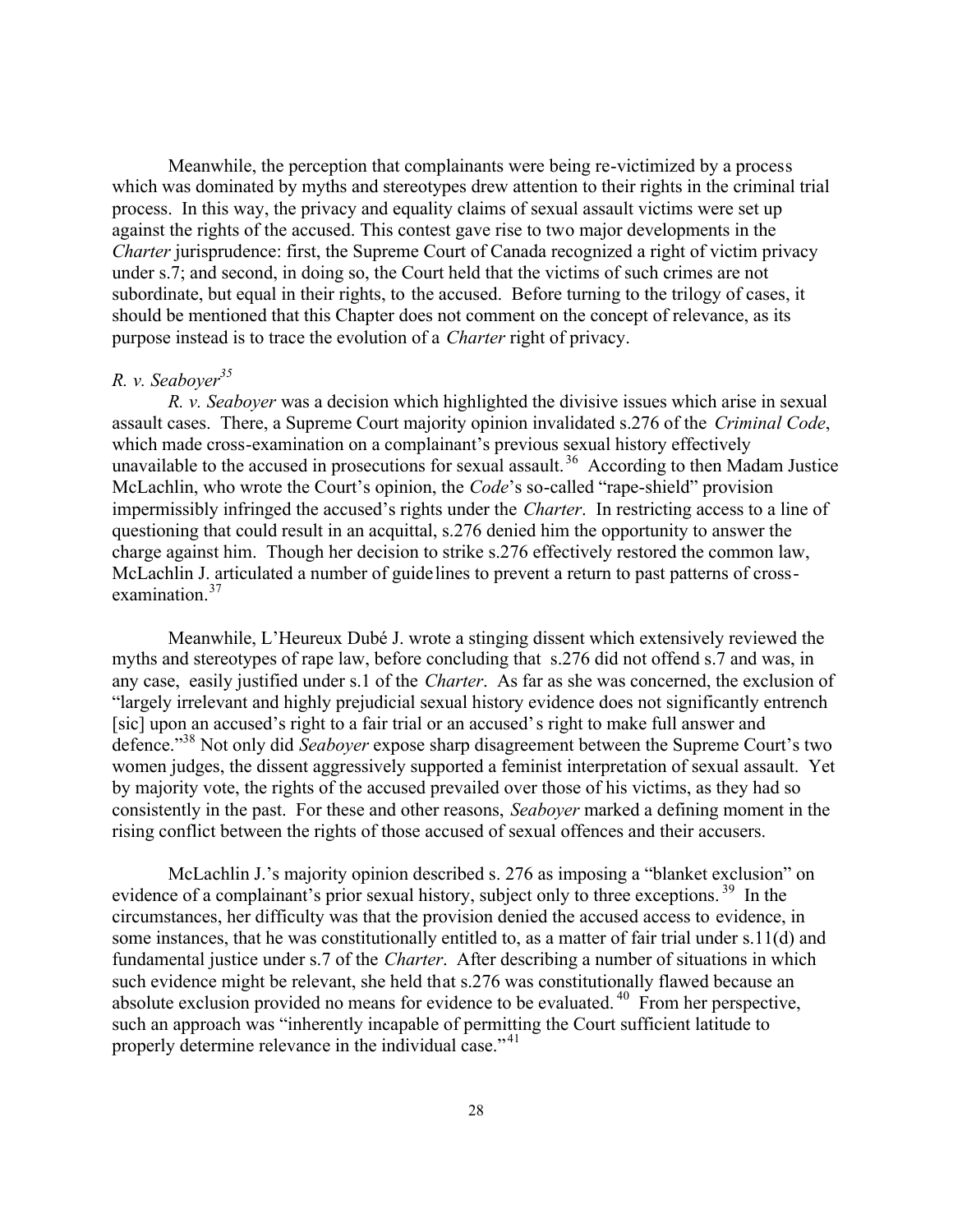Supporters of s.276 maintained that its key purpose was to abolish common law rules which permitted evidence of the complainant's sexual conduct that was of little probative value and was calculated to mislead the jury. In addition, they submitted that the provision advanced the truth-seeking objective of criminal justice, and that eliminating this evidence would preserve the integrity of the trial process, encourage the reporting of crime, and protect the witness's privacy.<sup>42</sup> Responding, in particular, to the privacy issue, McLachlin J. stated that such a claim could not justify s.276's rigid exclusionary rule. "Important as it is to take all measures possible to ease the plight of the witness", she held that "the constitutional right to a fair trial must take precedence in case of conflict." $43$  As for the notion that complainants could claim entitlements of their own under ss.7 and 15 of the *Charter*, she noted that s.7 includes a variety of societal interests but stated that a measure which denied the accused's right to full answer and defence would violate s.7 in any event.<sup>44</sup> For her, the problem was that s.276's "pigeon-hole approach" was incapable of addressing the evidentiary question whether the evidence was relevant or not in any particular case.<sup>45</sup>

Despite invalidating s.276, Madam Justice McLachlin did not favour a return to the common law's "outmoded sexist-based use of sexual conduct evidence."<sup>46</sup> She described as "totally discredited" the idea that a complainant's integrity might be affected by whether she has had other sexual experiences, and went on to state that "[t]here is no logical or practical link between a woman's sexual reputation and whether she is a truthful person."<sup>47</sup> A provision that excluded evidence which was sought for illegitimate purposes was unquestionably permissible; the difficulty for her was that the existing provision also had unconstitutional effects. Her solution formulated guidelines which were designed to "reduce and even eliminate the concer ns" which had prompted the enactment of s.276, and at the same time to preserve the right of an accused to a fair trial.<sup>48</sup>

Meantime, L'Heureux Dubé J. was adamant that the provision did not violate the *Charter* and should be upheld. She described McLachlin J.'s optimism that judicial guidelines could address Parliament's objectives and avoid the infirmities of the common law as "badly misplaced.<sup>"49</sup> In her view, the guidelines were "entirely too broad and support the very stereotypes and myths that they are meant to eradicate.<sup>550</sup> But if the tone of her dissenting opinion magnified divisions between the two, it is worth noting that victim privacy was not a central consideration in either opinion.

 Madam Justice L'Heureux Dubé declared more than once that sexual assault is "not like any other crime."<sup>51</sup> Nor was her dissenting opinion limited in scope to the constitutionality of s.276; *Seaboyer* presented the opportunity to write an indictment of the law of sexual assault, and so she did. Accordingly, her lengthy reasons detailed and catalogued the myths and stereotypes that infuse the system,  $52$  and serve as a filtering process which "select[s] out the cases not worthy of further attention."<sup>53</sup> As a result, when a woman's victimization does not "fit the myths", she declared it unlikely that an arrest would be made or a conviction obtained. <sup>54</sup> Myths, which she unmistakeably viewed as insidious, affect "perceptions of the culpability of the aggressor and the moral "character" and, hence, the credibility of the complainant".<sup>55</sup> In summarizing the flaws of the system, she found that "from the making of the initial complaint down to the determination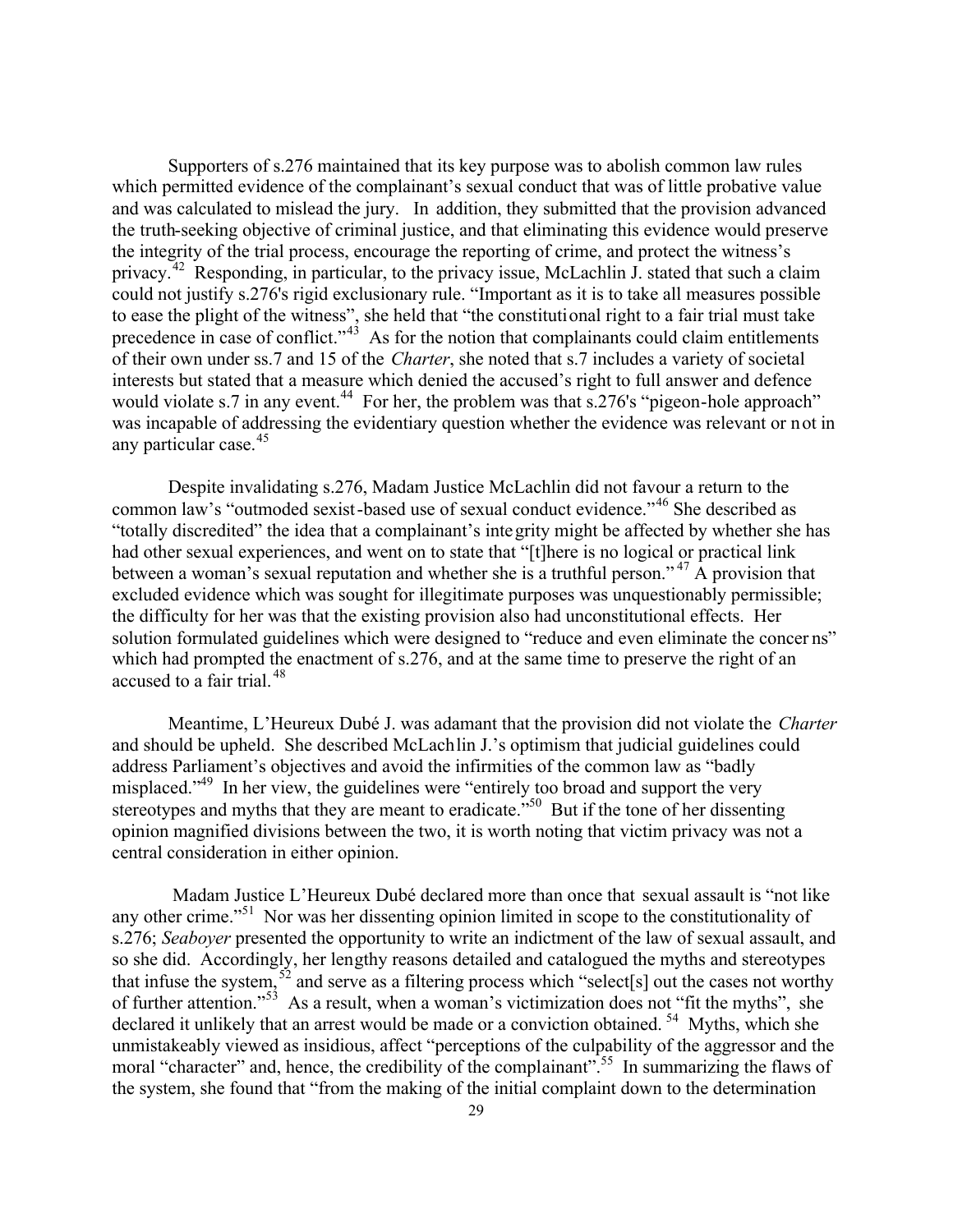of the issue at trial", discriminatory beliefs are at work, thereby lowering the number of reported cases, influencing police decisions to decrease the rate of arrest, and distorting the issues at trial, with implications for the outcome.<sup>56</sup> L'Heureux Dubé J.'s reasons left little doubt that she regarded these beliefs as an endemic and destructive force.

Not surprisingly, she also found that the common law uncritically "enshrined" these discriminatory beliefs in its rules of evidence. Because the law viewed victims of sexual assault with "suspicion and distrust", unique evidentiary rules were developed, and the complainant in a sexual assault trial was treated "unlike any other."<sup>57</sup> In enacting s.276 and a host of other reforms, Parliament took important steps to address and remedy discriminatory beliefs that were deeply entrenched in the common law. Under a view that condemn ed the common law and applauded the statutory initiatives, the constitutional analysis of s.276 became a foregone conclusion. There, L'Heureux Dubé J. held that s.7 is not confined to the "narrow interests of the accused", and rejected the "recognition of an unfettered right in the accused to adduce all relevant evidence."<sup>58</sup> Under s.1, she made these observations about the justifiability of the provision:

It is obvious that in respect of the provision at issue in this case, the goal of Parliament was to eliminate sexual discrimination in the trial of sexual offences through the elimination of irrelevant and/or prejudicial sexual history evidence. A further legislative goal, intimately linked to the first, is to encourage women to report their victimization. My discussion of sexual assault at the outset makes it clear that a factor that loomed large in the failure of women to report, and police to classify complaints as "founded" and in the high rate of acquittal was the admission of prior sexual history into the trials of sexual offences.<sup>59</sup>

Additionally, it is noteworthy, considering her subsequent opinion in *R. v. O'Connor*, that she introduced s.15 and equality values in her discussion under s.1. Finally, citing *Canadian Newspapers* and its conclusion that "*an absolute ban on publication is the only means to reach the desired objective*", she stated that "much the same can be said" of s.276: in order to "effectively combat sex discrimination and increase reporting", Parliament had attempted to eliminate the application of discriminatory beliefs at trials of sexual offences."<sup>60</sup>

*Seaboyer* represents a point of departure in the evolution of a privacy right for sexual assault complainants. The analysis and debate between the Court's two women judges focussed on shifting conceptions of relevance and the right of full answer and defence. Somewhat like *Canadian Newspapers*, then, *Seaboyer* addressed concerns about victim privacy without suggesting or accepting that it might be protected by the *Charter*. The Court had not reached the point of balancing the rights at stake; privacy had not yet emerged as an entitlement, much less been granted equal status with fair trial and full answer and defence.

By the time *R. v. O'Connor* was decided, the dynamics had changed. While Madam Justice L'Heureux-Dubé's *Seaboyer* dissent was praised, McLachlin J.'s majority opinion was scorned. In due course, Parliament enacted a new "rape-shield law" along the lines the dissent had suggested.<sup>61</sup> Meantime, substantial restrictions on an accused's free rein to explore a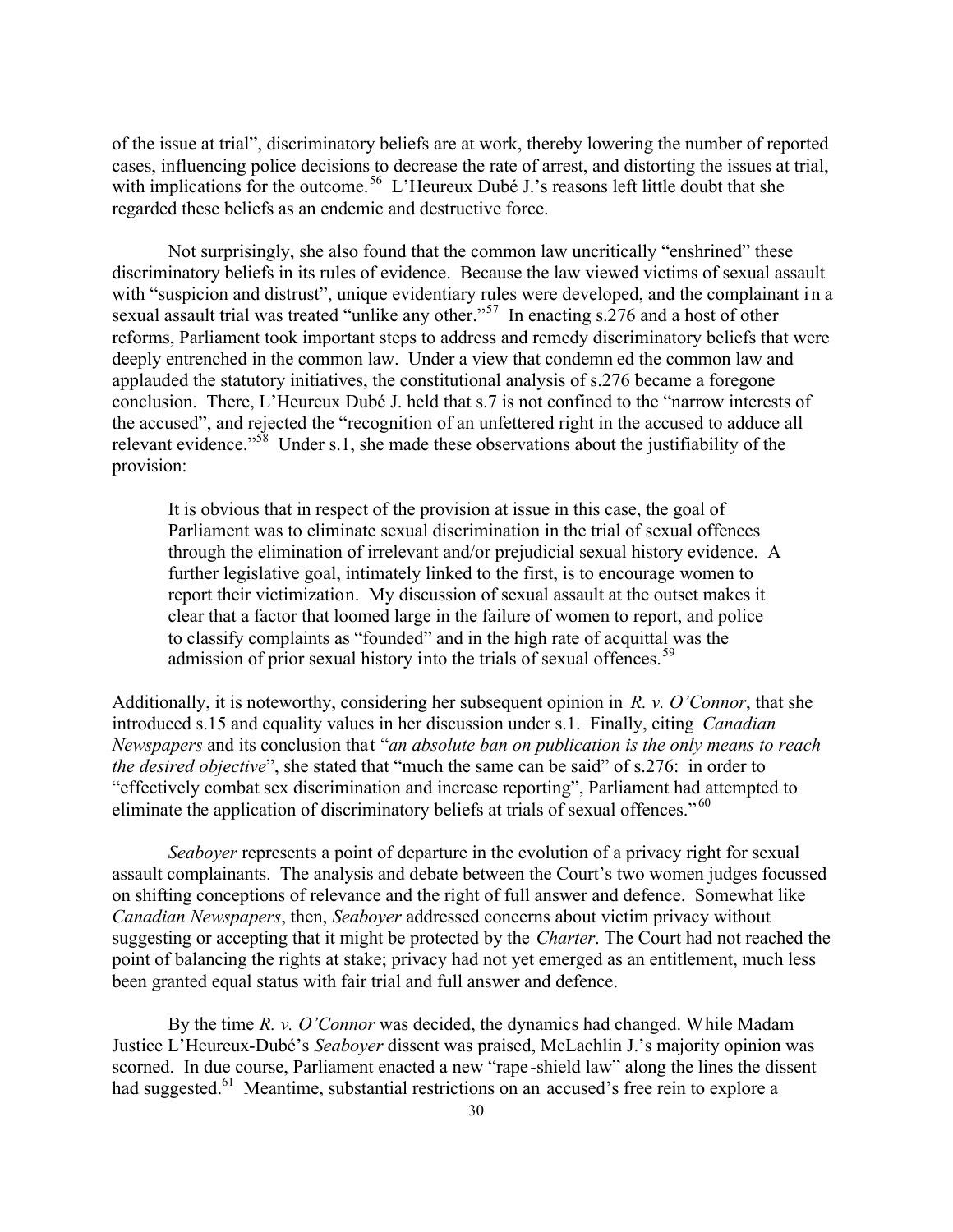complainant's past sexual history shifted the right of full answer and defence to another source of evidence - counselling or therapeutic records which could provide information about a complainant that might assist an accused in defending a charge of sexual assault.

# *R. v. O'Connor<sup>62</sup>*

Like *Seaboyer*, the Court's decision in *R. v. O'Connor* took a critical step in the direction of establishing a right of victim privacy under the *Charter*. Once again, innovative reasoning appeared in the dissenting opinion of Madam Justice L'Heureux Dubé. This time she linked the myths and stereotypes reviewed in *Seaboyer* to the privacy and equality rights of complainants in sexual assault proceedings. Not only did L'Heureux Dubé J. set those rights up against the accused's right of full answer and defence, she maintained that their rights were equal, and should not be subordinated to those which belong to criminal defendants. For those reasons, the *O'Connor* dissent may be one of L'Heureux Dubé J.'s most powerful opinions. In responding to the Court's decision, which applied the *Charter* in a non-statutory setting, Parliament enacted Bill C-46,<sup>63</sup> and legislation that rejected the majority opinion in favour of the dissent in O'Connor was subsequently upheld in *R. v. Mills*.<sup>64</sup> Through the trajectory of O'Connor, Bill C-46, and *R. v. Mills*, the Supreme Court entrenched a right of victim privacy under s.7.

Meantime, in the period between *Seaboyer* and *O'Connor*, the Supreme Court dismissed full answer and defence challenges to *Code* provisions which protected witnesses who were young and vulnerable. Thus Chief Justice Lamer wrote for a majority in *R. v. L.(D.O.)*, <sup>65</sup> which agreed that s. 715.1 did not impermissibly violate the accused's *Charter* rights.<sup>66</sup> Under its terms, young complainants who have been the victims of sexual offences are permitted to give their evidence by videotape. L'Heureux Dubé J.'s concurrence spoke of the "innate power imbalance between the numerous young women and girls who are the victims of sexual abuse at the hands of almost exclusively male perpetrators."<sup> $67$ </sup> In light of that, she held that the Court could not disregard the "propensity of victims of sexual abuse to fail to report the abuse in order to conceal their plight from institutions within the criminal justice system which hold stereotypical and biased views about the victimization of women."<sup>68</sup> Referring, as well, to privacy concerns, she added that the subject matter of the crime "requires that the child provide intimate and embarrassing details about the events that occurred - the unwanted interference with the child's body."<sup>69</sup>

Then in *Levogiannis v. the Queen*, s.486(2.1), which permits a young complainant to testify behind a screen, was also upheld.<sup>70</sup> Under that provision, the screen blocked the complainant's view of the accused, which might threaten or intimidate the witness, but not the accused's view of the complainant. There, too, the interest in creating conditions for the complainant's testimony, which would facilitate the prosecution of sexual abuse, prevailed.

Significantly, *Dagenais v. C.B.C.* was also decided in the interim between *Seaboyer* and *O'Connor*. As noted above in Chapter Two, Chief Justice Lamer indicated that the Court should adopt a non-hierarchical approach to the interpretation of *Charter* rights.<sup>71</sup> He stated that principle in the context of a contest between fair trial and a free press, both of which are guaranteed by the *Charter*'s text. In *O'Connor*, however, that part of *Dagenais* provided support for the proposition that the rights of the accused should not prevail over those of their victims.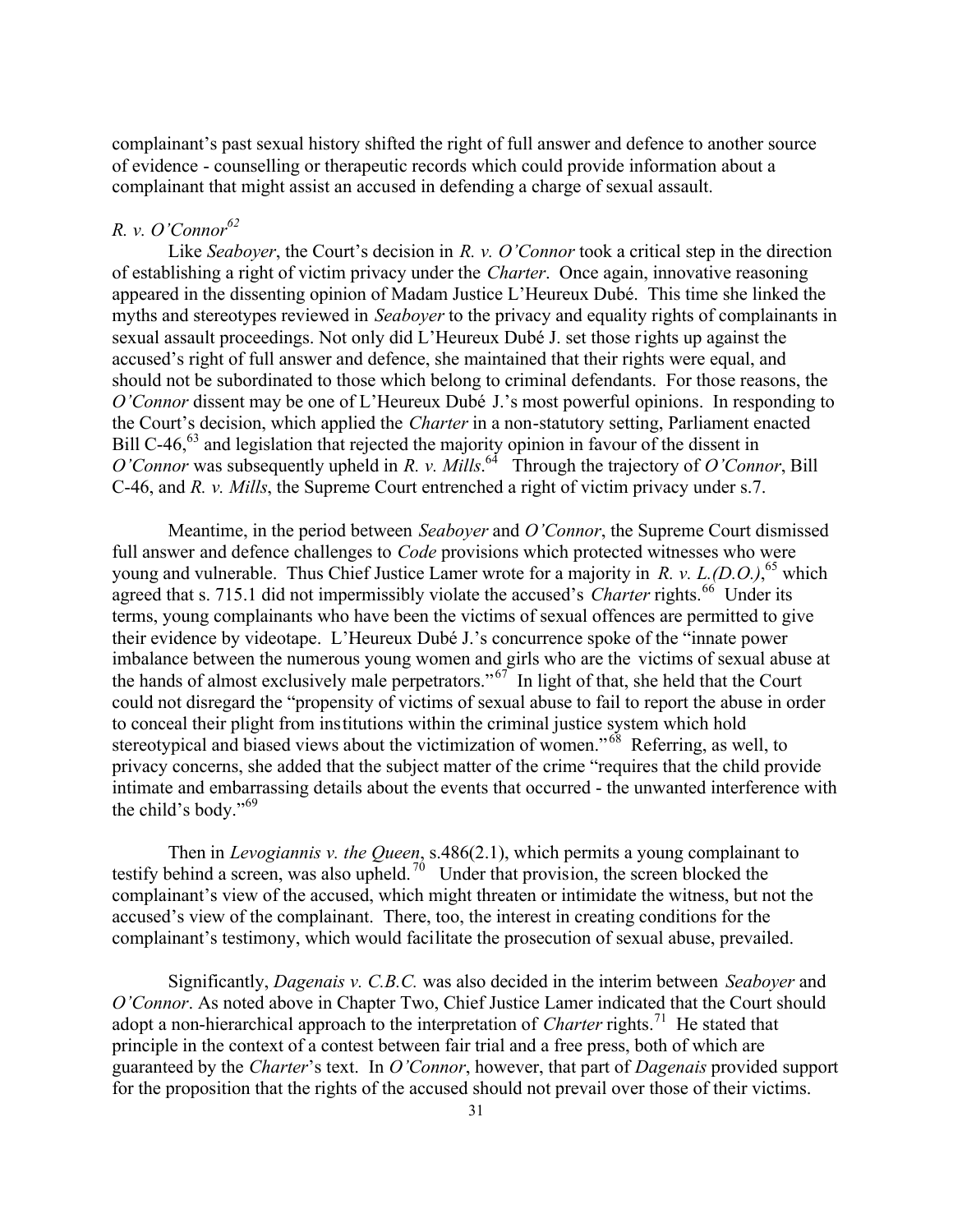Specifically, Madam Justice L'Heureux Dubé J.'s dissent stated that, "a balance must be struck", which places the *Charter* rights of complainants "*on an equal footing* with those of accused persons."<sup>72</sup>

For purposes of this Chapter, the key question in *R. v. O'Connor* was whether an accused charged with sexual offences could require third parties to produce counselling and therapeutic records which pertained to the complainant.<sup>73</sup> A brief digression is necessary to explain how the accused claimed the right, under the *Charter*, to review records which were held by private, nongovernmental parties. Once again, the entitlement at stake was full answer and defence, and the argument was that the accused required access to such records in order to defend the charges against him. The milestone precedent was *R. v. Stinchcombe*, which imposes a constitutional duty on the Crown to disclose all information in its possession to the accused.<sup>74</sup> Parenthetically, it is noteworthy that *Stinchcombe* and *Seaboyer* were decided the same year; ironically, while *Stinchcombe* expanded the accused's access to defence evidence, the majority in *Seaboyer* agreed with Parliament that a complainant's past sexual history was irrelevant in most cases and, excepting in specified circumstances, unavailable to the accused. Thus, effectively denied access to areas of cross-examination which had previously been open, criminal defendants began seeking another source of evidence - the complainant's records. *O'Connor* raised the question whether the Crown's *Stinchcombe* duty should extend to records held by third parties, as an aspect of the accused's right of full answer and defence.<sup>75</sup>

In the absence of *Criminal Code* provisions on this issue, the Supreme Court proposed an approach that granted the accused access to such records, but not as a matter of course, and not without establishing a procedure to safeguard victim privacy. Even so, there was a sharp split in the way the majority and minority opinions balanced the competing interests. Without rehearsing the differences between the procedures adopted by the two, it is fair to say that Chief Justice Lamer and Sopinka J. accepted that victim privacy should be protected, but accorded full answer and defence a higher priority; as a result, the joint opinion set a lower threshold for access to the evidence.<sup>76</sup> Unlike the dissent, their joint opinion did not mention the equality rights of complainants, and rejected its suggestion that there should be a presumption in favour of privacy.

Meanwhile, though Madam Justice L'Heureux Dubé's dissent also balanced those interests, her solution was based on the *Dagenais* principle of equality between rights. She invoked the Chief Justice's warning in *Dagenais*, that "the court must exercise its discretion in a manner that is respectful of *Charter* values, "<sup>77</sup> and stated that any production order in favour of the accused must balance *Charter* rights to ensure that any adverse effects on one right are proportionate to the salutary benefits for the other.<sup>78</sup> At that point, she had not yet established that victim privacy *is* protected by the *Charter*. Before addressing that question, L'Heureux Dubé J. commented on the scope of full answer and defence. From her perspective, the right could not be considered "in the abstract"; moreover, fairness must be considered, not only from the accused's point of view, but that of the complainant and the community as well.<sup>79</sup> In the specific terms of the case, she indicated that the rights of the defendant could not be "so broad as to grant the defence a fishing licence into the personal and private lives of others."<sup>80</sup>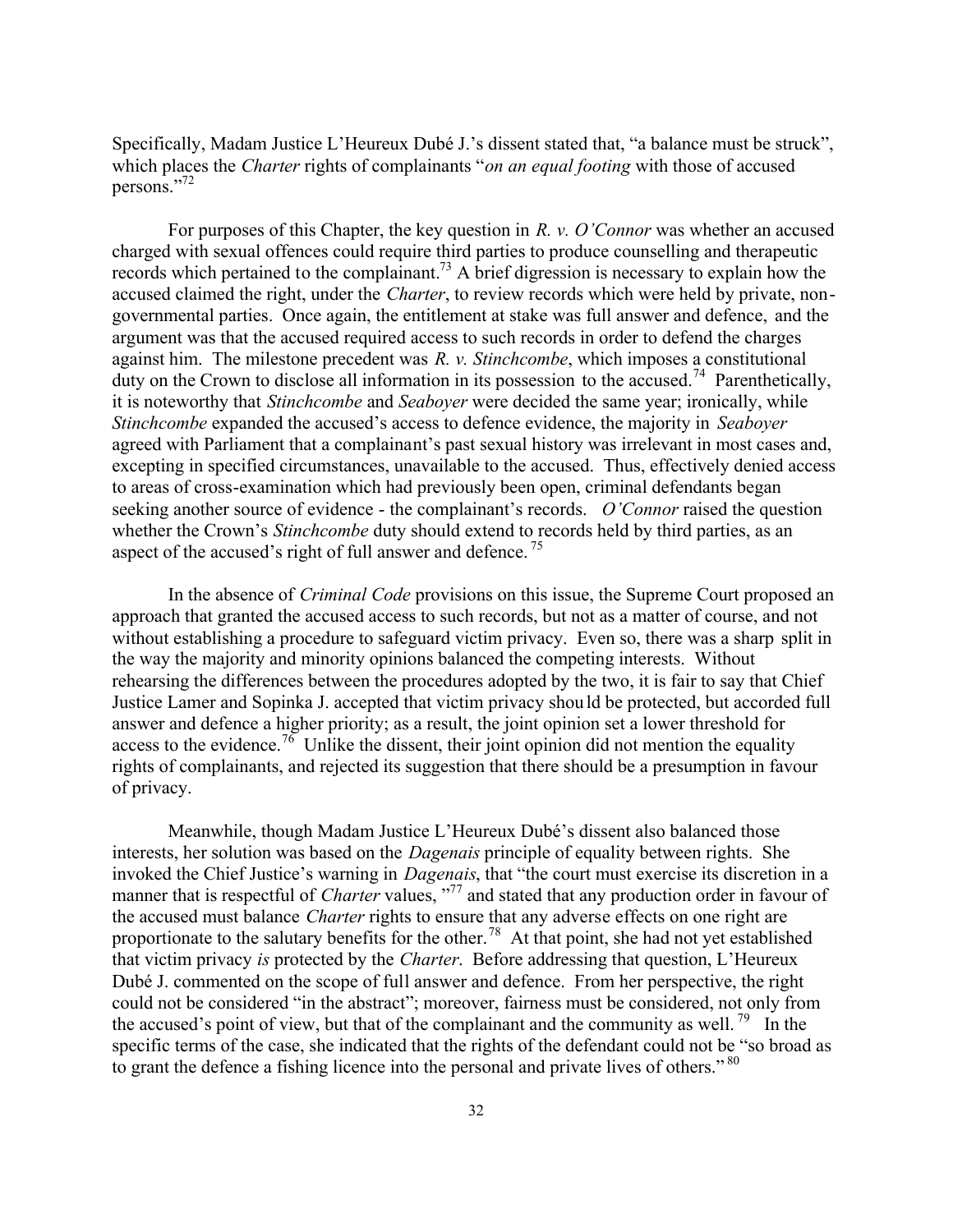Full answer and defence might not be absolute, but that still did not expl ain or address the *Charter* status of the complainant's records. To articulate a right based on privacy, it became necessary for L'Heureux Dubé J. to piece together the Supreme Court's scattered comments on the subject. Thus she explained that, at the level of generality, the Court had "on many occasions recognized the great value of privacy in our society", and had "expressed sympathy for the proposition that s.7 of the *Charter* includes a right of privacy". <sup>81</sup> For instance, Wilson J.'s concurring opinion in *R. v. Morgentaler* stated the view that s.7 guarantees "a degree of personal autonomy over important decisions intimately affecting their private lives."<sup>82</sup> Moreover, as noted earlier in this Chapter, Lamer J.'s dissent in *R. v. Mills* included privacy in s.7 of the *Charter*, via s.11(b). There, he commented on the "stigmatization, loss of privacy, stress and anxiety" an accused might suffer, along with disruption of family, social life and work, costs and uncertainty when his trial was unreasonably delayed. <sup>83</sup> In L'Heureux Dubé J.'s view, substituting the word "complainant" for the word "accused" resulted in "an excellent description of the psychological traumas potentially faced by sexual assault complainants."<sup>84</sup>

Drawing that analogy between the complainant and the accused enabled her to incorporate s.8's reasonable expectation of privacy into s.7's entitlements of liberty and security of the person. Her reasoning was that having to produce counselling and therapeutic records is compelled production and a form of search; yet respect for privacy is "an essential component of what it means to be free", and the infringement of that right undeniably "impinges upon an individual's liberty."<sup>85</sup> When private records are revealed, "it is an invasion of the dignity a nd self-worth of the individual, *who enjoys the right to privacy as an essential aspect of his or her liberty in a free and democratic society*."<sup>86</sup> In her view, it followed that the reasonable expectation of privacy that is guaranteed by s.8 is worthy of pr otection under s.7. $87$ 

That, briefly, is how Madam Justice L'Heureux Dubé established a right of victim privacy for complainants. Perhaps to strengthen the textual connection, she included a discussion of s.15's guarantee of equality. Thus she concluded, not only that "a privacy analysis *creates a presumption against ordering production of private records*, but also that ample and meaningful consideration must be given to complainants' equality rights."<sup>88</sup> In this way she made the link between the myths and stereotypes discussed in *Seaboyer* and victim rights explicit. As embodied in evidentiary rules both at common law and under the *Code*, assumptions that were discriminatory played a "pernicious role" in the system. <sup>89</sup> Bluntly put, "uninhibited disclosure of complainants' private lives indulges the discriminatory suspicion that women and children's reports of sexual victimization are uniquely likely to be fabricated."<sup>90</sup> L'Heureux Dubé J.'s dissent in *O'Connor* admonished that the Court should be careful not to permit such practices to reappear under the guise of "extensive and unwarranted inquiries into the past histories and *private lives* of complainants of sexual assault."<sup>91</sup> Applied to the facts of the case, it meant that the accused should not have ready access to third party records; that would create indirect access to the same evidence to which direct access had been prohibited by the rape shield provision and other reforms which sought to erase the discriminatory assumptions of the past. In her view, it would be a mistake to "close one discriminatory door only to open another."<sup>92</sup>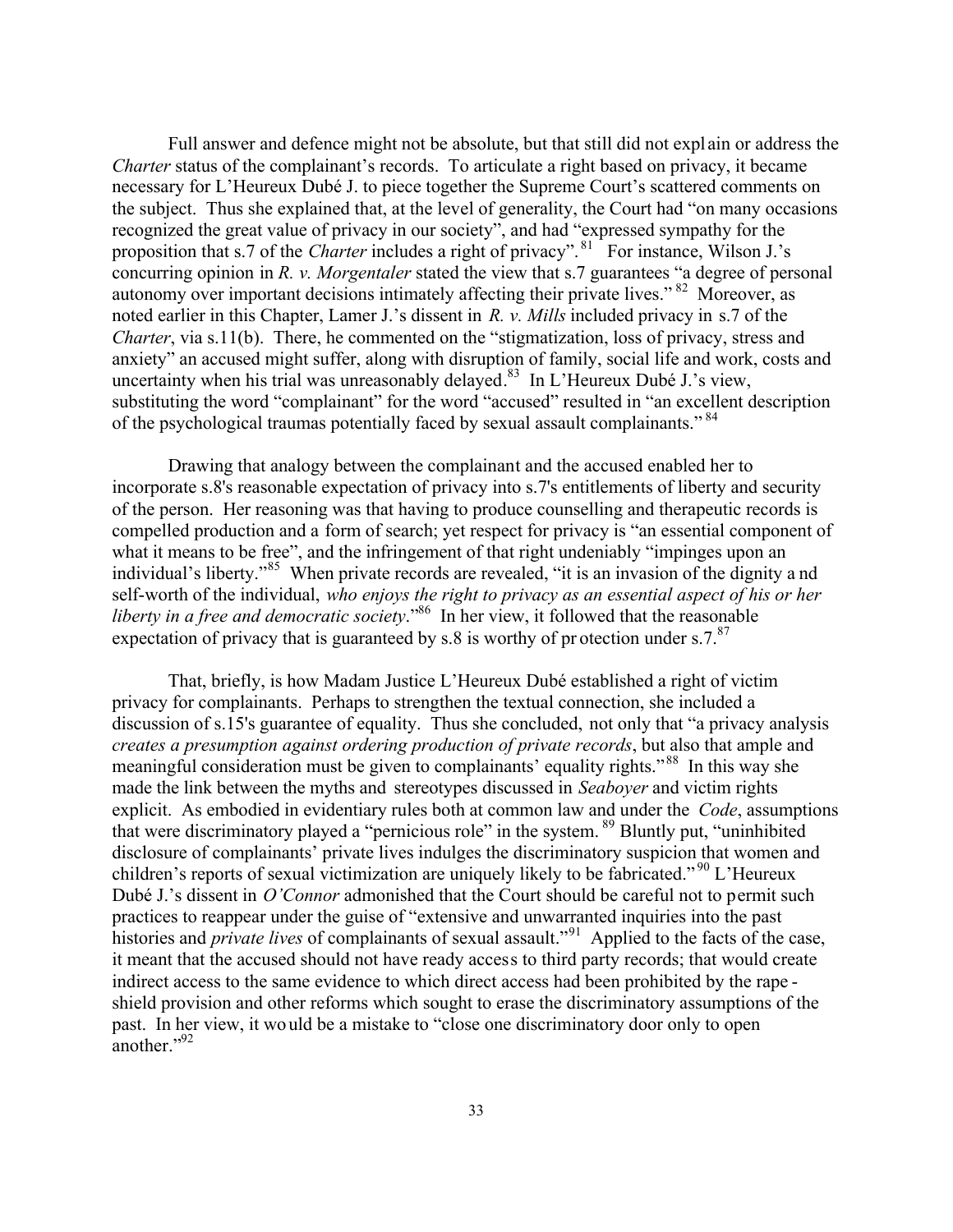Returning again to *Dagenais,* L'Heureux Dubé J. stated that "[a]s important as the right to full answer and defence may be, it must co -exist with other constitutional rights, rather than trample them."<sup>93</sup> Without mincing words, she declared that "[p]rivacy and equality must not be sacrificed willy-nilly on the altar of trial fairness".<sup>94</sup> Instead, the *Charter* required a balance "that places the *Charter* rights of complainants on an equal footing with those of accused persons".<sup>95</sup>

*O'Connor* was decided by a five to four majority at a time when *Charter* protection for the rights of the accused was strong. The majority opinion balanced the competing interests but concluded, ultimately, that victim privacy must defer to the accused's rights. Following the decision in *O'Connor*, Parliament enacted Bill C-46, a mini-code of procedure that regulates defence access to this evidence and which, in doing so, substantially endorsed the dissenting opinion in *O'Connor*. In such circumstances, it was inevitable that the accused would challenge Bill C-46's breach of his rights under the *Charter*. Less inevitable was the outcome in *R. v. Mills*. There, the Supreme Court of Canada effectively abandoned *O'Connor* to avoid invalidating parts of the mini code which were inconsistent with its majority opinion in that case.

# *R. v. Mills<sup>96</sup>*

The Supreme Court's decision in *R. v. Mills* is significant for several reasons, many of which are not of immediate concern here. There, the Supreme Court concluded that the *Charter* protects the privacy and equality rights of sexual assault victims, and upheld Bill C-46. Prior to *Mills*, the complainants' rights had been promoted, mainly, in dissenting opinions by Madam Justice L'Heureux Dubé J. In addition to *O'Connor*, she explained in *(L.L.) v. (B.(A.)* why balancing the rights of the accused and the complainants under the *Charter* was a "better approach" than a case-by-case privilege for the private records of sexual assault complainants. <sup>97</sup> Citing the *Dagenais* principle that fair trial should not have pre-eminence over "other constitutionally protected rights", she re-iterated her commitment to a procedure that placed "the *Charter* rights of complainants on an equal footing with those of accused persons."<sup>98</sup> Subsequently, a majority held in *R. v. Carosella* that a sexual assault crisis centre's destruction of records and non-disclosure to the accused resulted in a breach of his right of full answer and defence.<sup>99</sup> Once again in dissent, L'Heureux Dubé J. strenuously resisted the suggestion that the crisis centre had any obligation to preserve evidence, which she regarded as private in nature, for the benefit of the accused's defence.

Though *L.(L) v. B.(A.)* and *Carosella* were decided by contentious five to four margins, it should not be forgotten that, in *C.B.C. v. New Brunswick (Re: R. v. Carson)*, the Supreme Court recognized that victim privacy could justify an exception to the open court principle. <sup>100</sup> Another decision, in *M (A.) v. Ryan*, should also be noted.<sup>101</sup> *Ryan* concerned the disclosure of counselling records in a civil suit arising from a psychiatrist's sexual misconduct with a young woman. In concluding that a privilege could attach to the plaintiff's psychiatric records, McLachlin J. referred to "the law's increasing concern with the wrongs perpetrated by sexual abuse and the serious effect such abuse has on the health and productivity of the many members of our society it victimizes."<sup>102</sup> Significantly, she stated that *Charter* values, including s.8's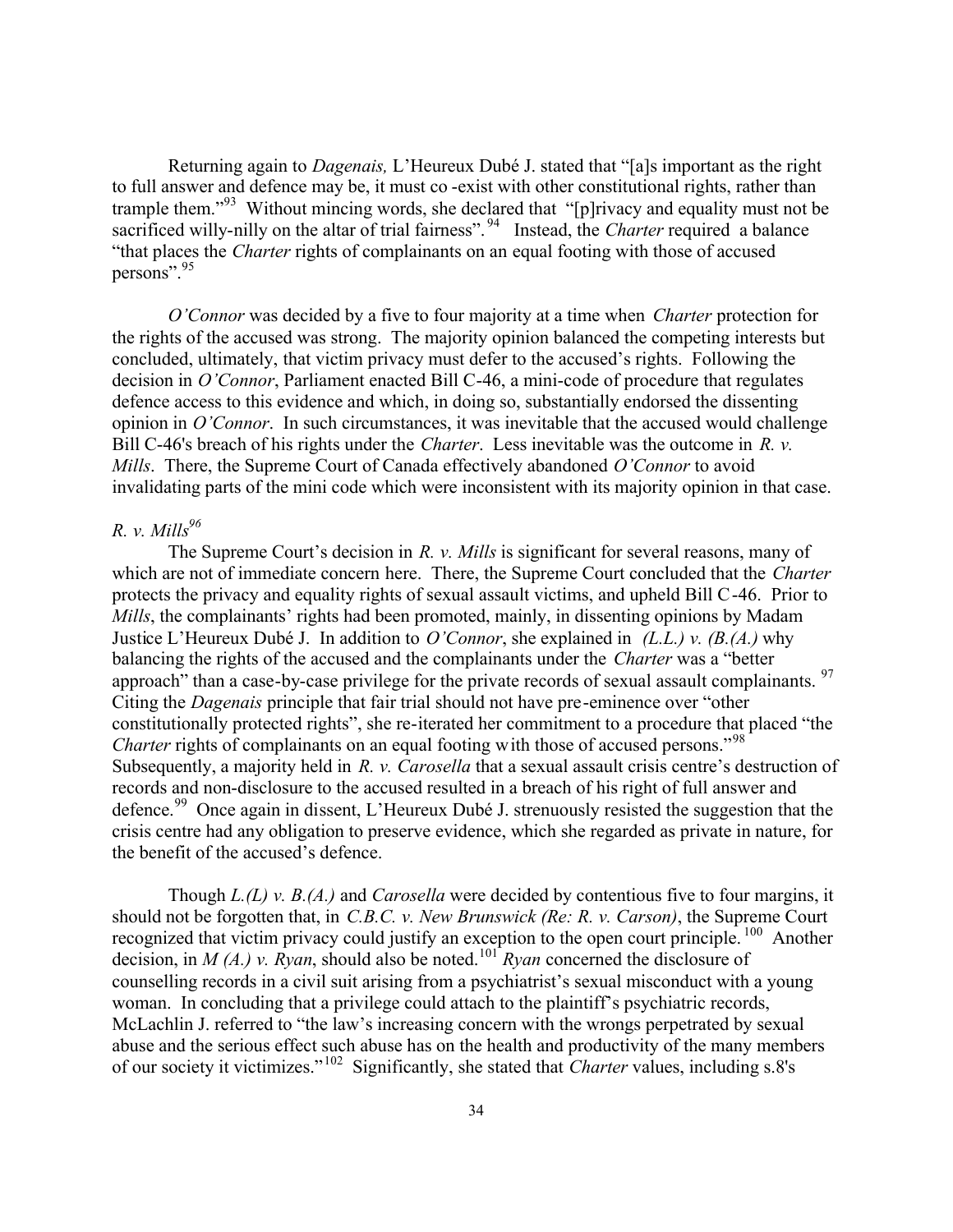interest in privacy and s.15's guarantee of equality, were relevant to the question of privilege. In doing so, she explained why sexual assault has distinctive implications for privacy and equality:

The intimate nature of sexual assault heightens the privacy concerns of the victim and may increase, if automatic disclosure is the rule, the difficulty of obtaining redress for the wrong. The victim of a sexual assault is thus placed in a disadvantaged position as compared with the victim of a different wrong. The result may be that the victim of sexual assault does not obtain the equal benefit of the law to which s.15 of the *Charter* entitles her. She is doubly victimized, initially by the sexual assault and later by the price she must pay to claim redress redress which in some cases may be part of her program of therapy. <sup>103</sup>

As to Bill C-46, it is clear that Parliament's mini-code was designed to override the majority opinion in *O'Connor* and thereby enhance protection for victim privacy. Not only was the legislation inconsistent in many respects with the decision in *O'Connor*, its preamble explicitly endorsed the *Charter* rights of victims, their rights to security of the person, privacy, and the equal benefit of the law, and expressed concerns about the problems associated with the reporting and prosecution of sexual offences. All told, Bill C-46 left little doubt of the impact of L'Heureux Dubé J.'s dissenting opinions in *Seaboyer* and *O'Connor*. Its detailed provisions followed the lead of the *O'Connor* dissent in prescribing rules and procedures to limit defence access to private records in sexual assault proceedings.

How the Court rationalized its decision in *Mills* to uphold legislation, which effectively reversed its interpretation of the *Charter* in *O'Connor,* is one matter, and what the majority opinion said about the privacy and equality rights of complainants is another. By adopting the *O'Connor* dissent's privacy and equality analysis, the joint opinion authored by Just ices McLachlin and Iacobucci converted it to binding precedent.

As noted above, the *O'Connor* dissent applied the *Dagenais* presumption against hierarchies between rights to establish victim privacy and then endow it with the same *Charter* status as the rights of the accused. Likewise, the joint opinion in *Mills* endorsed the principle of co-equal rights. At the outset, Justices McLachlin and Iacobucci cited *Dagenais* for its rejection of a "hierarchical approach" to the question of competing interests: "[o]n the one hand stands the accused's right to make full answer and defence"; on the other hand "stands the complainant's and the witness's right to privacy."<sup>104</sup> In such circumstances, they held that "[n]either right may be defined in such a way as to ne gate the other" and both sets of rights "are informed by the equality rights at play in this context."<sup>105</sup> Signalling the Court's willingness to retreat, the joint opinion further stated that, "it is important to keep in mind that the decision in *O'Connor* is not necessarily the last word on the subject."<sup>106</sup> To emphasize the status of complainants, the judges re-iterated a second time that under s.7, "the rights of full answer and defence, and privacy, must be defined in light of each other" and "both must be d efined in light of the equality provisions of s.15."<sup>107</sup>

As they prepared to address the rights at stake, the judges admonished, once more, that "[n]o single principle is absolute and capable of trumping the other."<sup>108</sup> As for full answer and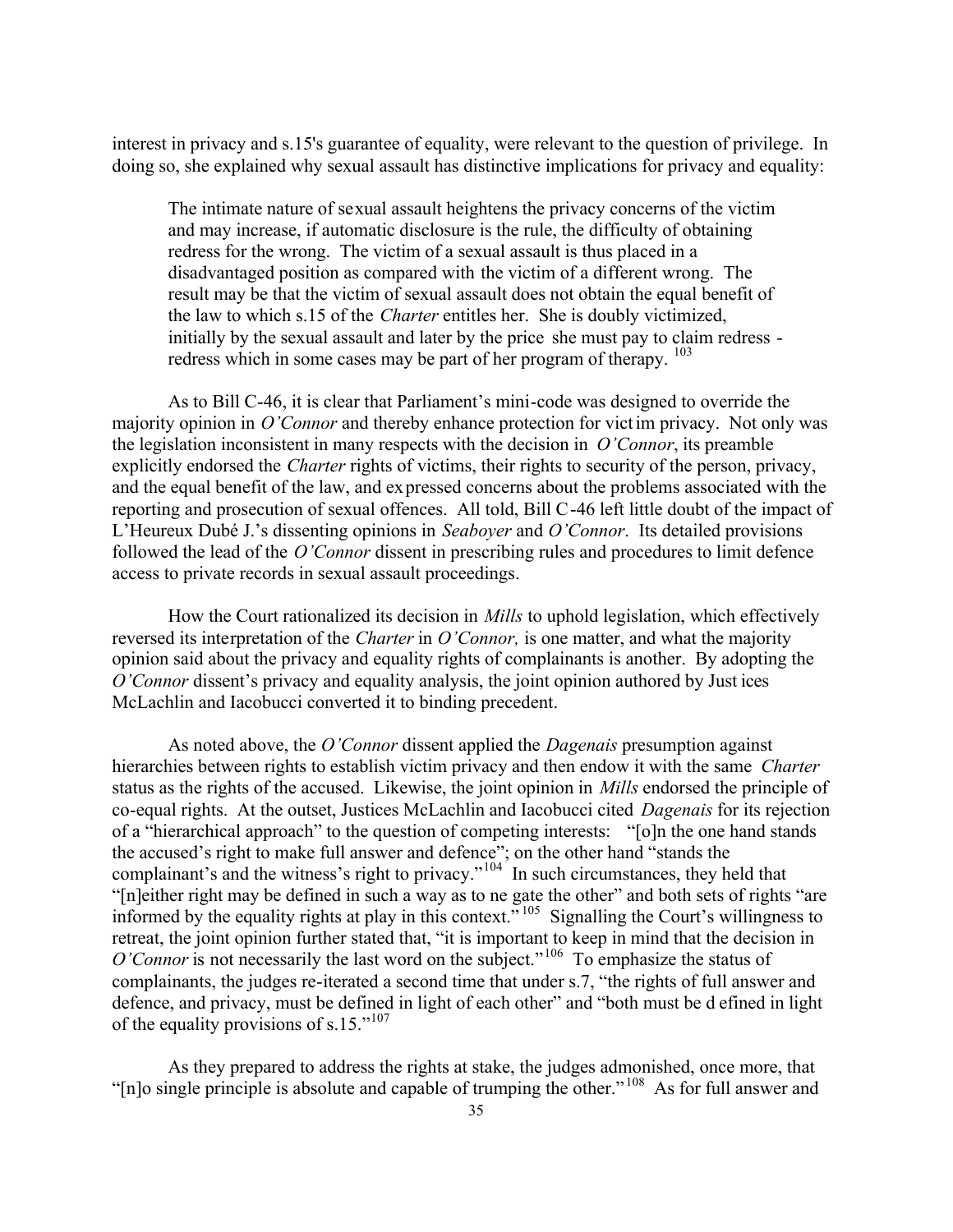defence, *Mills* explained that s.7 does not guarantee the most favourable procedures imaginable, because fundamental justice "embraces more than the rights of the accused." <sup>109</sup> Specifically, McLachlin and Iacobucci JJ. indicated that the ability to make full answer and de fence is subject to "other principles of fundamental justice which may embrace interests and perspectives beyond those of the accused."<sup>110</sup> In their opinion, the accused's rights are not "automatically breached" when he is deprived of relevant information.<sup>111</sup>

Following the pattern of the *O'Connor* dissent, the joint opinion in *Mills* strongly endorsed the privacy and equality rights of complainants in sexual assault proceedings. Absent any textual guarantee of privacy, the judges found that an order for the pr oduction of records under the *Code* fell within the ambit of s.8's protection against unreasonable search and seizure. After emphasizing the importance of informational privacy and the confidentiality of the therapeutic relationship, McLachlin and Iacobucci JJ. linked those concerns to s. 7's guarantee of security of the person, in these terms:

Counselling helps an individual to recover from his or her trauma. Even the possibility that this confidentiality may be breached affects the therapeutic relationship. Furthermore, it can reduce the complainant's willingness to report crime or deter him or her from counselling altogether. In our view, such concerns indicate that the protection of the therapeutic relationship protects the mental integrity of complainants and witnesses. ... Therefore, in cases where a therapeutic relationship is threatened by the disclosure of private records, security of the person and not just privacy is implicated. <sup>112</sup>

The relationship between ss.8 and 7 that emerged in *Mills* is this. Section 8 protects a person's privacy and, in doing so, it addresses a particular application of the principles of fundamental justice. Under that reasoning, a search or seizure can only be consistent with the principles of fundamental justice when it is reasonable, and it will only be reasonable when it "accommodates both the accused's right to make full answer and defence and the complainant's privacy right."<sup>113</sup>

As they had in the *O'Connor* dissent, equality rights provided an added dimension to the balancing of interests in *Mills*. There, the joint opinion made it clear that "an appreciation of the myths and stereotypes in the context of sexual violence" is essential in defining the scope of full answer and defence.<sup>114</sup>

As has frequently been noted, speculative myths, stereotypes, and generalized assumptions about sexual assault victims and classes of records have too often in the past hindered the search for truth and imposed harsh and irrelevant burdens on complainants in prosecutions of sexual offences.... The myths that a woman's testimony is unreliable unless she made a complaint shortly after the event (recent complaint), or if she has had previous sexual relations, are but two of the more notorious examples of the speculation that in the past has passed for truth in this difficult area of human behaviour and the law. The notion that consultation with a psychiatrist is, by itself, an indication of untrustworthiness is a more recent, but equally invidious, example of such a myth. The purpose [ of this mini code] is to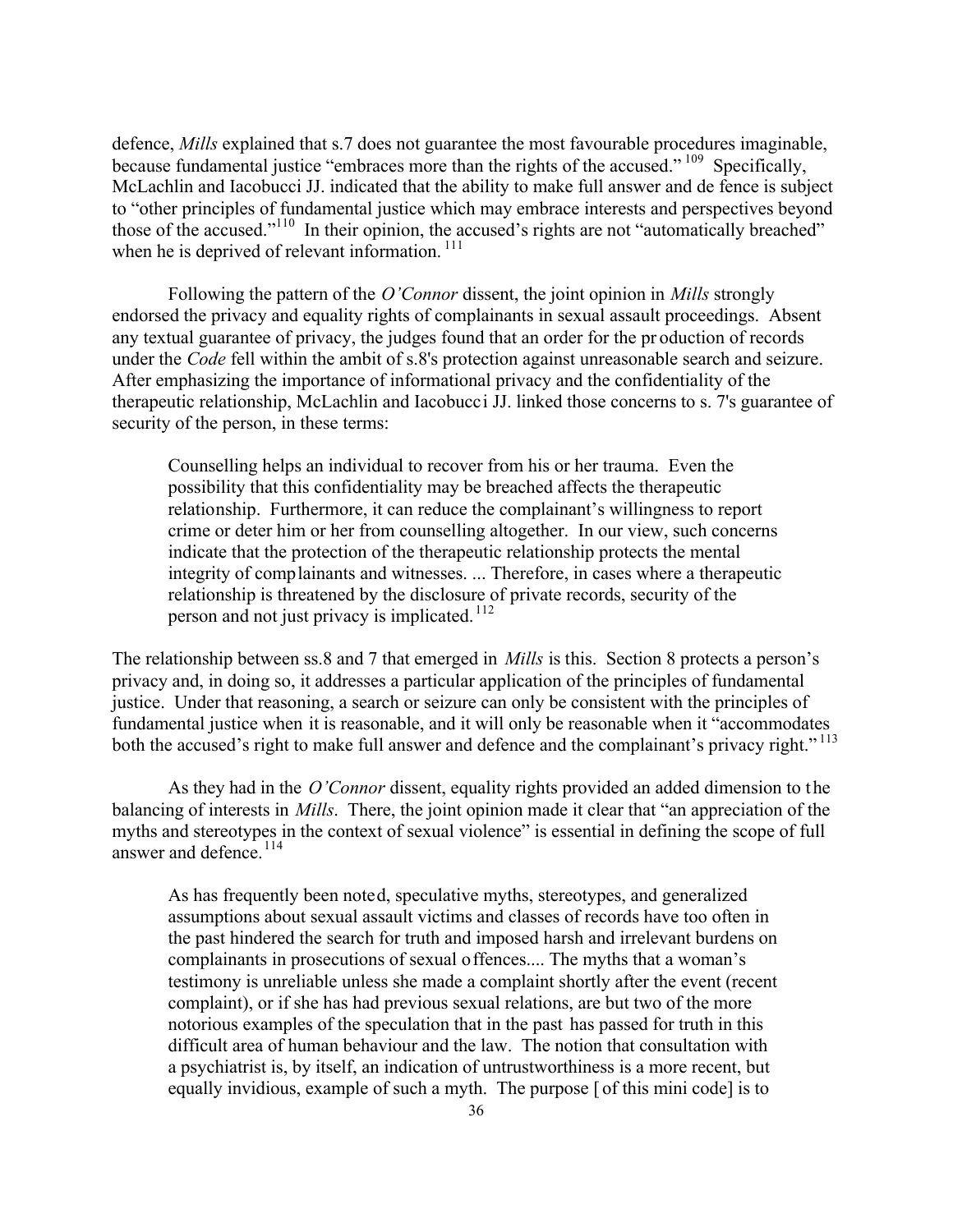prevent these and other myths from forming the entire basis of an otherwise unsubstantiated order for production of private records.<sup>115</sup>

The Court also stated that the accused would not be permitted to "'whack the complainant' through the use of sexual stereotypes regarding the victims of sexual assault." <sup>116</sup> To that end, the task of balancing privacy and full answer and defence could not be undertaken "in a manner that fully respects the privacy interests of complainants," without an "appreciation of the equality dimensions of records production."<sup>117</sup> In summary of the Court's reasoning, the non-disclosure of third party records with a high privacy interest that might contain relevant evidence will not compromise trial fairness where such non-disclosure would not prejudice the accused's right to full answer and defence.<sup>118</sup>

*Mills* upheld legislation that contradicted one of the Court's majority opinions interpreting the *Charter*. In doing so, *Mills* gave constitutional sanction to *Criminal Code* provisions that unquestionably promoted the rights of complainants in sexual assault proceedings. As a matter of principle, the most significant aspect of the decision is the Court's adoption of victim privacy as a s.7 entitlement equal to the accused's right of full answer and defence. Subsequent decisions, including *R. v. Darrach*, <sup>119</sup> *R. v. Ewanchuk*, <sup>120</sup> and *R. v. Regan<sup>121</sup>* should be noted too, as each confirms the Court's vigilance in rectifying the unfairnesses that are perceived to this day as persisting in the law of sexual offences. In *R. v. Darrach*, for instance, the Court unanimously upheld s.276 of the *Criminal Code*, which essentially codified the *Seaboyer* guidelines restricting the accused's scope of cross-examination of complainants in sexual assault cases. Though neither addressed victim privacy, *R. v. Ewanchuk* and *R. v. Regan* confirm the Court's ongoing concern about the "disadvantage that women victims have suffered as a result of stereotypes in society and the justice system."<sup>122</sup>

#### *Conclusion*

Chapter Two's discussion of the open court principle provides one example of the way the criminal justice system has accommodated the privacy interests of crime victims in recent years. Yet as developments in the law relating to sexual assault de monstrate, it may not be the most prominent example. Though this study is focused on the relationship between open court and victim privacy, it would be a mistake to neglect the emergence of victim privacy in the context of the accused's right to a full answer and defence. One reason is that although rates of reporting and conviction for several offences are low, the precise causes of that problem have not been isolated. For a variety of reasons, including but not limited to anonymity, victims of these crimes have not been confident that their complaints would be fairly treated. From that perspective, tracing the evolution of a right of victim privacy beyond the issues at stake under the open court principle forms an important part of this study.

This Chapter has shown that, especially in sexual assault proceedings, privacy is an issue for complainants at various stages of the process. It is not limited to the exposure of identity or of the details of a sexual encounter that are threatened by the open court principle. Complainant privacy has been asserted in answer to rules of evidence which permitted counsel for the defence to probe a victim's past sexual history or gain access to third party therapeutic and counselling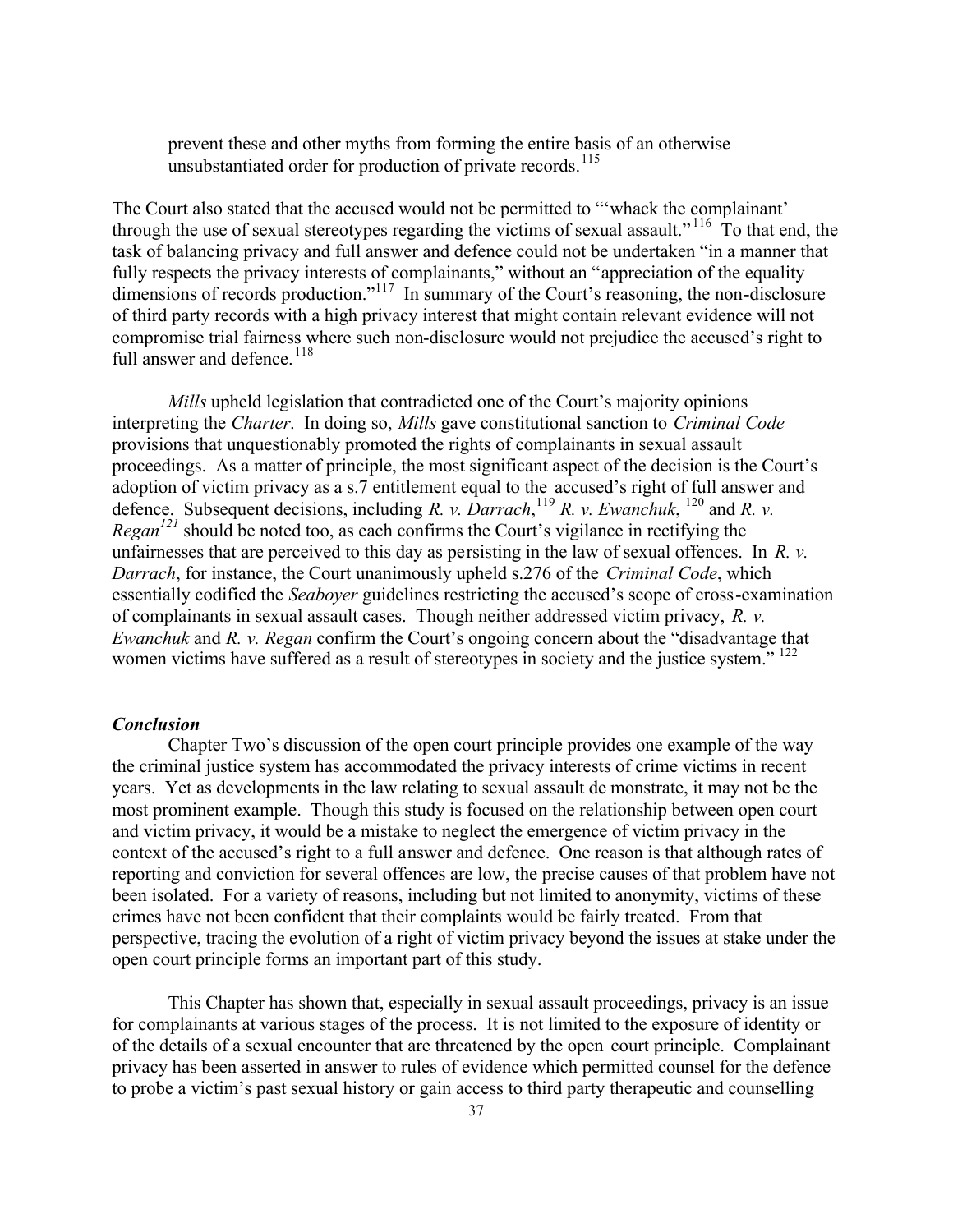records. These strategies are an aspect of full answer and defence which are aimed at uncovering information that may be unrelated to the charge but relevant in some way to the complainant's credibility. The Supreme Court of Canada has now concluded that these rules and practices are a breach of privacy whose prohibition does not impermissibly violate the accused's right to make full answer and defence.

Purely as an exercise in the evolution of law, the transformation of the concept of privacy that was traced in this Chapter is noteworthy. From its foundation in s.8, the investigative process, and the rights of the accused, privacy became an entitlement belonging to the victims of sexual offences. Although the *Charter* does not explicitly protect privacy, this development occurred when unfairness in the rules of evidence was linked to the privacy of complainants, and to the *Charter*'s guarantee of equality. From the dissents in *Seaboyer* and *O'Connor* to the majority opinion in *Mills*, it did not take long for a right of privacy to emerg e.

In terms of the focus of this study, the relationship between the privacy rights discussed in Chapters Two and Three is this. Under reporting has been a chronic problem in the law of sexual offences for many years, and it is unquestionably linked to perceptions that the system will re-victimize those who make a complaint. Privacy is consistently mentioned as a concern, and as one of the reasons, complainants give for not reporting an offence or pressing a charge. It is not only the defendant's right to cross-examine the complainant, but the fact that the criminal process ordinarily takes place in open court; the combination of the two compounded the invasion of privacy in the past. At present, though, the jurisprudence does not consider how these elements of privacy interact; in particular, there is no indication whether anonymity and open proceedings would raise the same concerns about privacy in a system that removed the discriminatory beliefs and stigma which attached to sexual offences in the past. More will be said about this in Chapter Five. For now, the point is that if the precise cause of low rates of reporting, prosecution and conviction cannot be pinpointed, at the least it is known that privacy is one of the factors that discourages comp lainants from coming forward.

As well, the emergence of a privacy right in Chapter Three's trilogy of cases provides a jurisprudential context and analogy for privacy in the open court context. At the time, *Canadian Newspapers v. Canada (A.G.)* was decided, the Supreme Court did not base its decision on victim privacy. By granting victim privacy *Charter* status, the *O'Connor* dissent and *Mills* decision may affect the balancing of interests the next time privacy and open court are in conflict. At the same time, some words of qualification should be added. Privacy emerged as an entitlement in Chapter Three's trilogy, in response to a history of discriminatory practices. Sexual offences were different, and were subject to rules of evidence that were based o n myths and stereotypes which discriminated against complainants and violated their privacy. As a result, *Seaboyer*, *O'Connor* and *Mills* are part of a judicial and legislative process which is aimed at rectifying this blot on the criminal justice system. To summarize, the privacy of several assault victims was uniquely violated and now must be restored.

The above analysis is not as compelling in the open court setting. To the extent their identity and privacy are protected by *Criminal Code* provisions, sexual assault complainants are granted preferential or special treatment by the system. Whatever the consequences for their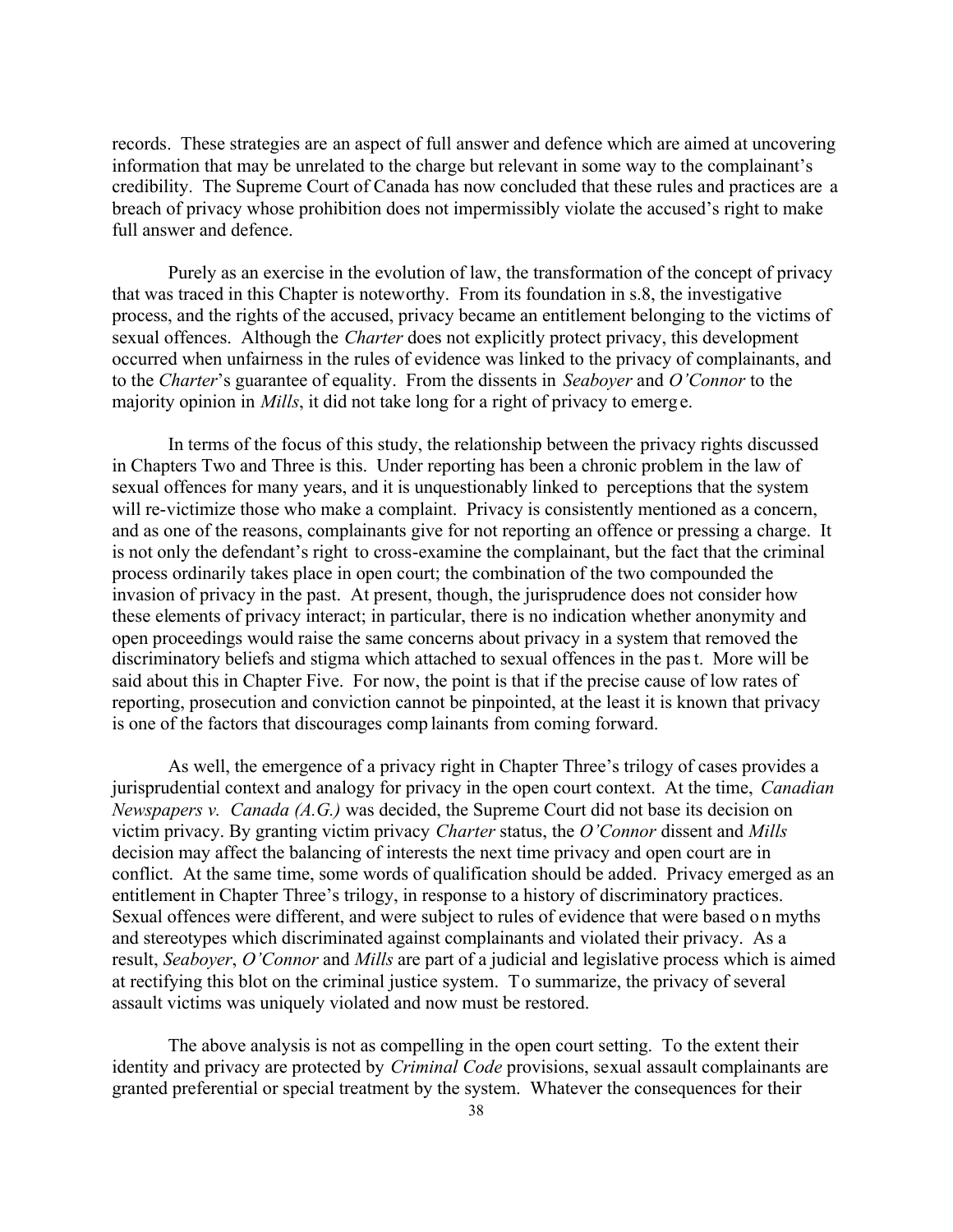privacy, the victims of other crimes are not entitled to a publication ban protecting their identity, and persuading a judge to close the courtroom in the interest of privacy would be even more difficult. That raises the question whether sexual offences are by their nature different, and therefore subject to distinctive rules for the benefit of victim privacy. Another way of putting the question is to ask whether victim privacy in this area is a short -term remedy for the myths and stereotypes of the past, or whether these offences warrant permanent exceptions to the open court principle. Before pursuing that question in Chapter Five, the next Chapter explores comparative, transnational and international perspectives on these issues.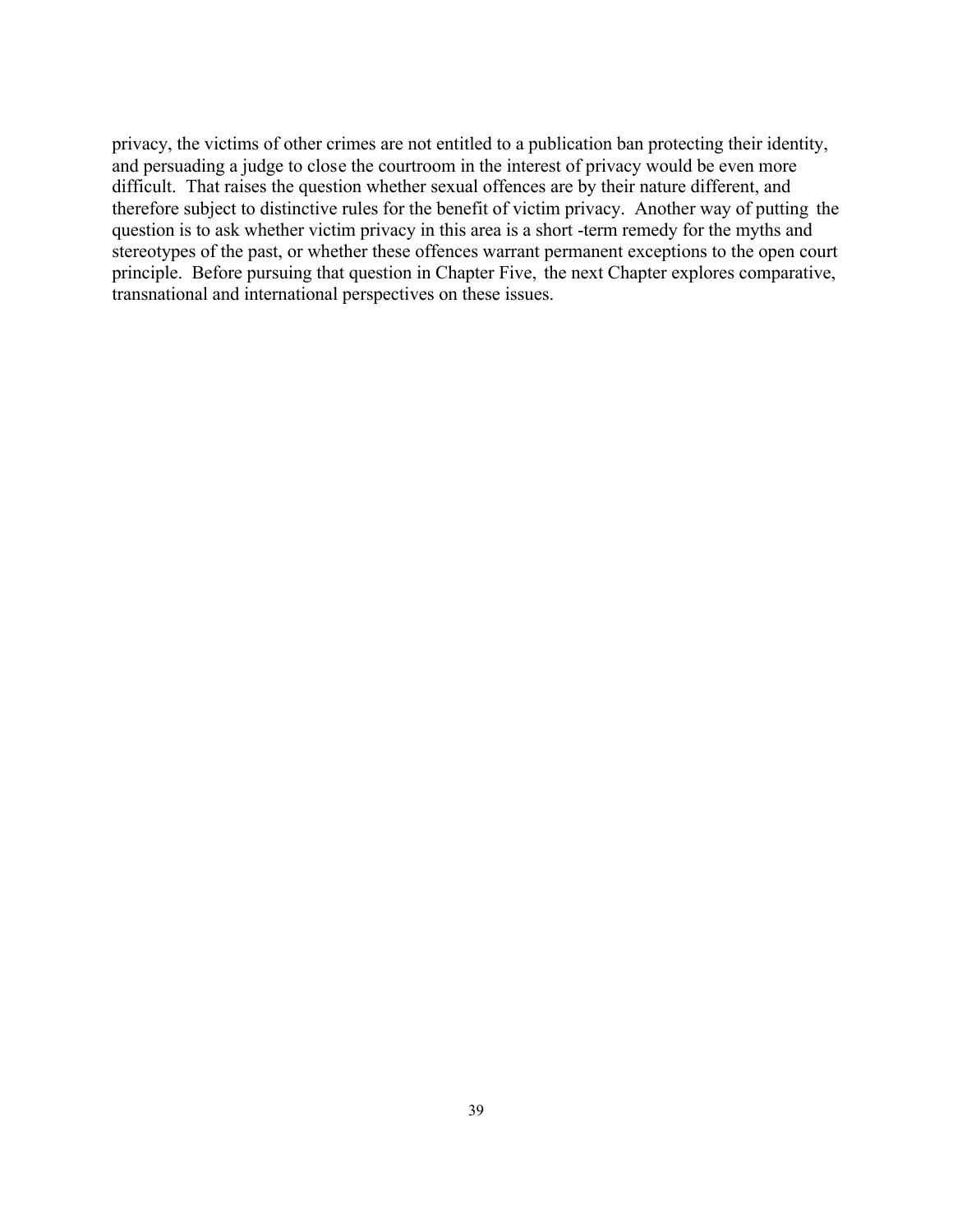# *Chapter Four*

# *Comparative, transnational and international perspectives*

## *Introduction*

This Chapter on comparative, transnational and international perspectives is necessarily impressionistic. Generally, the movement to establish rights for the victims of crime in Canada is reflected in developments around the world. Many countries have endorsed bills of rights, charters, and declarations which are a imed at improving the status of victims. As well, statutory measures have addressed their many grievances, granted them rights of participation in the criminal justice system, and provided access to compensation or restitution. Internationally, the rights of victims have been recognized by the United Nations, and are reflected in the procedures adopted by the International War Crimes Tribunal.

Though privacy is an issue for the victims of crime, it is not a dominant concern. Parallels to the issues and developments canvassed in Chapters Two and Three above can be found, however, in the law relating to sexual offences. Even so, the non -domestic materials on victim privacy and open court are uneven and asymmetrical. Jurisdictions, which differ fundamentally in their conception of criminal justice, approach these issues from distinctive perspectives. For that reason, and also due to gaps in the information, the discussion in this Chapter can only offer a bare survey on the status of victims in legal syst ems which are either civilian or inquisitorial in nature.

From a comparative perspective, Canada stands between the common law tradition of Britain and other commonwealth countries like Australia and New Zealand, and the constitutional tradition of the United States. Developments in commonwealth jurisdictions which lack a regime of constitutional rights are statutory in nature. To the extent privacy was not recognized, traditionally, as a valid basis for derogating from openness, that position has been altered by legislation. As a result, changes to Canada's *Criminal Code*, which deal with victim anonymity as well as with privacy and confidentiality in sexual assault proceedings, can be found elsewhere, albeit with local variations.

Meanwhile, by emp owering the courts to invalidate statutory provisions and court orders inconsistent with the open court principle, the *Charter of Rights and Freedoms* changed the way those issues are analyzed. Canada's constitutionalization of that principle renders the American experience instructive; while there are points of difference between the two countries, there are similarities, too. For instance, parallels to *Charter* guarantees are found in the First Amendment to the U.S. Constitution, which guarantees freedom of the press, and the Sixth Amendment, which protects a public trial. <sup>1</sup> Much like the *Charter*, the American Bill of Rights fails to include any right of privacy. At the same time, privacy interests have been granted constitutional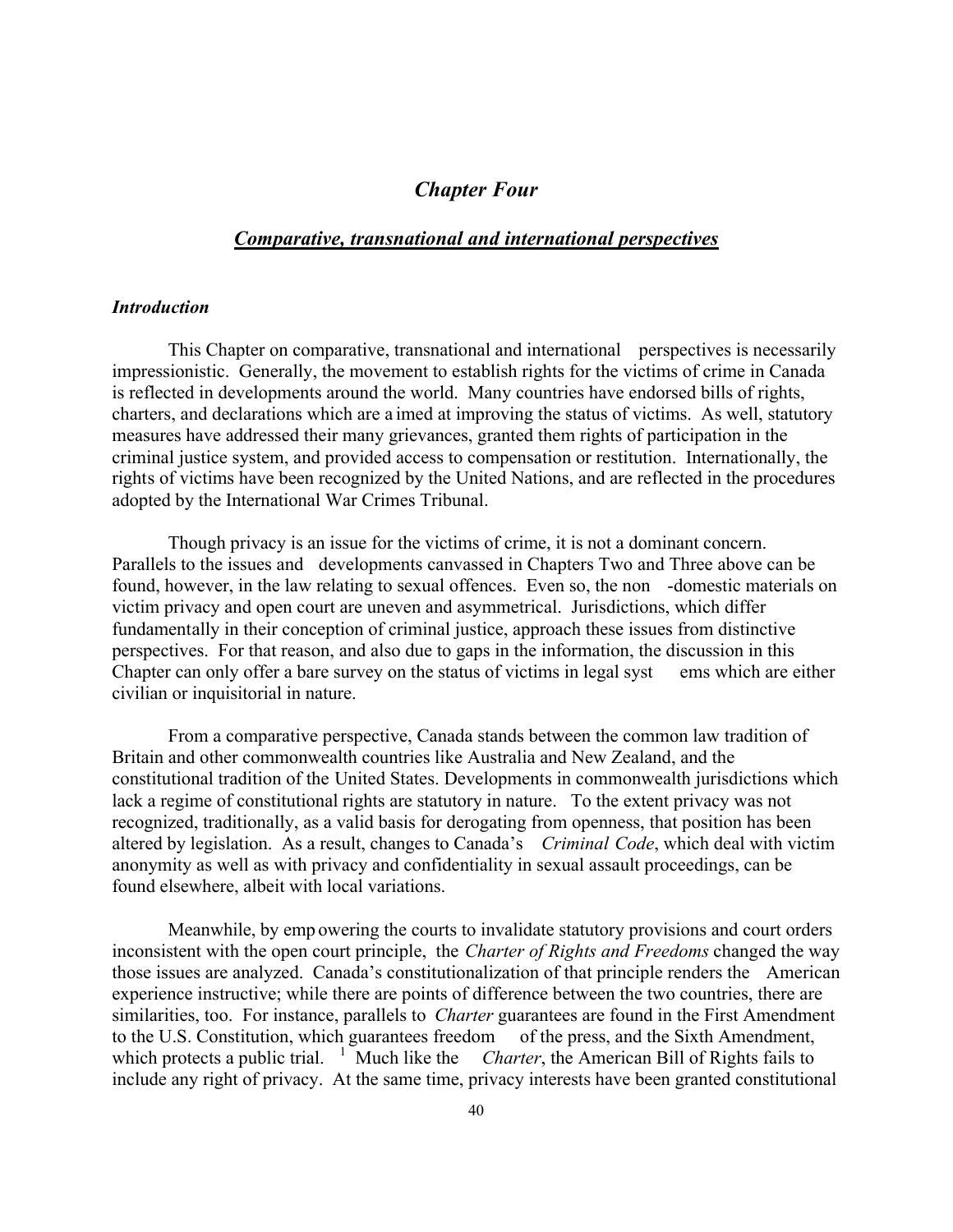protection. Even so, and in deference to the First Amendment and the principle of accountability, the U.S. jurisprudence has struck a different balance, one which is reluctant to permit exceptions to the open court that would protect the privacy of victims. The question the American jurisprudence raises is whether the *Charter*'s interpretation will evolve in that direction and adopt an uncompromising commitment to open court; otherwise, the Supreme Court of Canada might continue to treat victim privacy as the co -equal of other *Charter* rights, including s.2(b) and its protection of open court.

The discussion begins by outlining key points of comparison between common law and non-common law systems of criminal justice. It is followed by an account which identifies the general elements of statutory protection for victim privacy in the United Kingdom, Australia, and New Zealand. The Third part of the Chapter explores the relationship between the open court principle and victim privacy under the U.S. Constitution.

#### *1. Non common law jurisdictions*

The rise of victims' rights movements in the United States prompted interest in comparative analysis. For these and perhaps other reasons, there is a secondary literature in the English language which describes, reviews and analyzes deve lopments in other legal systems. Yet this literature is more scattershot than systematic, and the information that is drawn from it does not provide a complete picture. Moreover, articles discussing the role of victims in European and socialist systems ar e only tangentially concerned with privacy issues. As well, it should be noted that civilian and inquisitorial models of criminal justice rest on assumptions and procedures which differ, fundamentally, from those that describe common law jurisdictions.

At least historically, an adversarial conception of the criminal trial treated victims and witnesses, essentially, as outsiders rather than as participants. Vindicating their interests was not the central objective of the trial, and their stake in the o utcome was secondary to that of the state and the notional community at large. By contrast, legal systems, which do not subscribe to a bipolar model of criminal justice, are not required, by their underlying assumptions, to minimize the victim's role or e xclude that person from the process. In Russia, for example, the victim not only has rights, but actively participates in the criminal trial. This includes the right to question witnesses and the accused. One author reports witnessing trials "where the ro le of the victim was to frequently interrupt with shouted accusations that had no role in a 'fair' criminal trial."<sup>2</sup>

At least in Europe, one of three models for victim participation will generally be found. In some jurisdictions, the victim has the righ t to prosecute the crime or participate, to some degree, in the prosecution.<sup>3</sup> One form of participation, which is examined further below, enables the victim to serve as a subsidiary or supporting prosecutor. Otherwise, in countries which include France, the victim may present a *civil* claim in the course of a *criminal* proceeding. Such a claim is termed a *partie civille* or, in jurisdictions with a German legal tradition, may be designated as "adhesive" in nature. <sup>4</sup> Finally, some countries treat the victim, effectively, as a witness and no more.<sup>5</sup> Though it strays from the subject of victim privacy and open court, a brief discussion of Germany's *Nebenklage* process follows, for it demonstrates a conception of the victim that is quite foreign to common law sys tems. It is of particular interest that the *Nebenklagerin*, or subsidiary prosecutor, can invoke the process when the crime which has been committed is a sexual offence.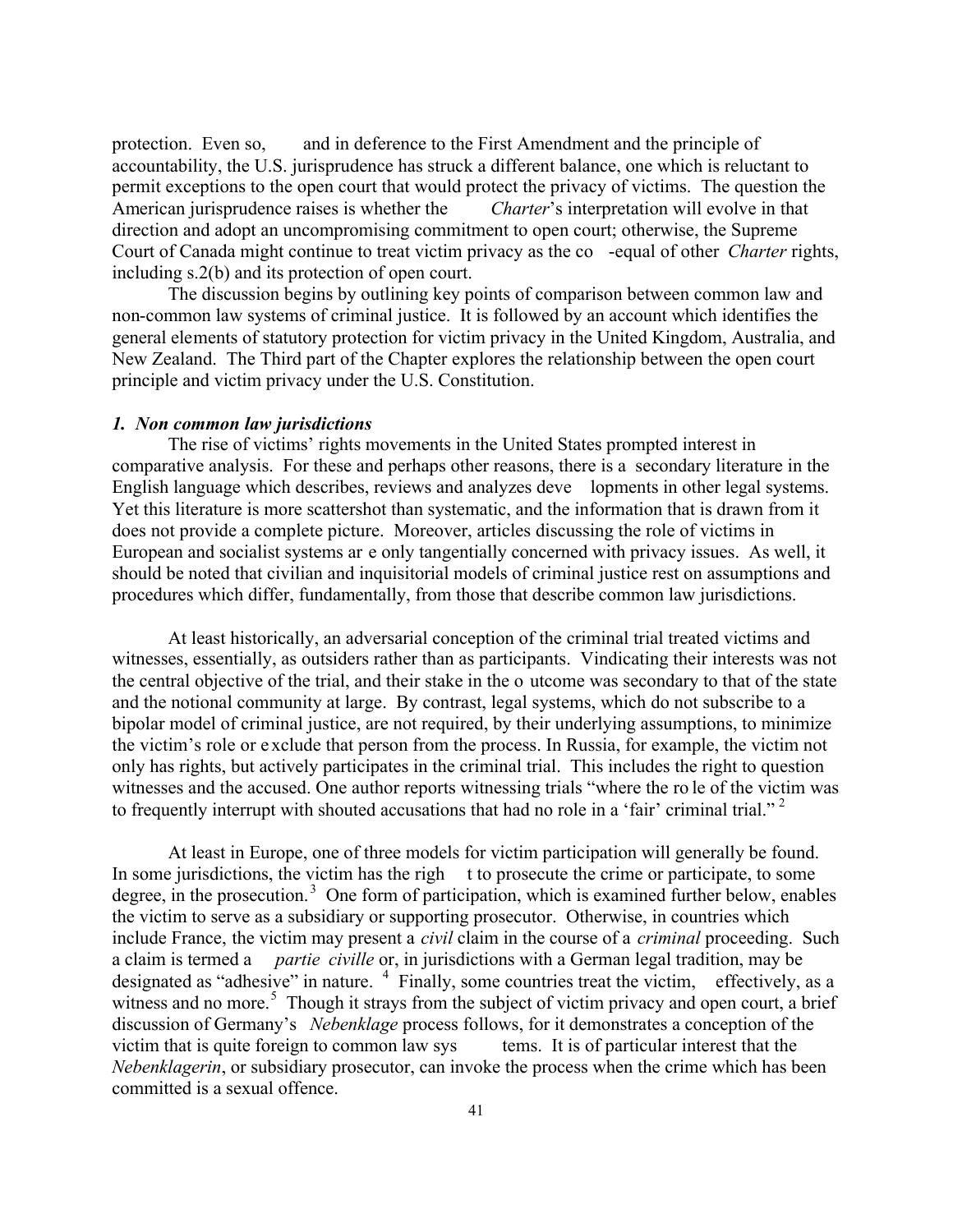Roughly, *Nebenklagerin* means "secondary accuser" or subsidiary prosecutor. <sup>6</sup>  $6$  The procedure known as *Nebenklage* permits victims to participate through counsel at trial on nearly equal footing with lawyers for the state and the defense. Note, parenthetically, how unprecedented it was, in Chapter Three, for the Supreme Court of Canada to agree that the privacy rights of complainants are on a par with the rights of the accused. The question there arose in the limited context of rules of evidence and the defendant's access to information about the complainant. From that perspective, it is cl ear that *Nebenklage* contemplates a more innovative process, in which the victim is an active participant throughout the criminal process, including the investigative stages of proceedings. In this it is interesting that the Federal Constitutional Court re jected a challenge to the institution of the victim -plaintiff, which was raised on the ground that the procedure interfered with the rights of criminal defendants. This result reinforces the point that civilian systems can treat the victim as a party to t he proceedings without upsetting the contest mentality that defines criminal justice in common law systems.

The *Nebenklagerin* is entitled to participate at the investigative stage. Not only is the victim and his or her lawyer granted access to the inve stigatory files of the police and the prosecutor, the victim's interest in participating in pre -trial proceedings is recognized in other ways. The victim-plaintiff is entitled to be present throughout the trial, and may ask questions at trial through a la wyer. Counsel for the victim is also permitted to make a closing statement, but in doing so generally does not address the question of sentence.

Although *Nebenklage* has been a part of German criminal procedure since 1877, major reforms expanded the cate gory of crimes in which the victim was entitled to participate as a secondary accuser. As they might not otherwise be prosecuted, *Nebenklage* was originally aimed at and reserved for more minor offences. Then in 1986 the *Victim Protection Law* extended the victim's direct participation to crimes considered particularly serious, and victim plaintiff status is "now seen as an opportunity for injured parties thought to be particularly worthy of protection to pursue justice on their own behalf".  $\frac{7}{1}$  Significantly, the 1986 legislation added sexual assault to the list of crimes that are eligible for *Nebenklage*.

Though the procedure is invoked by victims in a relatively small number of cases, the exception to this is sexual offences, where there has been a conside rable increase in the percentage of victims who participate as secondary accusers. These victims may seek their own legal representation "due to the highly personal and demeaning nature of the crime, as well as the nature of such trials, where it is not u nusual for the character or reputation of the victim to come under attack". $8$  In the circumstances, the decision to include sexual assault in the reform statute of 1986 was an important recognition of the special problems these victims face in court.

Victim-plaintiffs who invoke this status are visible participants in the trial of the defendant. Though it is their choice to be active in the process, doing so does not mean that their privacy must be sacrificed. Whether as victim or as victim -plaintiff, the complainant in a sexual assault case may apply to exclude the public during her testimony. The request will normally be granted unless the public's interest in hearing the testimony outweighs the interest of the victim. <sup>9</sup>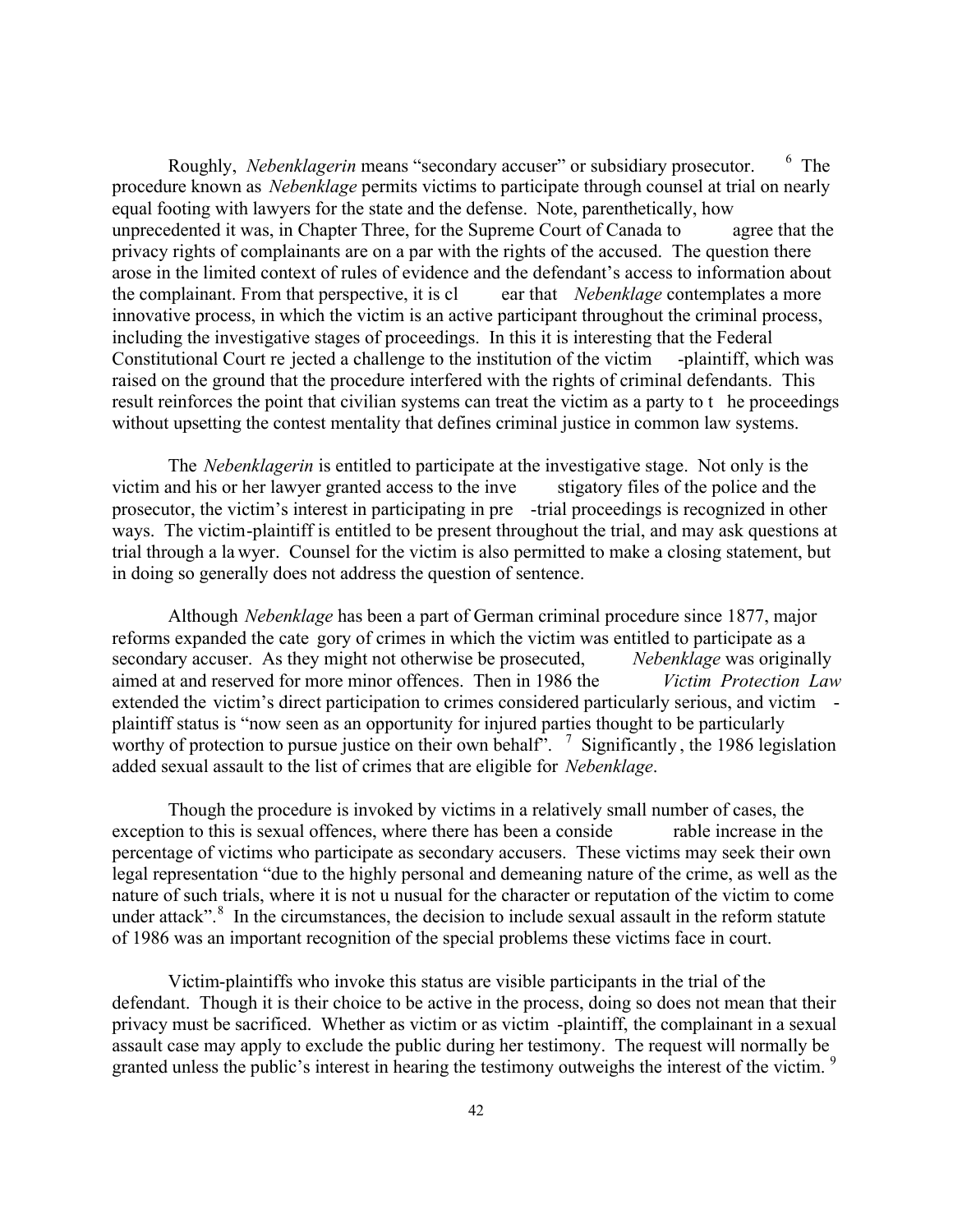This brief discussion does not offer an evaluation of *Nebenklage* or other variations on the role and status of the victim in jurisdictions which are not based on the common law assumption of a two party contest between the state and the accused. It does illustrate, however, that victims *are* granted rights of participation, in varying degrees, in other legal systems. In the common law world, extending rights and powers to the victims of crimes would undoubtedly be resisted on the ground that such changes would upset the balance of th e criminal justice system and disadvantage or even create unfairness for the accused. Such concerns are a familiar theme in the American literature. The comparative point here is that the Supreme Court of Canada's recognition of victim privacy in Chapter Three is, alongside Germany's *Nebenklage*, a modest development. Though the rights of victims have gained a foothold in common law systems, those who are the victims of crime are still regarded as third parties. Changing that status and granting victims a stronger role in the proceedings would require a re -conceptualization of the criminal trial at common law.

## *Great Britain, Australia, and New Zealand*

The overview of common law jurisdictions which follows is more focused on privacy and, in particular, the anonymity of sexual assault victims. Albeit with local variations, protecting the identity of these victims can be described as a widely accepted statutory exception to the open court principle in Great Britain, Australia, and New Zealand. In none of these countries is there a system of constitutional rights analogous to that either of Canada or the United States. For that reason there is little jurisprudence on the question of open court versus victim privacy. The statutory provisions state the law, and although questions of application may arise, the law itself cannot be challenged in court.

As noted in Chapter Two, the open court principle is a common law concept which finds its roots in a long -standing tradition of British justice. Though exce ptions to publicity and open courts were recognized at common law, victim privacy was not among them. <sup>10</sup> Thus in Britain, "where the tabloid newspapers give huge coverage to sexual offences", any woman "could count on the whole country knowing who she was and what had been done to her". <sup>11</sup> In due course, this was "too nauseating for even English public taste"  $\frac{12}{2}$  and in 1976 Parliament passed a law which made it an offence to disclose a rape victim's identity.<sup>13</sup>

Gaps in the law quickly became apparent, howeve r. The statutory ban did not apply until a person had been accused, which meant that the victim could be identified up until her attacker became known. In one case, a newspaper ran a photo of a clergyman's daughter attending church, not long after she ha d been raped in her father's vicarage by burglars. <sup>14</sup> She could be identified under the then existing provision because the gang of burglars was still at large. The law was soon amended to protect the victim's identity from the time the commission of an offence is reported.<sup>15</sup> Second, the ban initially applied only to those who are victims of rape, and has now been amended to include the victims of other offences, such as buggery, indecent assault, and incest.<sup>16</sup>

In addition to the distinctive statutory measu res that protect victims of sexual offences,<br>ion permits the court to prohibit the identification of a child.  $17$  The victims of other legislation permits the court to prohibit the identification of a child. offences are occasionally protected by a judge's discretionary power to forbid the publication of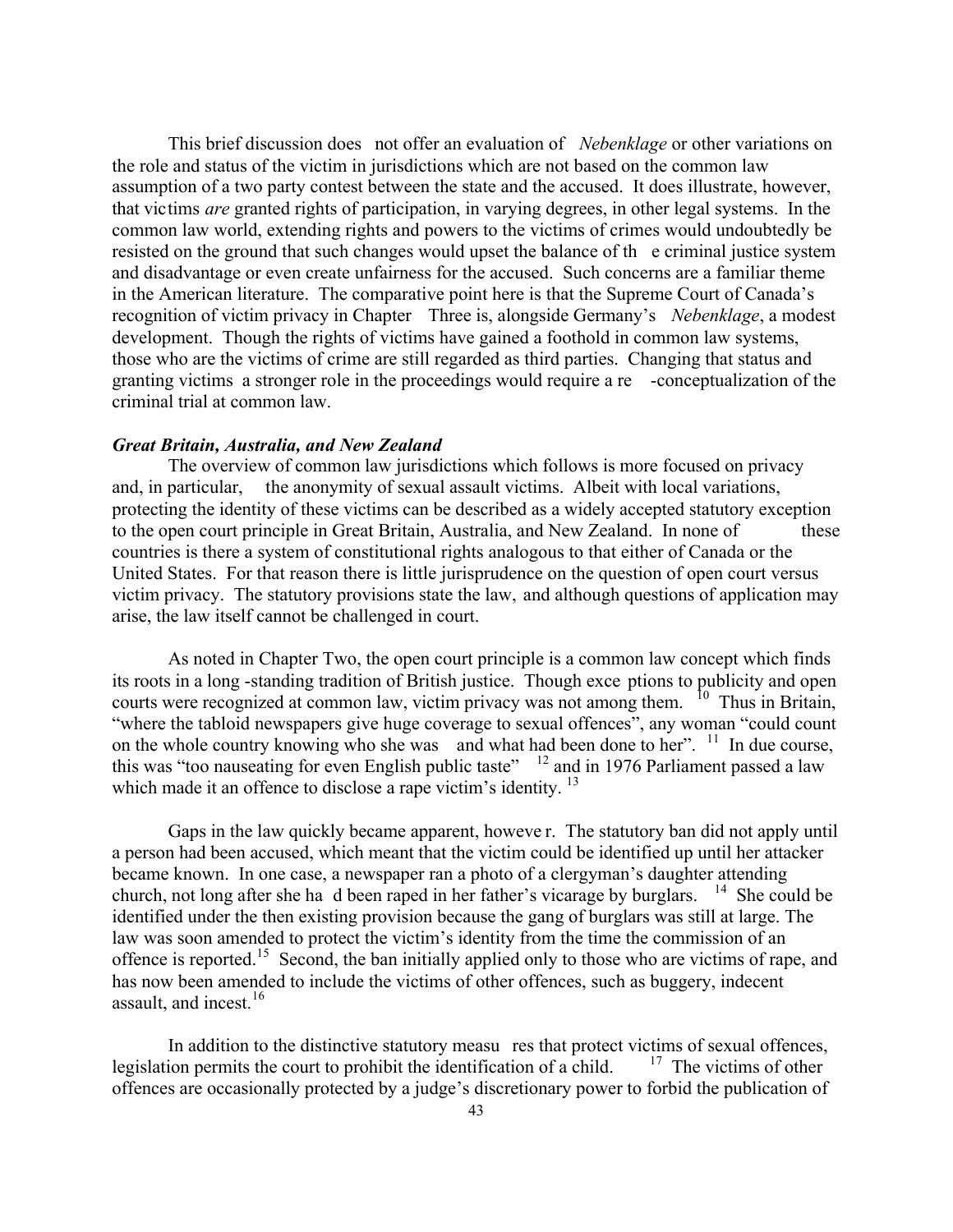an individual's identity. At common law, the court has a general power to order that a name be withheld; this kind of order is often considered appropriate, for example, in a blackmail case. <sup>18</sup>

More generally, it appears that the advent of victims' rights is relatively re cent in Britain. The *Victim's Charter*, released in 1990, confers no rights or privileges but merely lists the ways in which the criminal justice system "ought" to be sensitive to the victim's position. <sup>19</sup> Though there has been "an enormous growth of new po licies and provision for victims and witnesses in the U.K.", progress is slow. <sup>20</sup> For example, fear of aggressive, humiliating and irrelevant questioning in court has been cited as the largest single factor in prompting women to withdraw complaints of sexua 1 offences.  $^{21}$  As of 1997, the conviction rate for rape was in decline, despite s.2 of the *Sexual Offences (Amendment) Act*, which introduced a rape -shield provision broadly akin to the measure considered by the Supreme Court of Canada in *R. v. Seaboyer*. 22

One of the reasons the British law is perceived to be a failure is that cross -examination on a complainant's sexual history is within the discretion of the judge. In the circumstances, witnesses can never be sure, in advance of trial, whether they will fa ce humiliating and intimate questions about their personal lives. A similar issue was discussed in Chapter Two's analysis of the *Criminal Code*'s mandatory ban on victim identification. There, Canada's Supreme Court held that a discretionary ban was inade quate to provide victims the protection they sought in deciding whether to report an offence. Likewise, Canada has adopted statutory provisions which severely limit the accused's freedom to question complainants about their past sexual history.

Meanwhile, as occurred elsewhere, concern for the victims of crime rose in Australia too, and inquiries were commissioned to report on their status in the criminal justice process during the 1980s. As a result, all state governments issued declarations or char ters of victims' rights.<sup>23</sup> Parenthetically, it should be noted that, like Canada and the United States, Australia is a federation. Though the federal government has jurisdiction over the criminal law in Canada, it is the reverse both in Australia and the United States, where the states have that authority. Instead of one system of criminal law that is national in scope, these countries have a number of systems which function independently of each other. In any case, without creating entitlements for victims or enforceable duties on others, these "charters" provide guidelines for the treatment of victims. Typically, these instruments state that victims should be treated with courtesy and compassion and with respect for their dignity; that victims should be kept informed, at various stages and about various elements of the process; and that the privacy of victims should be protected.<sup>24</sup> For instance, the *Victims Rights Act* of New South Wales provides, as do others, that a victim's residential address and tel ephone number should not be disclosed unless a court otherwise directs.<sup>25</sup>

In addition, there are statutes which address the problems of law enforcement of sexual offences. Like Canada, Australia has broadened the scope of sexual assault and debated the question of consent. As well, all states have adopted special rules to limit the cross -examination of victims on their prior sexual history. <sup>26</sup> For instance, Queensland's *Criminal Law (Sexual Offences) Act* not only prohibits evidence of the complainant's re putation and prior sexual history,  $2^7$  it requires the public to be excluded from the courtroom during the complainant's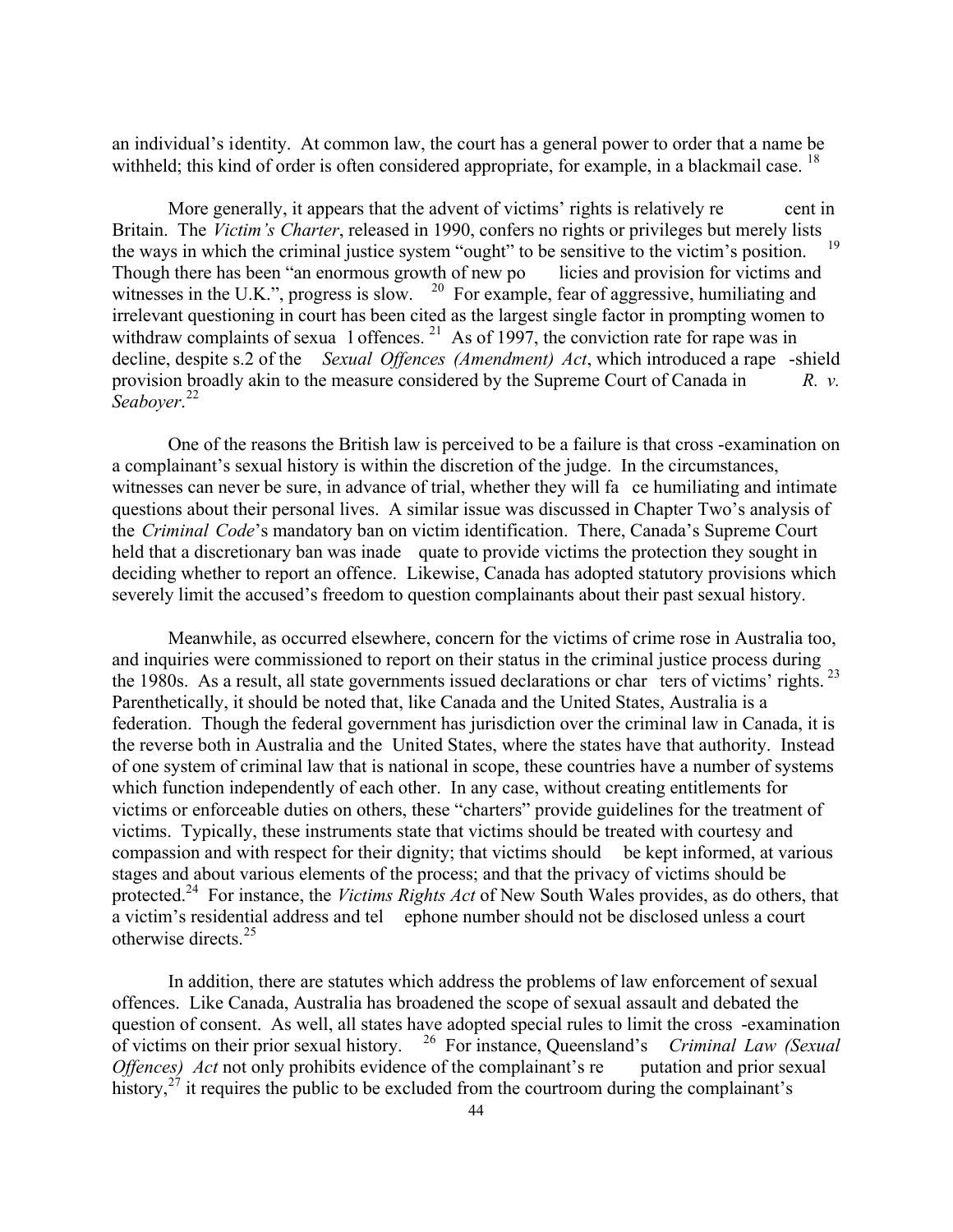testimony.<sup>28</sup> Likewise, the statute places a mandatory ban on the publication of any information which might identify the complainant, unle ss the court, "for good and sufficient reasons shown", orders to the contrary.<sup>29</sup> Interestingly, s.7 of the Act also prohibits the publication of information which would identify the defendant prematurely.  $30<sup>30</sup>$ 

New Zealand's response is consistent with develo pments in Britain and Australia. There, too, statutory measures prohibit the publication of names in specified sexual offences, and permits a ban on the publication of names in certain other circumstances. Otherwise, there is some case law in New Zealand on the question whether and when name suppression is appropriate for an accused. In *R. v. Liddell*, which is a leading case, the court held that the privacy interests of the offender's family rarely justify an order suppressing disclosure of his identity.<sup>31</sup> In considering the statutory powers to prohibit the publication of names, the court said that, "the starting point must always be the importance in a democracy of freedom of speech, open judicial proceedings, and the right of the media to report the lat ter fairly".<sup>32</sup> Citing *Edmonton Journal v. Alberta*, the court also noted that those principles may be seen in "vigorous - and, to some, even startling - operation in the Supreme Court of Canada...."  $33 \text{ In the}$ circumstances, the New Zealand appellate court wa s reluctant to concede too much to the privacy interests of the offender's wife and two children. As the court observed:

But anguish to the innocent family of an offender is an inevitable result of many convictions for serious crime. Only in an extraordinary case could it outweigh, in relation to the reporting of the name of a person convicted of a serious crime, the general principle of open justice and the open reporting of justice.<sup>34</sup>

To summarize, each of Britain, Australia and New Zealand has taken steps, by statutory enactment, to protect the identity of sexual assault victims. In addition, other systemic law enforcement problems in this area have been addressed through modification to the definition of the offence, as well as to the rules of evid ence which govern the cross -examination of complainants. In the absence of any constitutional guarantee of expressive or press freedom, the protection of victim identity has been relatively uncontroversial in these countries. By contrast, publication ban s are virtually unavailable in the United States, and access to the courts is likewise given strong protection by the U.S. Constitution.

# *The United States of America*

# *Introduction*

As in post-*Charter* Canada, the resolution of these issues in the United States is governed by constitutional considerations. By way of introduction, a few points of information about U.S. constitutionalism may help to set the discussion in perspective. It is useful to know, for example, that different rules of federalism apply to the systems of criminal justice in Canada and the United States. By virtue of s.91(27), the *Constitution Act, 1867* grants Canada's federal government authority over the criminal law and criminal procedure <sup>35</sup> As a result, the *Criminal Code* and other criminal law statutes enacted by the federal government apply in all parts of the country.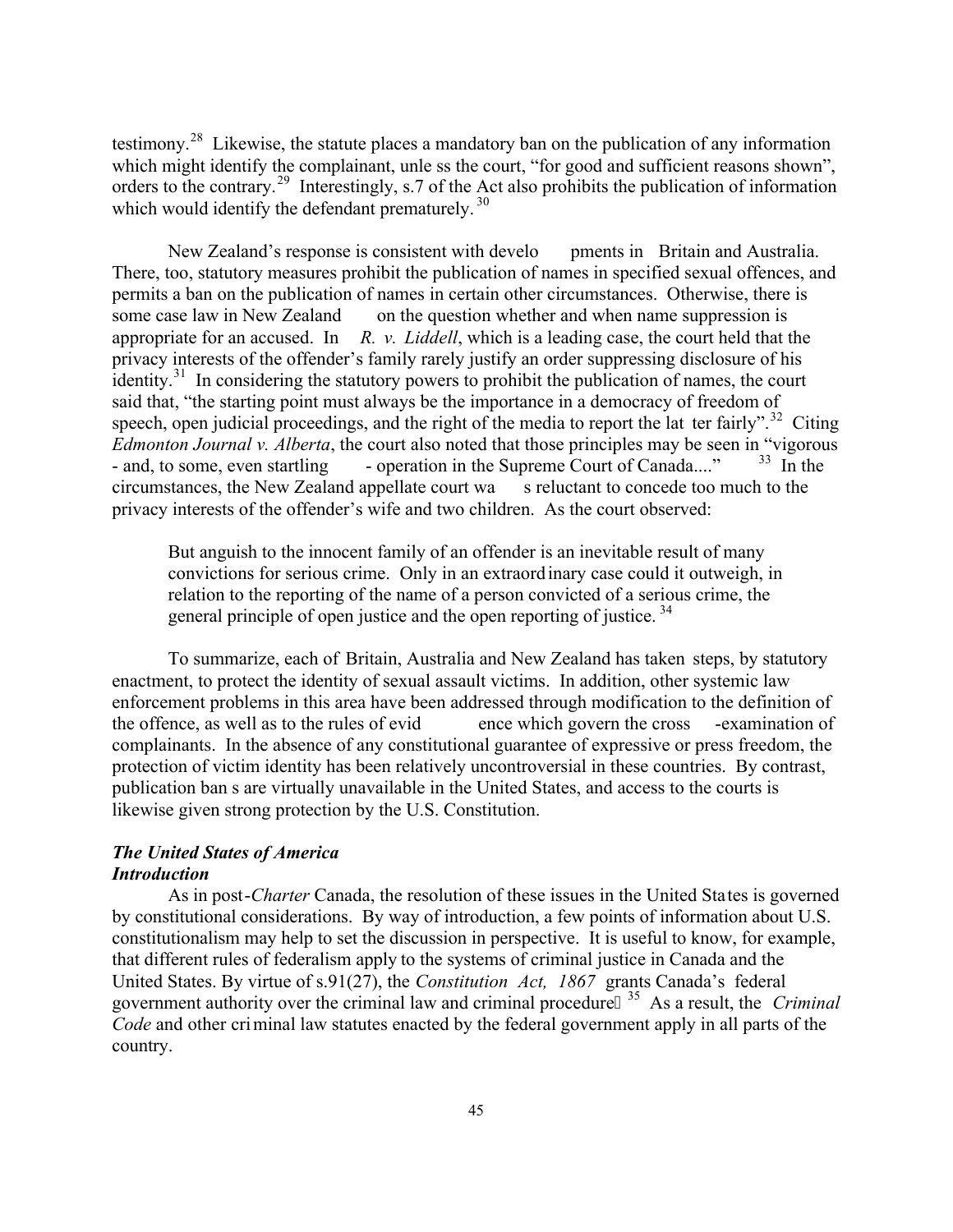By contrast, the American Constitution does not grant the U.S. government a similar criminal law power. Under their model of federalism, all powers not expressly de legated to the national government by the Constitution are reserved to the states. The states' plenary authority over all else that is not granted to the national government is referred to, in the American constitutional tradition, as the "police power." To compare, there is one system of criminal justice in Canada, but fifty - plus one - in the United States: one for each of the states, as well as one that is federal in nature. That feature of U.S. federalism makes it cumbersome to review statutory prov isions on open court which govern in fifty jurisdictions. Some uniformity on questions of open court and victim privacy is achieved, however, through constitutional interpretation, as state laws which violate the Bill of Rights, including the First Amendm ent's guarantees of free speech and a free press, are unconstitutional.

Like s.2(b) of Canada's *Charter*, the First Amendment of the U.S. Constitution ees freedom of speech and freedom of the press. <sup>36</sup> Unlike the *Charter*, though, the guarantees freedom of speech and freedom of the press. American Bill of Rights has no provision like s.1, which permits limits on rights to accommodate democratic values. Though rights are not absolute and are subject to judge -made limits, the First Amendment has been granted strong protection by the U.S. Supreme Court. A n example, which affects the open court principle, is the presumption against publication bans, which is deeply entrenched in the American jurisprudence. A ban on the publication of information is a form of prior restraint and, as such, is regarded as a particularly insidious form of censorship. Banning publication halts expressive activity in advance, before it is known whether it will have harmful effects or consequences. Meantime, the *Charter* case law has not yet adopted a similar presumption against such bans: while some have been invalidated under the *Charter*, others have been upheld.<sup>37</sup> The discussion below demonstrates how difficult it is to sustain a publication ban under the First Amendment.

In addition, the balancing of values that takes place under the *Charter* does not occur in the same way under the First Amendment. That is, in part, because the U.S. text has no limitations clause and, in part, because the First Amendment itself is framed in the language of an absolute guarantee. Culturally and historically, it has been considered the first freedom or the "matrix, the indispensable condition of nearly every other form of [freedom]." <sup>38</sup> As important a value as it may be, privacy does not have the same status as freedom of speech or the press. Though it, like its Canadian counterpart, has been granted a measure of recognition in the jurisprudence, it is not explicitly protected by the constitutional text. <sup>39</sup> Ironically, a civil right of action for the invasion of privacy exists in all U.S. stat es, and has generated a considerable tort jurisprudence. In Canada, where the Supreme Court has been sympathetic to victim privacy in criminal proceedings, it is more difficult to bring a civil action for the invasion of privacy. Under the *Charter*, however, our Court has protected the privacy of crime victims and placed the privacy of complainants in sexual assault proceedings on the same plane as the rights of the accused. By contrast, in the United States, the First Amendment has consistently prevaile d over privacy on open court issues.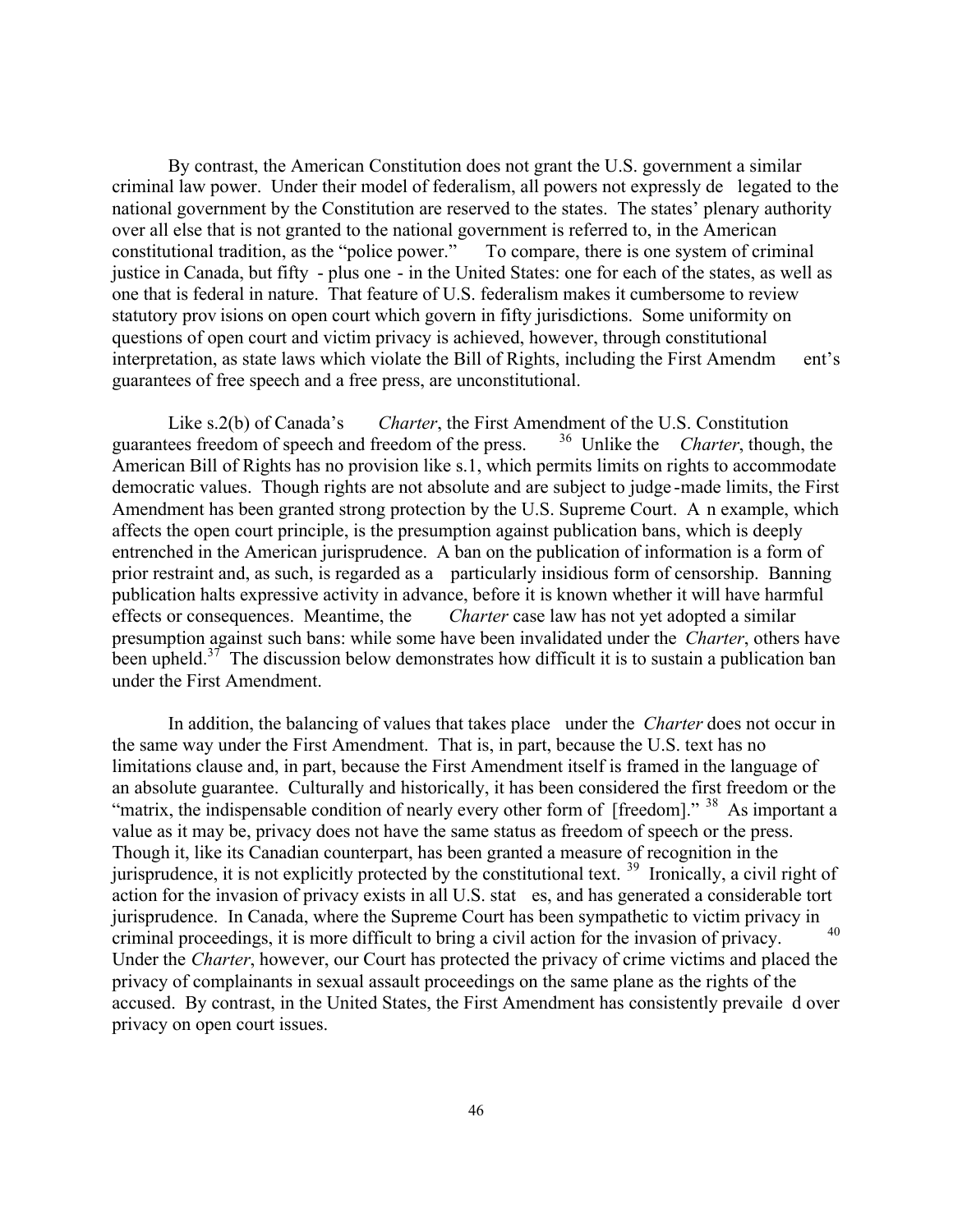# *Publicity versus anonymity*

In contrast to Canada, where the Supreme Court upheld a mandatory ban on victim identity in *Canadian Newspapers v. Canada (A.G.)*, the U.S. Supreme Court has favoured the right to publish over an individual's freedom from unwanted publicity. In each of four cases considered below, the American Court held that the press could not be held criminally or civilly responsible for disclosing an individual's identity. Two of the four cases, *Oklahoma Publishing Co. v. Oklahoma County District Court*, <sup>41</sup> and *Smith v. Daily Mail Publishing Co.<sup>42</sup>*, concerned the identity of juveniles who were accused of criminal offences; each arose in the context of statutory provisions which regulated the disclosure of a youth's identity. Two others, *Cox*  Broadcasting Corp. v. Cohn,<sup>43</sup> and *The Florida Star v. B.J.F.*,<sup>44</sup> raised the question whether the press could be held civilly liable for disclosing the identity of a rape victim.

Certain principles emerge from this group of cases. First and foremost, the First Amendment protects the press from being punished for publishing truthful information on a question of interest to the public. Under that principle, and assuming that a victim or juvenile offender is correctly identified, the only debating point is whether the information is of interest to the public. Moreover, the press cannot be faulted for publishing information it obtained from the state. If the press cannot be held accountable for disclosing information the state made available, it follows that protecting a victim's privacy is the state's responsibility, and not that of the press. Finally, the state has control of the information and has the power to protect a victim or a juvenile's identity: information is o nly publicized when the state fails to protect the individual's anonymity. In such circumstances, the victim's remedy should be against the state, and not the press.

The first of the four, *Cox Broadcasting v. Cohn*, is an influential decision. <sup>45</sup> There, the U.S. Supreme Court held that a television station could not be held civilly liable for broadcasting the name of a rape victim, which the reporter had obtained from the indictments against the accused. The documents were public records and had been ma de available for inspection in the courtroom. In addressing the competing interests, White J. observed that "the century has experienced a strong tide running in favor of the so -called right of privacy",  $46$  but also that the privacy claim confronted the co nstitutional freedoms of speech and the press. Framed by those considerations, the question was whether the state could impose sanctions for the accurate publication of the name of a rape victim, obtained from records which were made open to public inspection.

Many years before LaForest J. would make similar comments in *C.B.C. v. New Brunswick (Re: R. v. Carson)*, White J. acknowledged that "[g]reat responsibility is [] placed upon the news media to report fully and accurately the proceedings of governmen t, and official records and documents open to the public are the basic data of governmental operations." <sup>47</sup> As well, he indicated that, "even the prevailing law of invasion of privacy recognizes that the interests in privacy fade when the information involv ed already appears on the public record." <sup>48</sup> Mr. Justice White went on to surmise that the state must have concluded that the public interest was being served by placing the information in the public domain on official court records. Such records "by thei r very nature are of interest to those concerned with the administration of government, and a public benefit is conferred by the reporting of the true contents of the records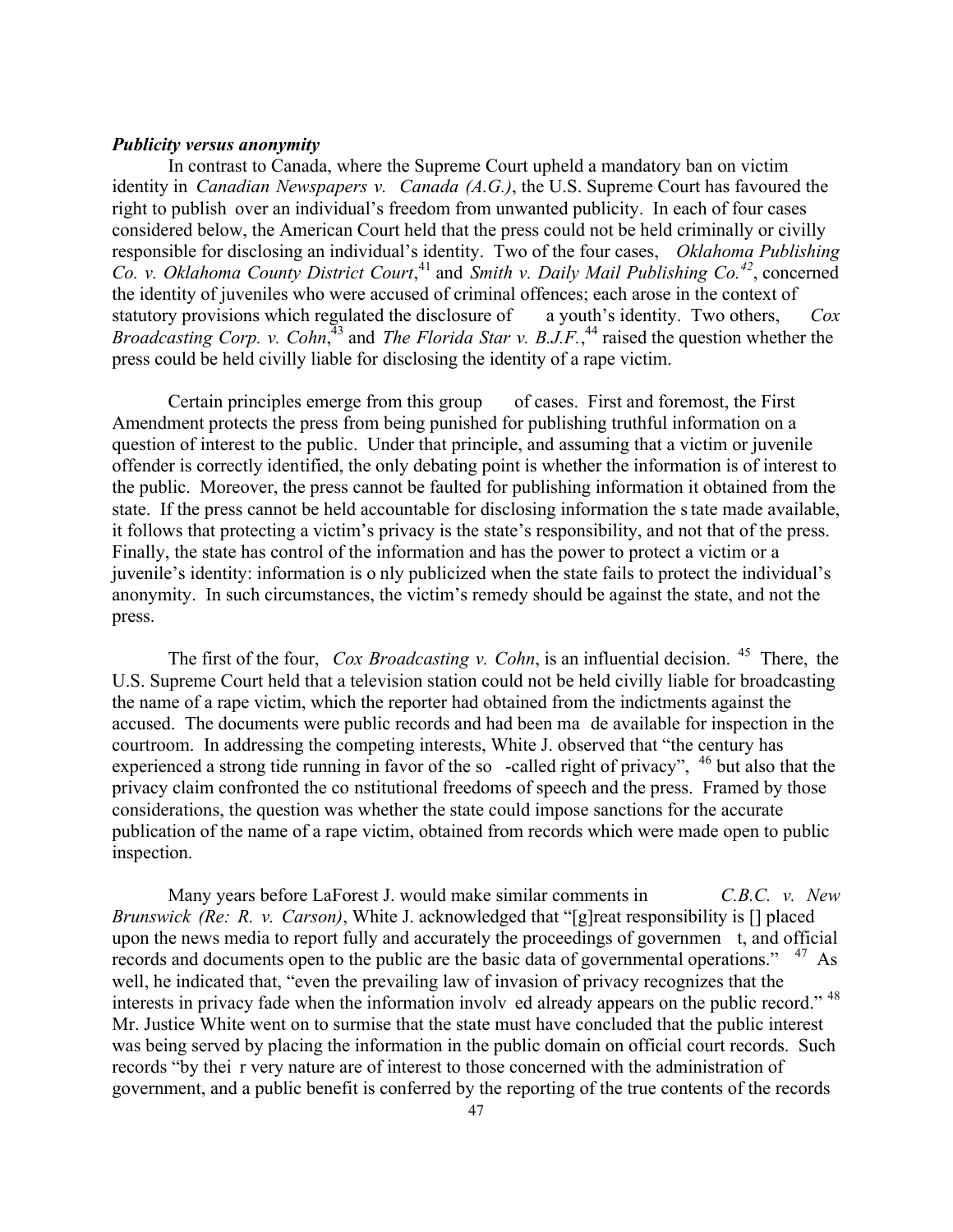by the media."<sup>49</sup> Not only was the press discharging its constitutional function, he concluded, in doing so it conferred a benefit on the public. To encourage a rule that made public records generally available and then forbade their publication would under this analysis make it difficult for the media to inform citizens about the public business. The result would be to invite "timidity and self-censorship"<sup>50</sup> on the part of the press.

Mr. Justice White's opinion in *Cox Broadcasting* made it clear that, in the American jurisprudence, the conflict is between the press and the state, not th e press and the victim. He explained that dynamic in the following terms:

If there are privacy interests to be protected in judicial proceedings, the States must respond by means which avoid public documentation or other exposure of private information. Their political institutions must weigh the interests in privacy with the interests of the public to know and of the press to publish. Once true information is disclosed in public court documents open to public inspection, the press *cannot* be sanctioned for publishing it. In this instance as in other reliance must rest upon the judgment of those who decide what to publish or to broadcast. $51$ 

The next two decisions arose when members of the press published a juvenile offender's identity, contrary to statu tory provisions which prohibited disclosure. Although neither addresses the issue of victim privacy, both entrenched the principles that were introduced by *Cox Broadcasting*. In the first, *Oklahoma Publishing Co. v. Oklahoma District Court*, the U.S. Supreme Court struck down an order enjoining the press from publishing the name or picture of the defendant.<sup>52</sup> There, a juvenile's name, which was disclosed during a detention hearing, was published by newspapers, as well as by radio and television stations. Subsequently, at the accused's arraignment hearing, the judge enjoined publication of his name and picture. Although state legislation authorized the order, the U.S. Supreme Court declared it an unconstitutional prior restraint.

In reaching that conc lusion, the Court relied on *Nebraska Press Assn v. Stuart*, which, one year earlier, placed strict limits on the availability of pre  $-$ trial publication bans. <sup>53</sup> The principle from *Nebraska*, that information disclosed in a public hearing cannot be the subject of a prior restraint, was directly applicable in *Oklahoma Publishing*. *Cox Broadcasting* also applied because the juvenile's name and picture were publicly revealed at the detention hearing, with the full knowledge of the presiding judge, the prosecutor, an d the defence counsel. Despite the state's legislation, which required juvenile hearings to be held in private and permitted restrictions on access to records, the U.S. Supreme Court held that "*Cox* and *Nebraska* are controlling nonetheless."<sup>54</sup> It was a simp le matter of applying the rule from *Nebraska Press*, that once a hearing is public the information disclosed cannot be subject to a prior restraint, and the principle of *Cox Broadcasting*, that the press cannot be punished for publishing truthful information that is lawfully obtained.

*Oklahoma Publishing* was followed, within two years, by *Smith v. Daily Mail Publishing Co*. <sup>55</sup> On facts which were not entirely dissimilar, the Supreme Court arrived at the same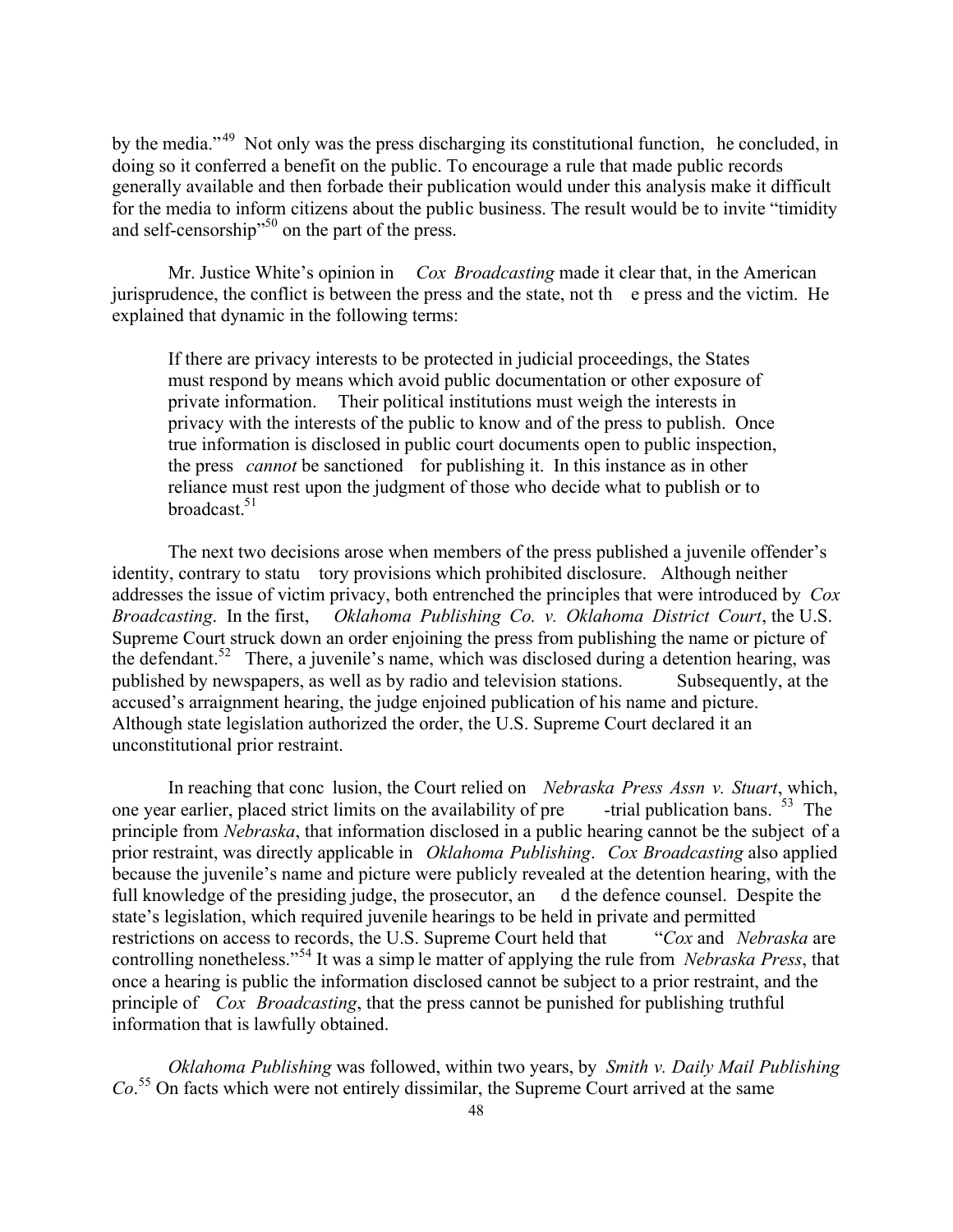conclusion. Once again, newspapers and radio stati ons had published the name of a juvenile who was arrested in connection with a shooting. West Virginia legislation prohibited the publication of any juvenile offender's name without the prior approval of the juvenile court. The difference was that in *Daily Mail*, indictments were returned against members of the press which had violated the prohibition.

The Court found it unnecessary to decide whether the statutory provision was in itself a prior restraint, for "state action to punish the publication of truthful information seldom can satisfy constitutional standards." <sup>56</sup> Neither *Cox Broadcasting* nor *Oklahoma Publishing* was directly controlling, as in each case the government provided or made possible press access to the information. In *Daily Mail*, the juvenile's identity was obtained through routine newspaper reporting techniques. Though it recognized the connection between confidentiality and rehabilitation, the U.S. Supreme Court held that the interest was not strong enough to support the imposition of a criminal penalty. <sup>57</sup>

Rehnquist J. disagreed with the Court's analysis. In his view, a state's interest in preserving the anonymity of its juvenile offenders far outweighed any minimal interference with freedom of the press that a ban on publication of y ouths' names entailed. In discussing the right to publish a juvenile's name, he made the following remarks:

The press is free to describe the details of the offense and inform the community of the proceedings against the juvenile. *It is difficult to understand how publication of the youth's name is in any way necessary to performance of the press' "watchdog" role*. In those rare instances where the press believes it is necessary to publish the juvenile's name [the law] permits the juvenile court judge to allow publication. [That judge], unlike the press, is capable of determining whether publishing the name of the particular young person will have a deleterious effect on his chances for rehabilitation and adjustment to society's norms<sup>58</sup>

A question that is deferred for the moment to Chapter Five, is whether the *name* of an individual is a relevant piece of information for purposes of the accountability principle, which is so central to the concept of open court. Though he supported anonymity, Mr. Justice Rehnquist agreed in the result because the legislation, in applying only to newspapers and not to the electronic media, was incapable of accomplishing its objective and was therefore constitutionally flawed.

Though the outcome was more controversial than in *Cox Broadcasting* , the Court held a second time, in *The Florida Star v. B.J.F.*, that the press could not be held responsible, civilly, for publishing the name of a rape victim. <sup>59</sup> Unlike the victim in *Cox Broadcasting*, the plaintiff in *The Florida Star* was not killed, and suffered some harassment following the publication of her identity. Her name was published in violation of a Florida statute, in contravention of signs posted in the pressroom which made it clear that the names of rape victims are not matters of public record, and in violation of the newspaper's own internal policy. Notwithstanding those damaging facts, the key consideration for a majority of the Court was that the reporter obtained the victim's name from a police report which was plac ed in the Police Department's press room.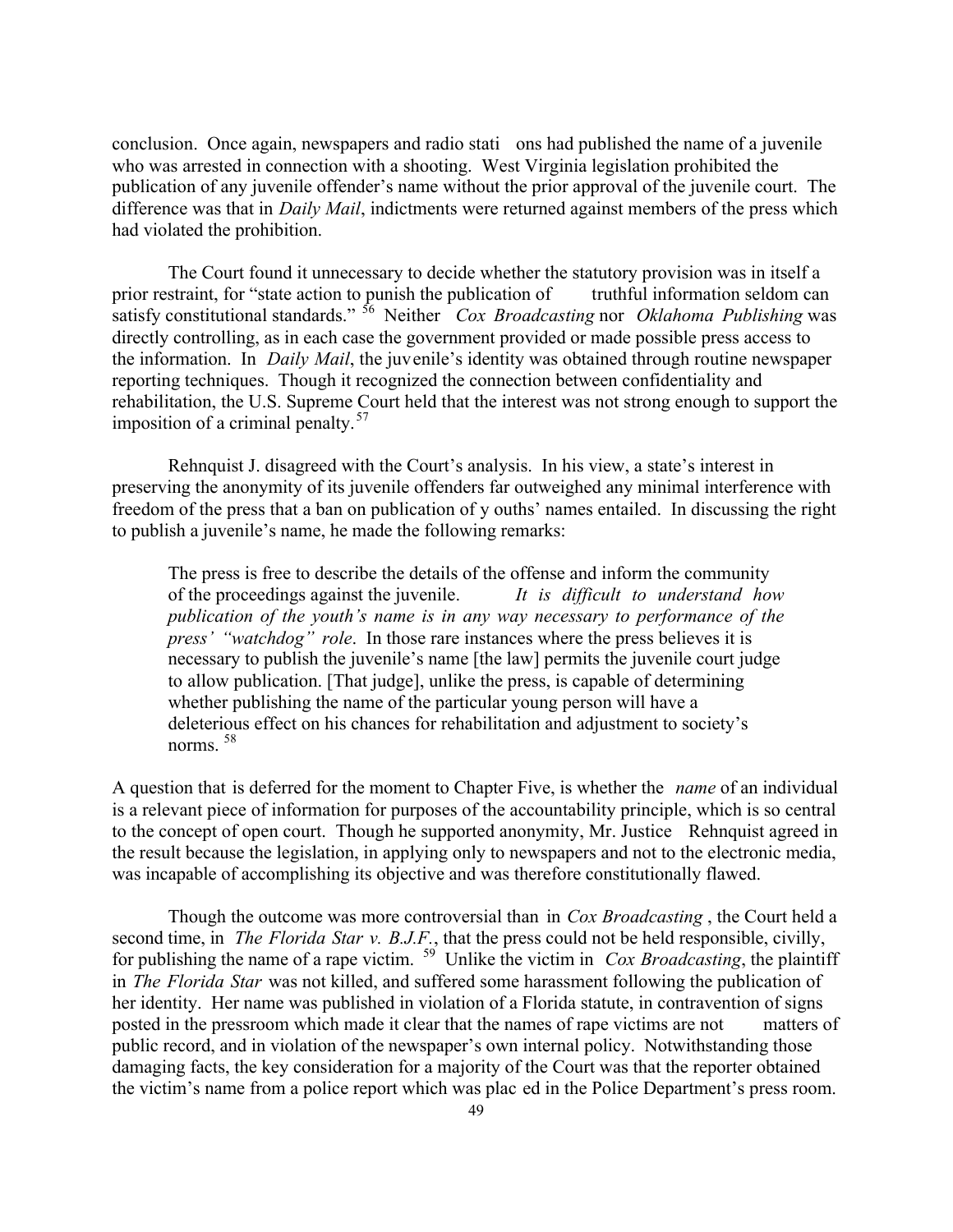While a majority held, in the circumstances, that the paper's right to publish fell within the principle of *Cox Broadcasting*, three members of the Court dissented on the ground that the earlier decision was "wholly distinguishable" and did not apply.

The question was whether the earlier trilogy of decisions - *Cox*, *Oklahoma Publishing*, and the *Daily Mail* - were inapplicable, both because the information in the other cases had appeared on a "public record", and bec ause the privacy interests there were less profound than in *The Florida Star*. Given that "press freedom and privacy rights are both 'plainly rooted in the traditions and significant concerns of our society'", and the "sensitivity and significance of the interests" presented in clashes between the two, the majority opinion by Marshall J. emphasized the decision to rely on limited principles that would sweep no more broadly than the case at hand. $60$ 

In doing so, the Court synthesized three principles from th e trilogy: first, that the government retained ample other means of safeguarding significant interests which might be compromised by publicity, including a rape victim's identity; second, that once the government has made information publicly available, it is not only anomalous to sanction persons other than the source, it is unlikely that a meaningful public interest is served by restricting its further release; and third, that to threaten repercussions against those who relied on "the government's implied representation of the lawfulness of dissemination" would foster "timidity and self censorship" on the part of an uncertain press. <sup>61</sup> Applied to B.J.F.'s circumstances, and despite the "tragic reality of rape", the First Amendment protected the publication of truthful information which was lawfully obtained. To mute the force of the dissent, however, the majority opinion stressed the narrow and limited nature of its ruling:

We do not hold that truthful publication is automatically constitutionally protected, or that there is no zone of personal privacy within which the State may protect the individual from intrusion by the press, or even that a State may never punish publication of the name of a victim of a sexual offense. We hold only that where a newspaper publishes truthful information which is has lawfully obtained, punishment may be lawfully imposed, if at all, only when narrowly tailored to a state interest of the highest order....<sup>62</sup>

The dissenting opinion of White J. began with a powerful reminder that "[s]hort of homicide, rape is the 'ultimate violation of self'". <sup>63</sup> In his view, the trilogy cases were "wholly" distinguishable"; while the victim's identity in *Cox Broadcasting* was found by consulting public, judicial records, according to the statute, as well as police and press practice, the information in *The Florida Star* was private rather than public. As for *Oklahoma Publishing* and *Daily Mail*, White J. remarked that "[s]urely the right of those accused of crimes and those who are their victims must differ with respect to privacy concerns."<sup>64</sup>

In disagreeing with the way the majority opinion struck the balance between competing values, he found "a place to draw the line higher on the hillside", a spot which, in his view, was "high enough to protect B.J.F.'s desire for privacy and peace -of-mind in the wake of a horrible personal tragedy." <sup>65</sup> In stating that "there is *no public interest in publishing the names,*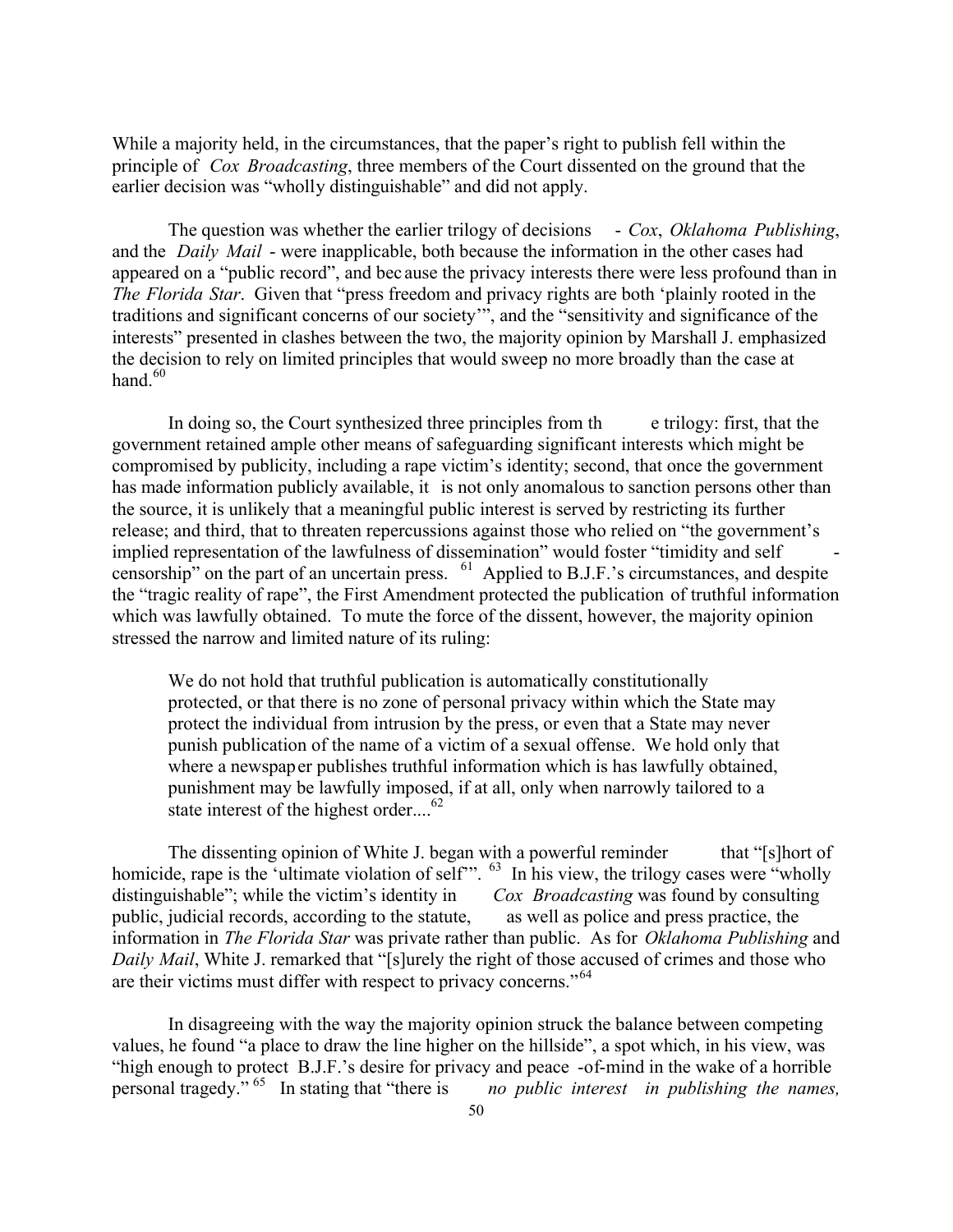*addresses, and phone numbers of persons who are the victims of crime*", he agreed with the views expressed by Rehnquist J. in *Daily Mail*. <sup>66</sup> Likewise, White J. could not understand what public interest would be served in immunizing the press from liability in the rare cases where a state's efforts to protect a victim's privacy had failed.<sup>67</sup>

The principle that the government cannot punish the publication of truthful information that is lawfully obtained is strongly entrenched in the American jurisprudence. In each of these cases, the U.S. Supreme Court faulted the state for allowing the informati on to become public, and then estopped the state from punishing members of the press, either by criminal or civil means, for then publicizing it. In this, there is a significant difference between the Canadian and American responses to the question of vic tim privacy in sexual assault proceedings. As Chapter Two demonstrated, publication bans which protect the identity of victims are not only permissible but mandatory under the *Criminal Code*. In addition, there are different perceptions of what is at stak e in the Canadian and American constitutional systems. In the American tradition, publication bans are seen as a conflict between the state and the press, and less emphasis is placed on the relationship between the victim and the press. By contrast, the question in Canada is whether the state can mediate the competing interests of the press and the victims of crime. Not only that, it is not unusual in Canada for information to be made available at trial, on condition that it not be disclosed or published . For instance, it is routine to ban the publication of evidence that is disclosed at the preliminary inquiry. The First Amendment assumes differently, though, that once the state reveals information it cannot subsequently ban its disclosure. Finally, it should be noted that the rationale which the Court adopted in *Canadian Newspaper v. Canada (A.G.)*, that anonymity was necessary to encourage complainants to come forward, was not before the Court in *Cox Broadcasting* or *The Florida Star*. In the two American cases that discussed a rape victim's anonymity, the issue arose through a civil action for invasion of privacy, and not in the course of a criminal trial.

At the same time, two qualifications to the apparent rigidity of the First Amendment's position should be noted. First, the U.S. Supreme Court emphasized that its rulings in these decisions were narrow and did not foreclose limits on publicity to protect the anonymity of victims. The Court inferred that privacy can be protected, providing that the e measures taken interfere, to the least extent possible, with the First Amendment. Second, there is an important divergence between principle and practice in the United States. Though the press is free, under governing Supreme Court authority, to publis h accurate information which is lawfully obtained, in practice, the press voluntarily declines to publish the names of rape victims in most cases.

#### *Access to the courts*

On access to the courtroom, the landmark U.S. decision is *Richmond Newspapers v. Virginia*. <sup>68</sup> The issue for decision there was whether a criminal trial could be closed to the public, at the defendant's request, and without any evidence of a threat to his right to a fair trial, or of some other overriding consideration. Citing an "unbroken, uncontradicted history", which is supported by reasons "as valid today as in centuries past", Chief Justice Burger held that, " a presumption of openness inheres in the very nature of a criminal trial."  $69$  Not only does presumption of openness inheres in the very nature of a criminal trial." openness provide assurance that the proceedings are conducted fairly, it discourages perjury, the misconduct of participants, and decisions based on secret bias or partiality.  $\frac{70}{10}$  In addition, the misconduct of participants, and decisions based on secret bias or partiality.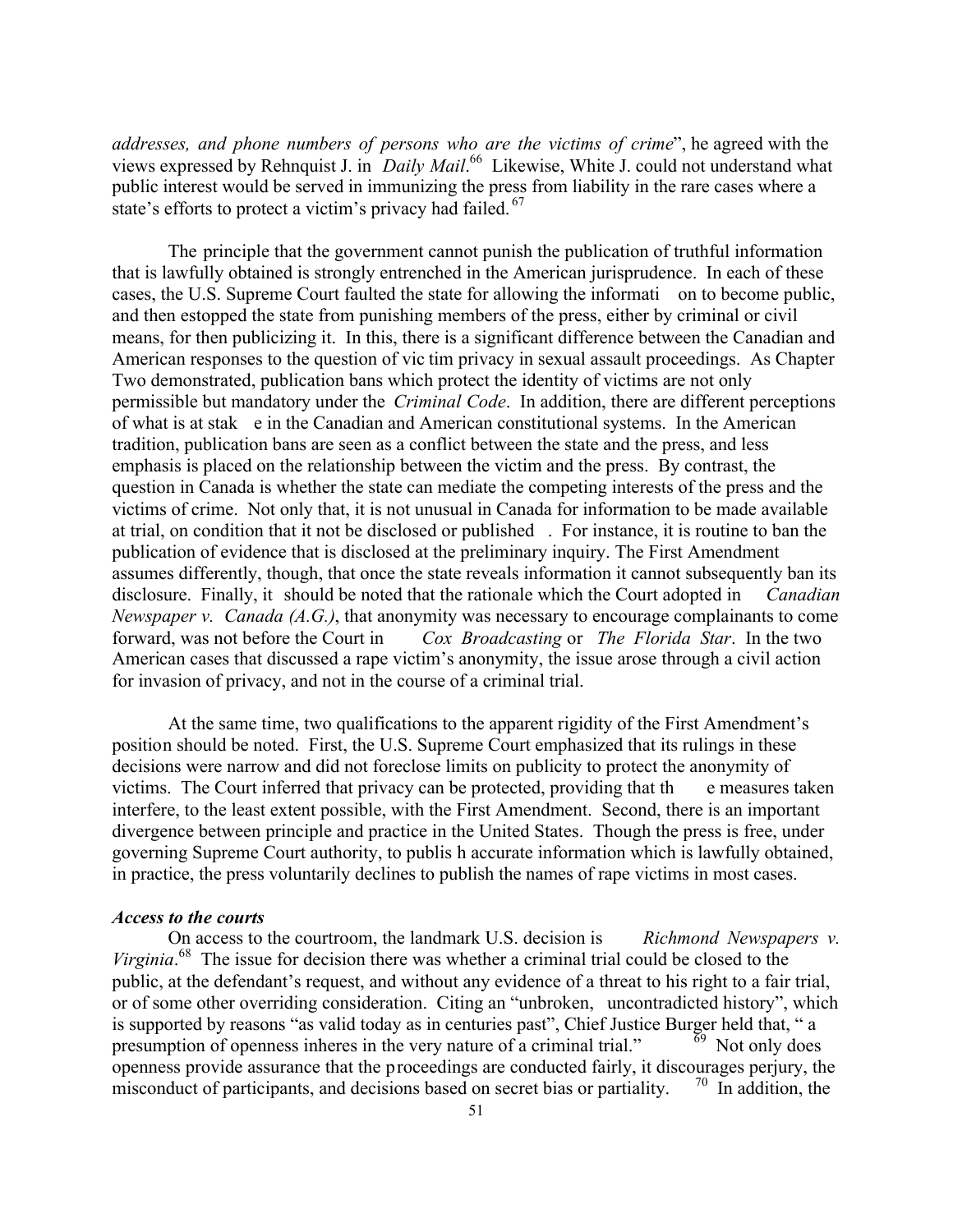U.S. Chief Justice maintained that public trials have "significant community therapeutic value".<sup>71</sup> That is to say, the open processes of justice serve the important prophylactic purpose of providing "an outlet for community concern, hostility, and emotion"; public trials also vindicate "the fundamental, natural yearning to see justice done", as well as "the urge for retribution".  $^{72}$ 

The Court's lengthy discussion of openness led to the principle that "[a]bsent an overriding interest articulated in findings", criminal trials must be open to the public.  $\frac{73}{2}$  The problem in *Richmond Newspapers* was that the trial judge made no findings of fact to support the closure order, and failed to consider whether alternative measures would have met the need to ensure fairness. As a result, the two prerequisites for an order excluding the public are the presence of an *overriding* interest, and the absence of *any viable alternative means* to protect that interest, short of closure. The *Richmond Newspapers* standard is more demanding, but at the same time is not unlike the criteria La Forest J. proposed under s.486(1) of t he *Criminal Code* in *C.B.C. v. New Brunswick (Re: R. v. Carson)*.<sup>74</sup>

Conflict between the privacy of sexual assault victims and the open court principle arose shortly thereafter in *Globe Newspaper Co. v. Superior Court.*<sup>75</sup> The question in *Globe Newspaper* was whether the First Amendment prohibited the mandatory closure of trials, for certain sexual offences, during the testimony of victims under age 18. After reviewing the underlying values of openness, Brennan J. indicated that to deny access to inhibit the disclosure of sensitive information, the state must show that the denial is "necessitated by a compelling governmental interest, and is narrowly tailored to serve that interest". <sup>76</sup> In other words, an order to close a courtroom is subject, in American const itutional terminology, to strict scrutiny. to close a courtroom is subject, in American const Practically speaking, it would be very difficult, if not impossible, for a closure order to survive once strict scrutiny is applied. The statutory provision at issue in *Globe Newspaper* failed because Brennan J. concluded for a majority that mandatory closure was not necessary; a trial court could instead determine whether closure would protect the welfare of a minor on a case to case basis. Note, parenthetically, that this is what occurs in Canada through the c ombination of s.486(1) of the *Criminal Code* and the *C.B.C. (Re: R. v. Carson)* criteria.

Significantly, Brennan J. rejected the suggestion that mandatory closure was permissible because it would encourage victims of sex crimes to come forward and provide accurate testimony. In doing so, he noted that the state provided no empirical support for its claim that automatic closure would lead to an increase in the number of minor victims coming forward and cooperating with state authorities. Not only did he vi ew the proposition as speculative, he stated that it is "also open to serious question as a matter of logic and common sense," because the press was not denied access to the transcript or other sources of information about the victim's testimony.<sup>77</sup> As well , Brennan J. was reluctant to recognize any exception which would run contrary to the right of access recognized in *Richmond Newspapers*. In any case, he noted that even if mandatory closure encouraged these victims to come forward, the same could be said of other crime victims.

Surely it cannot be suggested that minor victims of sex crimes are the *only* crime victims who, because of publicity attendant to criminal trials, are reluctant to come forward and testify. The State's argument based on this intere st therefore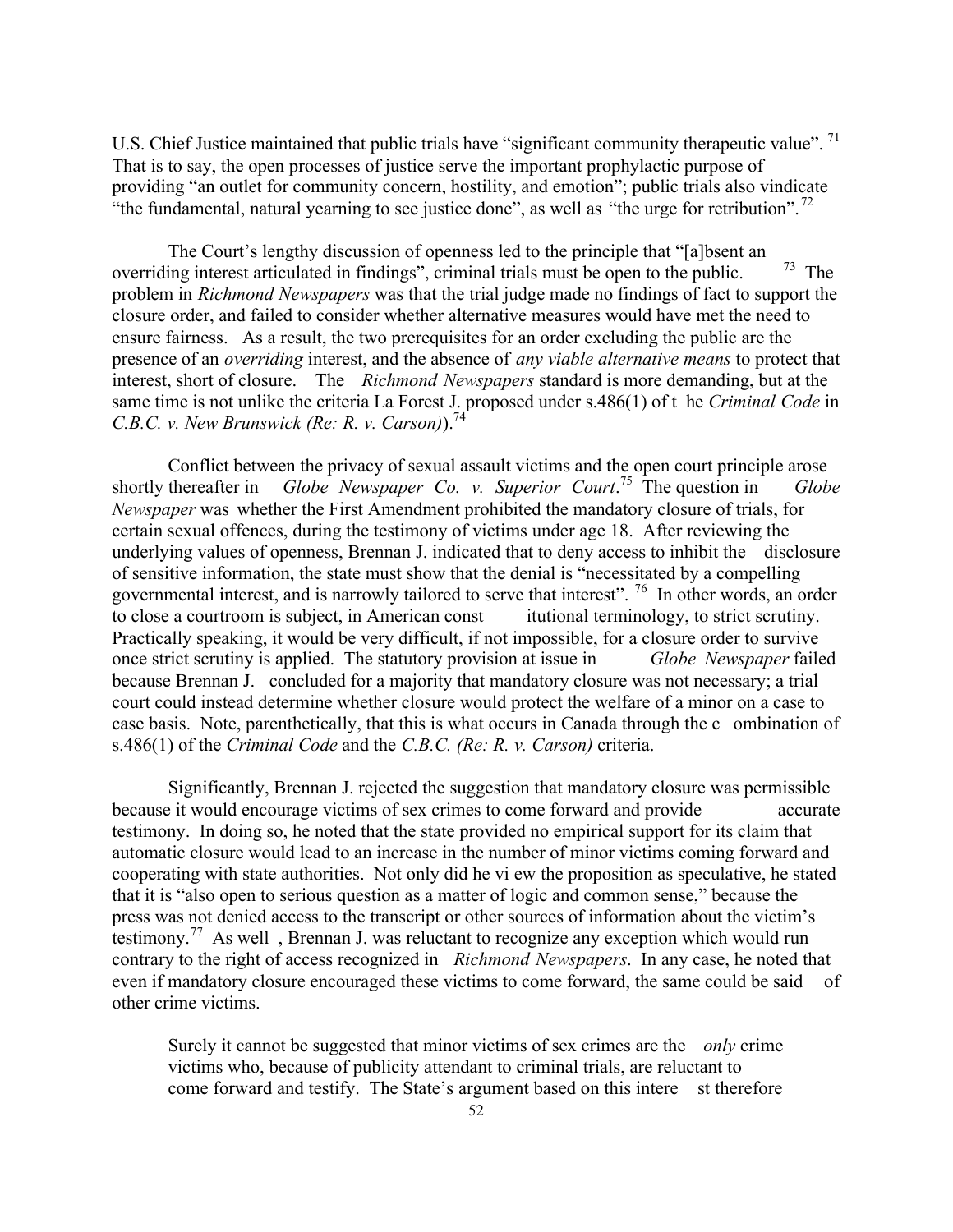proves too much, and runs contrary to the very foundation of the right of access recognized in *Richmond Newspapers*.... 78

In comparing sex crime victims to the victims of other crimes, Brennan J. at least implicitly rejected the proposition tha t the victims of these offences are vulnerable in ways that set them apart. Meanwhile, in dissent Rehnquist J. complained of the majority opinion's "wooden application" of a "rigid standard".  $\frac{79}{9}$  Given that the press and public would have access to the victim's testimony through transcripts, he claimed that "[t]heir additional interest in actually being present during the testimony is minimal". <sup>80</sup> As far as he was concerned, the law had a minimal impact on First Amendment rights. Moreover, he characterized t he Court's dismissal of the under reporting rationale as an instance of "cavalier disregard for the reality of human experience".<sup>81</sup>

Albeit on a question of closure, *Globe Newspaper* is reminiscent of the debate that took place in *Canadian Newspapers v. Canada*, between the Ontario Court of Appeal and the Supreme Court of Canada, on the question of a mandatory versus a discretionary publication ban.<sup>82</sup> In *Globe Newspaper*, Rehnquist J. was unwilling to "leave the closure determination to the idiosyncrasies of individual judges". <sup>83</sup> Like Lamer J. in *Canadian Newspapers*, he referred to the uncertainties in the victim's mind prior to the trial, and noted that "[t]he mere possibility of public testimony may cause parents and children not to report these heinous cri mes".<sup>84</sup> Though in dissent, Rehnquist J. concluded that it was within the state's power to provide for mandatory closure to alleviate understandable fears and encourage the reporting of such crimes. In *Canadian Newspapers*, however, Mr. Justice Lamer wrote the Supreme Court of Canada's majority opinion.

Both the United States and Canada contemplate that proceedings can be closed in some circumstances. Under the American jurisprudence, however, the case for closure must be close to invincible; the state i nterest must be compelling, it must be supported by empirical evidence, and the Court must be satisfied that the interest cannot be satisfied in any other way but closure. Though *C.B.C. v. New Brunswick (Re: R. v. Carson)* also set a high threshold, it is not as strict as the doctrine that has emerged under the First Amendment. The American jurisprudence also endorses a broader conception of what the public interest is and how it is protected by the First Amendment. Whether the public has a sufficient int erest in being physically present in the courtroom or in knowing a victim's identity raise policy questions that are pursued in Chapter Five.

#### *Conclusion*

Comparative and transnational perspectives are of some assistance in understanding the choices that are presented when the principle of open court conflicts with the demands of victim privacy. In that regard, differences in practice from one system to another can be as revealing as similarities. For instance, even a limited review of civilian and other models of criminal justice demonstrates that victims are not, by unavoidable definition, third parties in the trial process. They can be and are treated as participants in some jurisdictions; under Germany's institution of *Nebenklage*, the victim-plaintiff can play a role as secondary or subsidiary prosecutor.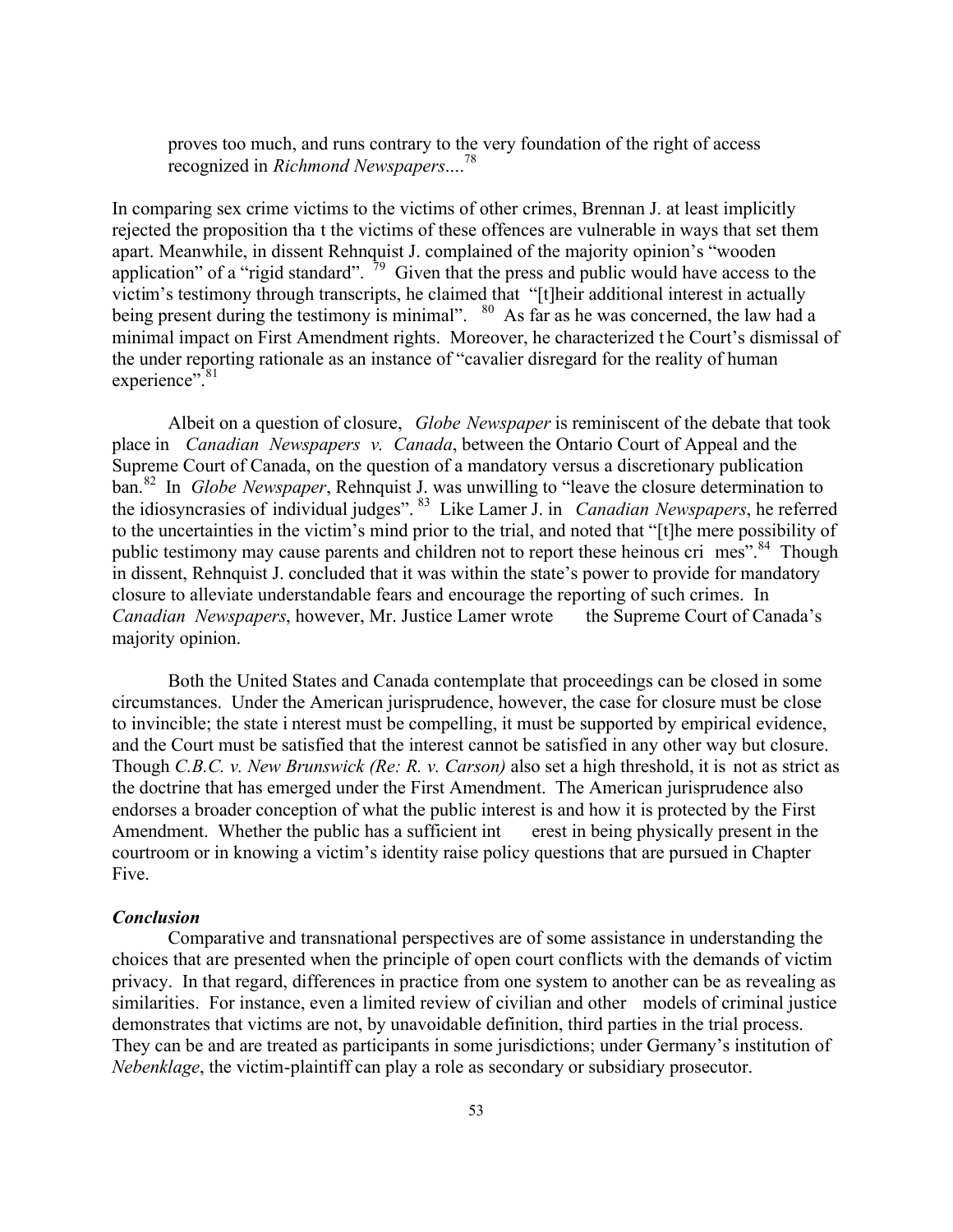According the victims of crime such status would, however, be inconsistent with the governing assumptions of criminal justice in common law jurisdictions.

On first impression, the British and Com monwealth systems might be expected to provide the closest analogy for Canada. And it is true that many of the *Criminal Code*'s reforms, which enhance the status of victims and complainants in sexual assault proceedings, will also be found in British, Aust ralian and New Zealand law. Yet the same debate between victim privacy and other values, such as open court and the accused's right of full answer and defence, has not taken place in that jurisprudence. Unlike Canada, these countries lack a system of cons titutional rights. Yet as Chapters Two and Three explained, conflicts between victim privacy and competing values intensified and assumed new form, analytically, under Canada's *Charter of Rights and Freedoms*. For that reason, the resolution of those conf licts in common law systems without constitutional rights is less relevant than it would have been in Canada's pre -*Charter* era.

By the same token, the American jurisprudence also fails to provide a precise analogue. Though the issues are addressed under a regime of constitutional rights, the assumptions of American constitutionalism may not apply, or may apply with less force in Canada. A good example, which was mentioned above, is the presumption against publication bans, which is deeply rooted in First Amendment doctrine. Meanwhile, the Supreme Court of Canada has not yet held that the element of prior restraint in such bans raises particular issues of concern under s.2(b) of the *Charter*. As well, the First Amendment jurisprudence can be militant whe confronted by measures, whether criminal or civil in nature, which interfere with the watchdog role of the press. In contests between the press and the state, the press tends to win. Meanwhile, provisions which are aimed at protecting the privacy of vi ctims are more likely to be seen in Canada as a reasonable compromise or balance between competing values.

Despite assuming a harder line on the principle of open court, the American jurisprudence and literature offers a vigorous debate of the policies on both sides. That debate is taken up in Chapter Five.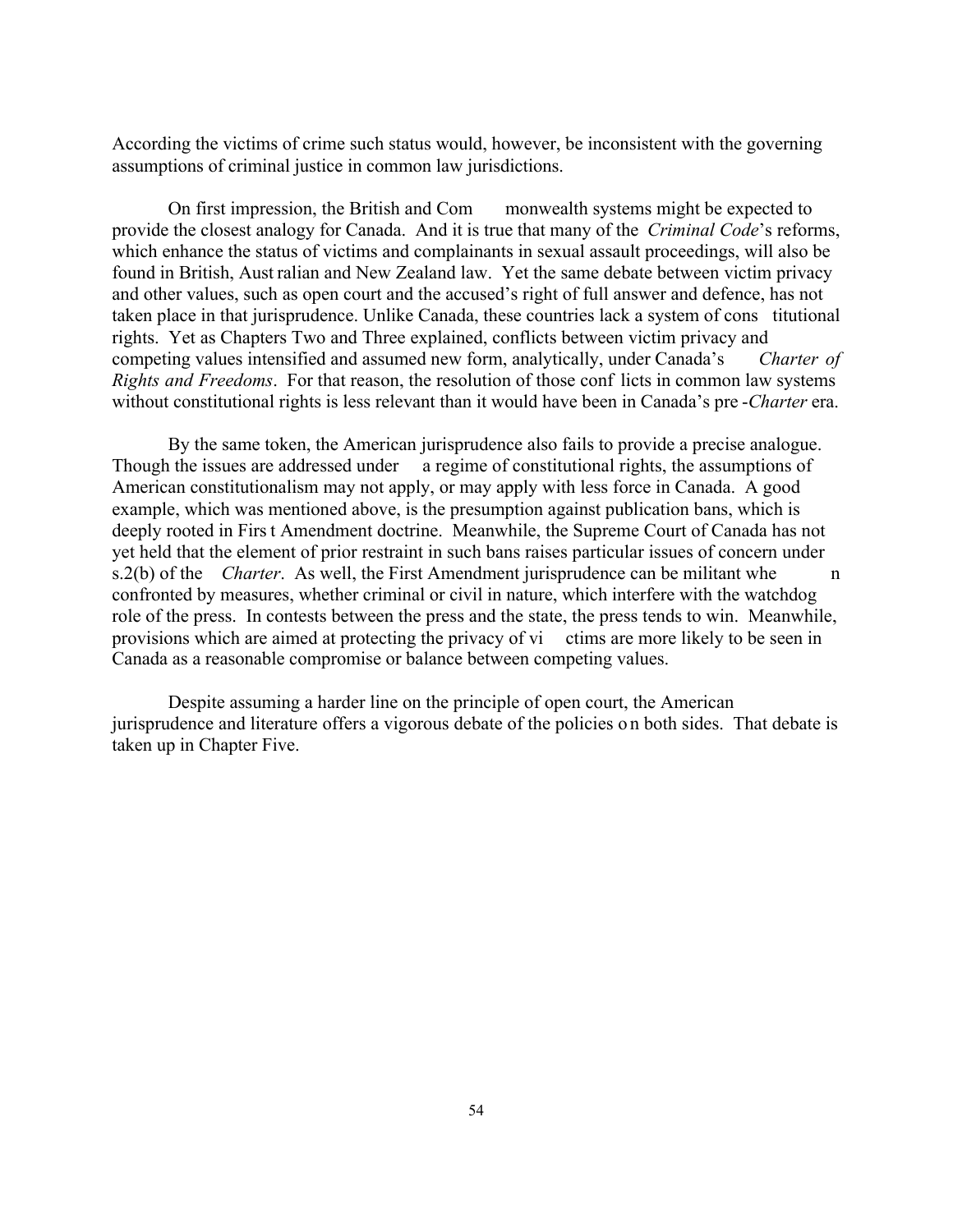# *Chapter Five*

# *Perspectives*

#### *Introduction*

Debate about sexual offences has, in recent years, been focused on the myths and stereotypes surrounding the crime of rape. It is a debate which, to some extent, has been polarized between those who dispute the existence or persistence of such perceptions and beliefs, on one side, and those who claim that the criminal justice system is tainted by them, on the other. As Chapter Three explained, the Supreme Court of Canada has concluded that these perceptions are part of the dynamics which have defined sexual assault proceedings in the past. Those dynamics can result in an ugly contest between the complainant and accused which re -victimizes those against whom crimes have been committed. In passing, it can be noted that rape myths extend in many directions, as the sorry history of race discrimination attests. Not so long ago and perhaps to this day, discriminatory beliefs about the sexual appetites of black me n and their lust for white women resulted in lynchings, wrongful convictions, and many other injustices in the United States.<sup>1</sup>

It is not difficult to see how myths and stereotypes that promote prejudicial beliefs at the expense of truth can undermine criminal justice. The system is not functioning when offences are not reported or, if reported, are not prosecuted as a result of such beliefs. Unpunished crimes, in turn, compromise the community's interest in law enforcement, and victims pay a personal price when their bodily integrity is violated with impunity. Society's need of retribution and denunciation is denied, and the victim's right to vindicate and restore her sexual integrity is sacrificed.

But nor does the process function smoothly when complaints are prosecuted; a conviction cannot be secured without the victim's decision to testify and thereby forego her privacy as well, in many cases, as her dignity. Latterly, procedures and rules of evidence too often enabled the accused to savage a victim's character and expose her past sexual activity to excuse a nonconsensual contact. Rules of evidence, which permitted what are now recognized as irrelevant questions, were experienced by victims as humiliating and insulting. The consequences for complainant privacy and dignity were discussed in the context of the *Charter* jurisprudence, in Chapter Three above.

Not only did such questions in and of themselves constitute an invasion of privacy, they rebounded back to the open court principle and the problem that sexual offences are chronically under reported. For complainants, the travails of submitting to cross-examination were surely compounded by an open court principle which treated sexual assault victims the same way as other victims of crime. Newspapers and broadcasters were free to publish the private and intimate details of a named complainant's sexual encounter with the accused. And, before restrictions were placed on this evidence, details of the victim's sex life with others could also be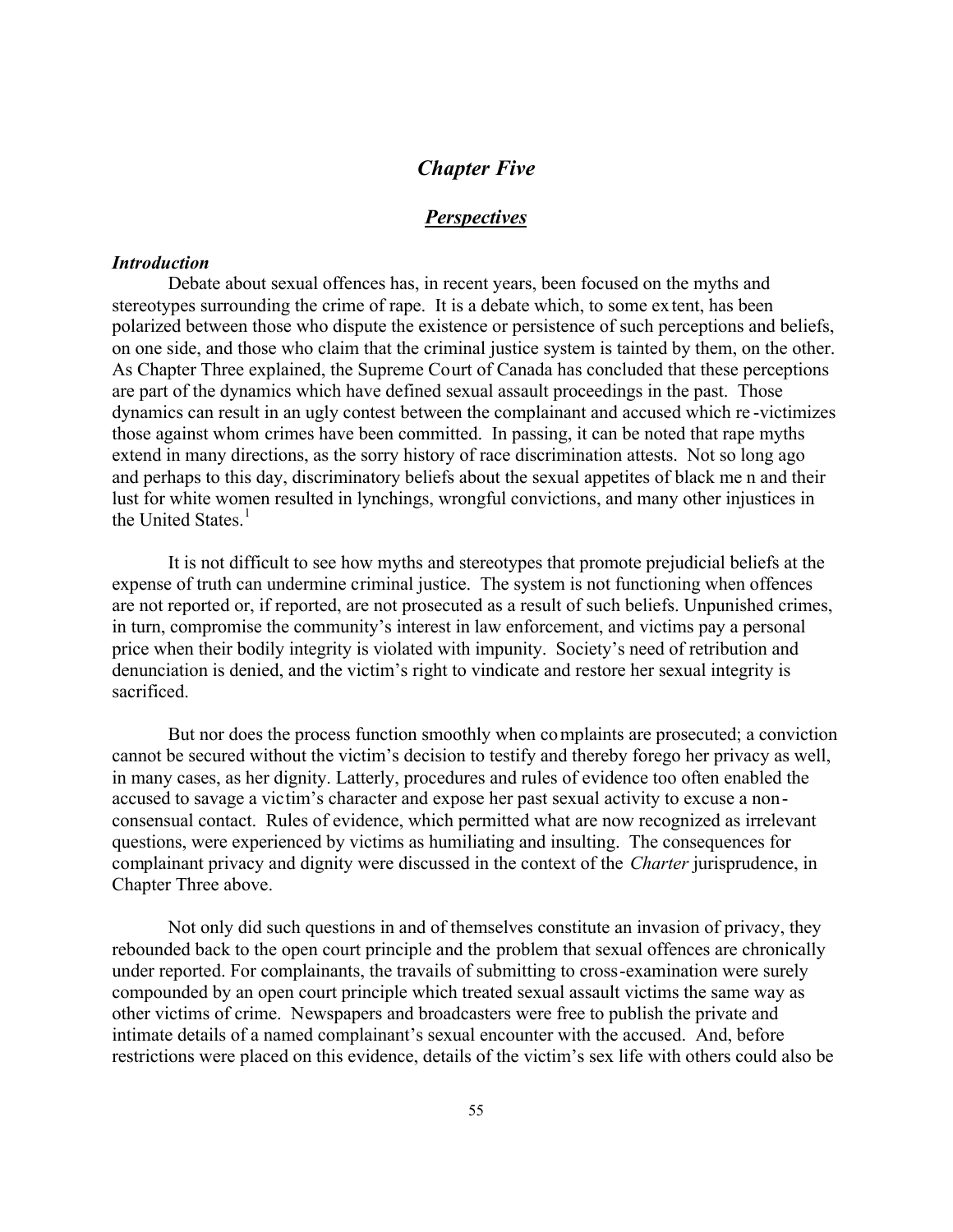freely reported because it was disclosed in open court. In the circumstances, it is understandable that the victims of these crimes were reluctant to trust the criminal justice system.

The reforms of recent years have done much to ameliorate the statu s of complainants in sexual assault proceedings. Initiatives in judicial and legislative forums have been aimed at rectifying the perceptions and beliefs that disadvantaged this class of crime victims. As a result, debate about the relative rights of complainants and the accused is, in Canada, quiet for the time being. Though proponents of the accused's rights resist the suggestion that the defendant and his victim are "equal" under the *Charter*, statute law and judicial precedent have made it clear that there is no "hierarchy of entitlement" between the accused and his victim. Yet competing interests remain strong; the Supreme Court of Canada has indicated, at the same time, that victim privacy cannot be promoted, absolutely or disproportionately, at the expense of the accused's right of full answer and defence.<sup>2</sup> By the same token, nor does victim privacy stand above the open court principle. Thus, the Supreme Court accepts that victim privacy can be protected, and also places access and accountability at the core of s.2(b)'s underlying values.<sup>3</sup>

Another element of the myths and stereotypes which surround the crime of rape concerns the way sexual offences are reported by the media and how the public, in turn, perceives the complainant<sup>4</sup>. As explained by Helen Benedict, "[s]ex crimes have a unique ability to touch upon the public's deep-seated beliefs about sex roles,"<sup>5</sup> and the press plays a role in "establishing" or reinforcing those attitudes."<sup>6</sup> In her 1992 book, *Virgin or Vamp: How the Press Covers Sex Crimes*, the author identifies a number of rape myths which in her view are "still alive and well."<sup>7</sup> She maintains that these myths condition the way the press reports sexual offences, and the way the public responds to a complainant's allegation of rape. Benedict suggests that sex crime victims are squeezed into one of two images: "she is either pure and innocent, a true victim attacked by monsters - [a virgin] or she is a wanton female who provoked the assailant with her sexuality - [a vamp]."<sup>8</sup> In light of how "deeply terrible a crime sexual assault is", this kind of stereotyping is particularly unfair. Benedict describes her understanding of rape in these terms:

I learned how it destroys the fundamental sense of autonomy and privacy of the victim - one's body is used as an object, one's humanity degraded; how it introduces trauma and distrust between the victim and those close to her, often destroying marriages and families; and how little the police, the press and the public at large understand or even sympathize with these troubles. I learned how rape victims become trapped in a cycle of injustice: having fallen victim to a violent crime through no fault of their own, they are blamed for it, sometimes mocked for it by neighbors, friends, family, and the law. I also learned that, even after two decades of feminist attempts to educate the public about rape, women are still screamed at or run out of town for it, and are still commonly portrayed as promiscuous liars by the press and public.... <sup>9</sup>

With reforms now in place, it is difficult to know whether sexual offences are traumatic because the attack is sexual in nature, because the myths and stereotypes aggravate and worsen the victim's trauma, or because the attack and its mythology have not yet and perhaps cannot be disentangled. Benedict predicts that "[a]s long as people have any sense of privacy about sexual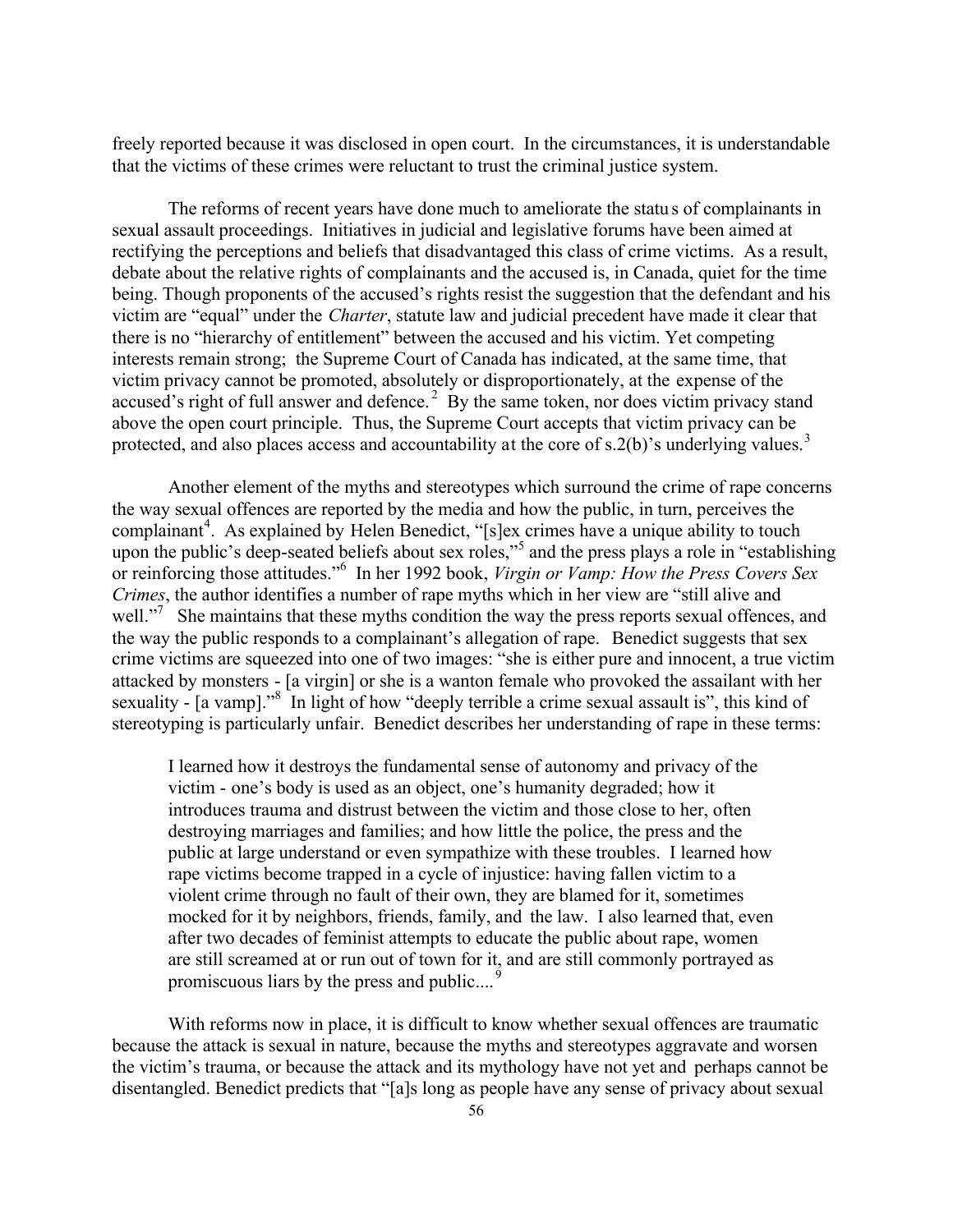acts and the human body, rape will [] carry a stigma", and this is "not necessarily a stigma that blames the victim for what happened to her", but a stigma "that links her name irrevocably with an act of intimate humiliation. $10^{10}$ 

For purposes of this study, it is important to identify the rationales which support victim privacy in cases of sexual assault. Specifically, in relation to the ope n court principle, the question is whether exceptions to access and publicity are necessary to overcome the mythology and negative history of law enforcement in this area, or whether sexual offences always have been, and always will be different. The first view would regard exceptions to open court as a temporary measure to protect the privacy of complainants who are caught in a criminal justice system and media culture which has not yet eliminated prejudicial attitudes about sexual offences. The other perspective would treat victim privacy as a permanent exception to the open court principle in sexual assault proceedings. That view is grounded in the belief that a sexual offence should be treated differently because the crime necessarily commits a violation of its victim that is distinctive.

In addressing those points of view, it is important to contextualize the problem of myths and stereotypes and the open court principle. Chapter Three explained how discriminatory beliefs entered and pervaded the proceedings, from the investigation through to the rules of evidence which applied at trial, and in doing so treated sexual assault complainants unfairly. Despite having been addressed by reforms, these patterns of unfairness are systemic and will be slow to disappear. By contrast, the open court principle neither endorses nor incorporates the myths and stereotypes which infused other aspects of sexual assault proceedings in the past. The presumption in favour of access and publicity does not treat sexual assault victims differently or unfairly; rather, it assumes that the same principles which apply to other victims of crime should also apply to those who suffer a sexual assault.

Yet there is a qualification to that; victim anonymity is protected by s.486(3) of the *Criminal Code*, as an exception to openness which is justifiable because of the link between victim identification and under reporting. As well, but only in circumstances where the evidence supports the order, s.486(1) permits a judge to close part or all of a proceeding. Moreover, even if the open court principle is not based on any myths or stereotypes, according to Benedict, media reports continue to trade on a variety of prejudices about sexual offences. From that perspective, exceptions to open court place a check on the media's tendency to reinforce or even establish myths and stereotypes about the victims of sexual offences. On that view, sexual assault prosecutions should be regarded as seamless, in the sense that the privacy implicatio ns of the open court principle cannot be separated from the privacy implications of the confrontation between the victim and the accused.

It is beyond the scope of this Chapter, and the study, to resolve the complex dynamics that are identified above. Instead, this Chapter provides a discussion of the rationales which enter into the equation when open court and privacy are in conflict. It is divided into two parts which correspond to the two major open court issues analyzed in Chapter Two: publicity versus publication bans on victim identity; and access to proceedings versus orders excluding the public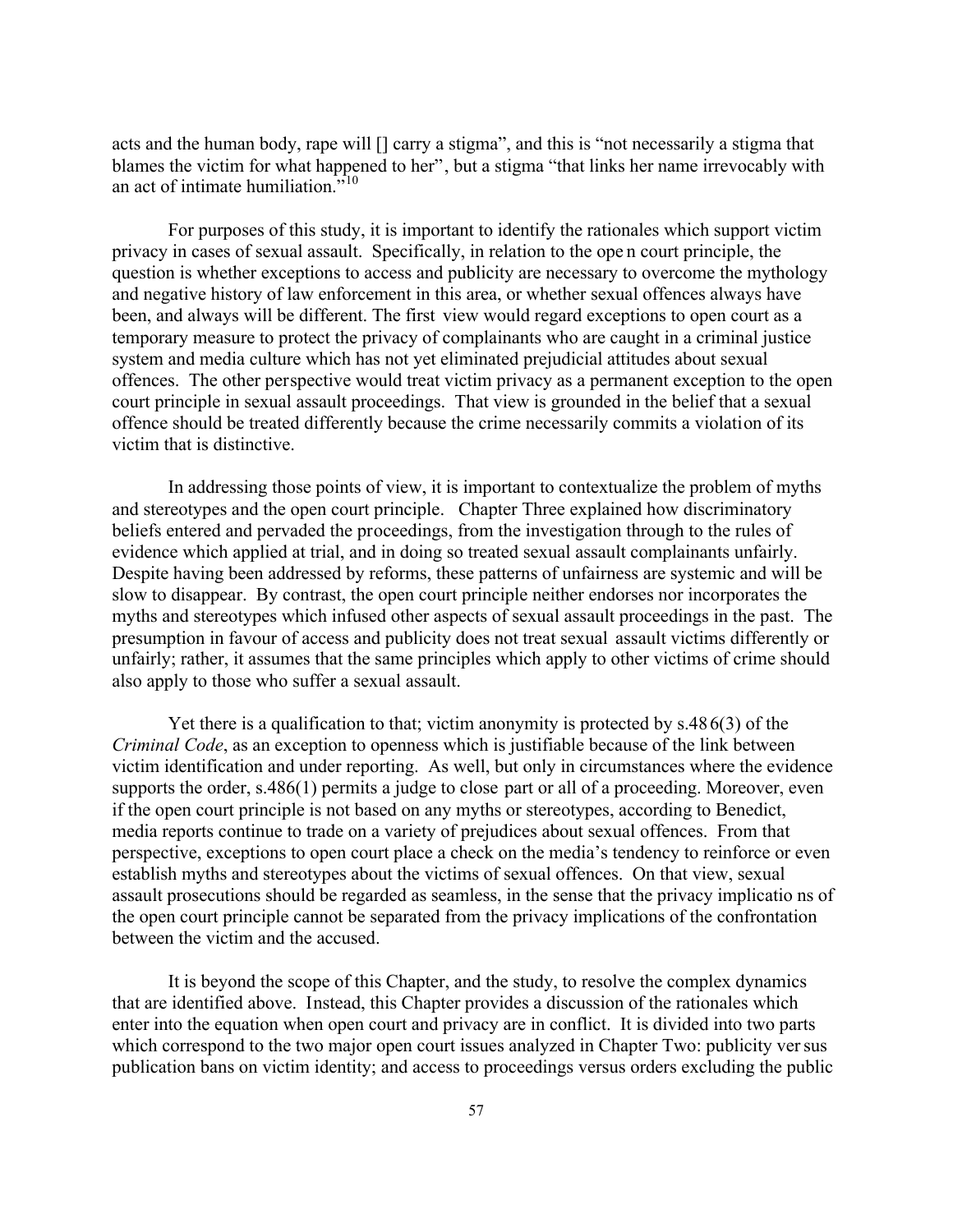from the court room or the evidence. Accordingly, the first section below explores victim anonymity and, in doing so, draws on the extensive American literature on this issue.

The second part of the Chapter examines the open court questions that arose in the Homolka-Bernardo proceedings, with two objectives in mind. One is to consider when and for what reasons it may be permissible to exclude the publ ic from the courtroom, or deny it access to critical elements of the evidence. A second is to explore the concept of a victim. It is trite that the commission of a single offence can create many victims, and it is well established that the victims of crime have not been well treated by the criminal justice system in the past. In such circumstances, granting the victims of crime new opportunities to participate in the criminal process unavoidably challenges the traditional concept of a single victim. The question is whether "secondary" victims should also be recognized and, if so, in what ways or for which purposes. Though the *Charter* has conferred some status on third parties, such initiatives are controversial because they alter the concept of a criminal trial as an adversarial contest between two parties: the state and the accused.

The discussion of these difficult issues is followed by a brief conclusion.

#### *Victim anonymity*

Unlike the evidence cases on defence access to private information, victim a nonymity in sexual proceedings has generated little discussion in Canada. The Supreme Court of Canada's decision to uphold the *Criminal Code*'s mandatory publication ban on victim identity was not particularly controversial, and the complainant's right to remain anonymous has not since been challenged. At the same time, Chapter Two noted Howland C.J.O.'s reasons for concluding that identity should not automatically be protected. In his view, disclosure in at least some cases might bring fresh evidence or witnesses to the fore. That Chapter also traced the evolution of litigant privacy in the justice system, from a low point in *Scott v. Scott*, to the present, including the discretion under s.486(1) to close all or part of the proceedings to protect victim privacy.

Reforms to protect victim privacy, along with more sweeping modifications to the law of sexual offences, have been in place for many years now. At this point in time, it might be helpful to know whether these changes have favourably influenced rates of reporting, prosecution, and conviction for sexual offences. In the absence of data, the debate on anonymity takes the form of principled arguments on each side of the question.

An initial point, and an important one, which was flagged in discu ssion of the American jurisprudence, is whether the open court principle is compromised when a victim's identity is withheld from the public. On that point, it is not obvious that access to information, or the transparency and accountability of the criminal justice system, require the victims of crime to be publicly identified. Presumably, what matters is the offence that has been committed, and the guilt or innocence of the accused that is at stake, and not the name or particulars of the victim. To the extent such particulars are relevant to the fairness or credibility of the trial, those details remain available through the public's access to the courtroom and to reports of the proceedings in the print and broadcast press. To put it another way, it is reasonably arguable that excising the victim's identity constitutes a minimal trivial derogation from the requirement of openness.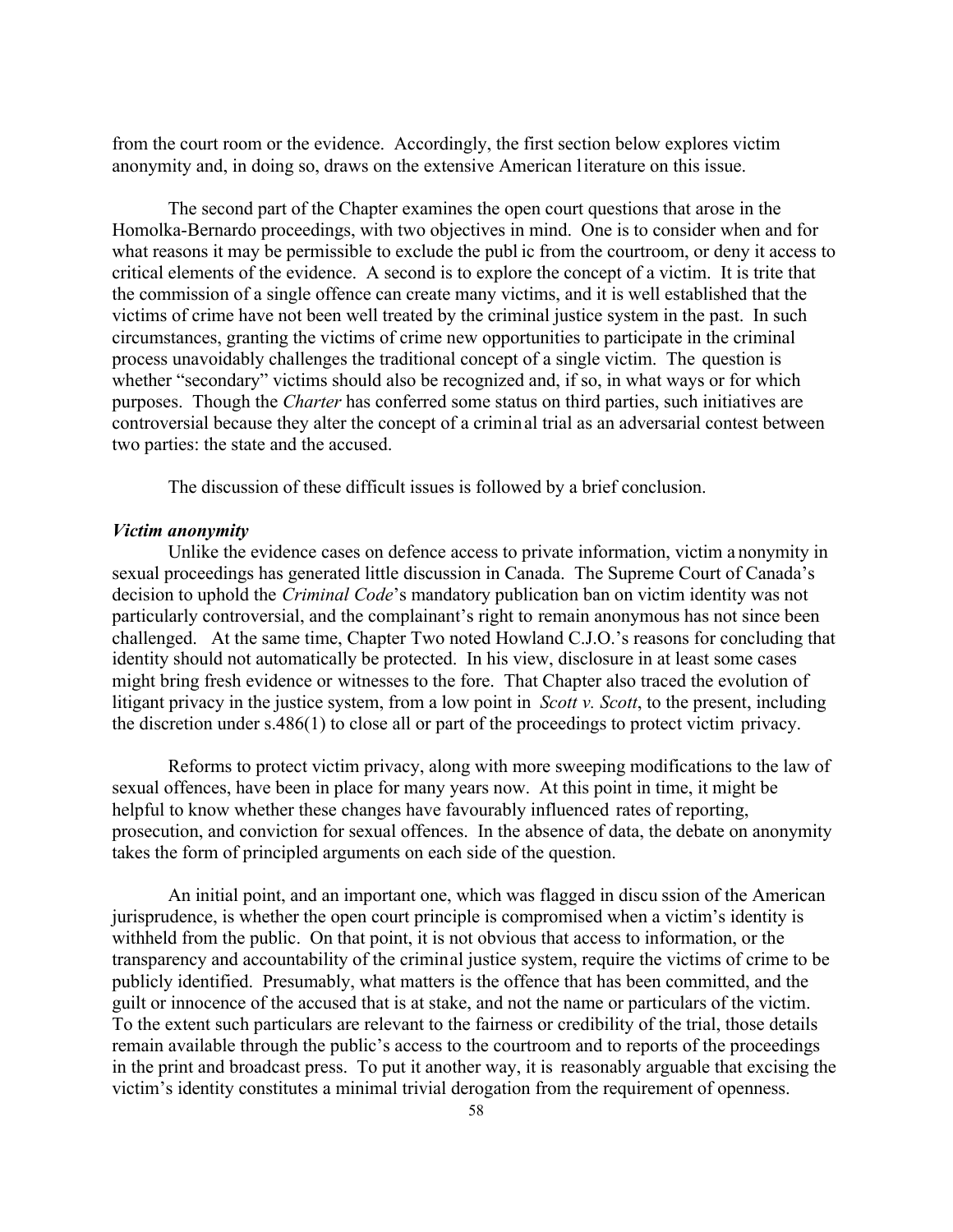Thus Rehnquist J., who has been the Chief Justice of the United States for many years, claimed in *Smith v. Daily Publishing Co.* that publishing a juvenile's name was unrelated to the watchdog role the press plays in monitoring the criminal justice system.  $\frac{11}{11}$  Given its freedom to describe the details of the offence and inform the community of the proceedings against the juvenile, the prohibition on identity was, in his view, "a minimal interference with freedom of the press."<sup>12</sup> Rehnquist J.'s position on anonymity was based on his concerns for a young offender's rehabilitation, as well as on the existence of a judicial discretion to permit publication.

Likewise, White J. dissented in *The Florida Star v. B.J.F.*, on the ground that there is "no public interest in publishing the names, addresses, and phone numbers of persons who are the victims of crime."<sup>13</sup> In his view, it was "not t oo much to ask the press, in instances such as this, to respect simple standards of decency and refrain from publishing a victim's name, address, and/or phone number."<sup>14</sup> As far as he was concerned, if the First Amendment prohibited a private person from recovering for publication of the fact that she was raped, there might not be any facts which were too private for publication.<sup>15</sup> The majority opinion provided two answers to Mr. Justice White's concerns. First, Marshall J. claimed that the article *generally*, as opposed to the *specific identity* contained within it, involved a matter of paramount public interest. Second, his opinion did not rule out the possibility that civil sanctions for publication might be necessary to serve the interests at stake. In the circumstances, he concluded that imposing liability on the Florida Star was "too precipitous" a means to protect a victim's safety and privacy, or encourage other victims to come forward without fear of exposure.<sup>17</sup>

If the majority's answers are not entirely persuasive, the question whether the name or identity of a person is important remains unanswered. It is not self evident that withholding victim identity would undercut the press function as watchdog, or that the name of a crime victim matters to the public. In addressing that question, NBC News President Michael Gartner explained, that "we are in the business of disseminating news", and that "[n]ames and facts are news" which "add credibility to stories and give viewers or readers information the y need to understand issues."<sup>18</sup> On its face, that assertion is difficult to prove or disprove; though undoubtedly true in some cases, it hardly supports an absolute right to name victims. A more realistic view is that of Howland C.J.O., who found in *Canadian Newspapers* that identity might make a difference in some cases, when disclosure of a victim's name prompts others to come forward.

On a different point, if the public does not need to know the identity of a sexual assault victim, it is questionable whether it is essential to know the identities of any victims of any crimes. This recalls the observation Brennan J. made in *Globe Newspaper*, in explaining why it was inappropriate to close the court room for the young victims of sexual offences, and not f or other victims. There, he commented that the victims of sex crimes are not the only ones who would be more likely to come forward when guaranteed a closed hearing. The dilemma in drawing distinctions between victims is that none are voluntary participa nts in the criminal justice system; they are part of the process through force of circumstance rather than choice. Those who suffer a sexual assault are not alone in this, and if victim privacy is taken seriously, an anonymity order should be available to any victim who seeks it. That approach is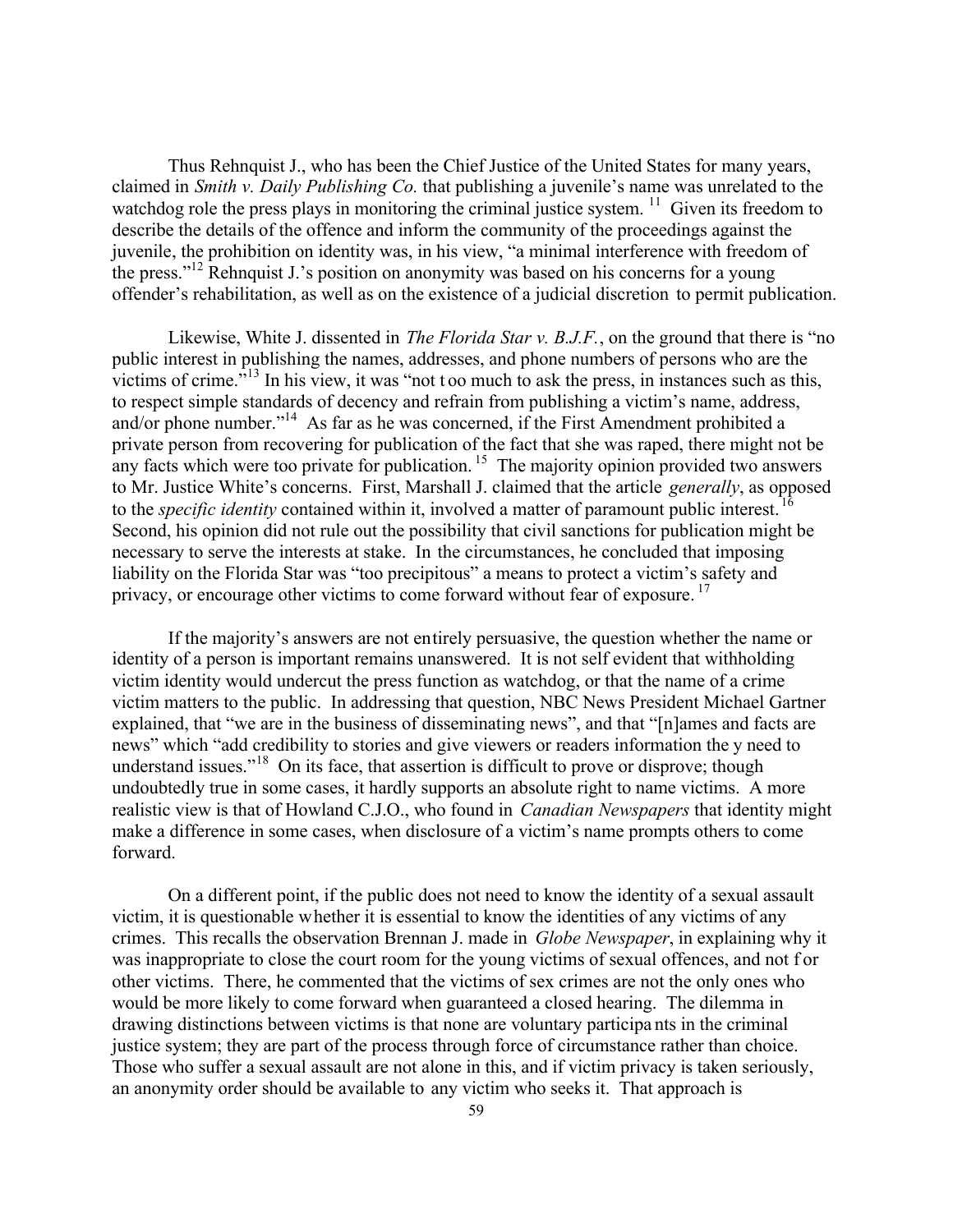unacceptable, however, because it would transform an exception from the open court principle into a rule of anonymity. Such an expanded concept of victim privacy, which is still a newcomer in the criminal justic e system, would raise the concerns voiced by Lord Shaw in *Scott v. Scott* and echoed, as well, by Wilson J. in *Edmonton Journal v. Alberta (AG)*. 19

A further point, which is often raised in the American literature, concerns fairness to the accused. Some claim that protecting the identity of the complainant infers that the unnamed person was indeed a victim and undercuts the presumption that the defendant is innocent. For instance, American criminal defence lawyer Alan Dershowitz expressed that view in thes e terms:

People who have gone to the police and publicly invoked the criminal process and accused somebody of a serious crime such as rape must be identified.... In this country there is no such thing and there should not be such a thing as anonymous accusation. If your name is in court it is a logical extension that it should be printed in the media. How can you publish the name of the presumptively innocent accused but not the name of the accuser? $20$ 

Michael Gartner, President of NBC News during the William Kennedy Smith and Central Park jogger incidents, agreed that fairness as between the suspect and the accuser is an issue, yet his view was that the decision whether to name victims is an editorial question and should be made on a case to case basis. <sup>21</sup> It is sometimes argued that the identity of the defendant should also be protected, at least until trial proceedings are concluded. Doing so would effectively create an anonymous trial process, though, and that would be anathema to the values of transparency and accountability that have been jealously guarded over the years by the open court principle.

The main issue between those who support the naming of victims and those who support anonymity is stigma, and how it can or should be addressed in the c ontext of sexual assault. One view is that sexual offences should be normalized, and from that perspective, special protocols simply perpetuate the stigma and shame of being a rape victim. Nadine Strossen maintains, for instance, that, "if we are ever to get beyond the situation where rape is seen as stigmatizing, where the victim is seen as 'damaged goods', then we have to stop mythologizing it and treating it as some special kind of crime."<sup>22</sup> She and others contend that mandatory anonymity implies and encourages the view that rape is disgraceful. Likewise, a former President of the National Organization of Women stated that prohibiting publication "merely establishes the victim as an outcast"; she urged others to "*pull off the veil of shame. Print the name*."<sup>23</sup> Though it may be less credible, given that its source has an interest in identifying victims, Michael Gartner of the NBC News argues that, "by not naming rape victims, we are participating in a conspiracy of silence which does a disservice to the public by reinforcing the idea that there is something despicable about rape."<sup>24</sup> He added that "[r]ape is a despicable crime of violence, and rapists are deplorable people", but rape victims, on the other hand, are "blameless."<sup>25</sup> His view of the press role is "to inform the public, and one way of informing the public is to destroy incorrect impressions and stereotypes."<sup>26</sup>

Meanwhile, the arguments in favour of anonymity are as forcefully advanced. One such argument is that it is not the victim's burden to educate the public and de-stigmatize the offence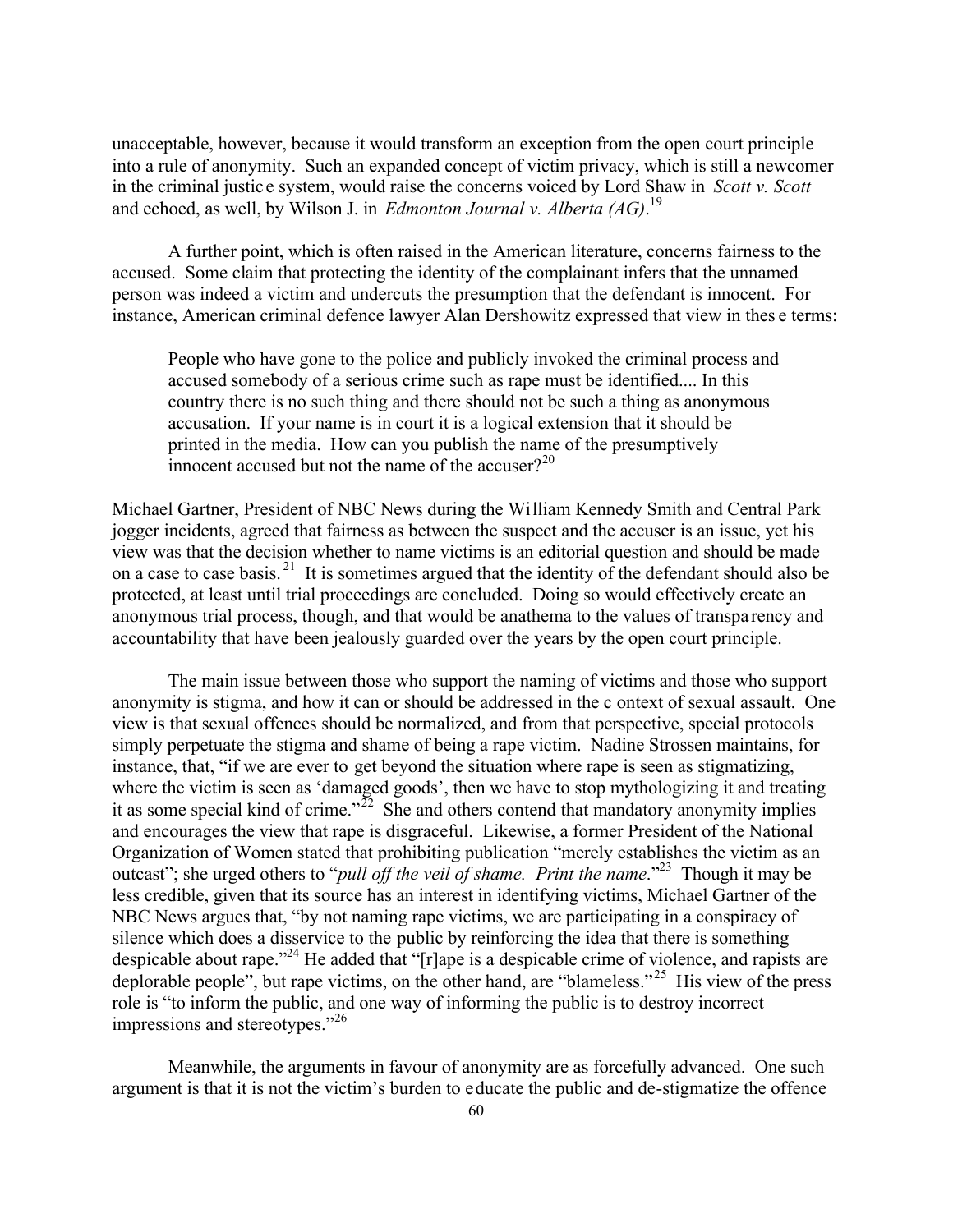of rape by exposing her personal circumstances. A person who has already suffered the ordeal of rape should not bear responsibility for changing prejudicial views about rape and its victims:

[W]hy must the victim, who has already suffered from the ordeal of rape, be forced to bear the responsibility of educating society and changing its prejudicial view toward rape and its victims" These negative views have been developed and reinforced by many segments of our society - parents, teachers, newspaper and television reporters, film-makers, politicians, sports heroes, and other role models. The seeds of change must come from these same individuals if society is to make any meaningful progress in changing its attitude about rape victims.  $27$ 

Benedict echoes this view in the assertion that to expose a victim to the humiliation of being identified without her consent is "nothing short of punitive."<sup>28</sup> She considers that the media covers rape "too irresponsibly" to be able to de-stigmatize the crime merely by naming victims, and adds that until rape coverage is reformed as a whole, "naming victims will only further humiliate, expose, and endanger them."<sup>29</sup>

In any case, it is noted that revealing the victim's identity fo cuses attention on the victim, and not on those who may have prejudicial views. The stigma surrounding these offences renders its victims especially vulnerable and creates distinctive challenges for them in the healing process. The public disclosure of a victim's identity could disrupt her healing process, and although commentators argue that stigma is removed by routinely revealing the names of all victims, those who are caught in the transition period would be unduly harmed while the stigma still exists. 30

This section closes with two observations about the question of victim anonymity in the American literature. As the discussion has shown, the debate tends to be conducted on an all or nothing basis. For instance, Michael Gartner explained that, "pro ducers, editors, and news directors should make editorial decisions, rather than lawyers or legislatures."<sup>31</sup> To that he added, "I oppose preventing news organizations from disclosing the names of rape victims who prefer to remain anonymous.<sup>532</sup> And, on a point of equality, he added that, "we do not give newsmakers in any other category of news the option of being named or not being named."<sup>33</sup> From his perspective, the state cannot dictate newsroom decisions about what is or is not newsworthy. On the other side, women's organizations and those who seek to reform the law of rape insist that the victim's identity should never be disclosed without her consent.

The first observation, then, is that the polarization between sides that characterizes debate at the level of constitutional principle is not reflected in current practice. Whether or not a state law prohibits publication of a rape victim's name, the American practice is for the media not to reveal her identity. Though a statutory ban has not yet been uphe ld under the First Amendment, the media has voluntarily adopted the principle of anonymity. In doing so, it is unclear whether the press has conceded that victim identity is either irrelevant or marginally relevant to the accountability rationale, or has concluded that the privacy of the victim outweighs the public's need to know her identity.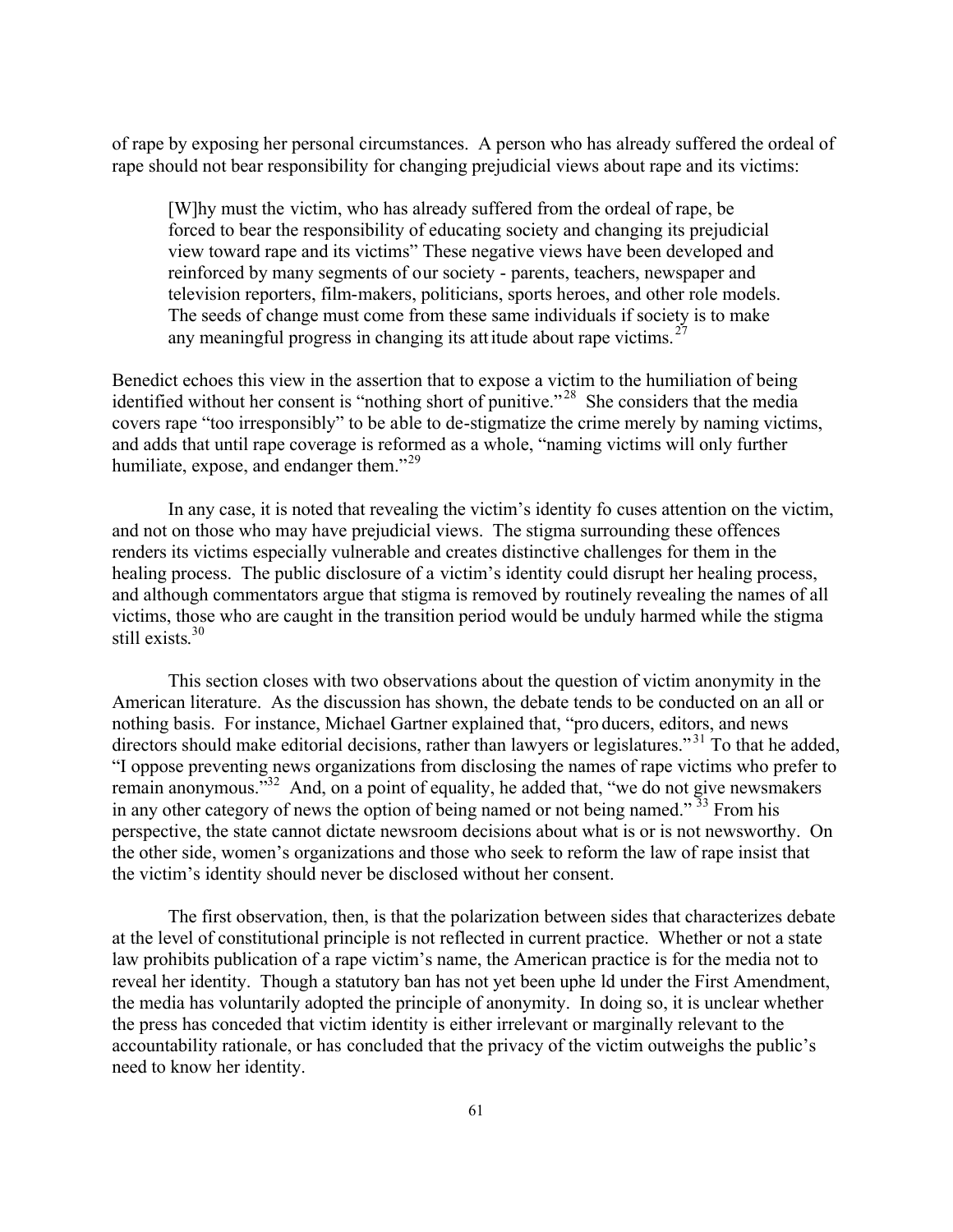Second, those who are opposed to disclosure are offended that the victim's name is revealed without her permission. Put another way, whether to be known to the pu blic as a victim of rape should be a matter of choice. In that regard, Nancy Ziegenmeyer is an example. Ziegenmeyer is an American woman who chose to come forward and reveal the explicit details of her rape. She has been praised for her courage in doin g so, and the story of her violation earned its author a Pulitzer Prize. Ziegenmeyer maintains, however, that any decision to speak out should be made by the victim and only when she has healed enough. Her own experience led her to offer the following advice:

I would encourage any rape victim to come forward who has gone through enough counselling and has a support system and she thinks it is right for her. No one should dictate to crime victims that they should speak out. It must be their choice. $34$ 

To conclude, reference should be made to *R. v. Adams*, a decision of the Supreme Court of Canada on the question whether, when and at whose instance a sexual assault publication ban can be lifted.<sup>35</sup> In that case, the ban was imposed at trial upon the request of the Crown, and not the complainant. When the trial ended in an acquittal of charges against the accused, the judge revoked the publication order, citing his findings that the complainant "was a prostitute and a liar."<sup>36</sup> In restoring the order, Mr. Justice Sopinka of the Supreme Court found that the language of s.486(4) did not expressly authorize the revocation of such orders. Nor was he prepared to imply such a power in the statutory provision, given the purpose of the ban, which is to provide the complainant a permanent guarantee of anonymity. In his view, a revocable ban, like the discretionary ban at issue in *Canadian Newspapers v. Canada (AG)*, "would fail to provide the certainty that is necessary to encourage victims to come forward." $37$ 

Nor did the trial judge have an inherent power to revoke the order, because it was mandatory at the request of the Crown, and the Crown had neither withdrawn its application nor consented to the revocation of the order. In any case, Sopinka J. held that even if the Crown consented, the judge still would have no power to revoke the order if the complainant did not. Such an order can only be lifted when both the Crown and complainant consent.

In Canada, then, the complainant in sexual assault proceedings controls the disclosure of her identity, during the process and following its completion as well. Though the victims of these crimes are free to identify themselves to the public and speak to their experiences, few, if any, have chosen to do so thus far.

#### *Access to proceedings*

Despite its entrenchment in the s.2(b) jurisprudence, the open court principle remains vulnerable. The shock value of violent crime ensures that exceptions to the rule will be sought whenever the circumstances are frightening enough to threaten competing values such as fair trial and victim privacy. At present, decisions will be made on a case -to-case basis, under the analytical frameworks established in *Dagenais v. C.B.C*, *C.B.C. v. New Brunswick (Re: R. v. Carson)*, and *R. v. Mentuck* and *R. v. O.N.E.<sup>38</sup>* Generally speaking, exclusion orders constitute a more serious infringement of the open court principle than publication bans; perhaps for that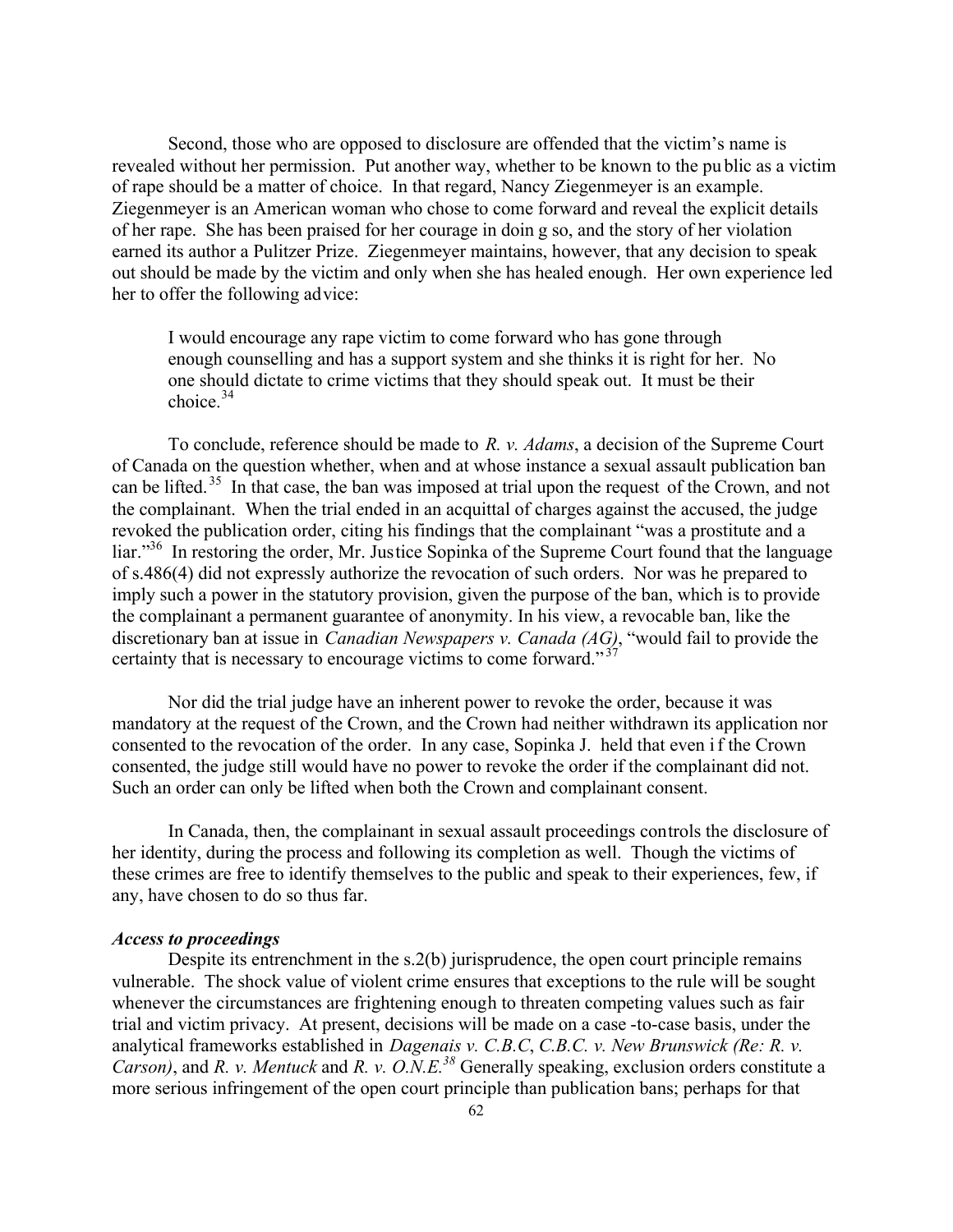reason *C.B.C. (Re: R. v. Carson)* emphasized the need for a sufficient evidentiary foundatio n to justify closing all or part of a hearing. In addition, closure orders unavoidably deny access to the information which is imparted during proceedings and that is problematic because once access is denied that part of the hearing is effectively lost to the public.

Under s.486(1) of the *Criminal Code*, the public can be excluded, to protect the privacy of victims or witnesses, for part or all of a proceeding. That question arose with particular poignancy in the course of the Homolka-Bernardo trials. There, the survivors of the French and Mahaffy victims fought to keep graphic videotapes of sex torture out of the public domain. Though not to sympathize with their cause might seem heartless, on a point of principle the Homolka-Bernardo crimes raised as yet unanswered concerns about the accountability of the criminal justice system. To this day, the public is sceptical of the deal the Crown "cut" with Ms Homolka, and doubts whether she received just punishment for the crimes she committed. At the same time, the privacy and dignity interests of the victims and their survivors could scarcely have been more compelling. That is why the open court issues at stake in the Homolka and Bernardo trials are so pertinent here; in each, the competing concerns under discussion in this Report were at an apex.

The open court principle was challenged three times in the course of separate trials for the defendants Homolka and Bernardo. First of all, at the hearing to consider Ms Homolka's plea bargain and sentence, Kovacs J. excluded the public and foreign press from the courtroom, and imposed a wide-ranging publication ban on the domestic press.<sup>39</sup> Second, as the date for Mr. Bernardo's trial neared, the families of the French and Mahaffy victims applied for orders excluding the public during those parts of the proceedings in which the videotapes would be shown or discussed.<sup>40</sup> Third and finally, after the Bernardo trial and appeals were concluded, the families applied again for orders to destroy the videotape evidence, and that task was carried out late in  $2001<sup>41</sup>$ 

The elemental facts are well known and require little attention.<sup>42</sup> Karla Homolka and Paul Bernardo were lovers who then married and carried out a series of sexual offences which they committed, together, against at least four victims. Two of the four, Leslie Mahaffy and Kristen French, were murdered and a third, Ms Homolka's sister Tammy, died accidentally following sexual assaults that occurred while she was unconscious. For some time the police did not regard Tammy Homolka's death as suspicious, were unaware of Jane Doe, the surviving victim, and were without leads in the French and Mahaffy murders. The investigation broke when Karla Homolka presented herself to the police as a victim of spousal assault in January, 1993. Once she implicated her spouse, Bernardo was arrested. Charges of manslaughter in the deaths of French and Mahaffy were brought against Ms Homolka on May 18, 1993, and the next day murder charges, among others, were laid against Mr. Bernardo.

At the time of the Homolka trial, three features of the case worried and concerned the public. First, little was known about the sexual captivity and offences the victims endured before being murdered, except that their treatment was rumoured to be sadistic, horrific, and unimaginable. Second, little was likewise known about the respective roles Homolka and Bernardo played in committing those offences and then killing their victims. Third, by the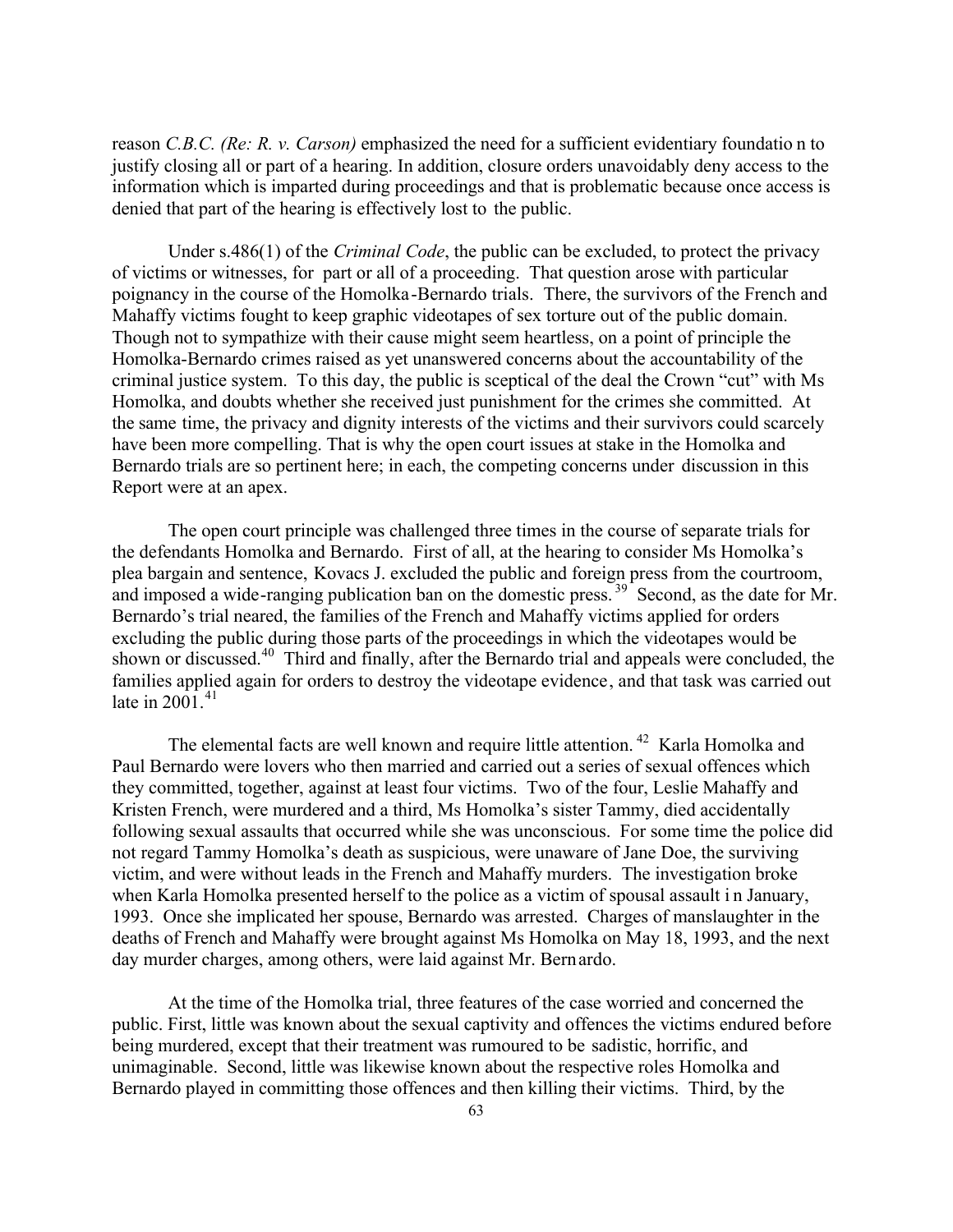spring of 1993, it was apparent that the Crown's case against Bernardo depended on his spouse's evidence against him. In simple terms, to secure a conviction against him, her story had to be believed. Yet on no view of the facts then known could she be exculpated; by casting her as a victim of his predatory behaviour, her responsibility for the crimes that were committed could be diminished and her credibility as a witness preserved.

Karla Homolka's trial took place on June 28, 1993, some two years before Bernardo's, amid intense public interest. Whet her or not they were unprecedented, the trial judge's orders on the open court issues were at least extraordinary. Not only did Kovacs J. impose a near -blanket publication ban on the proceedings, he excluded the public and foreign media from the courtroom.<sup>43</sup> As a result, the only details from her trial and sentence hearing that could be reported were the contents of the indictment, whether there was a joint submission as to sentence, whether a conviction was registered but not the plea, the sentence imposed, and a few other unrevealing aspects of the Court's reasons.<sup>44</sup> In addition, the non-publication order applied to the transcript of the trial proceedings.<sup>45</sup> As to access, beyond the families of the accused and the victims and court personnel, only the Canadian press were allowed into the courtroom; the public at large and the foreign press were specifically excluded by order under s.486(1) of the *Criminal Code*. <sup>46</sup> Moreover, it was a condition of access, to those admitted to the proceedings, that there be "no publication of the circumstances of the deaths of any persons referred to during the trial. $1^{,47}$ 

By his own admission, the sensibilities of the victims' families and the community at large played no role in the judge's decision to impose a publication ban and exclude the public from his courtroom. Thus Kovacs J. apologized that he could not act on his "real concern for the psychological well being of the innocent victims." <sup>48</sup> He did not consider it permissible, under the existing case law, to create an exc eption to open court in deference to the privacy or dignity of the families. For the same reason, he did not take the trauma which might be experienced by the community of St. Catherine's into account, should the proceedings be publicized.<sup>49</sup>

Oddly, given the circumstances, the publication ban and exclusion order were granted to protect Bernardo's right to a fair trial at some later date. On the strength of *Nova Scotia v. MacIntyre*, Kovacs J. found that protecting an accused who is presumed innocent and s ecuring the integrity of the court's process were values of superordinate importance, sufficient to warrant an exception to the open court principle.<sup>50</sup> Yet Bernardo opposed the publication ban and indicated that he was prepared to waive his right to compla in that the publicity surrounding the Homolka proceedings would deny him a fair trial. The trial judge refused to treat his insistence that the open court principle be followed as determinative. In his view, permitting Bernardo to waive the fair trial claim would be tragic, if his own trial led, as a result of pre -trial prejudice, to the conviction of an innocent man. And if he was guilty, the harm to society would be "inestimable" if his conviction was flawed because a fair trial had been impossible due to the irreparable publicity surrounding the Homolka trial. <sup>51</sup>

After listing some of the extraordinary features of the case, Mr. Justice Kovacs held that the considerations for a fair trial outweighed the right to freedom of the press.  $52$  The order excluding the public and foreign press was linked to his concerns about publicity. In the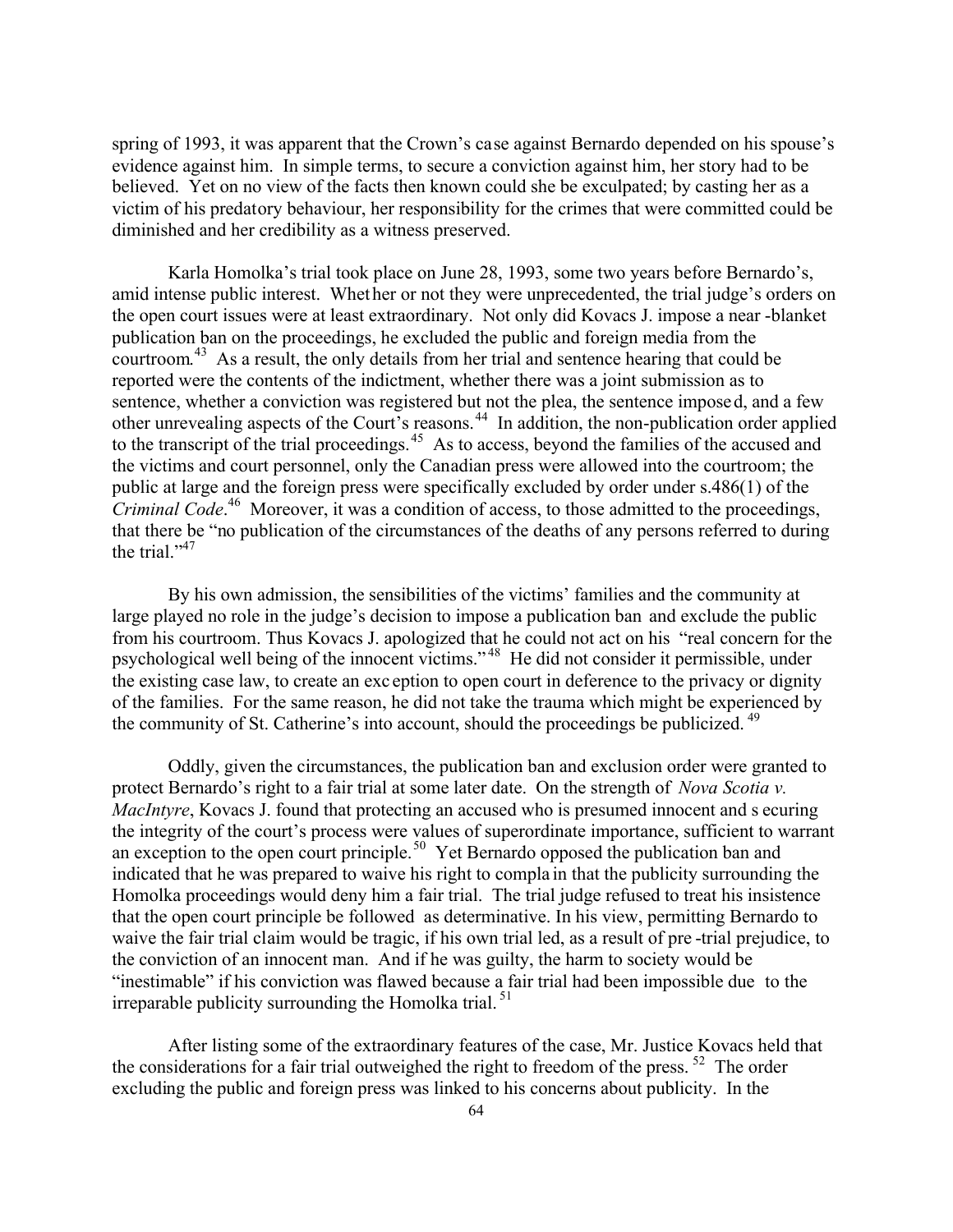circumstances, a publication ban which could not be enforced against the American media would be inadequate to protect the integrity of the process. There remained the ris k, should the public be granted entry, that the U.S. press would succeed in gaining access to information about the proceedings and then publish it.

From an open court perspective, the trial judge's reasons are not strong. Kovacs J. did not attach significant value to freedom of the press or to the public's access to information about the trial, including the opportunity to debate the justness of Homolka's sentence. Moreover, in assuming that publicity would jeopardize the fairness of Bernardo's trial, he failed to consider whether alterative measures, such as a change of venue, could obviate the need for an exception to open court. Finally, it should be noted that his publication ban and exclusion order predated the Supreme Court's decisions in *C.B.C. v. Dagenais* and *C.B.C. v. New Bruswick (Re: R. v. Carson)*, both of which set onerous standards under the *Charter* to justify exceptions to the open court principle. $53$ 

At the time, the ban and closed hearing were enormously controversial. As Frank Davey explained, the judge's order was "perhaps, from the point of view of public knowledge, the most unfortunate moment in Ontario history for the imposition of such a ban."<sup>54</sup> The dynamics at play, including the media's role, led to a public perception of the cas e as "an enormous collection of deceits and concealments."<sup>55</sup> For instance, the victims' families were perceived as being concerned with "unjustly protecting their privacy"; it looked as though the police were determined to keep the media and the public "from finding out about even inconsequential information"; it appeared that the police and Crown were making deals "against the public's back"; and it was widely held that Homolka received an "unjustly light sentence." <sup>56</sup> Yet Davey is most critical of the media, which he characterized as behaving in a self-serving manner throughout:

Arguably, it was not the ban itself that might cause disrespect of the court system, but the reception of the ban in the media. The media have a large role in controlling what issues the public is encouraged to see as important.... In the debate over the publicity ban, the media were the only public institutions to publicize and criticize the judge's order.... Without the media's repeated writing about their own indignation about the order ... that is, without the media making themselves the story-much of the debate of the ban would not have occurred.<sup>57</sup>

Nor did subsequent events restore confidence in Homolka's sentence or the judicial orders that shielded details about the offences and her participation in them from public scrutiny. Some time after her sentence had been imposed, videotapes documenting the crimes committed against Mahaffy and French were surrendered to the Crown by defence counsel for Bernardo. The discovery of this evidence altered the entire complexion of the case. First, the video footage uncovered a surviving but previously unknown victim, Jane Doe, and revealed the events leading up to Tammy Homolka's death. Second, tapes that proved Bernardo's sexual offences rendered the Crown's case less dependent on Homolka's direct evidence against him. Moreover, footage which recorded her willing participation in the commission of those offences undercut any claim that Homolka had been an unwilling participant and helple ss victim of spousal abuse. Not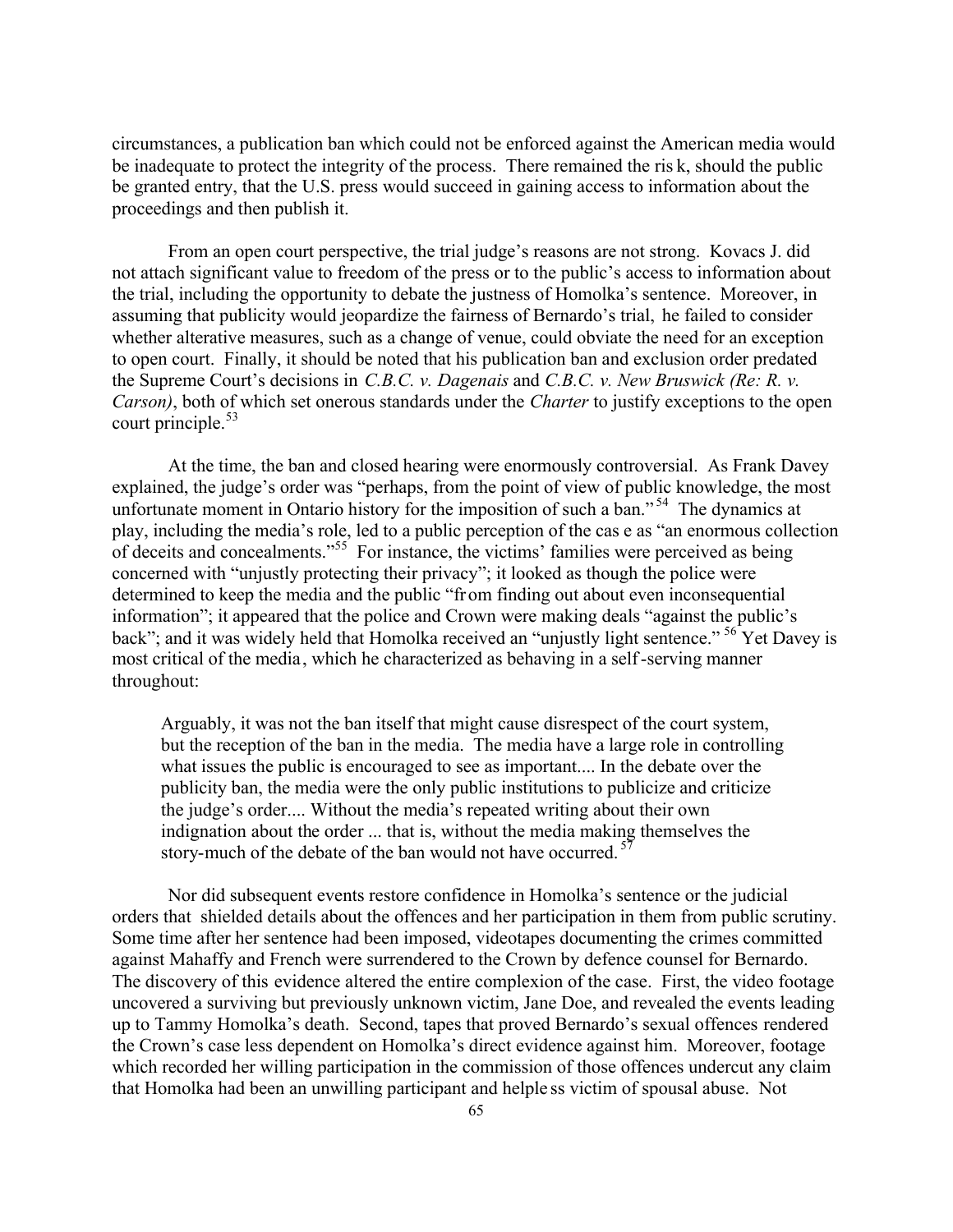surprisingly, these revelations rendered the sentence which was imposed at her hearing even more suspect, and not the least because it did not include punishment for the offences she committed against Jane Doe and her own sister.

Third, the discovery of the videotapes subjected the victims' families to untold agony, and brought them into the proceedings which led up to and followed the Bernardo trial. The order by Kovacs J. had the effect, though not the purpose, of prot ecting the privacy and dignity of the victims' families. Yet the publication ban was temporary and would expire at the conclusion of Bernardo's trial.<sup>58</sup> In the ordinary course, however, the tapes would be entered as evidence and played in open court at those proceedings. Faced with that prospect, the families pressed the courts to protect them and their deceased daughters from the public violation of their privacy and dignity.

Prior to the Bernardo trial, the Crown brought an application under s.486(1) of the *Criminal Code* to exclude the public from the courtroom during its presentation of the videotape evidence. While members of the media opposed it, the families of the deceased victims supported the Crown's application. First, it was necessary for t hem to secure status as intervenors in the process. Ordinarily, third parties are not permitted to participate in criminal proceedings, and though the status of third parties, including victims, has changed under the *Charter*, the criminal trial remains a contest between the accused and the Crown.<sup>59</sup>

Through their counsel, the families maintained that their constitutional rights would be violated if the tapes were shown to the public. The difficulty was that if the victims' families were granted standing in Bernardo's case, it might be difficult to refuse other crime victims similar status.<sup>60</sup> LeSage A.C.J.O.C., who would later preside over the jury trial, noted that, "in general victims and parents of victims do not have a right to intervenor status in a criminal trial."<sup>61</sup> Even so, he granted the Mahaffy and French families' requests, "as an indulgence", and on the strength of the "unique and different perspective" they would have to offer.  $62$ Emphasizing that it was rare for the Court to grant third parties such status, he did so because the circumstances of the case were "so strikingly unusual". <sup>63</sup>

On its merits, the Crown's s.486 application posed a difficult question. The case for access to the proceedings, including the video evidence, could hardly have been more compelling. That evidence documented the relationship between Homolka and Bernardo, and proved their respective roles in the commission of multiple sexual offences. And, if the purpose of the evidence was to establish Bernardo's guilt, the degree of Homolka's complicity in the offences, including murder, and the legitimacy of the Crown's "bargain" with her, remained contentious. From that perspective, the adage that, "pictures don't lie," seemed to offer some hope of getting at the truth of what happened. In this instance, however, the fair trial rationale could not provide a cover for victim privacy, as it had at the Homolka proceedings. Parenthetically, it should be noted that questions surrounding the videotape were decided *before* the Supreme Court's decision in *C.B.C. (Re: R. v. Carson)*, which identified the protection of privacy as a permissible reason for excluding the public from the courtroom.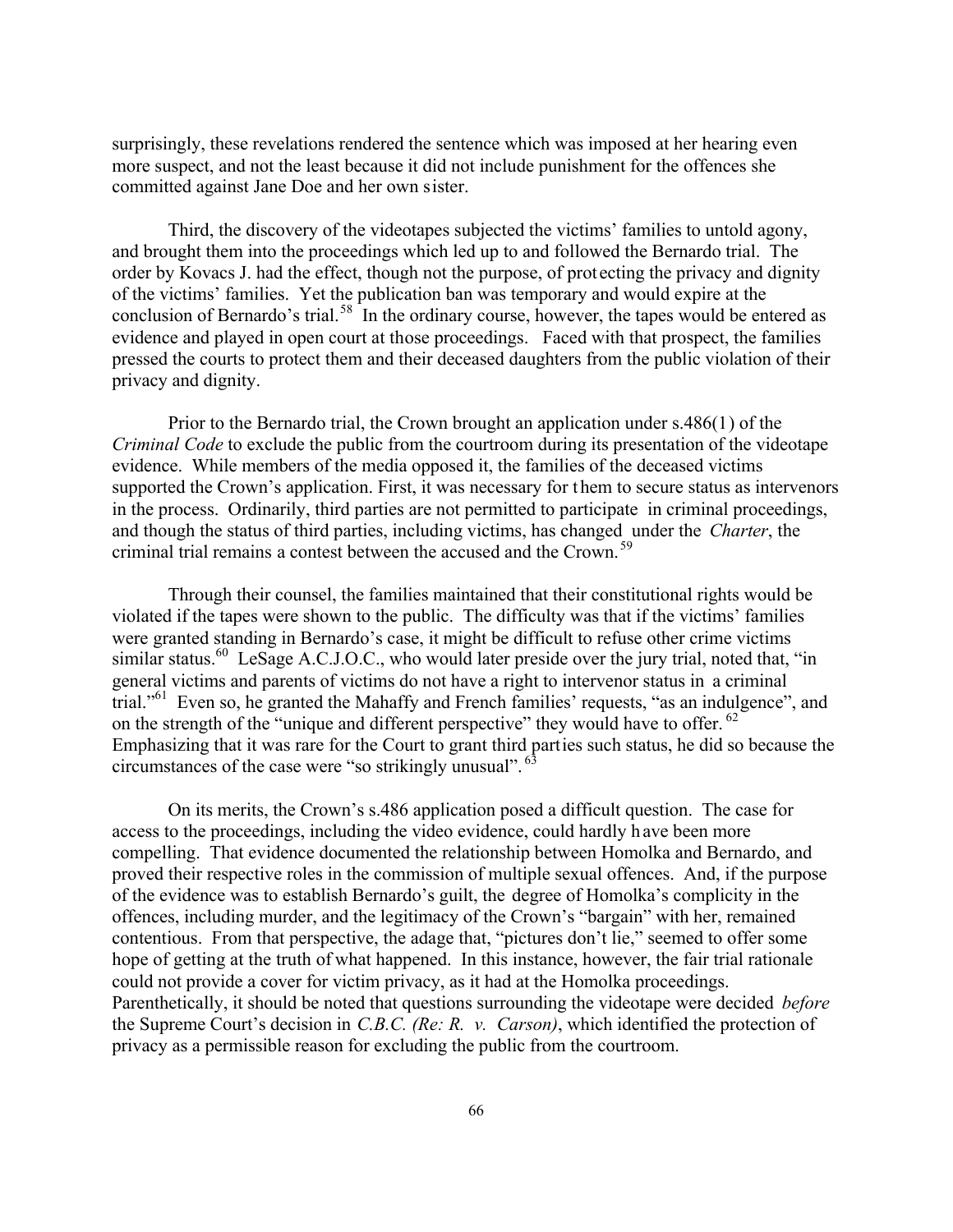Playing the tapes in open court could only be experienced by the Mahaffy and French families as a cruel and even a barbaric act. Thus, the Crown submitted that the failure to recognize the distress of the victims, including the families, would adversely affect the perception of the administration of justice, which is referred to in s.486( 1) as one of the permissible exceptions to openness. Without accepting that the deceased victims or their families could assert *Charter* claims, LeSage A.C.J.O.C. forged a compromise between the demands of open justice and victim privacy. Specifically, he decided that the audio portions of the videotapes would be played in open court, but that their visual images would be shown only to the jurors, lawyers, the accused, the judge, and any Court staff whose presence at the proceedings was required. In doing so, his analysis was based more on the harm their publication would cause than on the privacy of the families. Specifically, he stated:

... I am satisfied that the *harm* that flows from the public display of this videotape far exceeds any benefit that will flow from the exposure of sexual assault and child pornography. When I refer to *harm*, I am not suggesting that individual members of the public need to be protected from the *harm* that may flow from viewing these videotapes.... By *harm*, I am referring to the injury that most likely will be occasioned upon the surviving members of these three young girls if the videos are played in open Court. *The families will suffer tremendous psychological, emotional and mental injury if the evidence, as the Crown described it ... is publicly displayed*. 64

Unsatisfied with that result, the families sought and were denied leave to appeal that decision to the Supreme Court of Canada.<sup>65</sup> They did succeed, however, in obtaining an order, in subsequent proceedings, that the videotapes be returned to the Attorney General for destruction, when no longer required for the due administration of justice. <sup>66</sup> On further appeal, the Ontario Court of Appeal rejected their submission that s.486(1) is unconstitutional and held t here was "no room" to attack its validity on the basis that it treats openness as the rule and exclusion as the exception.<sup>67</sup> As Moldauer J.A. noted, there is a difference between a person's right to engage in certain conduct, such as child pornography, and the public's right of access to observe conduct captured on videotape and tendered as an exhibit in court proceedings. <sup>68</sup> In any case, the appellate court did not disturb the trial judge's destruction order. Accordingly, the final stage in the videotape saga occurred when the families of the victims witnessed the incineration of the videotapes late in December 2001.<sup>69</sup>

One way of assessing the way competing demands were resolved in the Homolka - Bernardo proceedings is to ask, in hindsight, how the deleterio us consequences for open court and the salutary benefits for victim privacy compare.<sup>70</sup> That question of final proportionality between the reason for the exception and the harm to open court is a key consideration in the Supreme Court's *Dagenais*, *C.B.C. (Re: R. v. Carson)*, and *Mentuck* doctrines. The benefits which accrued from the exceptions to open court throughout the proceedings are relatively straightforward; the Homolka exclusion order and publication ban, the Bernardo videotape order, and the order which led to the destruction of the tapes provided the families of the victims who were videotaped a degree of privacy within the criminal justice system which they ordinarily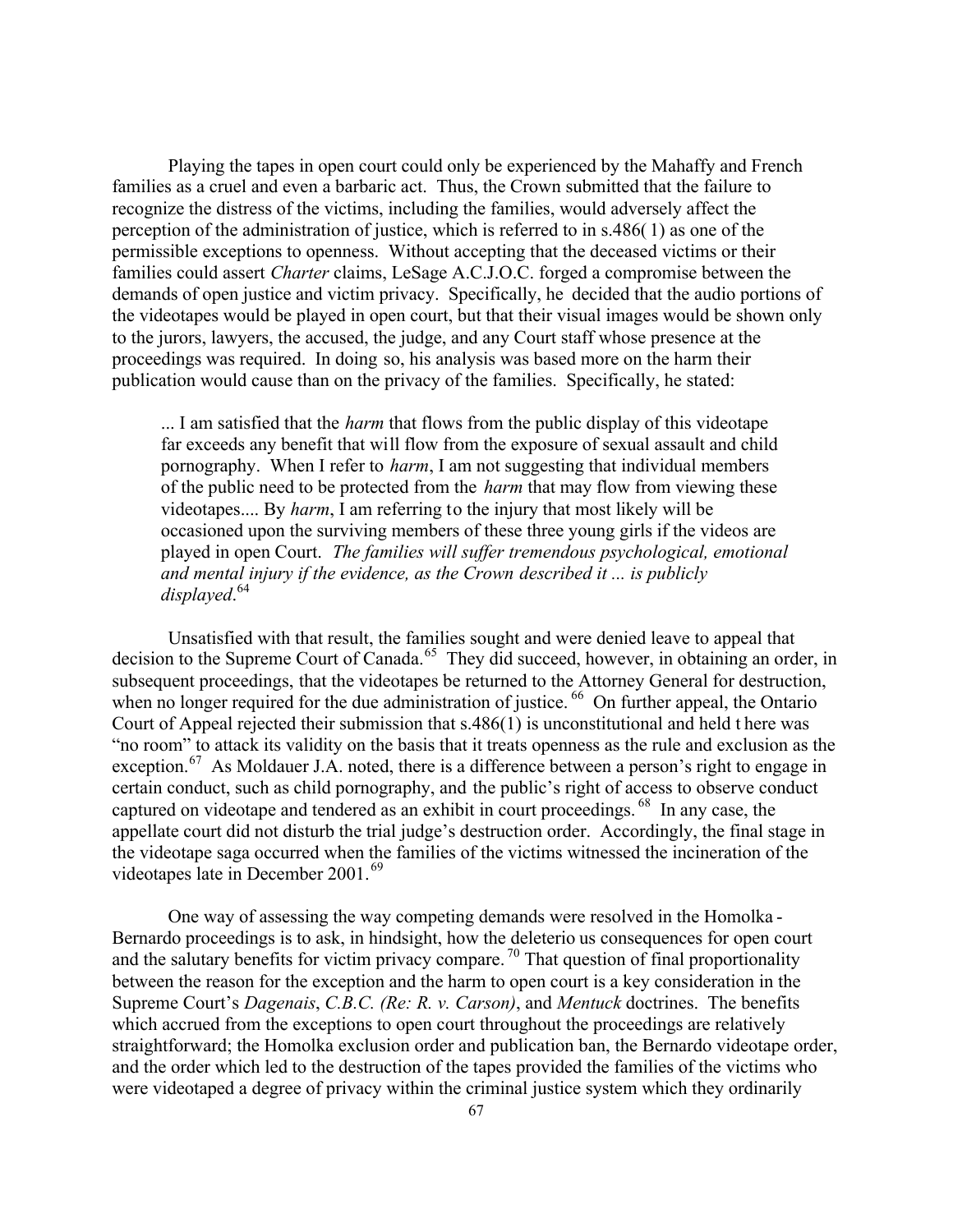would not have received. At the same time, their interests were not absolutely pro tected. The Homolka publication ban was lifted once the Bernardo trial ended. Moreover, the families sought not only to deny the public access to the audio and visual portions of the tapes but also, to exclude the public from the courtroom when witness t estimony disclosed any statements made by the victims on tape. As seen above, LeSage A.C.J.O.C. was not prepared to go that far.

The deleterious consequences for the open court principle are more difficult to assess. It can be argued that the Kovacs order had limited consequences because the ban on information was temporary. From that perspective, the public's access to information about the justice system was merely delayed. At the same time, there can be little doubt that the publication ban and exclusion order had a negative impact on the public's confidence in the integrity and legitimacy of the police investigation, the Crown's plea bargain, and the Homolka trial itself. That gap in confidence widened once the tapes were discovered, and to this da y, the wisdom of such extensive limits on information about the Homolka proceedings remains open to serious question. Meanwhile, the salutary benefits of these orders, which were aimed at protecting Bernardo's right to a fair trial, could well have been a chieved by alternative measures including a change of venue, jury screening, and instructions to the jury. Kovacs J. did not seriously entertain any of those measures. Absent the video evidence, which would not appear until later, it is questionable whether the privacy and dignity of the victims and their families were compelling enough to warrant exceptions to open court on the scale of the Kovacs publication ban and exclusion orders. Under the existing doctrine, Kovacs J. was right in concluding that t he answer was no; and, even under the subsequent criteria of *C.B.C. v. New Brunswick (Re: R. v. Carson)*, the issue is debatable.

The deleterious consequences of derogating from the open court principle to protect victim privacy, in the case of the videotape order, may seem modest. As LeSage A.C.J.O.C. stressed, "it is not necessary", for there to be an open trial, that "the public gallery be shown the graphic display of one of the victims lying in the bathtub whilst the accused attempts to defecate and actually urinates on her head and face."<sup>71</sup> Given that members of the press and public could hear the evidence, he concluded that it was not essential for anyone but the principals, including members of the jury, to view the tape. Yet LeSage A.C.J.O.C. did concede that, "it is difficult to rationalize why the verbal, but not the pictorial, images may be publicly displayed."<sup>72</sup> The answer he gave was that "traditionally we do not display, for public viewing, photographs of dead bodies, close-up photographs of wounds, photographs of autopsies, photographs of exhumations, and similar type evidence".<sup>73</sup> The analogies he relied on are not perfect, though, because the examples he listed simply documented the consequences of violent crime. Unlike the Bernardo videos, photos of wounds and autopsies do not constitute proof of a crime's commission. In any case, the question before LeSage A.C.J.O.C. was not whether access to the tapes fell within traditional practices, but whether a different answer was required by the *Charter*'s constitutionalization of open court.

Sparing the families further and undue suffering was compassionate in the circumstances. The video order also spared public suffering, and avoided implicating the criminal justice system in the unwilling distribution of child pornography. Still it left broader and important questions of principle unanswered. Primary among is the definition of a victim, and whether the secondary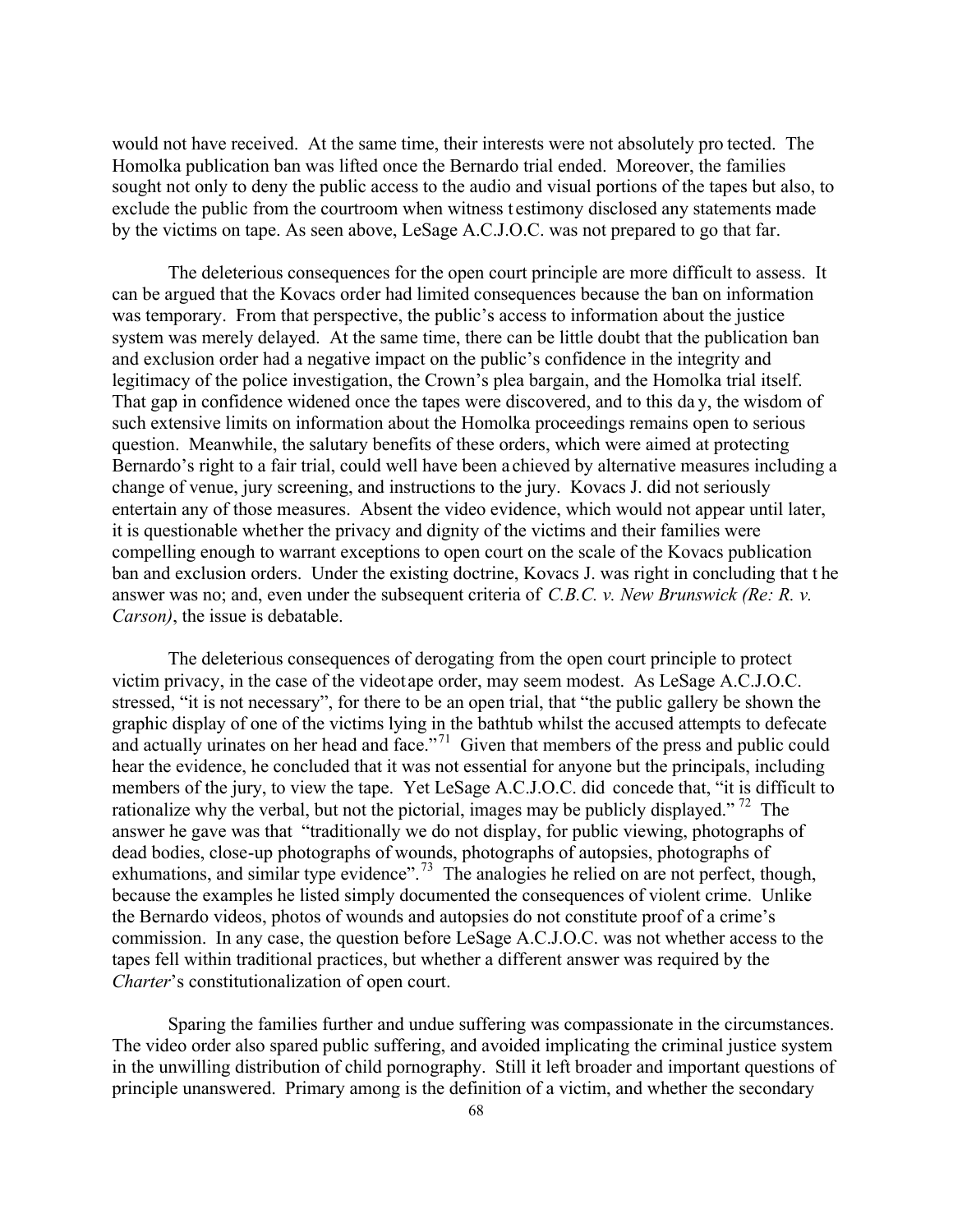victims of a crime can advance rights in their own name. If there is no doubt that the commission of a single crime can create several victims, the problem is one of deciding which ones and how many should be granted standing in the criminal justice system. In that, it quickly and unavoidably becomes subjective to draw comparisons between victims and the relative degrees of harm they suffer. The Bernardo video order is defended as an exception to open court which, by virtue of its circumstances, was unprecedented. Once created, however, precedent seeks the company of analogous circumstances, and rarely remains a solitary and isolated decision. In any case, to limit the video order to a once in a lifetime case privileges the victims of the Mahaffy and French tragedies, and excludes other victims whose privacy and dignity interests might be as profoundly harmed. Then again, should the Bernardo video order be see as a precedent for the protection of victims, including the secondary victims of crime, the consequences for the open court principle would be quite troubling. This is the d ilemma that arises when compassion for the victims of crime is in conflict with the demands of principle.

#### *Conclusion*

Open court and victim privacy unavoidably come into conflict, and choosing between the two is not easy. To some, it may seem that the de rogations from openness which are required to protect victim privacy are minimal, and are readily outweighed by the equities which run in favour of those unfortunate enough to be a crime victim, and especially a victim of sexual assault. From that perspective, demanding the right to publish a victim's name or to see the Bernardo videotapes suggest an attachment to the open court principle that is needlessly scrupulous. As these pages have shown, however, there are compelling reasons why the pre - and post-*Charter* tradition in Canada claims strong adherence to that principle.

At the same time, victim privacy imposes costs on the system. By singling sexual assault complainants out for distinctive treatment (among a few others), such rules raise fairness an d equality concerns. Moreover, secrecy in any aspect of criminal justice can erode confidence in the legitimacy of the system. Protecting the privacy of some victims also leaves unanswered the status of others, as well as of secondary victims who may als o have suffered horribly. At present, the statute law and jurisprudence have not established a clear rationale or set of guidelines to address the issue of victim privacy. In the case of sexual assault, it is assumed that anonymity is linked to law enforcement. Yet the Court relied on chronic under reporting in *Canadian Newspapers* and *Adams* without addressing privacy as an entitlement in its own right. How anonymity has affected reporting, and whether sexual assaults raise distinctive privacy issues, regardless of law enforcement concerns or the persistence of past prejudices, are questions which should be asked and answered.

By way of postscript, two developments which arose since the Chapter was written should be mentioned. First, on the issue of vic tim anonymity, it is noteworthy that Simon and Shuster has scheduled the publication of the book, *I Am the Central Park Jogger,* in April. The identity of the jogger who was brutally assaulted and left for dead has never been disclosed, but now the victim, whose name is Pimsleur, has come forward. Second, the publication of Stephen Williams', *Karla: A Pact with the Devil,* in English Canada has revived the contest between the French and Mahaffy families, and those who are of the opinion that the accountability issues in the Homolka plea bargain remain inadequately canvassed. <sup>74</sup> The victims' families complained,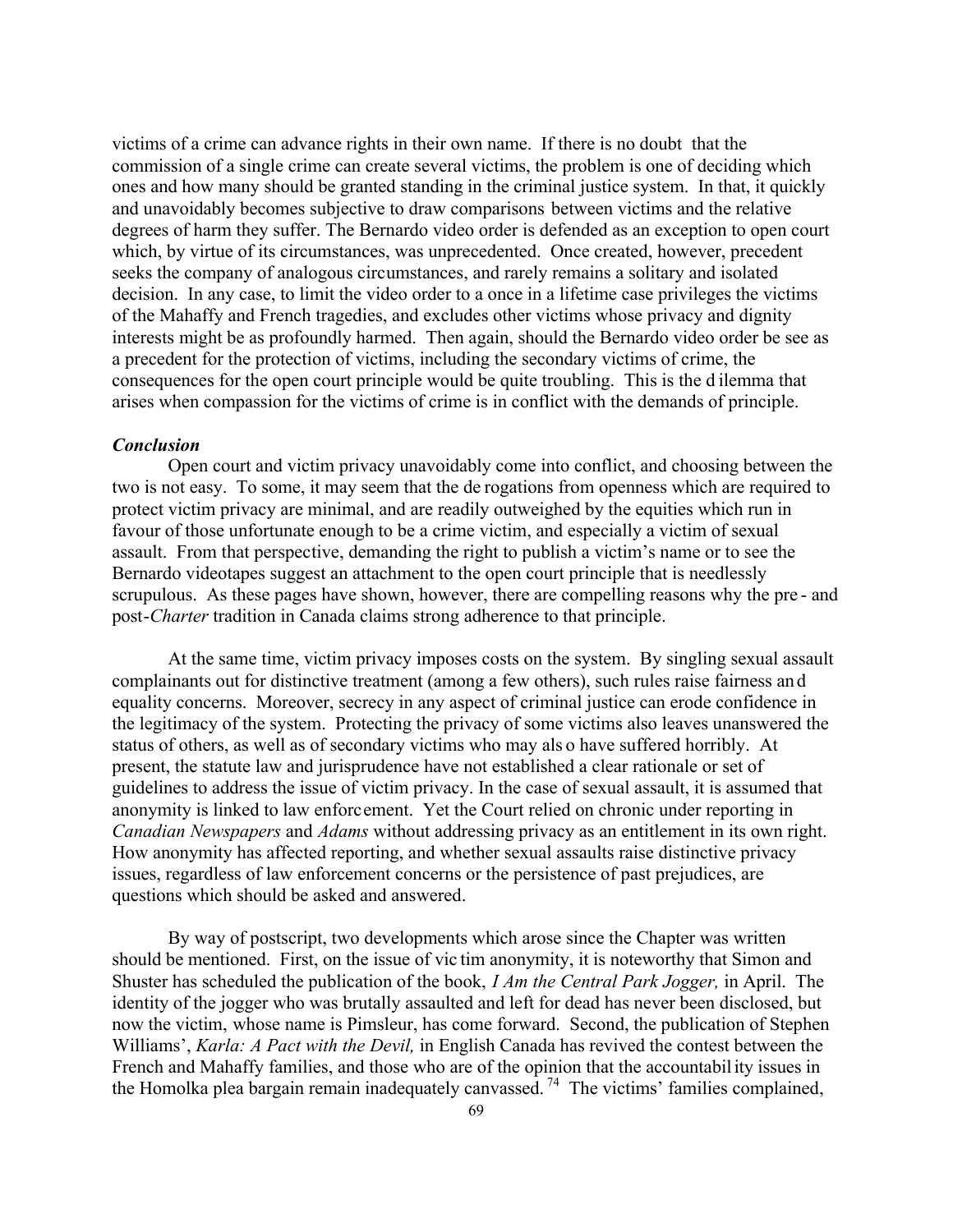in particular, about two photographs, one of which showed the cement blocks that encase Leslie Mahaffy's body, and the other, which showed Jane Doe with Homolka, albeit with a black bar across her eyes. In this instance, their point may have moral force, but it is without legal foundation.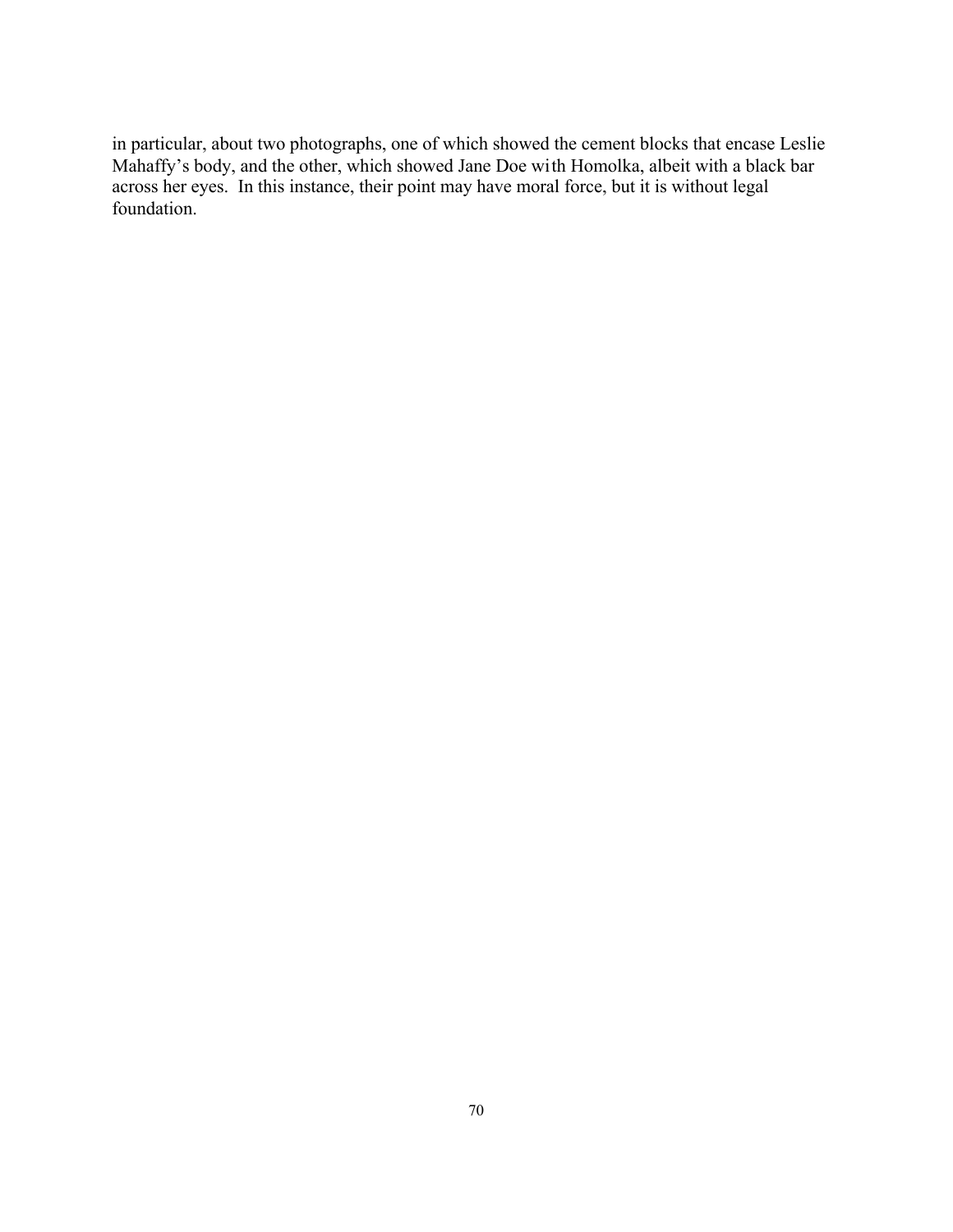# *Chapter Six*

#### *Conclusions*

At least in common law systems, the sensibilities of crime victims have historically n ot been granted consideration in the trial process. Though their participation was vital to the outcome, victims and witnesses were third parties who lacked independent standing or status in what was a two-way contest between the state and the accused. In many ways, which include an increasing recognition of their privacy concerns, that conception of the victim has been changing. Today, the victims of crime, and of sexual assaults in particular, are more visible in the criminal justice system than ever be fore.

The commission of a crime not only robs an individual of his or her integrity, its investigation and prosecution may unavoidably entail an invasion of that person's privacy. In a system that focused attention on the commission of an offence against the community, the individual who suffered the violation was an object of sympathy in most cases; even so, vindicating his or her personal suffering was secondary to the objective of the system. That view of criminal justice, and the importance of vindicating the offence against the community, supported a particular conception of open court. Granting access to courtrooms and permitting the evidence and outcomes of proceedings to be widely publicized was an essential part of maintaining the public's confidence in the legitimacy, justness and fairness of the system.

Chapter Two of this Report explained the relationship between three sources of law that have defined Canada's conception of the open court principle over the years. Those sources are the common law, statute law, and - since 1982 - the *Charter of Rights and Freedoms*. The common law principle of open court protected the twin concepts of access to proceedings and publicity. Exceptions to the principle were also recognized mainly, but not exclusively, to preserve the fairness of a criminal trial. For a variety of reasons, the common law was relatively unresponsive to the privacy concerns of victims or witnesses in the criminal trial process.

The common law is subject to modification by t he legislature, and exceptions to the open court principle increased in number as the *Criminal Code* and other criminal law measures were amended. Though many measures were introduced to protect the fairness of the trial and thereby preserve the presumption of innocence, some addressed the status of victims and witnesses.

As Chapter Two explained, the *Charter* created uncertainty about the status of common law and statutory exceptions to the open court principle. Yet the Supreme Court of Canada has, in its s.2(b) jurisprudence, strongly endorsed that principle. In doing so, the Court has linked open court to the fundamental values it supports: public confidence in the justice system; the legitimacy of criminal justice; and the accountability of courts and judges. What the *Charter* has added to the common law conception of openness is a deeper awareness of the connection between an open process, and the legitimacy of the justice system *as one of the central institutions of Canadian democracy*.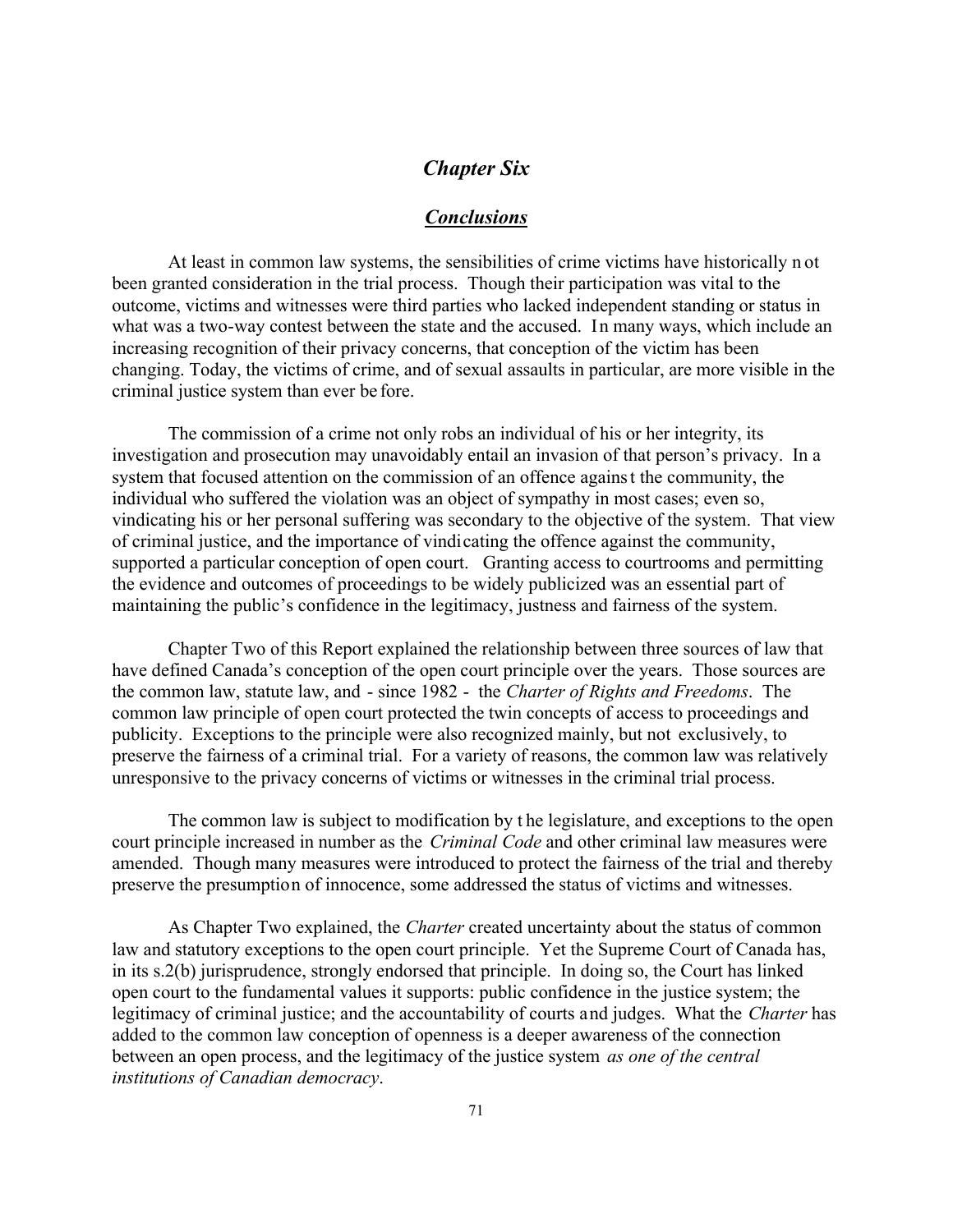Chapter Two also traced the evolution of doctrine under s.2(b) of the *Charter*, which guarantees freedom of expression and the press. To summarize briefly, the three most important features of that jurisprudence are: first, the establishment of constitutional "tests" in *Dagenais v. C.B.C.* and the subsequent case law; second, the requirement that exceptions to the principle rest on a sound evidentiary basis; and third, the recognition that open court should in some cases be limited to protect victim privacy.

With that foundation in place, Chapter Three took a closer looked at the status of victim privacy in sexual assault proceedings. In that context, privacy concerns were raised in answer to rules of evidence, which in the past permitted an accused to probe the details of a complainant's private life or allowed the defence, more recently, to gain access to confidential medical and counselling records. Chapter Three explained how the Supreme Court of Canada responded by introducing a right of victim privacy under s.7 of the *Charter*, and placing it on an equal plane with the rights of the accused. For purposes of this Report, the point of Chapter Three was to demonstrate that for complainants, the privacy issues at stake are not limited to the open court issues of anonymity and closure or the definition of "relevant" evidence; the privacy concerns which arise in sexual assault proceedings are instead linked throughout the process of investigation and trial.

In other words, victim privacy has multiple dimensions. The incursion begins when the complainant makes a decision to report the offence, and continues during the process of investigation, when authorities consider whether the allegation is credible enough to warrant charges and prosecution. The loss of privac y can then only be magnified during the trial process, when the victim must testify and then submit to cross-examination. Traditionally, the proceedings took place in public, under rules of evidence, which were based on a concept of relevance that permitted counsel for the accused to probe the details of a complainant's sexual history, or to demand access to private records created in the course of a confidential relationship. The loss of privacy that is inherent in the open court principle could only be aggravated by investigatory practices and evidentiary rules which exposed the victims of sexual assault to scrutiny and doubt that is not experienced, generally, by other victims of crime.

Chapters Four and Five added further dimensions to the Report by offering comparative perspectives from other countries and systems of law, as well as by providing reflections on the deeper issues at stake. For instance, the importance of victim anonymity will depend on the degree to which those who suffer a sexual ass ault are considered the same as, or different than, other victims of crime. That issue in turn raises other questions which remain unanswered at present. Specifically, it is unclear whether anonymity is granted as a remedial response to the under reporting of sexual offences, as the Supreme Court claimed in *Canadian Newspapers v. Canada (AG)*. On that view, anonymity is necessary to promote enforcement of the law but not, in particular, because there are privacy interests at stake. It follows from that position that sexual assault victims are in principle no different from other victims of crime, with this qualification: the history of myths and stereotypes which accompanies the law of sexual offences has made it imperative to rectify the invasions of privacy that occurred in the past. Once the myths and stereotypes have been eliminated, the remedy will no longer be needed. Determining when past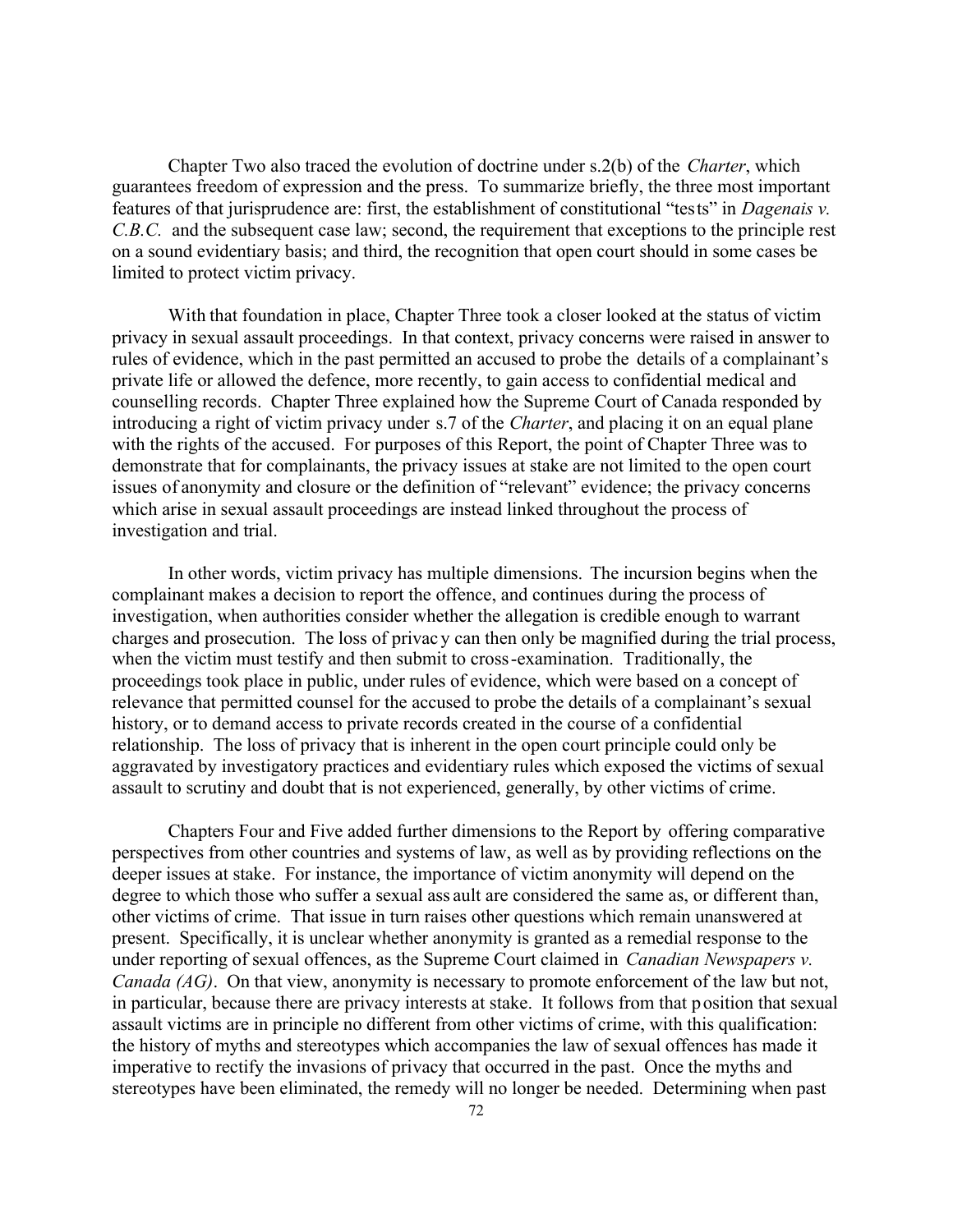patterns have been eliminated and the victims of these offences are "normalized", vis-a-vis other victims of crime, is an exercise that does not lend itself to precision.

Under another view, sexual assault victims are fundamentally different because the nature of the offence that has been committed against them is unique. The underlying assumption there is that special measures to protect the privacy of these victims are justifiable on an ongoing and permanent basis. As the discussion in Chapter Five revealed, however, opinions vary on the question whether the stigma that is associated with these offences is in creased or decreased by an anonymity rule. While some maintain that protective measures perpetuate that stigma, others argue that it is unfair to place the burden of de-stigmatizing this offence on individual victims.

It is one of the Report's themes that the relationship between the practices and beliefs, which were rejected by the Supreme Court, and the open court principle, is important. As long as prejudicial beliefs about sexual assault persist and are reflected, not only in the rules and protocols of the justice system but in the media coverage of sexual offences as well, the vulnerability of its victims may require or justify exceptions to the open court principle. As noted above, however, access and publicity do not reflect any bias against or d iscriminatory beliefs about the victims of sexual assaults. The problem, instead, is that the system around these offences, and the cultural attitudes which are attached to sex, have resulted in measures which protect the anonymity of victims and allow proceedings to be closed, though only on a discretionary basis which is fettered by standards that must comply with the *Charter*.

In the past, the victims of sexual assault did not readily place their trust in the criminal justice system. Against the need to secure their confidence that complaints will be treated fairly, and that any proceedings undertaken will be reported with some objectivity, the exceptions to open court that are in place at present appear modest. Perhaps for that reason and in recognit ion, as well, of the ways sexual offences have been mismanaged, the derogations have not been particularly controversial. The guarantee of anonymity is linked to the complainant's decision to report, but the decision to report is also linked to fears about the other invasions of privacy that will necessarily occur during the processes of investigation and prosecution. Eliminating or minimizing these unpleasant elements of the process will take time, and whether steps taken in that direction have been successful will in any event be a matter of perception.

In principle, and with an exception for young victims, those who suffer sexual assaults should be treated the same way as other victims of crime. Assuming that discriminatory beliefs about the "looseness" or "availability" of women who have been assaulted can be overcome, the remaining argument for a special rule of anonymity is that these offences are uniquely private in nature. For that reason, it can be argued that the identity of those who are its victims should be protected. The difficulty in responding to that claim is that it remains almost impossible to separate the nature of the offence from societal attitudes about sexual offences, which have been systemically expressed and entrenched both in the justice system and in the press. Yet it is unclear why anonymity should attach to the victim of an offence that causes shame because it is *private* or intimate, and not to the victim of an offence who suffers deep pain arising from an offence that is *violent* or *disfiguring*.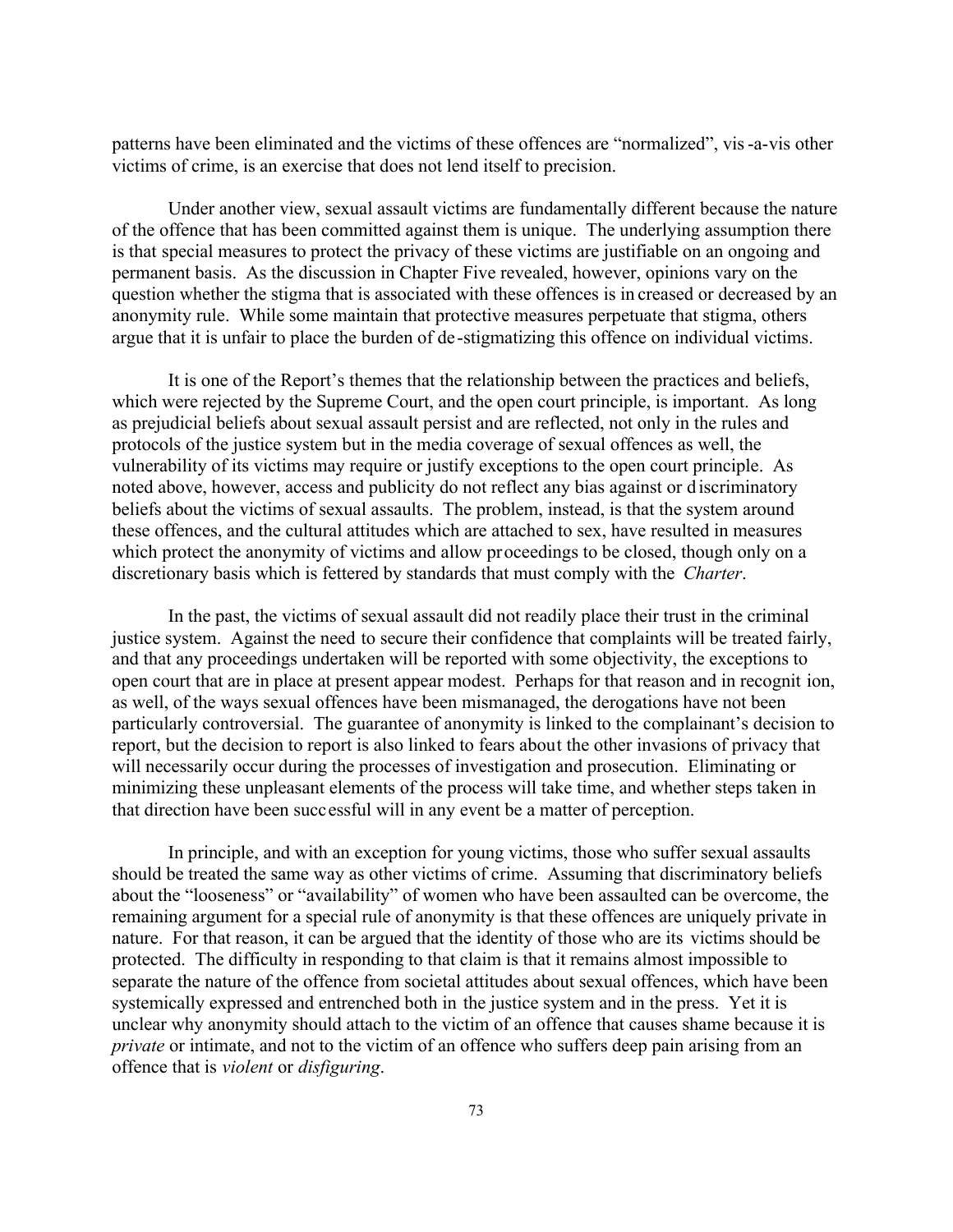Another issue which might be reconsidered is the guarantee or promise of anonymity, no matter what the circumstances. Under the current *Criminal Code* provision and judicial interpretation, sexual assault can be committed in a number of ways which are not all that intimate or private, and which fall short of the violation that was required to establish the predecessor offence of rape. In other words, the invasion of privacy that is inherent in sexual assault varies significantly with the facts and circumstances of the case. From that perspective, the necessity of an absolute promise of anonymity is less compelling than in the past. It is also less justifiable under the evolving s.2(b) jurisprudence, and its disapproval of absolu te prohibitions, than it was in 1988, when *Canadian Newspapers v. Canada (AG)* was decided.

As to closed proceedings, the Supreme Court of Canada's standard in *C.B.C. v. New Brunswick (Re: R. v. Carson)* reflects a healthy suspicion of decisions to exclude the public from the courtroom. There, Mr. Justice La Forest made it clear that it is in the nature of criminal process that the victim's circumstances must be exposed, and that exclusion orders will not be justifiable unless a sufficient evidentiary basis is present to demonstrate why an exception to openness is permissible in the circumstances of a particular case. Though trial judges have the discretion to make that decision, the Supreme Court has indicated that the exercise of that discretion must comply with the *Charter*.

Access to evidence raises problematic issues. If LeSage A.C.J.O.C.'s Bernardo video order felt right in the circumstances, it is more difficult to defend as a matter of principle. The troubling question there was whether the public was entitled to know what was on those tapes, and who, to the contrary, could be considered a victim for purposes of defending the privacy and dignity interests which were at stake. Though his was a dissenting opinion, it is doubtful that LeSage A.C.J.O.C.'s compromise between the audio and video components of the tapes was consistent with Cory J.'s comments on access to evidence in *Vickery v. N.S.S.C. (Prothonotary)*. For the time being though, the Bernardo video order can be viewed as a decision which was based on its exceptional facts. But the questions it raised, on points of principle, will surface again.

Open court and victim privacy have received strong endorsement in the *Charter* jurisprudence. Yet only one of the two can be protected in any given case. As Wilson J. noted in *Edmonton Journal v. Alberta (AG)*, the open court principle and privacy cannot both prevail at the same time; a choice must be made when the two are in conflict. The Supreme Court of Canada has put doctrines in place which are designed to reinforce the open court principle, and accommodate exceptions at the same time. Whether the Court holds more strictly to the principle in the future, or instead grants exceptions generously, to protect the privacy of victims, remains to be seen.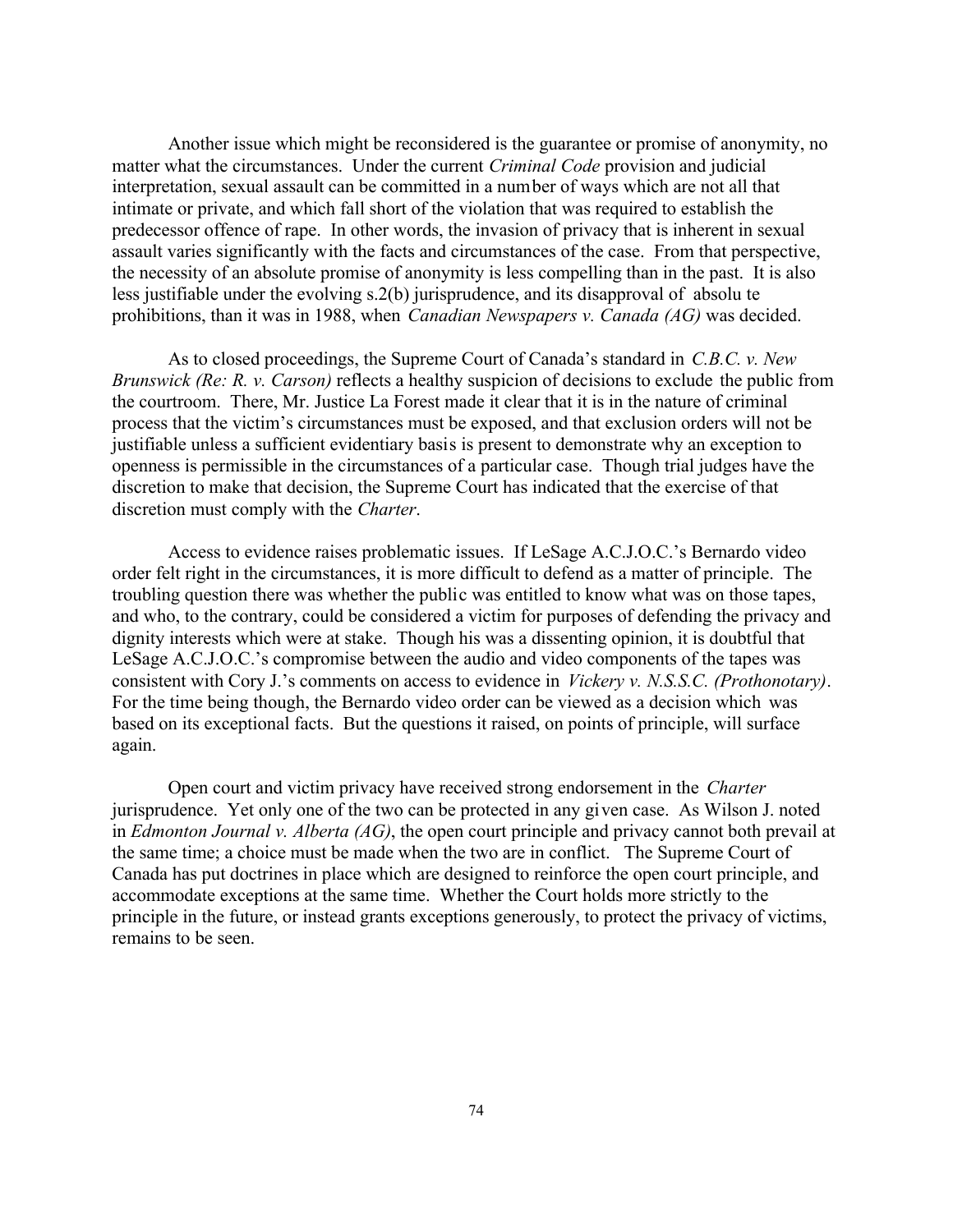# *Chapter Seven*

# *Selected Bibliography*

# *Canada:*

# *The Charter of Rights and Freedoms*

Schedule B of the Canada Act, 1982, (U.K.) 1982, c. 11

- s.1 (guarantee of rights and freedoms subject only to reasonable limits)
- s.2(b) (fundamental freedoms: freedom of expression, including freedom of the press and other media of communication)
- s.7 (legal rights: life, liberty and security of the person, and principles of fundamental justice)
- s.8 (legal rights: the right to be secure against unreasonable search or seizure)
- s.15 (equality rights: equality before and under law and equal protection and benefit of law)

# *Criminal Code*

R.S. 1985, c. C-46

| s. 276         | Complainant privacy in several assault proceedings: evidence of complainant's<br>sexual activity inadmissible ("rape shield" provisions)                     |
|----------------|--------------------------------------------------------------------------------------------------------------------------------------------------------------|
| s. $276.2(1)$  | Jury and public excluded from hearings to determine the admissibility of evidence<br>under s.276 (2) (upon application as per s.276.1)                       |
| s. 276.3       | Ban on publication of information in s.276.1 hearing                                                                                                         |
| $s. 278.1 - 9$ | Production of record to accused                                                                                                                              |
| s. $486(1)$    | Exclusion of public from the courtroom in certain cases                                                                                                      |
| s. $486(1.1)$  | Protection of child witnesses                                                                                                                                |
| s. $486(2.1)$  | Complainant or witness under the age of 18 or who has mental or physical<br>disability may testify outside the courtroom (behind a screen/closed-circuit TV) |
| s. $486(2.2)$  | Condition of exclusion (re: testimony given under $s.486(2.2)$ )                                                                                             |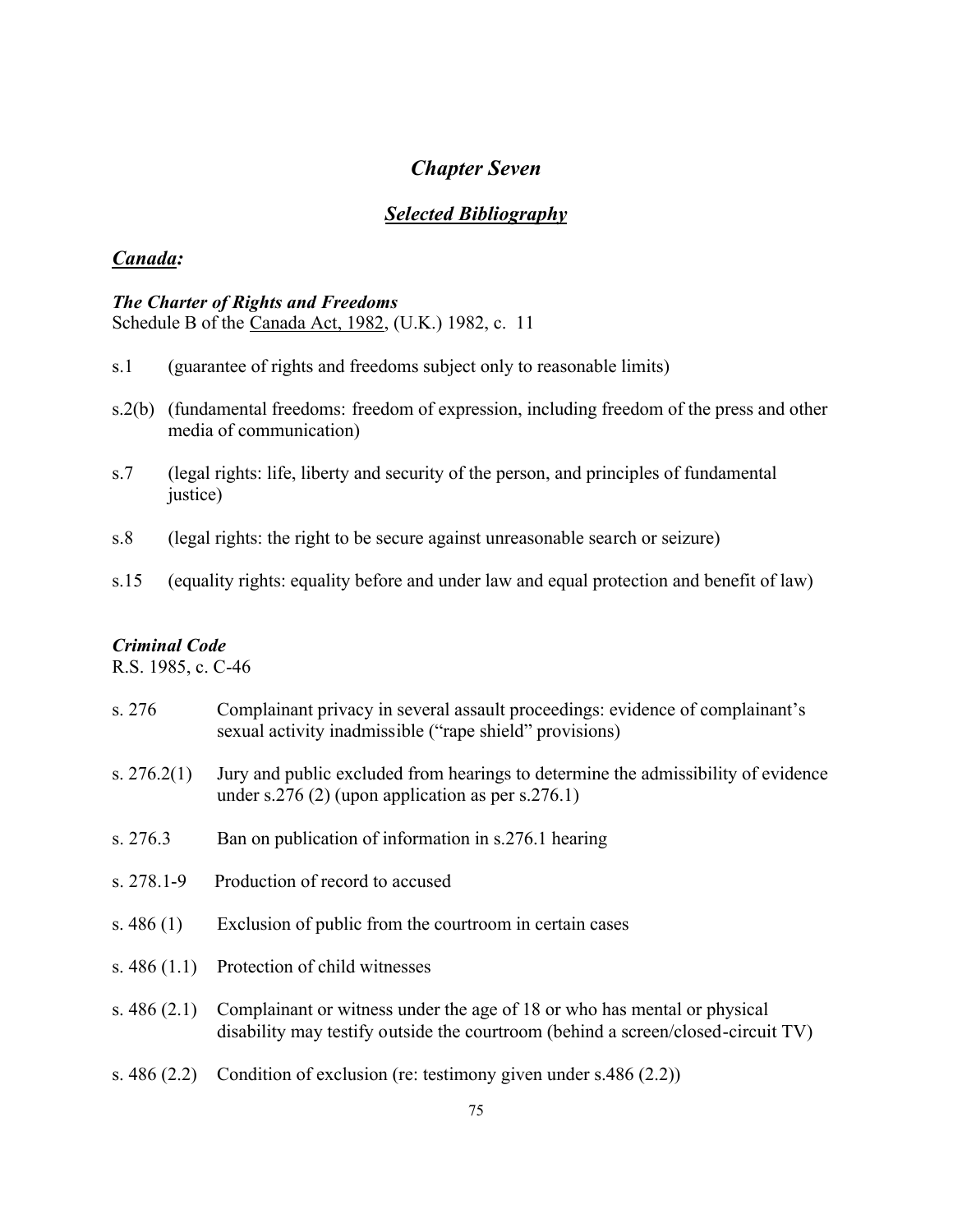| s. $486(2.3)$ | Accused not to personally cross-examine child witness                                                    |
|---------------|----------------------------------------------------------------------------------------------------------|
| s. $486(4.1)$ | Victim/witness anonymity in proceedings not covered by s.486(3)                                          |
| s. 517        | Publication ban on "show cause" hearing at bail proceedings (mandatory on<br>application by the accused) |
| s. 539        | Ban on publication of evidence taken at preliminary inquiry (mandatory on<br>application by the accused) |
| s. $542(2)$   | Ban on publication of admission or confessions tendered in evidence at the<br>preliminary inquiry        |
| s. $648(1)$   | Ban on publication of information at trial which was not presented to jury                               |
| s.649         | Ban on the disclosure of jury proceedings                                                                |
| s. 715.1      | Videotape evidence of young complainant or witness in sexual assault proceedings<br>is admissible        |

## *Young Offenders Act*

R.S. 1985, c. Y-1

- s. 17(1) Order restricting publication of information presented at transfer hearing (upon application)
- s. 38 (1) Identity not to be published (applies to accused, victim, witnesses)
- s. 39 (1) Exclusion of any or all unnecessary persons from hearing

# *Youth Criminal Justice Act*

R.S. 2002, c.1

- s. 110(1) Identity of offender not to be published
- s.111(1) Identity of victim or witness not to be published
- s.118(1) No access to records unless authorized
- s.132(1) Exclusion from hearing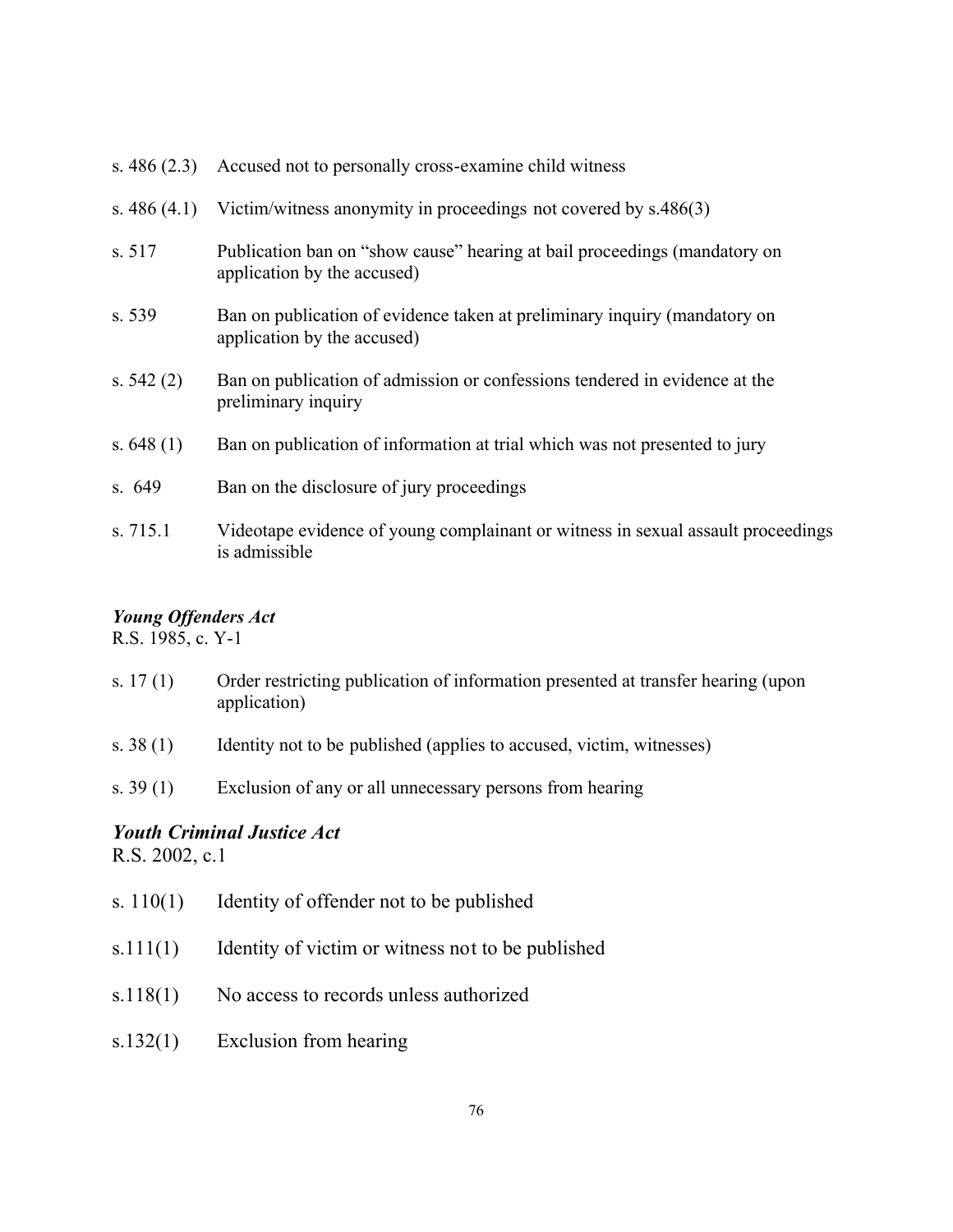# *Related Provincial Legislation*

## *Child & Family Services Act*

R.S.O. 1990, c. C-11

- s. 45 (4) Hearings private unless court orders otherwise
- s. 45 (7) Order excluding media representatives or prohibiting publication (where the court is of the opinion that the presence of the media or the publication of the report would cause emotional harm to a child involved in the proceedings)
- s. 45 (8) Prohibition: identifying child (applies to witness, participant, subject in proceedings, or child's parents or member of child's family)

# *Courts of Justice Act*

R.S.O. 1990, c. C-43

- s. 135 (2) Exclusion of public where there is the possibility of serious harm or injust ice to any person
- s. 135 (3) Disclosure of information of hearing under s.135 (2) (not contempt of court unless disclosure is expressly prohibited)
- s.  $136(1)$  Prohibition against photography, etc., at court hearing

## *Fatality Inquiries Act*

R.A.S. 2000, c. F-9

s. 41 Private hearings (proceedings can be closed if they involve disclosure of matters of public security, or intimate or personal matters)

## *Provincial Offences Act*

R.S.O. 1990, c. P-33

- s. 52 (2) Excluding public from hearing (for specific purpose)
- s. 52 (3) Prohibition of publication of evidence or identity (to protect the reputation of a minor)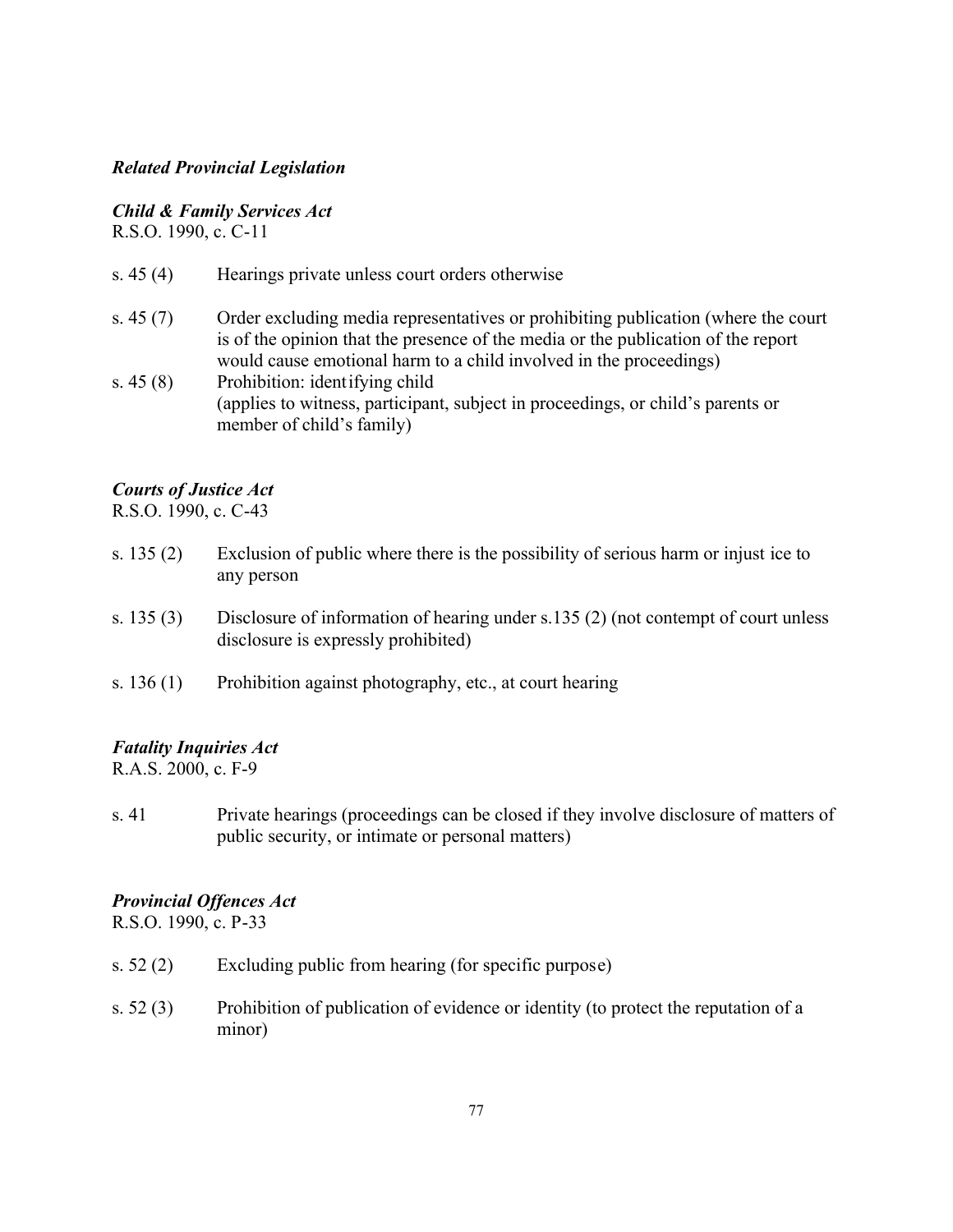#### *Victims Rights*

Victims Bill of Rights, 1995 S.O. 1999, c.6

The Victims' Rights Act S.M. 1998, c.44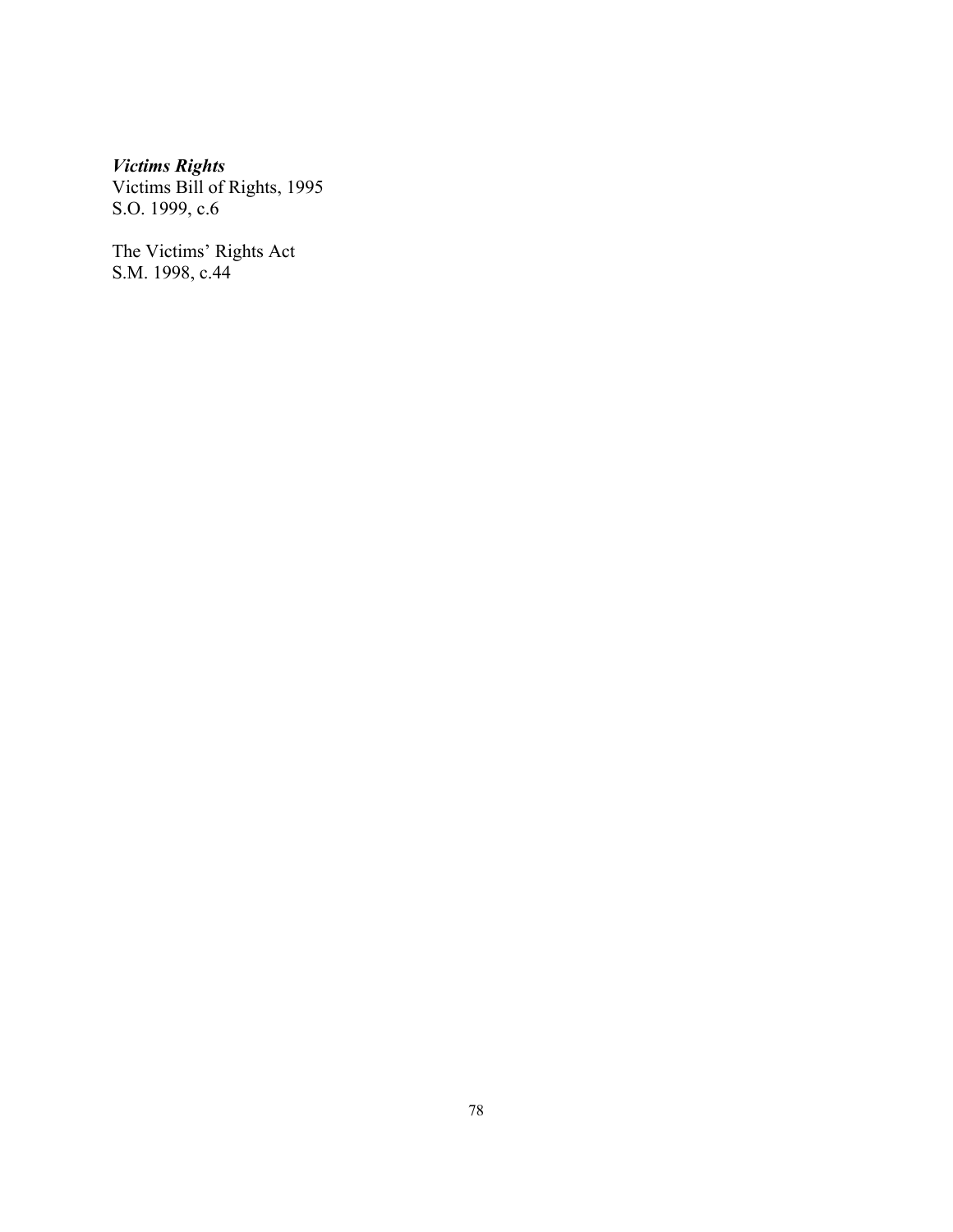#### *Case Law*

#### **Pre-Charter:**

*Scott v. Scott*, [1913] A.C. 417 (endorsing the open court principles and rejecting privacy as grounds for an *in camera* hearing)

*Nova Scotia v. MacIntyre*, [1982] 1 S.C.R. 175 (balancing the open court principles against law enforcement objectives and the privacy of the innocent in a search warrant context)

*Vickery v. N.S.S.C.* (Prothonotary), [1991] 1 S.C.R. 671 (denying a journalist access to videotape evidence of an accused's confession which was illegally obtained)

#### **Post***-Charter*

*Aubry v. Les Editions Vice Versa Inc.*, [1998] 1 S.C.R. 591 (concluding that s.5 of the *Quebec Charter of Rights and Freedoms* protects the right to one's image, as part of a right to privacy)

## *A. (L.L.) v. B. (A.)*, [1995] 4 S.C.R. 536

(holding that the *O'Connor* procedure for determining defence access to a complainant's counselling and therapeutic records, in sexual assault proceedings, applies to records held by third party counselling institutions)

*Blencoe v. B.C. (Human Rights Commission)*, [2000] 2 S.C.R. 307 (discussing the scope of "security of the person" under s.7 of the *Charter*, in the context of a claim that delay in the processing of a human rights complaint of sexual harassment denied the accused his constitutional rights)

*Canadian Newspapers Co. v. Canada (A.G.),* [1988] 2 S.C.R. 122 (upholding a mandatory ban on the publication of the identity of sexual assault victims and reversing the Ontario Court of Appeal decision to invalidate the mandatory ban and uphold a discretionary ban); rev'd. (1985), 49 O.R. (2d) 557 (O.C.A.)

*CBC v. New Brunswick (A.G. (*Re: *R. v. Carson))*, [1996] 3 S.C.R. 480 (upholding s.486(1) of the *Code*, which permits exclusion orders, and invalidating the order in this case)

*Dagenais v. C.B.C.*, [1994] 3 S.C.R. 835 (invalidating a common law publication ban imposed to protect the fair trial of the accused)

*Edmonton Journal v. Alberta (A.-G.)*, [1989] 2 S.C.R. 1326 (invalidating a statutory publication ban on information disclosed in matrimonial proceedings)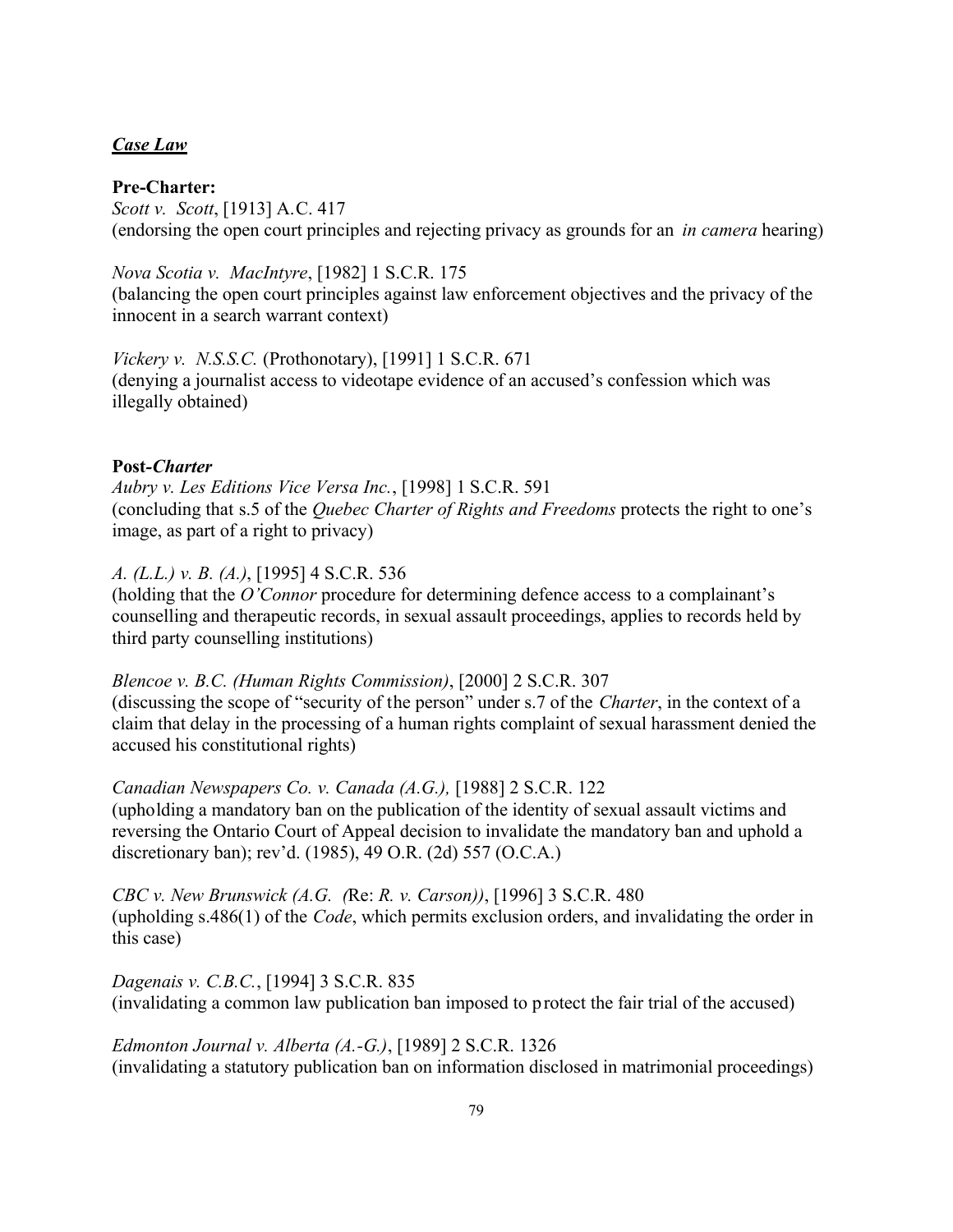*Hunter v. Southam*, [1984] 2 S.C.R. 145 (linking s.8's guarantee against unreasonable search and seizure to the right of privacy)

#### *M. (A.) v. Ryan*, [1997] 1 S.C.R. 158

(holding, in a civil action against a therapist for sexual misconduct, that a partial privilege attaches to psychiatric counselling records, to protect a compelling privacy interest)

*R. v. Adams*, [1995] 4 S.C.R. 707 (holding that a ban on victim identity under s.486(3) cannot be revoked without the complainant's consent)

R. v. Carosella, [1997] 1 S.C.R. 80 (concluding that the accused has a constitutional entitlement to the production of documents, including counselling records, from either the Crown or third parties)

*R. v. Darrach*, [2000] 2 S.C.R. 443 (upholding the *Criminal Code*'s post-*Seaboyer* rape shield provisions)

*R. v. Ewanchuk*, [1999] 1 S.C.R. 330 (confirming that mistake of fact is only available as a defence in sexual assault proceedings where the accused honestly believed the complainant had communicated consent)

*R. v. L. (D.O.)*, [1993] 4 S.C.R. 419 (upholding s. 486 (2.1) of the *Criminal Code* permitting young complainants for certain offences to testify behind screens)

*R. v. Levogiannis*, [1993] 4 S.C.R. 475 (upholding s. 715.1 of the *Criminal Code* and videotape evidence for young witnesses in sexual assault cases)

*R. v. Mentuck*, [2001] 205 D.L.R. (4<sup>th</sup>) 512 ( S.C.C.) (articulating a publication ban doctrine to govern conflict between the open court principles and undercover police operations)

*R. v. Mills*, [1986] 1 S.C.R. 863 (discussing the accused's right to trial within a reasonable time under s.11(b))

*R. v. Mills*, [1999] 3 S.C.R. 668 (upholding *Criminal Code* provisions enacted after the decision in *R. v. O'Connor* and restricting an accused's access to a victim's private records)

*R. v. Morgentaler*, [1988] 1 S.C.R. 30 (invalidating the *Criminal Code*'s abortion provision and discussing security of the person under s.7)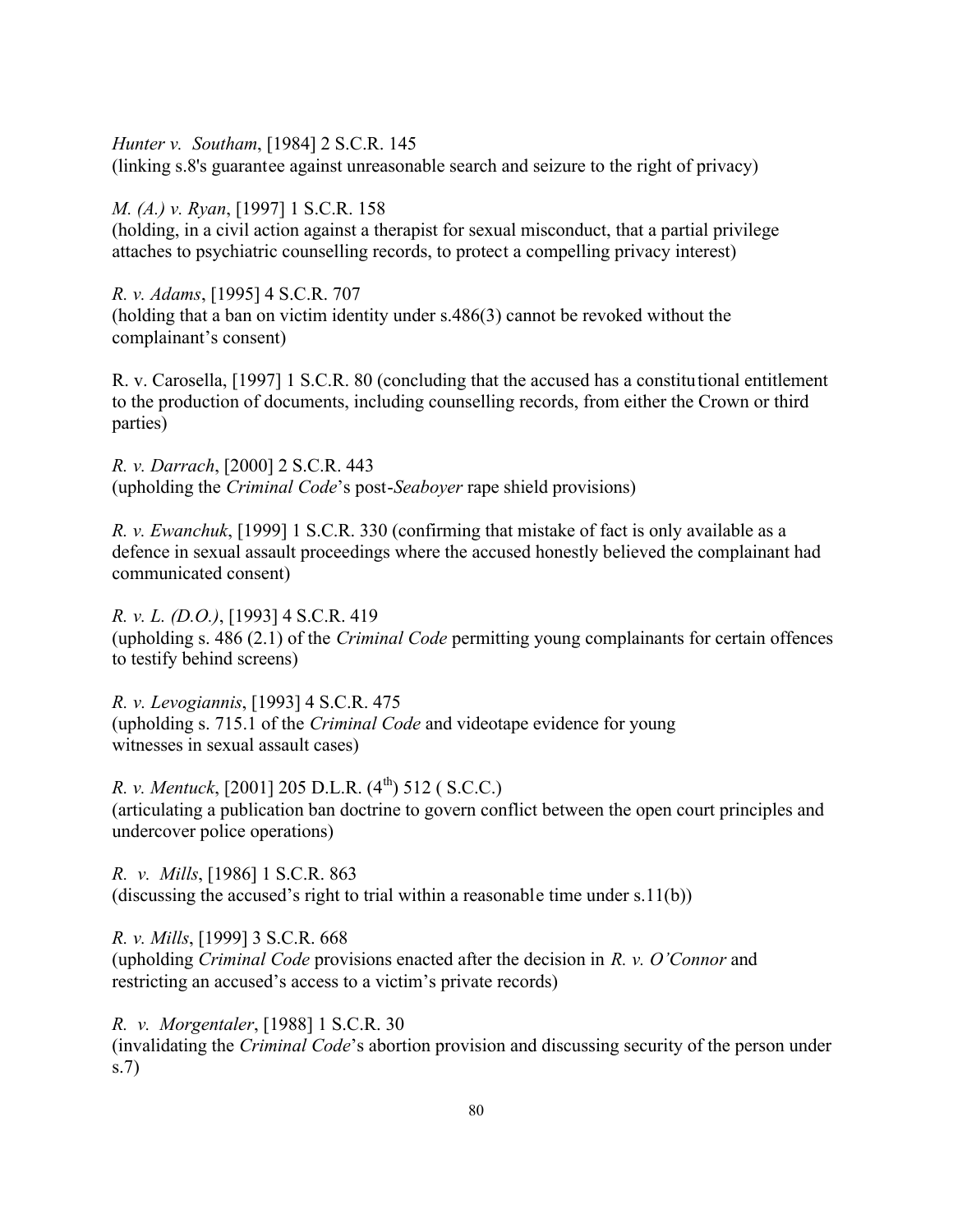*R. v. O'Connor*, [1995] 4 S.C.R. 411

(establishing a test to balance the accused's right of full answer and defence, and the victim's privacy right in counselling and therapeutic records)

*R. v. O.N.E.*, [2001] 205 D.L.R. (4<sup>th</sup>) 542( S.C.C.) *(*Companion case to *Mentuck*, above)

*R. v. Osolin*, [1993] 4 S.C.R. 595

(upholding the accused's right to cross-examine the complainant on her medical record in sexual assault proceedings)

*R. v. Regan*, 2002 S.C.C. 12 (denying a stay of proceedings in sexual assault proceedings on the ground that the importance of prosecuting sexual offences outweighed abuses of authority on the Crown's part)

*R. v. Seaboyer*, [1991] 2 S.C.R. 577 (invalidating the *Criminal Code*'s rape shield provisions)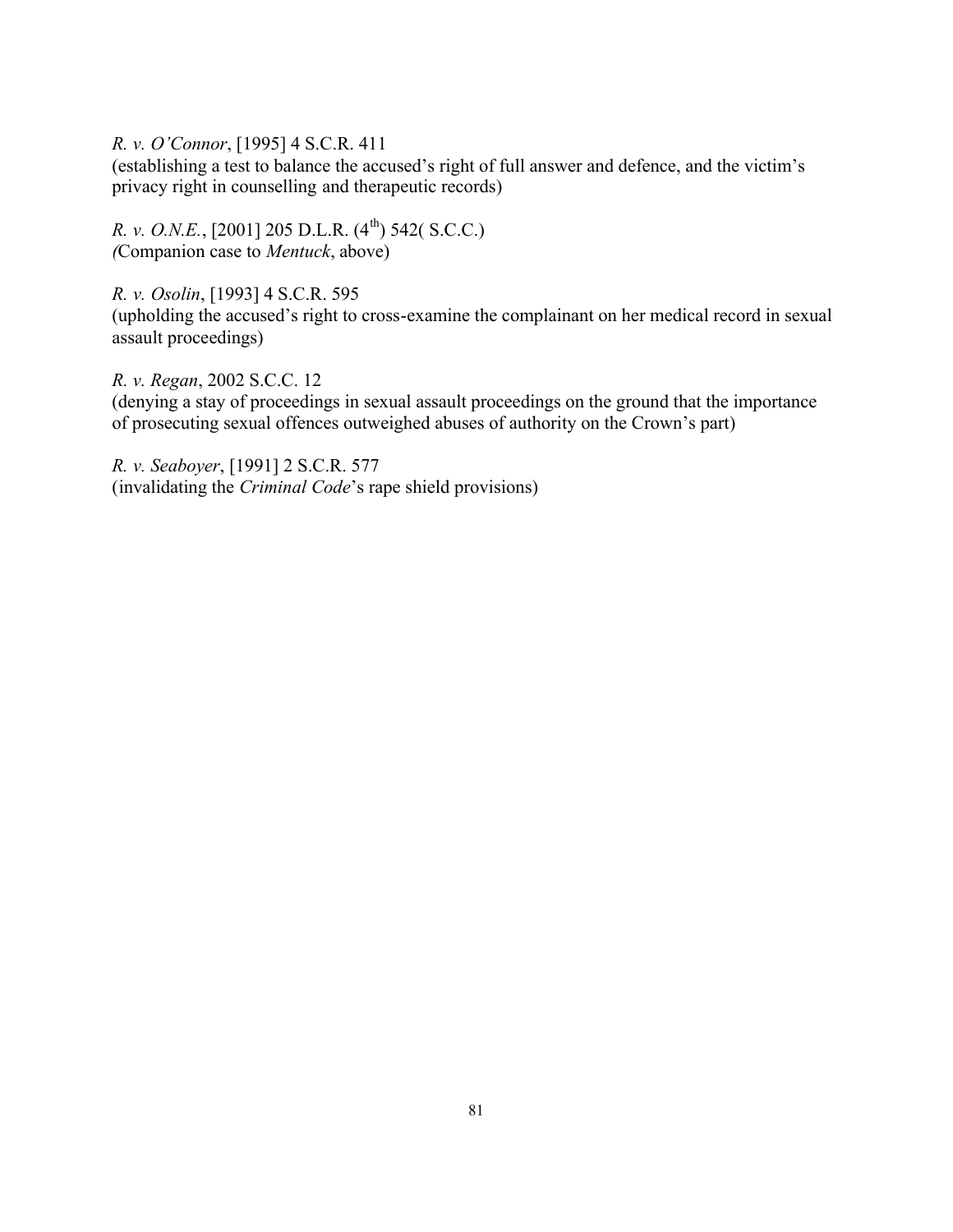#### *Secondary Literature*

D. Alderson, "*R. v. O'Connor* and Bill C-46: Two Wrongs Do Not Make A Right" (1996-1997), 39 *Crim. L.Q.* 181-226.

W. J. Anderson, "The Open Court and a Free Press: A View From the Bench", (1994), 23 *L. Soc. Gaz.* 64-67.

N. Bala and H. McCormack, "Accommodating the Criminal Process to Child Witnesses: *L. (D.O.)* and *Levogiannis*" (1994), 25 C.R. (4<sup>th</sup>) 341-349.

E. Bennett, "Disclosure of Complainant's Medical and Therapeutic Records" (1996), 1 *Can. Crim. L. Rev.* 17-30.

K. Busby, "Discriminatory Uses of Personal Records in Sexual Violence Cases" (1997), 9 *Canadian J. of Women's Law* 148-177.

J. Cameron, "Dialogue and Hierarchy in *Charter* Interpretation: A Comment on *R. v. Mills* (2001), 38 *Alta. L. Rev*. 1051-1968.

\_\_\_\_\_\_\_\_\_\_\_\_, "Tradition and Change Under the *Charter*: The Adversary System, Third Party Interests and the Legitimacy of Criminal Justice in Canada", in J. Cameron, ed., *The Charter's Impact on the Criminal Justice System* (Toronto: Thomson Canada Ltd., 1996) 217-238.

\_\_\_\_\_\_\_\_\_\_\_\_, "Toward a Theory of Responsible Justice", in *Open Justice* (Montreal: Les Editions Themis, 1994) 138-151.

\_\_\_\_\_\_\_\_\_\_\_\_, "The Constitutional Domestication of our Courts: Openness and Publicity in Judicial Proceedings Under the *Charter*", in P. Anisman and A. Linden, *The Media, the Courts, and the Charter* (Toronto: Carswell Co., 1986). 331-353.

\_\_\_\_\_\_\_\_\_\_\_\_, "The Rationales for Openness in Judicial Proceedings and the Rationales for Placing Limits on the Principle of Openness" (September 1985), unpublished paper for the Law Reform Commission of Canada.

S. Coughlan, "Complainants' Records After *Mills*: Same As It Ever Was" (2000), 33 C.R. (5<sup>th</sup>) 300-310.

F. Davey, "Karla's Web: A Cultural Investig ation of the Mahaffy-French Murders" (Toronto: Penguin Books, 1994).

J. Dawson, "Compelled Production of Medical Records" (1998), 43 *McGill L.J.* 25-65.

R. Delisle, "Adoption, Sub-silentio, of the Paciocco Solution to Rape Shield Laws" (2001), 36 C.R.  $(5^{th})$  254-257.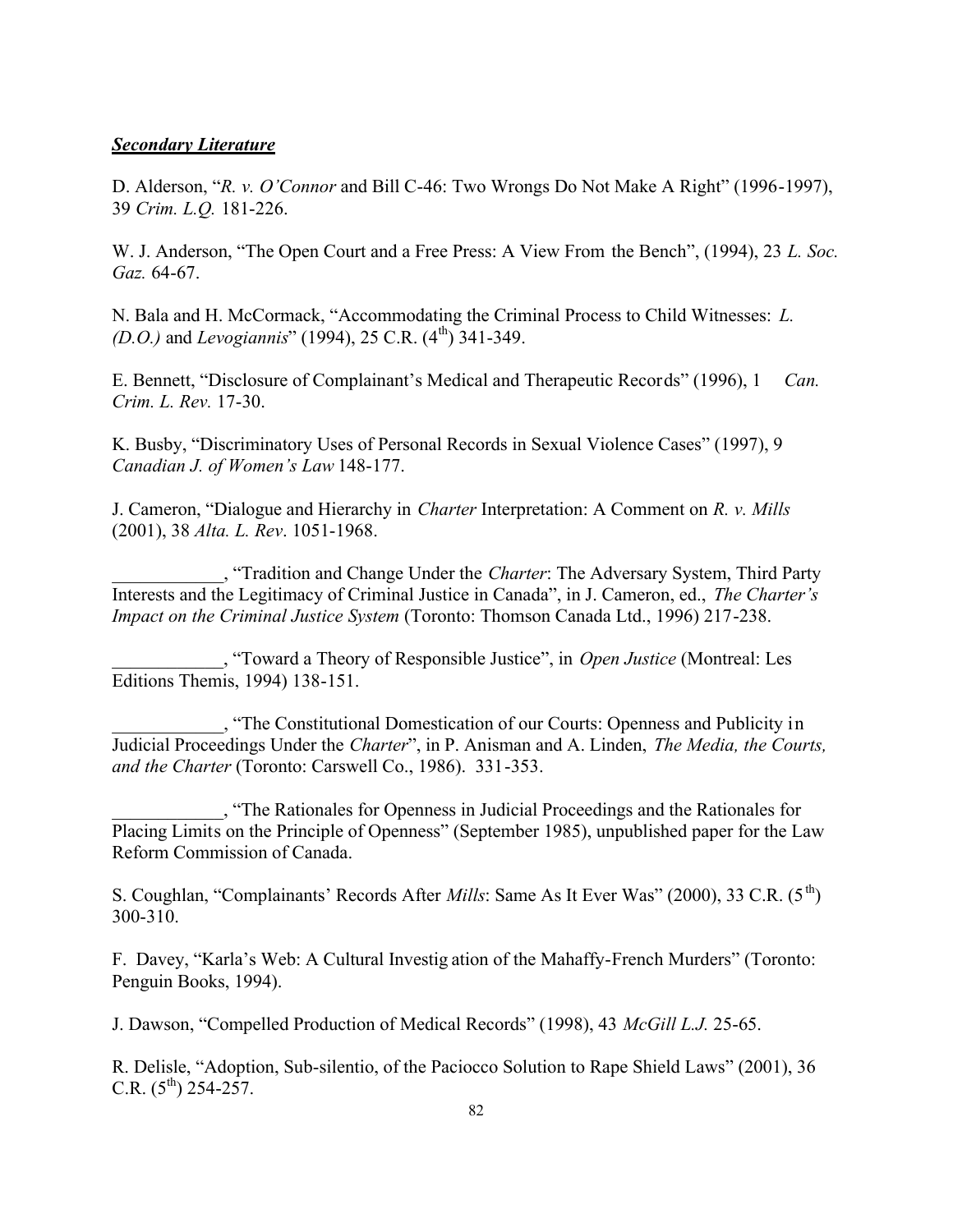F. Falzon, "Hardly a 'Natural Born' *Charter* Right: Why Section 2(b) of the *Charter* Should Not Include a Right to Attend Hearings" (1994-1995), 5 *N.J.C.L.* 321-362.

M. Fuerst, "When Societal Rights Outweigh A Right to Confrontation: *Charter* Protection for Child Witnesses", in J. Cameron, ed., *The Charter's Impact on the Criminal Justice System* (Toronto: Thomson Canada Ltd., 1996) 161-179.

E. Grace, "Case Comment: *R. v. Mills* - Production of Health Records in Criminal Sexual Abuse Cases" (1999-2000), *J. of Women's Health and Law* 279-292.

E. Grace, "Compelled Production from Third Parties of Health Records in Sexual Abuse Cases: Legal Principles and Procedures and Guidelines for Health Care Providers" (1999 -2000) *J. of Women's Health and Law* 59-91.

E. Grace and S. Vella, *Civil Liability for Sexual Abuse and Violence in Canada* (Toronto: Butterworths, 2000)

J. Gilmour, "Counselling Records: Disclosure in Sexual Assault Cases", in J. Cameron, ed., *The Charter's Impact on the Criminal Justice System* (Toronto: Thomson Canada Ltd., 1996) 239- 269.

H. Holmes, "An Analysis of Bill C-46, Production of Records in Sexual Offence Proceedings" (1997), 2 *Can. Crim. L. Rev.* 71-110.

K. Kelly, "You must be crazy if you think you were raped": Reflections on th e Use of Complainants' Personal and Therapy Records in Sexual Assault Trials" (1997), 9 *Can. J. of Women & the Law* 178-195.

Law Reform Commission of Canada, *Public and Media Access to the Criminal Process*, Working Paper 56 (1987)

D. Layton, "Third Party Production, Legal-Professional Privilege and Full Answer and Defence" (2000), 5 *Can. Crim. L. Rev*. 277-316.

M.D. Lepofsky, *Open Justice: The Constitutional Right to Attend and Speak About Criminal Proceedings* (Toronto: Butterworths, 1985).

\_\_\_\_\_\_\_\_\_\_\_\_, "Open Justice in 1990: The Constitutional Right to Attend and Report on Proceedings", in D. Schneiderman, *Freedom of Expression and the Charter* (Toronto: Carswell Co., 1991) 3-84.

A. Linden, "Limitations on Media Coverage of Legal Proceedings: A Critique and Some Proposals for Reform", in P. Anisman and A. Linden, eds., *The Media, the Courts and the Charter*, (Toronto, Carswell Co., 1986). 301-330.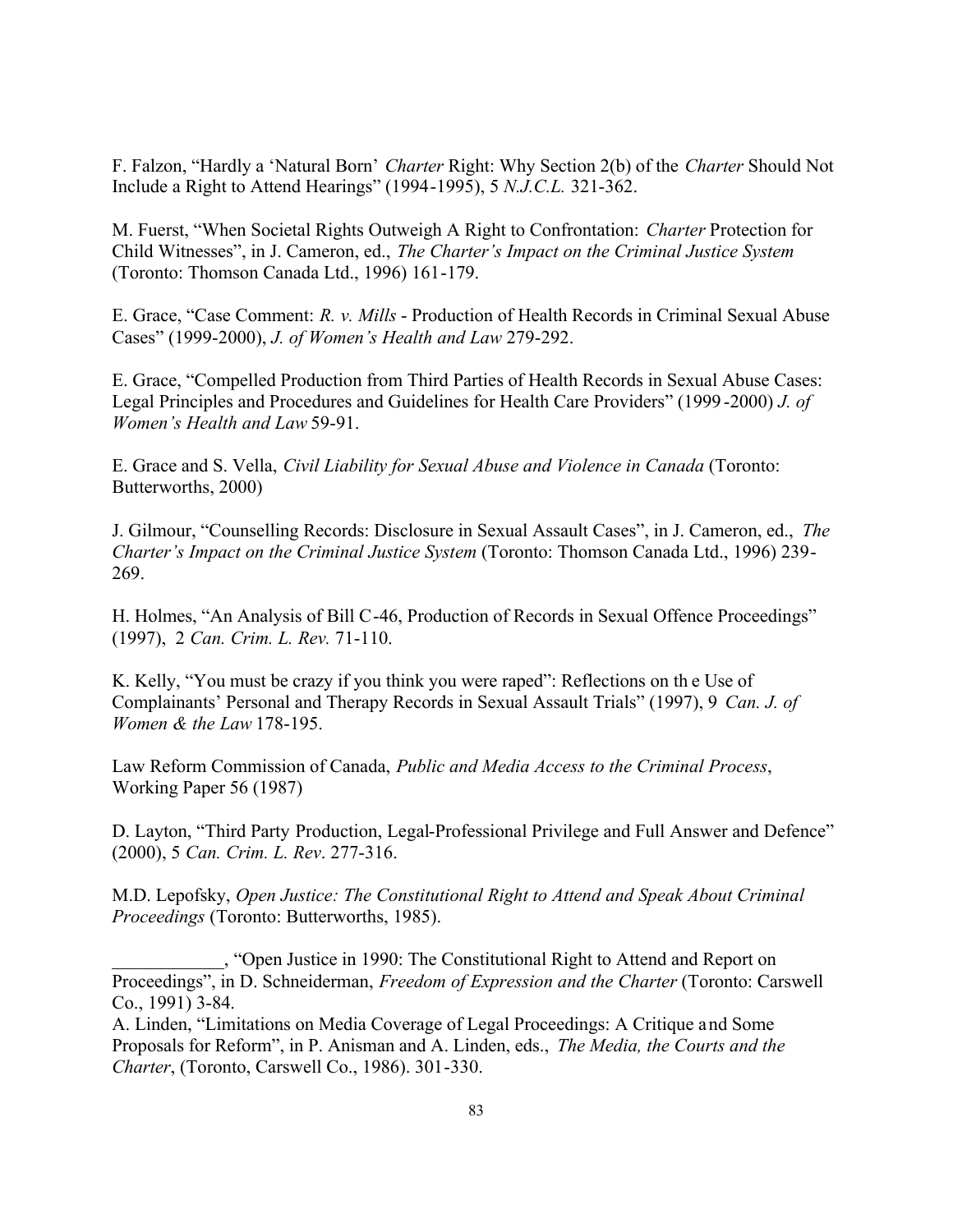B. MacFarlane & H. Keating, "Horrific Video Tapes as Evidence: Balancing Open Court and Victims' Privacy" (1999), 41 *Crim. L.Q.* 413.

D. MacIntosh, "Protecting Children: The Constitutionality of Sections 715.1 and 486(2.1) of the *Criminal Code*" (1993-1994), 4 *N.J.C.L.* 234-247.

D. Martin, "Rising Expectations: Slippery Slope or New Horizon? The Constitutionaliza tion of Criminal Trials in Canada", in J. Cameron, ed., *The Charter's Impact on the Criminal Justice System* (Toronto: Thomson Canada Ltd., 1996) 87-121.

D. Paciocco, "Techniques for Eviscerating the Concept of Relevance: A Reply and Rejoinder to "Sex with the Accused on Other Occasions: The Evisceration of Rape Shield Protection" (1995), 33 C.R.  $(4^{th})$  365-380.

K. Roach, *Due Process and Victims' Rights: The New Law and Politics of Criminal Justice* (Toronto: University of Toronto Press, 1999)

P. Sankoff, "Crown Disclosure after *Mills*: Have the Ground Rules Suddenly Changed?" (2000), 28 C.R.  $(5^{th})$  285-294.

H. Stewart, "*R. v. Darrach*: A Step Forward in the Constitutionalization of Fault?"(1999), 4 *Can. Crim. L. Rev.* 9-23

D. Stuart, "*Mills*: Dialogue with Parliament and Equality by Assertion at What Cost? (2000), 28 C.R.  $(5^{th})$  275-284.

A. Young, *The Victims of Crime Research Series*, "The Role of the Victim in the Criminal Process: A Literature Review - 1989 to 1999.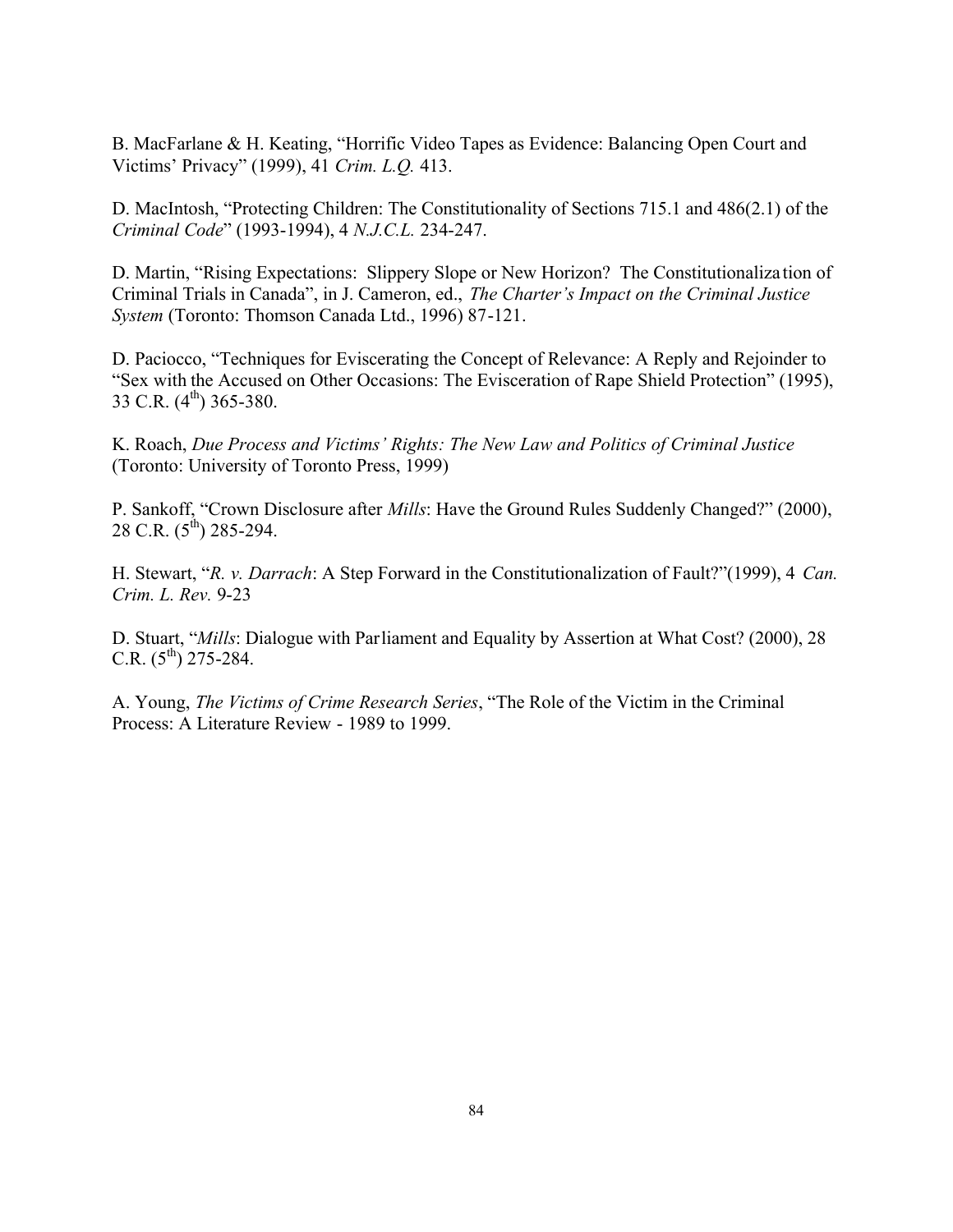# *U.K. and the Commonwealth*

A. Ashworth, "Victims' Rights, Defendants' Rights and Criminal Procedure" in A. Crawford and J. Goodey eds., *Integrating a Victim Perspective within Criminal Justice: International Debates*, (Aldershot: Dartmouth Publishing Co. Ltd., 2000) 185-204.

R.A. Caldwell and J.M.E. Garrow, "Garrow and Caldwell's Criminal Law in New Zealand, 6<sup>th</sup> ed." (Wellington: Butterworths of New Zealand Ltd., 1981) 360-361, 397.

B. Cook, F. David and A. Grant, "Victim's Needs, Victim's Rights: Policies and Programs for Victims of Crime in Australia" (1999), Canberra: Australian Institute of Criminology, 122-153.

M. Findlay, S. Odgers and S. Yeo, *Australian Criminal Justice* (Victoria: Oxford University Press, 1999) 333-355.

S. Garkawe, "The Role of the Victim During Criminal Court Proceedings" (1994), 17 *UNSW L. J.* 595-616.

Great Britain Central Office of Information (1990), *Victim's Charter: A Statement of the Rights of Victims of Crime*, prepared for the Home Office by the Central Office of Information, London: H.M.S.O.

R.I. Mawby, "Victims' needs or victims' rights: alternative approaches to policy-making" in M. Maguire and J. Pointing eds., *Victims of Crime: a new deal?* (Milton Keynes: Open University Press, 1988) 127-137.

D. Miers, "The Responsibilities and the Rights of Victims of Crime" (1992), 55 *Modern L. Rev.* 402-505.

H. Reeves and K. Mulley, "The New Status of Victims in the UK: Opportunities and Threats" in A. Crawford and J. Goodey, eds., *Integrating a Victim Perspective within Criminal Justice: International DebatesI* (Aldershot: Dartmouth Publishing Co. Ltd., 2000) 125-145.

J. Shapland, "Victims and Justice: Needs, Rights and Services", in J. van Dijk et al. eds., *Criminal Law in Action: An Overview of Current Issues in Western Societies* (Deventer: Kluwer Law and Taxation Publishers, 1986) 393-404.

J.R. Spencer, "Improving the Position of the Victim in English Criminal Procedure" (1997), 31 *Israel L. Rev.* 286-299.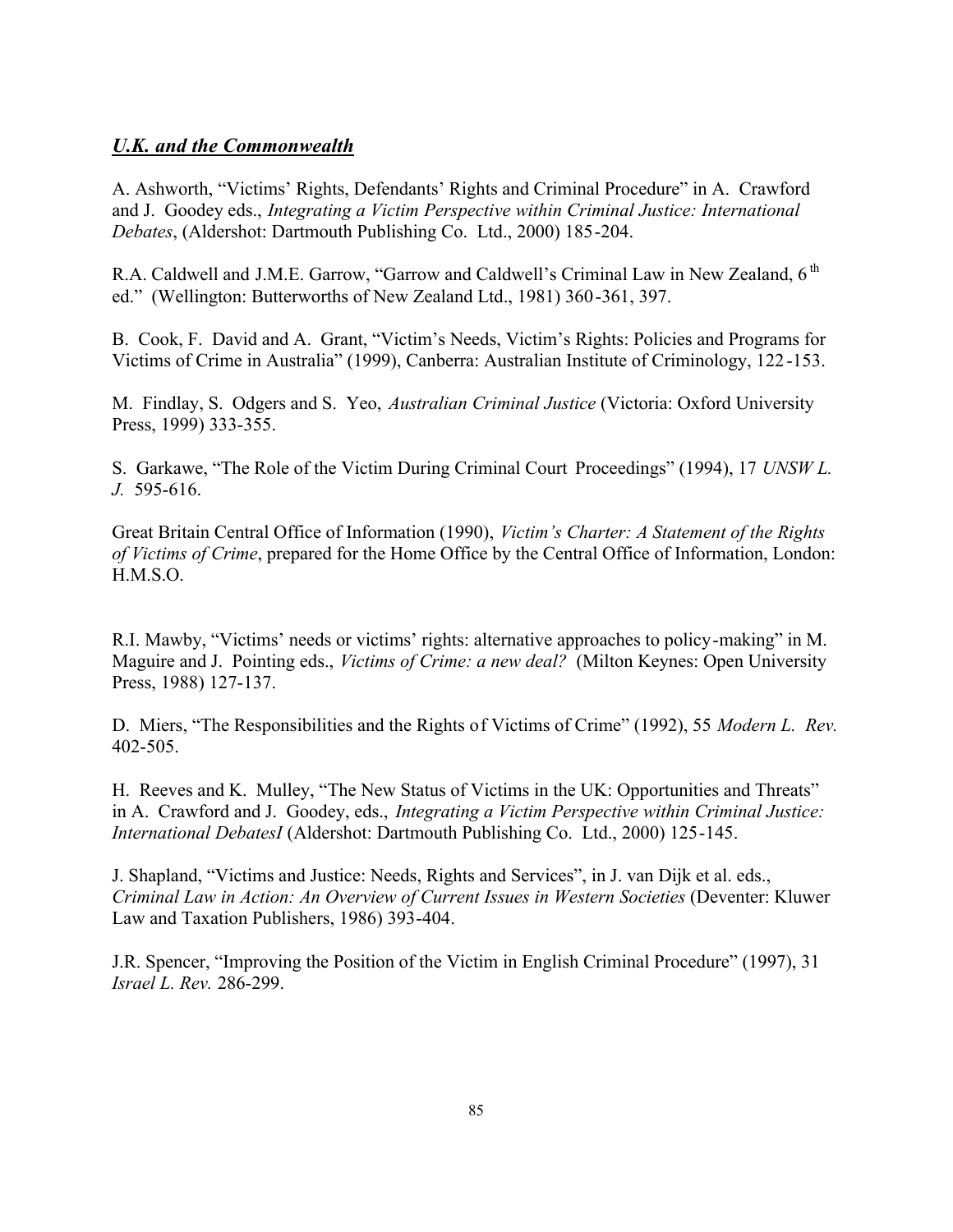# *The United States*

### *The United States Constitution*

*The First Amendment* (guarantees the freedom of speech and the freedom of the press)

Sixth Amendment (guarantees the accused in criminal prosecutions a speedy and public trial)

#### *Case law*

*Cox Broadcasting Corp. v. Cohn*, 420 U.S. 469 (1975) (holding that a civil damages award for broadcasting the name of a rape-murder victim, obtained from courthouse records, was unconstitutional)

#### *Florida Star v. B.J.F.*, 491 U.S. 524 (1989)

(concluding that the First Amendment precludes damages against a newspaper for publishing the name of a rape victim which was obtained from a publicly released police report)

#### *Gannett Co. v. DePasquale*, 443 U.S. 368 (1979)

(holding that neither the press nor the public has the constitutional right to attend *pre*-trial criminal proceedings)

*Globe Newspaper Co. v. Superior Court*, 457 U.S. 596 (1982) (holding that the mandatory closure of trials, for certain sexual offences, during the testimony of victims under age 18, violated the First Amendment)

*Landmark Communications, Inc. v.* Virginia, 435 U.S. 829 (1978) (holding unconstitutional a state law punishing media disclosure of confidential investigations into judicial misconduct)

*Nebraska Press Assn v. Stuart*, 427 U.S. 539 (1976) (concluding that once a public hearing is held, what transpires cannot be subject to prior restraint)

*Oklahoma Publishing Co. v. District Court*, 430 U.S. 308 (1977) (striking a state court injunction prohibiting the news media from publishing the name or photograph of a defendant in juvenile court)

*Press-Enterprise Co. v. Superior Court of Calif.*, 464 U.S. 501 (1984) (concluding that the guarantee of open public proceedings in criminal trials invcludes *voir dire* examination of jurors) *Richmond Newspapers v. Virginia*, 448 U.S. 555 (1980) (upholding a constitutionally protected right of access to courtrooms)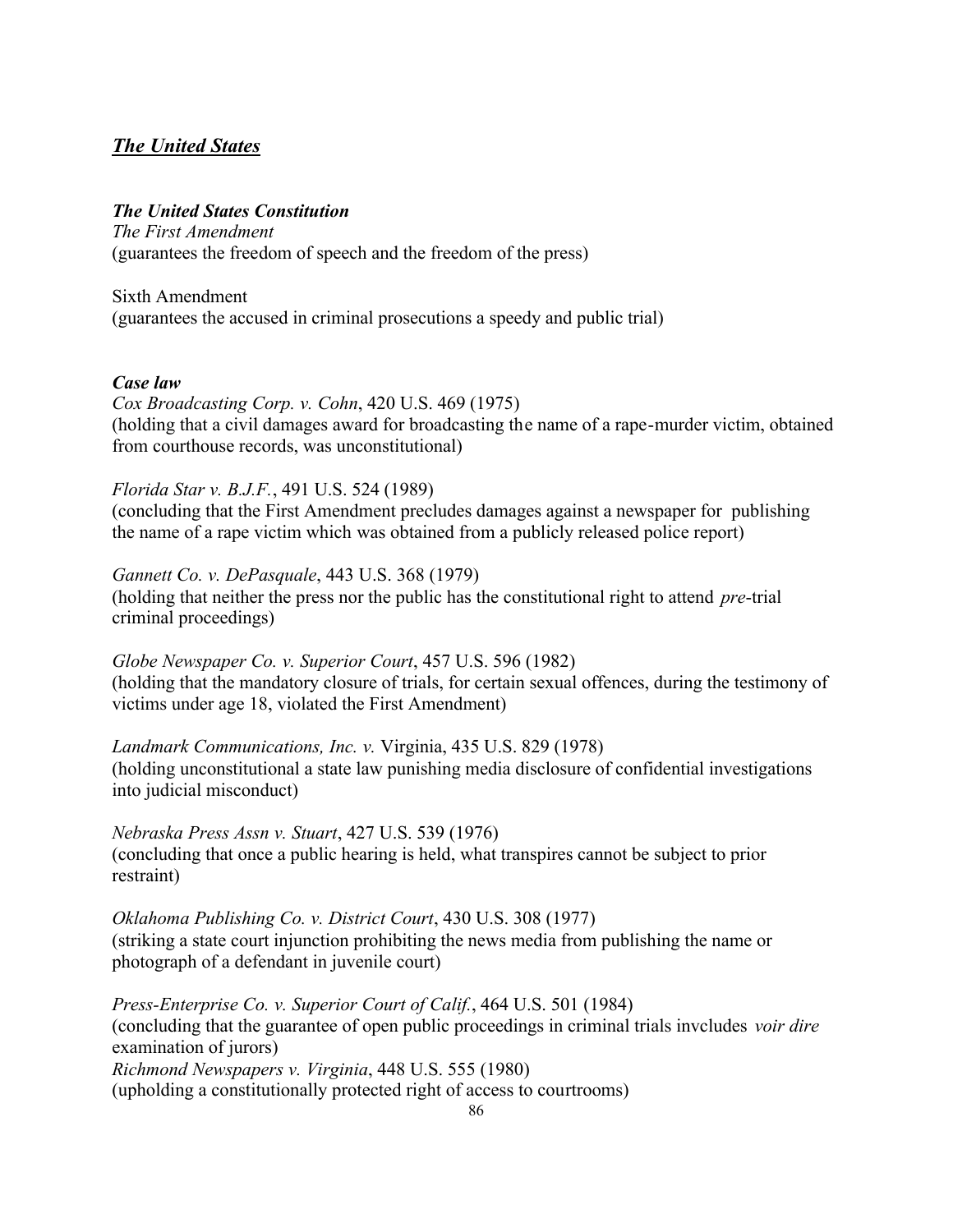# *Ross v. Midwest Communications*, 870 F.2d 271 (5<sup>th</sup> Cir. 1989)

(holding that the use of a rape victim's first name and picture of her residence was not actionable as an invasion of privacy, because such details were newsworthy in the circumstances of that documentary)

*Smith v. Daily Mail Publishing Co.*, 443 U.S. 97 (1979) (holding that newspapers cannot be charged for publishing the name of a juvenile offender)

*State v. Globe Communications Corp.*, 648 So. (2d) 110 (1994) (finding Florida's provision protecting the identity of sex offense victims invalid on its face, in criminal proceedings against one of the newspapers that published the name of the victim in William Kennedy Smith's rape trial)

#### *Secondary Literature*

P.A. Albrecht, "The Functionalization of the Victim in the Criminal Justice System" (1999), 3 *Buff. Crim. L. Rev.* 91.

M. Ash, "On Witnesses: A Radical Critique of Criminal Court Procedures" in P. Rock, ed., *Victimology* (Aldershot: Dartmouth Publishing Co. Ltd., 1994) 159-198.

H. Benedict, "Commentaries" (1993), 61 *Fordham L. Rev.* 1141-1145).

H. Benedict, *Virgin or Vamp: How the Press Covers Sex Crimes* (USA: Oxford University Press, 1992).

B.J. Berlin, "Revealing the Constitutional Infirmities of the '*Crime Victims Protection Act*': Florida's New Privacy Statute for Sexual Assault Victims" (1995), 23 *Fla. St. U. L. Rev.* 513- 560.

K. Chopra, "Peeping Press vs. Private Persecution: A Resolution of the Conflict between Freedom of the Press and Freedom From the Press" (1999), 19 *Loy. L.A. Ent. L.J.* 253-277.

S. Cohn, "Protecting Child Rape Victims From the Public and Press After *Globe Newspaper* and *Cox Broadcasting*" (1983), 51 *Geo. Wash. L. Rev.* 269-289.

*Comment*,"An Accommodation of Privacy Interests and First Amendment Rights in Public Disclosure Cases"(1976), 124 *U. Pa. L. Rev.* 1385-1417.

D.W. Denno, "Perspectives on the Disclosing Rape Victims' Names" (1993), 61 *Fordham L. Rev.* 1113-1131, and "Commentaries", at 1133-45**.**

L. Fairstein, "Commentaries"(1993), 61 *Fordham L. Rev*.1137-1140.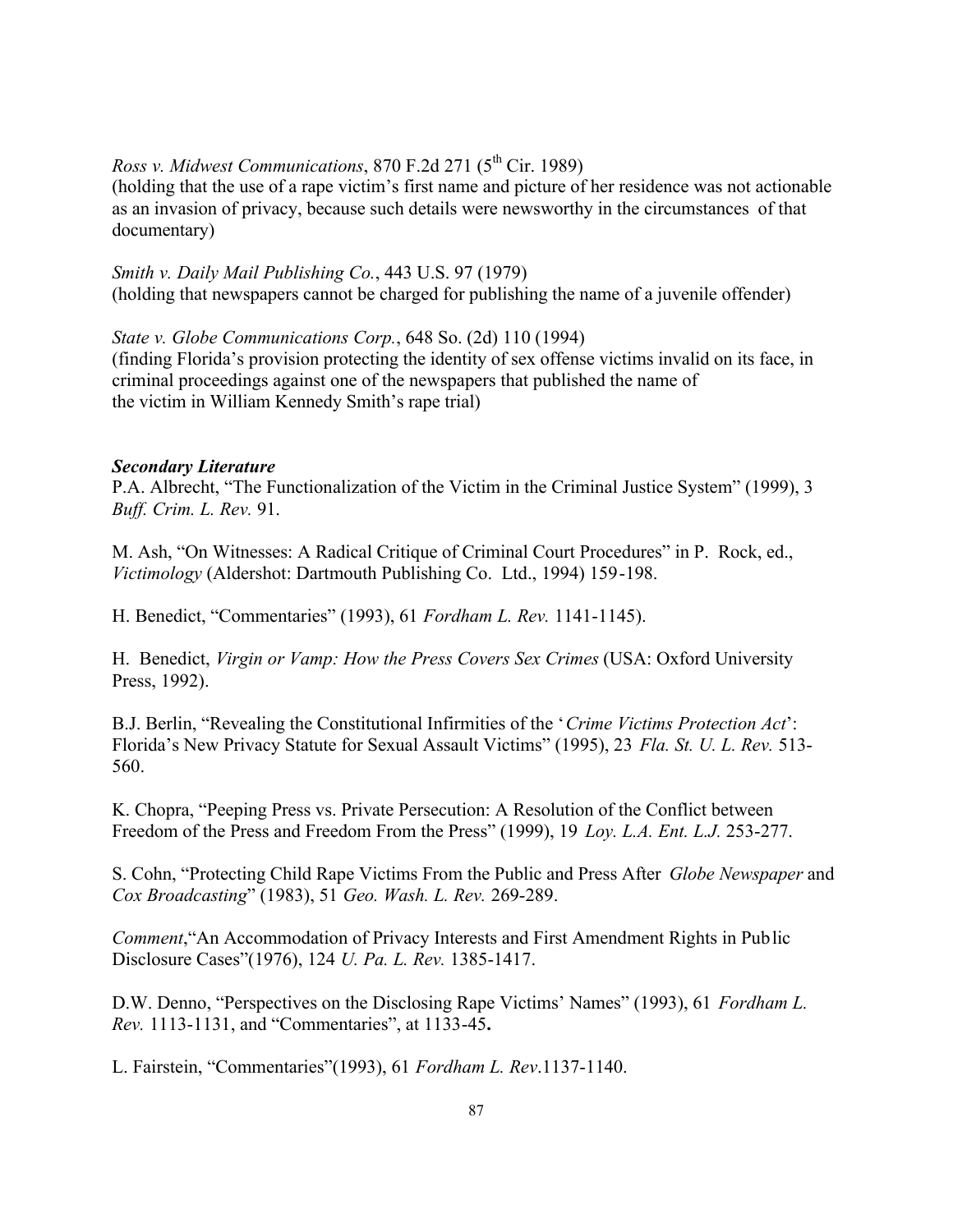G. M. Fenner & J.L. Koley, "Access to Judicial Proceedings: To *Richmond Newspapers* and Beyond"(1981),16 *Harv. C.R.-C.L. L. Rev.* 415-459.

A. Frumkin, "The First Amendment and Mandatory Courtroom Closure in *Globe Newspaper Co. v. Superior Court*: The Press' Right, The Child Rape Victim's Plight"(1984), 11 *Hastings Const. L. Q.* 637-664.

M. Gartner, "Commentaries"(1993), 61 *Fordham L. Rev.* 1133-1135.

G. Giampetruzzi, "Raped Once but Violated Twice: Constitutional Protection of a Rape Victim's Privacy"(1992), 66 *St. John's L. Rev.* 151-177

A. Goy, "The Victim-Plaintiff in Criminal Trials and Civil Law Responses to Sexual Violence"(1996), 3 *Cardozo Women's L.J.* 335-348.

P. Grobman, "The Constitutionality of Statutorily Restricting Access to Judicial Pr oceedings: The Case of the Rape Shield Mandatory Closure Provision"(1986), 66 *B.U. L. Rev.* 271-310.

C. Haughwout, "Prohibiting Rape Victim Identification in the Media: Is it Constitutional?"(1992), 23 *U. Tol. L. Rev*. 735-750.

J. Hearn, "*Globe Newspaper*: Sounding the Death Knell for Closure in Courtroom Proceedings?"(1983), 3 *Pace L. Rev.* 395-414.

Lynne Henderson, Criminal Law Symposium Commentary: "The Federal Victims' Rights Amendment" (1998), 10 *St. Thomas L. Rev.* 579.

S. H. Hutt, "In Praise of Public Access: Why the Government Should Disclose the Identities of Alleged Crime Victims"(1991), 41 *Duke L.J.* 368-414.

A. Koskela, "Victims' Rights Amendments: An Irresistible Political Force Transforms the Criminal Justice System" (1997), 34 *Idaho L. Rev.* 157.

S. M. Leone, "Protecting Rape Victims' Identities: Balance Between the Right to Privacy and the First Amendment"(1993), 27 *New Eng. L. Rev.* 883-913.

P. Marcus and T. McMahon, "Limiting Disclosure of Rape Victims' Identities"(1991), 64 *Cal. L. Rev.* 1019-1055.

R. Mostseller, "Victims Rights and the Constitution: Moving from Guaranteeing Participatory Rights to Benefiting the Prosecution" (1998), 29 *St. Mary's L.J.* 1053.

J. Nowaczewski, "The First Amendment Right of Access to Civil Trial After *Globe Newspaper Co. v. Superior Court*"(1984), 51 *U. Chi. L. Rev.* 286-314.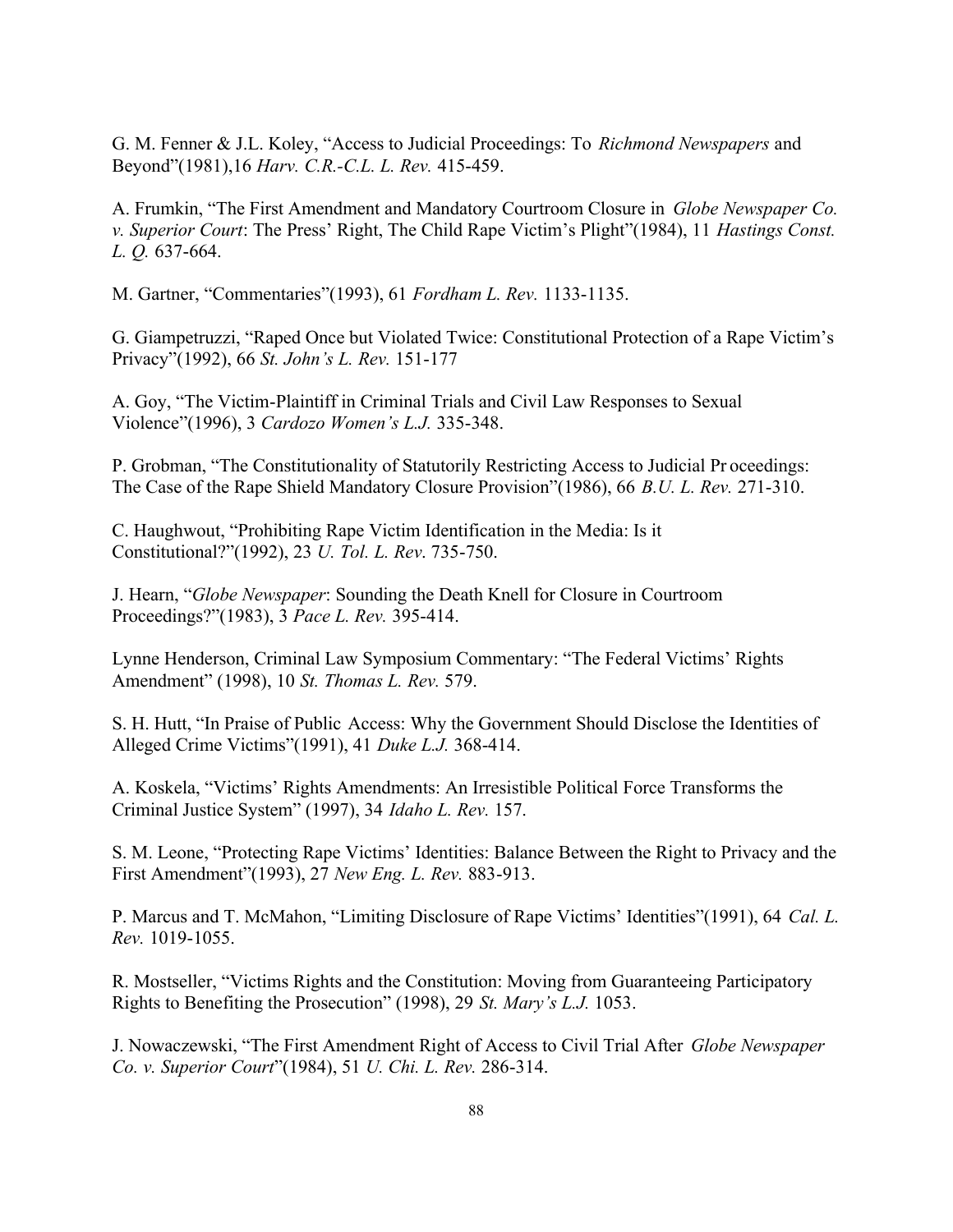K. O'Brien, "South Carolina: Last Haven for Rape Victim Privacy?"(1999), 50 *S.C.L. Rev*. 873- 885 .

L. Perry, "When Identities are 'Wrongfully Disclosed': How *The Florida Star v. B.J.F.* Has Changed Privacy Protection"(1990), 3 *U. Fla. J. L. & Pub. Pol'y* 101-135.

W.T. Pizzi and W. Perron, "Crime Victims in German Courtrooms: A Comparative Perspective on American Problems"(1996), 32 *Stanford J. of Int'l. L*. 37-64.

K. Rhodes, "Open Court Proceedings and Privacy Law: Re-Examining the Bases for the Privilege"(1996), 74 *Tex. L. Rev.* 881-912.

K. Sanchez, "Barring the Media From the Courtroom in Child Abuse Cases: Who Should Prevail?"(1998), 46 *Buff. L. Rev.* 217-256.

L. Sebba, "Will the "Victim Revolution" Trigger A Reorientation of the Criminal Justice System?"(1997), 31 *Israel L. Rev*. 379-428.

M. Stanton, "*Florida Star v. B.J.F.*: The Wrongful Obliteration of the Tort of Invasion of Privacy Through the Publication of Private Facts"(1991), 18 *Hastings Const. L.Q.* 391-416.

Samuel D. Warren & Louis D. D.Brandeis, "The Right to Privacy"(1890), 4 *Harv. L. Rev.* 193- 220 .

L. Weakland, "Confusion in the Courthouse: The Legacy of the *Gannett* and *Richmond Newspapers* Public Right of Access Cases"(1986), 59 *S. Cal. L. Rev.* 603-639.

S. Wiegand, "Sports Heroes, Sexual Assault and the Unnamed Victim" (2001), 12 *Marq. Sports L. Rev.* 501-514.

C. Work, "Whose Privacy?"(2001), 55 *Montana L. Rev.* 209 (1994).

R.D. Workman, "Balancing the Right to Privacy and the First Amendment"(1992), 29 *Hous. L. Rev.* 1059-1089.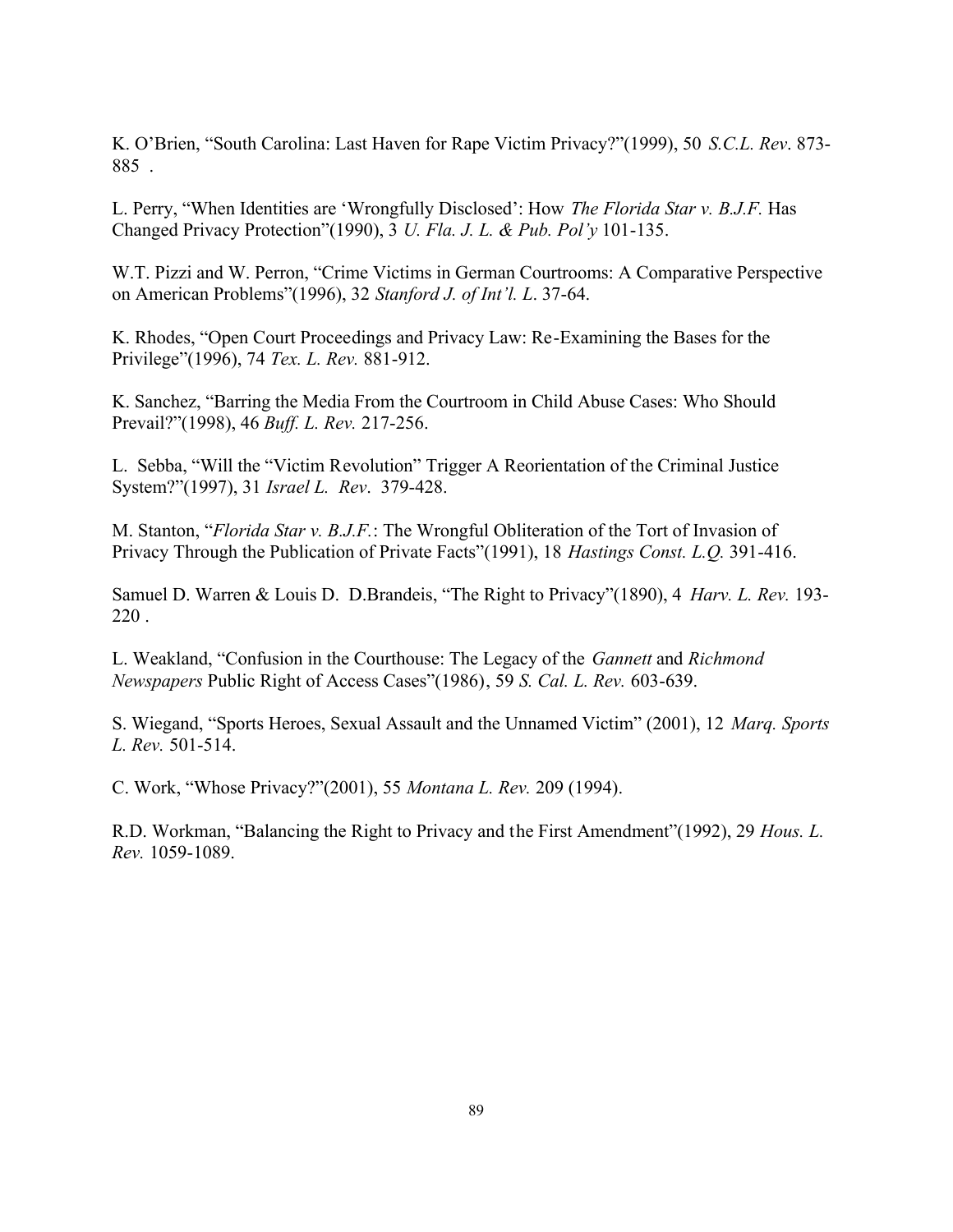# *Civilian and Other Jurisdictions*

S. Boylan, "Coffee from a Samovar: The Role of the Victim in the Criminal Procedure of Russia and the Proposed Victims Rights Amendment to the United States Constitution" (1998), 4 *U.C. Davis J. of Int'l. L & Pol'y* 103-118.

D. Krapac, "The Victim's Procedural Role in the Yugoslav Criminal Processes" (1985), 11 *Rev. Of Socialist L*. 369-386.

M. Joutsen, "Changing Victim Policy: International Dimensions", in G. Kaiser, H. Kury, and J. Albrecht, eds., *Victims and Criminal Justice* Vol. 3, part 2 (Freiburg: Max Planck Institute, 1991) 765-797.

 M. Joutsen, "Listening to the Victim: The Victim's Role in European Criminal Justice Systems" (1987), 34 *Wayne L. Rev.* 95-124.

M. Kaiser, "The Status of the Victim in the Criminal Justice System According to the *Victim Protection Act*", in G. Kaiser, H. Kuey, and J. Albrecht, eds., *Victims and Criminal Justice* Vol. 2 (Freiburg: Max Planck Institute, 1991) 543-578.

H. Kury and G. Kaiser, "The Victim's Position Within the Criminal Proceedings - An Empirical Study", in G. Kaiser, H. Kuey, and J. Albrecht, eds., *Victims and Criminal Justice* Vol. 2 (Freiburg: Max Planck Institute, 1991) 579-628.

I. Melup, "United Nations: Victims of Crime; Implementation of the Conclusions and Recommendations of the Seventh United Nations Congress on the Prevention of Crime and the Treatment of Offenders; Measures Taken to Implement the Declaration of Basic Principles of Justice for Victims of Crime and Abuse of Power" (1991), 2 *Int'l. Rev. Victimology* 29-59.

E. Muller-Rappard, "Perspectives on the Council of Europe's Approach to the Issue of Basic Principles of Justice for Victims of Crime" (1990), 12 *Human Rights Quarterly* 281-245.

J.F. Nijboer, "Protection of Victims in Rape and Sexual Abuse Cases in the Netherlands" (1997), 31 *Israel L. Rev.* 300-336.

K. Stefanowicz, "The Victim of Crime in Polish Criminal Law" (1992), 21 *Capital U. L. Rev.*  83-94.

J.J.M. van Dijk, "Victim Rights: A Right to Better Services or a Right to Active Participation?", in J. van Dijk et al. eds., *Criminal Law in Action: An Overview of Current Issues in Western Societies* (Deventer: Kluwer Law and Taxation Publishers, 1986) 351-375.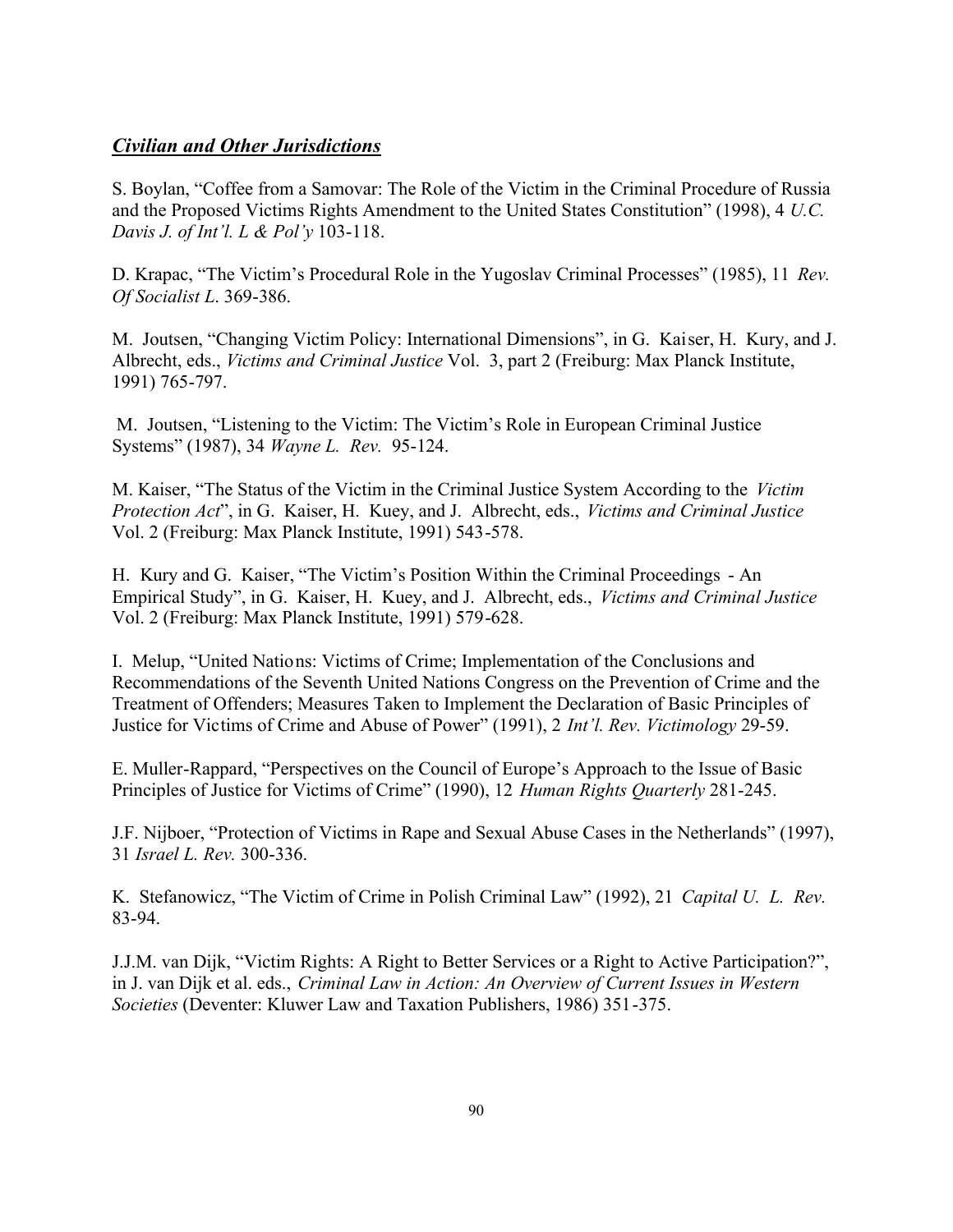#### *United Nations*

*Declaration of Basic Principles of Justice for Victims of Crime and Abuse of Power* A/Res/40/34, 29 November 1985, 96<sup>th</sup> plenary meeting

Para. 6(d) (providing that the responsiveness of judicial and administrative processes to the needs of victims should be facilitated by ... taking measures to minimize inconvenience to victims, *protect their privacy*, when necessary, and ensure their safety)

### *International War Crimes Tribunal Act*

- Art. 22 (stating that the International Tribunal shall provide in its rules and p rocedures for the protection of victims and witnesses, and that such measures shall include the conduct of *in camera* proceedings and the protection of the victim's identity)
- I. Melup "United Nations: Victims of Crime: Implementation of the Conclusions and Recommendations of the Seventh United Nations Congress on the Prevention of Crime and Treatment of Offenders; Measures Taken to Implement the *Declaration of Basic Principles of Justice for Victims of Crime and Abuse of Power* (1991), 2 *Int'l Rev. of Victimology* 29-59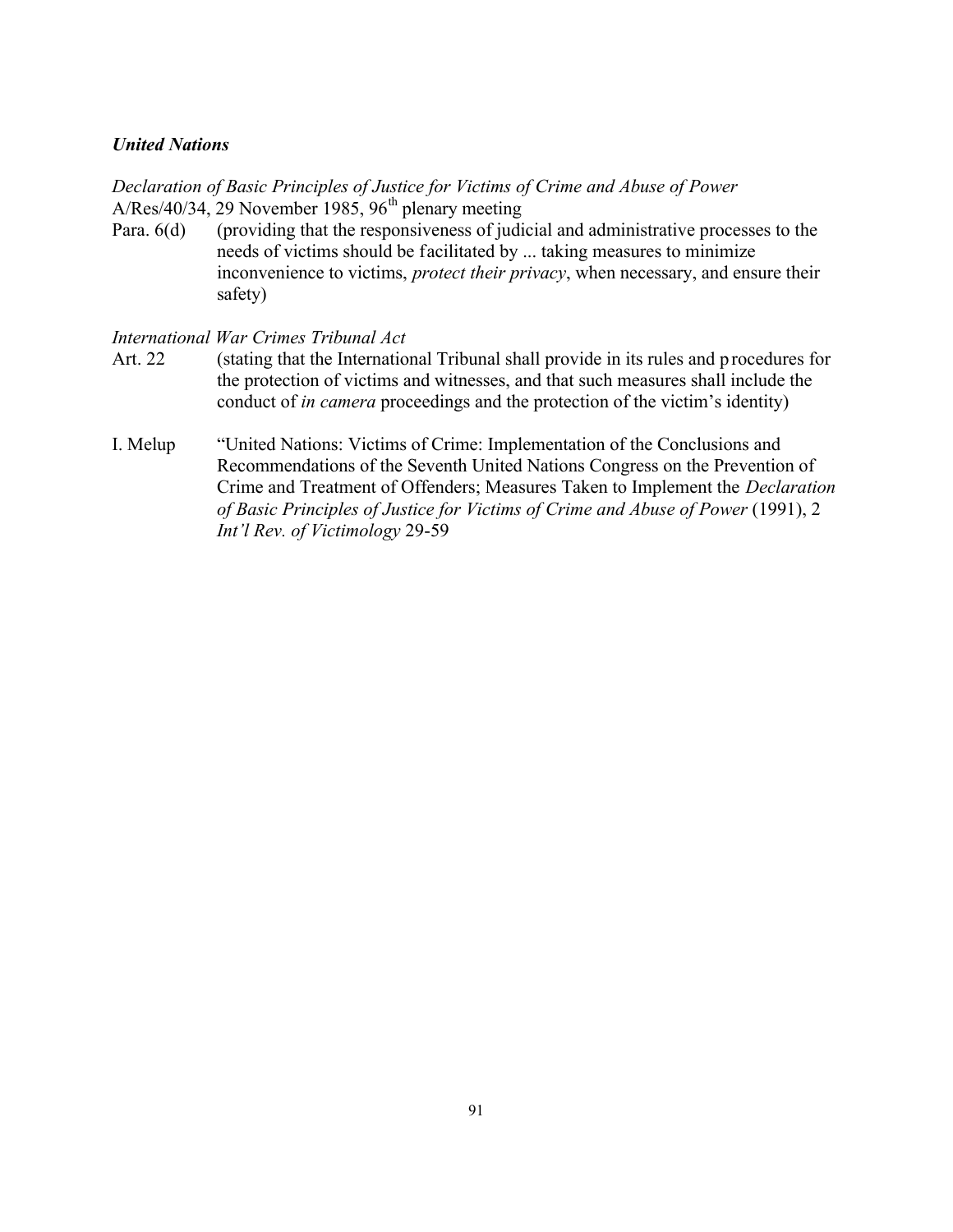# **CHAPTER 1**

- 1 (1890) 4 *Harv. L. Rev.* 193, at 196.
- 2 *Id.*

 $\overline{a}$ 

<sup>3</sup> C. Work, "Whose Privacy?" (1994), 55 *Montana L. Rev.* 209, at 221.

K. Kury and M. Kaiser, "The Victim's Position within the Criminal Proceedings - An Empirical Study", in G. Kaiser, H. Kury and H.-J. Albrecht, *Victims and Criminal Justice*, Vol. 51 Criminological Research Reports 581 (Freiburg: Max Planck Institute for Foreign and International Penal Law, 1991).

<sup>5</sup> *Charter of Rights and Freedoms*, being Part 1 of the *Constitution Act, 1982*, enacted by the *Canada Act 1982* (U.K.) c.11.

6 *The Queen v. Bernardo*, unreported decision of LeSage A.C.J.O.C., May 29, 1995, at 38 (emphasis in original).

7 Preamble, *The Victims' Bill of Rights,* S.O.1995, c.6.

8 *Id*.

9 *Id*. at s.2(1)2.

 $10$  *Id.* (emphasis added).

See s.722 of the *Criminal Code* (providing that the court shall, for purposes of sentencing, consider any statement prepared by a victim of the crime describing the harm done or loss arising from the commission of the offence); S.C. 1995, c.22, s.6.<br> $\frac{12}{12}$  See a.g. a. 728 and fallowing in the *Cuining LC* and the

See, e.g., s.738 and following in the *Criminal Code* (providing for orders that the offender make restitution to the victim or victims or his or her crime); S.C. 1995, c.22, s.6.

<sup>13</sup> *Bernardo*, *supra* note 6, at 38.

 $\frac{14}{15}$  *Id.* 

 $\frac{15}{16}$  *Id.* 

<sup>16</sup> Section 271, *Criminal Code* 1980-81-82, c.125, s.19.

<sup>17</sup> *R. v. Lavallee*, (1990), 76 C.R. (3d) 329.

<sup>18</sup> See s.273.2, 1992, c.38, s.1 (indicating when belief in consent is not a defence); see also *R. v. Ewanchuck* (1999), 22 C.R.  $(5^{th})$  1 (elaborating on the requirements of the statutory provision, and confirming that the accused must how an honest and mistaken belief that the complainant had communicated consent).<br> $^{19}$  Soo s 33, 1, 1005, s 32, s

See s.33.1, 1995, c.32, s.1 (defining the circumstances, which include interfering with the bodily integrity of another person, when a defence of self-induced intoxication is not available; see also *R. v. Daviault*, (1994), 33 C.R. (4<sup>th</sup>) 165 (S.C.C.) (recognizing intoxication as a defence to a charge of sexual assault).<br> $\frac{20}{16}$  is understood that the

It is understood that the complainant in sexual assault proceedings may either be a male or a female. The history of sexual assault, and the privacy and equality concerns of complainants is not gender-neutral. Recognizing, then, that males can also be victims but that the p rivacy issues have been discussed in gender-specific terms, the Report in most cases describes the complainant as female.

<sup>21</sup> See Chapter Three, titled "Victim privacy, sexual assault, and the *Charter*".<br><sup>22</sup>  $5.0061255572480$ 

 $\frac{22}{23}$  [1996] 3 S.C.R. 480.

*Id.* at 504.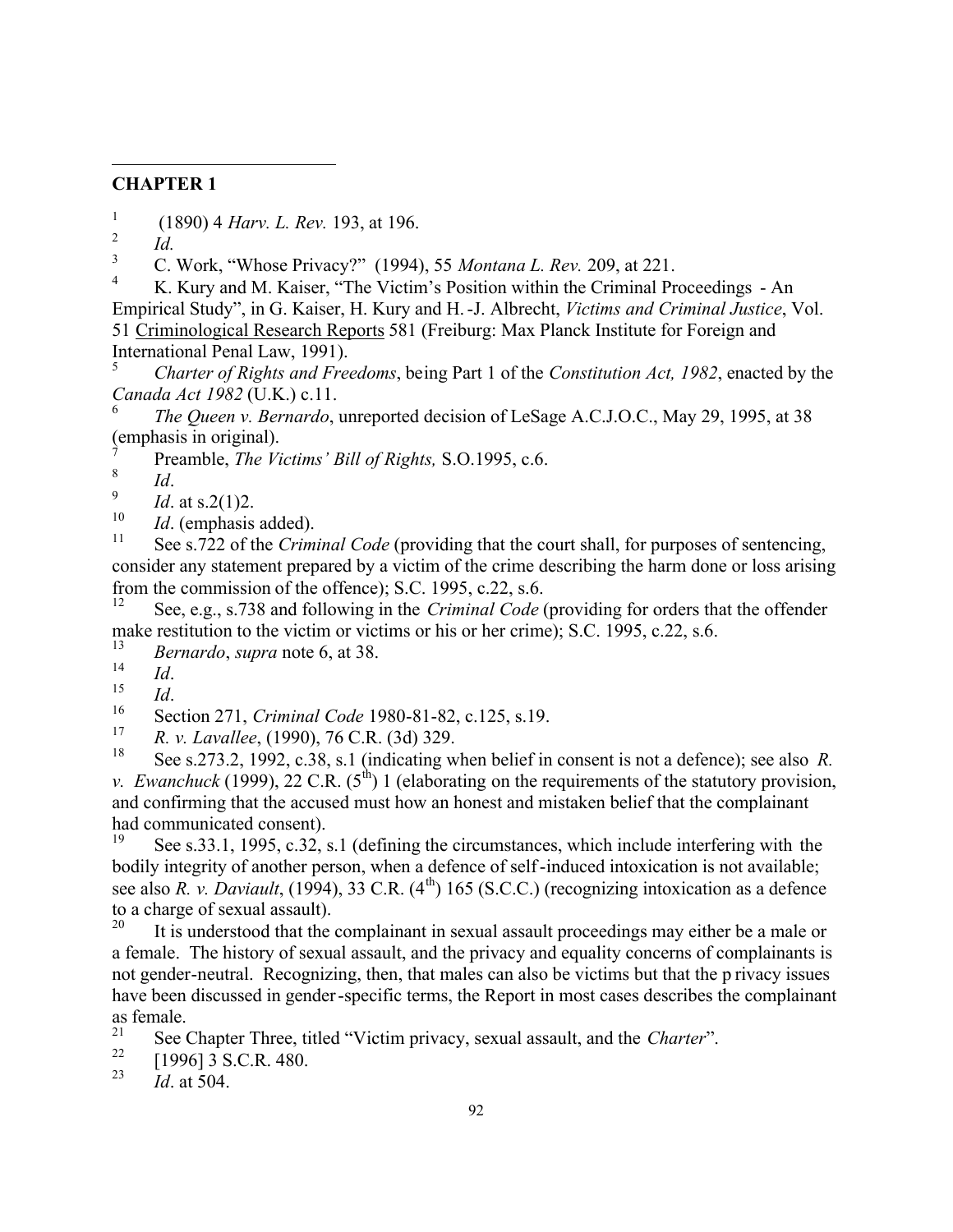- 24  $\frac{24}{25}$  *Id.*
- $\frac{25}{26}$  *Id.*
- $\frac{26}{27}$  *Id.* at 505.
- <sup>27</sup> See Chapter Two, titled "The open court principle and *the Charter*".
- $\frac{28}{29}$  [1988] 2 S.C.R. 122.
- $^{29}$  [1989] 2 S.C.R. 1326.
- $\frac{30}{31}$  [1994] 3. S.C.R. 835.
- $\frac{31}{32}$  *Supra*, note 22.
- $\frac{32}{33}$  [1991] 2. S.C.R. 577.
- $\frac{33}{34}$  [1995] 4 S.C.R. 411.
- [1999] 3 S.C.R. 668.

#### **CHAPTER 2**

1 *Criminal Code*, 1892, c.29.

<sup>2</sup> See s.517 (providing for an order of non -publication of information disclosed in a show cause hearing, which is mandatory on application by the accused, where either the accused or the prosecutor intends to show cause under s.515).<br><sup>3</sup> See s.530.(1) (providing for a non-publication

 See s.539 (1) (providing for a non-publication order of evidence taken at a preliminary inquiry, which is discretionary at the request of the prosecutor and mandatory at the request of the accused).; see also s.542 (2) (prohibiting the disclosure of any admission or confession tendered in evidence at a preliminary inquiry).

- 4 See *Dagenais v. C.B.C.*, [1994] 3 S.C.R. 835.
- $5$  See s.631(6) (protecting the identity of jurors).
- <sup>6</sup> See s.649 (prohibiting the disclosure of jury proceedings).
- 7 *Criminal Code*, 1892, c.29, ss.794, 849.
- 8  *Criminal Code*, R.S.C. 1906, c. 146, s.645.

 $\frac{9}{9}$ *Id.*, s.645 (3).

 $10$  As enacted in 1953-53, s.428 provided as follows:

The trial of an accused that is a corporation or who is or appears t be sixteen years of age or more shall be he ld in open court, but where the court, judge, justice or magistrate, as the case may be, is of opinion that it is in the interest of public morals, the maintenance of order or the proper administration of justice to exclude all or any members of the public from the court room, he may do so. *Criminal Code*, 1953-54, c.51, s.428.

<sup>11</sup> See *C.B.C. v. New Brunswick (Re: R. v. Carson)*, [1996] 3 S.C.R. 480.

<sup>12</sup> *Supra*, note 8; see also the *Controlled Drugs and Substances Act*; and the *Firearms Act*, S.C. 1995, c.39. See *Young Offenders Act*, R.S.C. 1985, c.Y-1, ss. 38 (prohibiting the publication of the names of young persons involved in the commission or prosecution of offences); 39 (granting a court or justice the power to exclude a person or the public from the proceedin gs); and 17 (providing for the non -publication of information disclosed at an application for transfer to ordinary court). The *Youth Criminal Justice Act,* R.S.C. 2002, c.1, came into effect April 1, 2003, ss. 110 and 111 (identity of offender, victims and witnesses not to be published); 132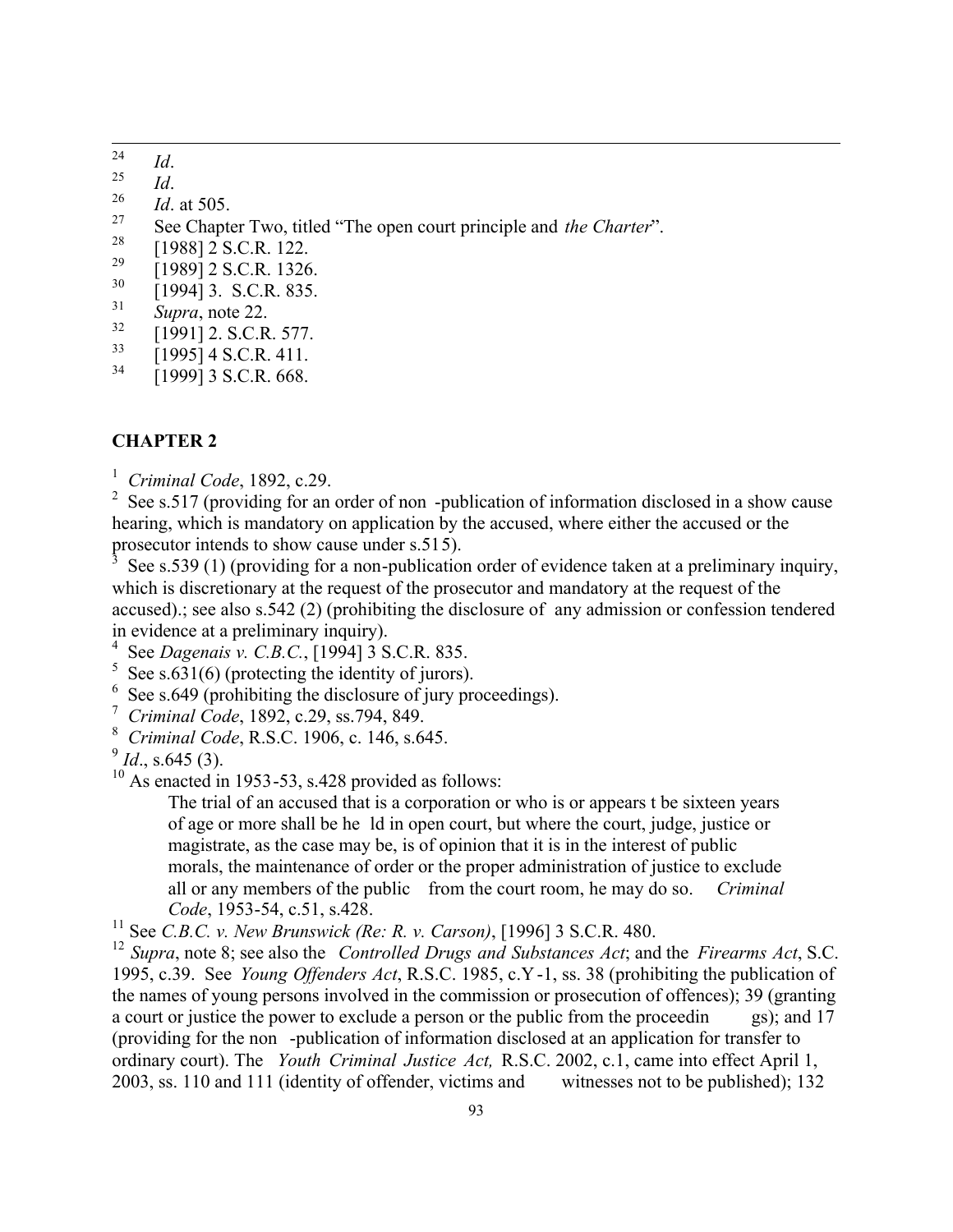(granting a court or justice the power to exclude a person or the public from the proceedings); 118 (prohibiting access to records unless authorized).

<sup>13</sup> See *Dagenais v. C.B.C.* [1994] 3 S.C.R. 835; *R. v. Mentuck* (2001), 205 D.L.R. (4 th) 512 (S.C.C.); and *R. v. O.N.E.* (2001), 205 D.L.R. (4<sup>th</sup>) 542 (S.C.C.).

<sup>14</sup> *Charter of Rights and Freedoms*, being Part 1 of the *Constitution Act, 1982*, enacted by the *Canada Act 1982* (U.K.) c.11.

<sup>15</sup> Section 1 of the *Charter id*., states:

The *Canadian Charter of Rights and Freedoms* guarantees the rights and freedoms set out in it subject only to such reasonable limits prescribed by law as can be demonstrably justified in a free and democratic society.

- $^{16}$  [1988] 2 S.C.R. 122.
- [1989] 2 S.C.R. 1326.
- $18$  [1994] 3 S.C.R. 835.
- $19$  [1996] 3 S.C.R. 480.
- $^{20}$  [1913] A.C. 417.
- $^{21}$  *Id.*, at 445.
- <sup>22</sup> *Id*. at 447.
- <sup>23</sup> *Id.* at 463.
- <sup>24</sup> *Id*.

 $\overline{a}$ 

- <sup>25</sup> *Id.* at 477.
- <sup>26</sup> *Id.* at 485.
- <sup>27</sup> *Id*.
- <sup>28</sup> *Gazette Printing Co. v. Shallow* (1909), 41 S.C.R. 339, at 359.
- $^{29}$  [1936] A.C. 177, at 200 (J.C.P.C.).
- <sup>30</sup> [1982] 1 S.C.R. 175.
- <sup>31</sup> *Id*. at 183.
- <sup>32</sup> *Id*.
- <sup>33</sup> *Id*. at 183-4.
- <sup>34</sup> *Id*.
- <sup>35</sup> *Id*. at 185.
- <sup>36</sup> *Id*. (emphasis added)
- <sup>37</sup> *Id*. at 186-7.

<sup>38</sup> Section 2 states that "Everyone has the following fundamental freedoms: ... (b) freedom of thought, belief, opinion and expression, includi ng freedom of the press and other media of communication"; the *Charter*, *supra* note 14.

<sup>39</sup> Section 32, *id*., specifies that the *Charter* applies to the Parliament and government of Canada, including matters relating to the Territories, and to the legislature and government of each province; the *Charter*, *supra* note 14.

<sup>40</sup> Section 8, *id.*, provides: "Everyone has the right to be secure against unreasonable search or seizure"; *Id.*

<sup>41</sup> Section 7, *id.*, provides: "Everyone has the right to life, liberty and security of the person and the right not to be deprived thereof except in accordance with the principles of fundamental justice"; *Id.*

 $42$  [1986] 1 S.C.R. 103.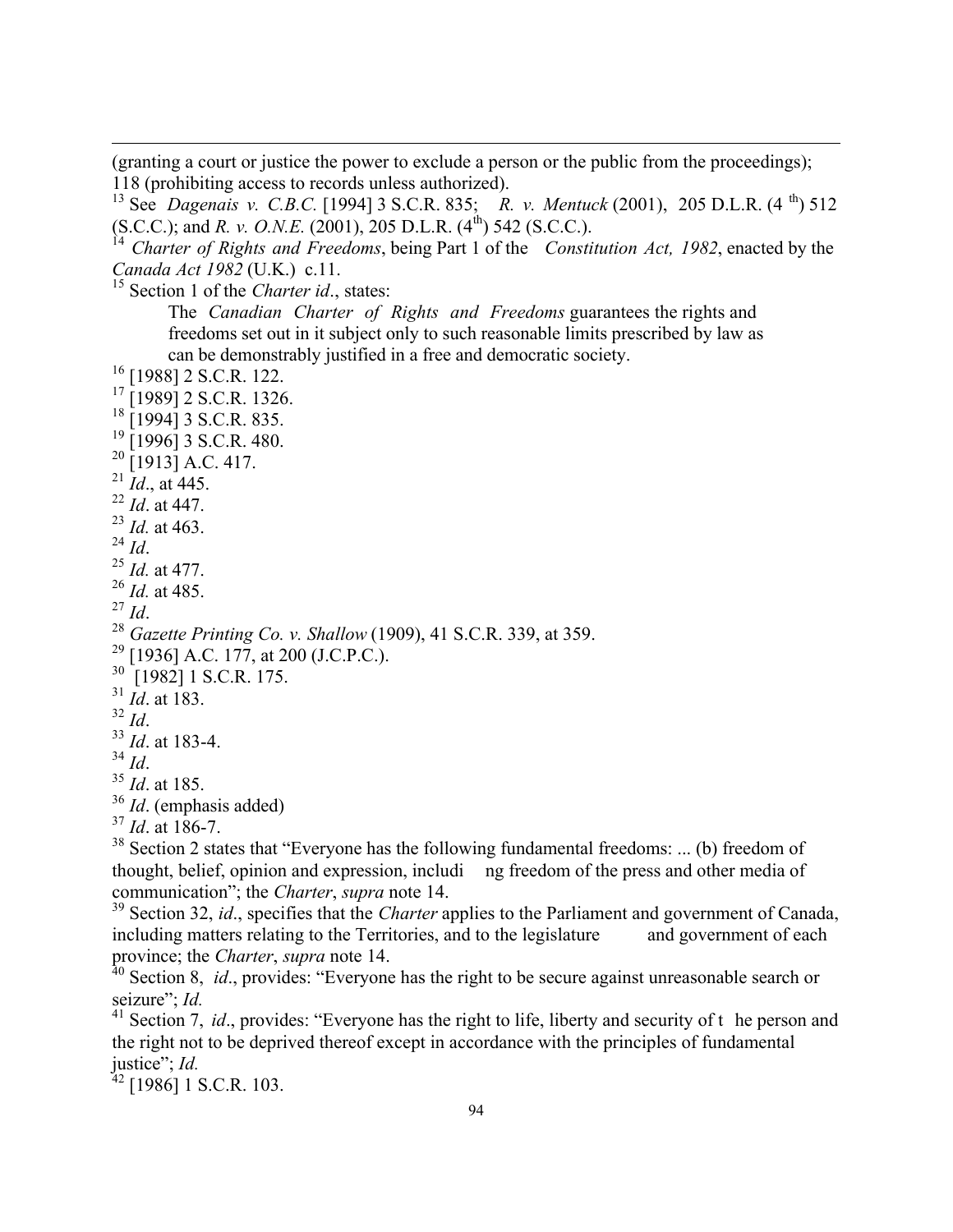<sup>44</sup> When first enacted, s.442(3) provided that the order could only be made if the prosecut or applied for it, but then it was mandatory for the trial judge to grant it. S.C. 1974 -75-76, c.93. It was amended to enable the judge to make the order at his or her initiative, and to make the order mandatory once either the prosecutor or complainant applied for it. S.C. 1980-81-82, c.125. <sup>45</sup> (1985), 49 O.R. (2d) 557 (O.C.A.).

<sup>46</sup> *Id.* at 574-75.

<sup>47</sup> *Id*. at 577.

<sup>48</sup> *Id*. at 564.

 $\overline{a}$ 

<sup>49</sup> It is understood that the complainant in sexual assault proceedings may either be a male or a female. The history of sexual assault , and the privacy and equality concerns of complainants is not gender-neutral. Recognizing, then, that males can also be victims but that the privacy issues have been discussed in gender-specific terms, the Report in most cases describes the complainant as female.

<sup>50</sup> [1988] 2 S.C.R. 122, at 129.

<sup>51</sup> *Id*. at 130.

<sup>52</sup> *Id*.

<sup>53</sup> *Id*. at 131-32 (emphasis added).

<sup>54</sup> *Id.* at 133. For instance, the section applies only to sexual offences, it restricts publication of facts related to identity and does not provide for a general ban, and is limited to instances where the prosecutor or complainant requests the ban.

<sup>55</sup> See, *e.g.*, *R. v. Several Unnamed Persons* (1983), 44 O.R. (20) 84 (Ont. H.C.) (dismissing applications by several *accused* charged with gross indecency for orders banning the disclosure of their identities).

<sup>56</sup> See, *e.g. Peterborough City v. Ramsden*, [1993] 2 S.C.R. 1084.

 $57$  Note, though, that her testimony was based on interview information with more than 100 victims. *Supra* note 45, at 563-64.

 $58$  (1989), 64 D.L.R. (4<sup>th</sup>) 577 (S.C.C.).

<sup>59</sup> Justice Cory wrote for himself, as well as for Chief Justice Dickson and Lamer J.; together with Wilson J., who concurred, the four judges formed a majority. La Forest J.'s dissent was joined by L'Heureux-Dubé J. and Sopinka J.

 *Id.* at 607. <sup>61</sup> *Id*. *Id*. at 608. *Id*. at 610. <sup>64</sup> *Id*. *Id*. at 614. *Id*. at 615. *Id*. at 589. *Id.* at 590. *Id*. at 592. *Id*. at 593. *Id*. at 600. <sup>72</sup> *Id*.

<sup>&</sup>lt;sup>43</sup> [1988] 2 S.C.R. 122.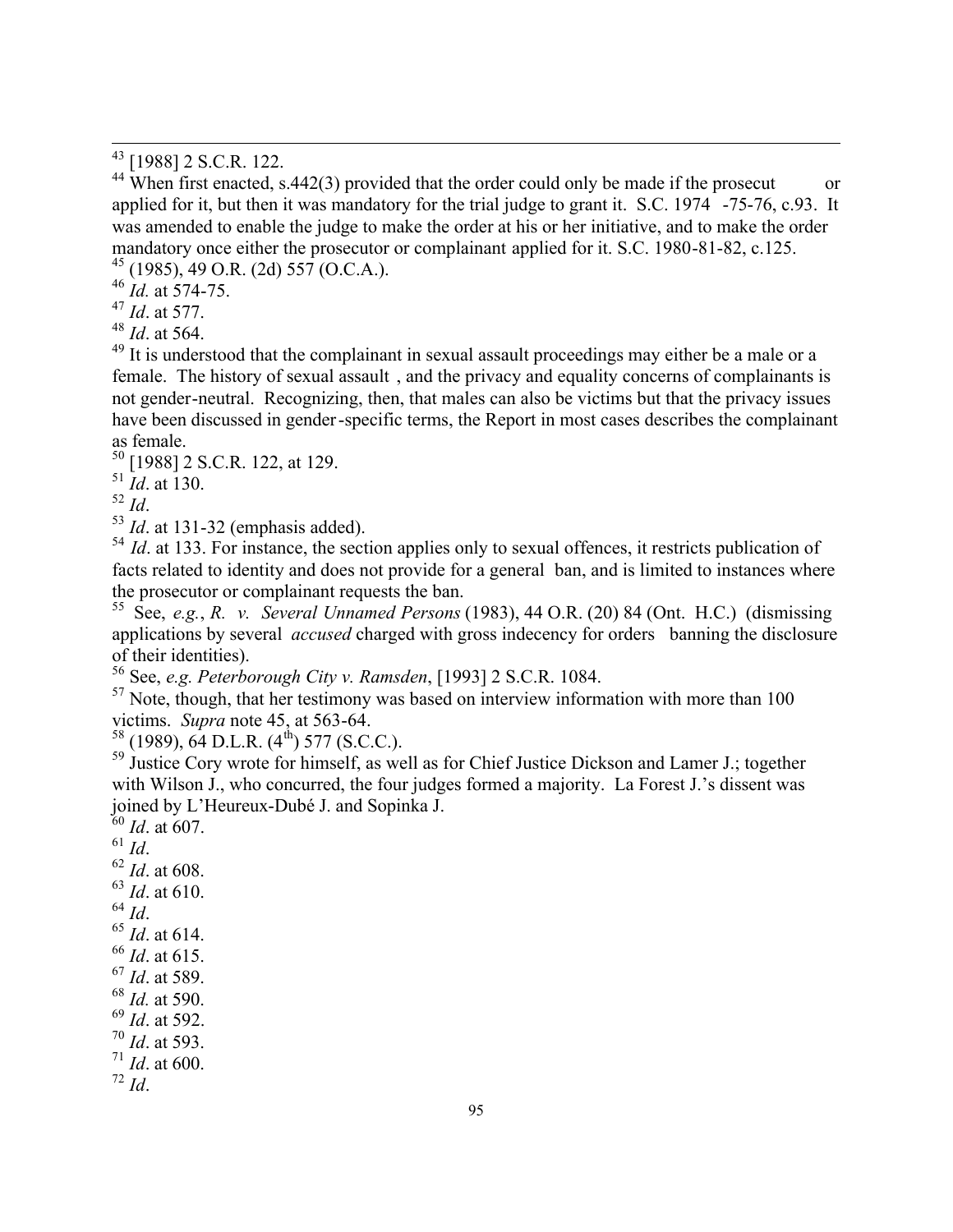*Id*. at 603. [1991] 1 S.C.R. 671. *Id*. at 679. *Id*. at 687 (emphasis added). *Id*. at 702 (emphasis added). *Id*. (emphasis added). *Id*. at 714 (emphasis added). *Id*. [1994] 3 S.C.R. 835.  $82 \over \text{Id}$ . <sup>83</sup> *Id.* at 876 (emphasis in original). *Id*. at 877. *Id*. *Id*. at 875. <sup>87</sup> *Id.* at 878 (emphasis in original). In addition to *C.B.C. (Re: R. v. Carson)*, see *R. v. Mentuck* (2001), 205 D.L.R. (4 th) 512; and *R. v. O.N.E.*, (2001), 205 D.L.R. (4<sup>th</sup>) 542. <sup>89</sup> Dagenais, at 857 -67 (explaining the convoluted grounds for finding jurisdiction to hear the appeal).  $^{90}$  *Id.* at 877. *Id*. *Id*. <sup>93</sup> [1996] 3 S.C.R. 480. <sup>94</sup> R.S.C. 1985, c.C-46. *New Brunswick*, at 508. *Id*. at 515-6. *Id*. at 516 and f. *Id*. at 521. *Id*. *Id*. <sup>101</sup> "Indeed", La Forest J. remarked, "Rice Prov. Ct. J. expressly stated that he did not have all the facts before him in making the order"; *id*. at 520.  $\frac{102}{102}$  *Id.* at 521. *Id*. at 522. *Id*. at 493. *Id*. *Id*. at 497. *Id*. at 504. <sup>108</sup> [1995] 4 S.C.R. 411, see Chapter Three.  $^{109}$   $\stackrel{\text{\tiny L}}{Id}$  . *Id*. *Id*. at 503. *Id*. at 505. 113 See *R. v. Mentuck* (2001), 205 D.L.R. (4<sup>th</sup>) 512; and *R. v. O.N.E.* (2001), 205 D.L.R. (4<sup>th</sup>) 542.

 $\overline{a}$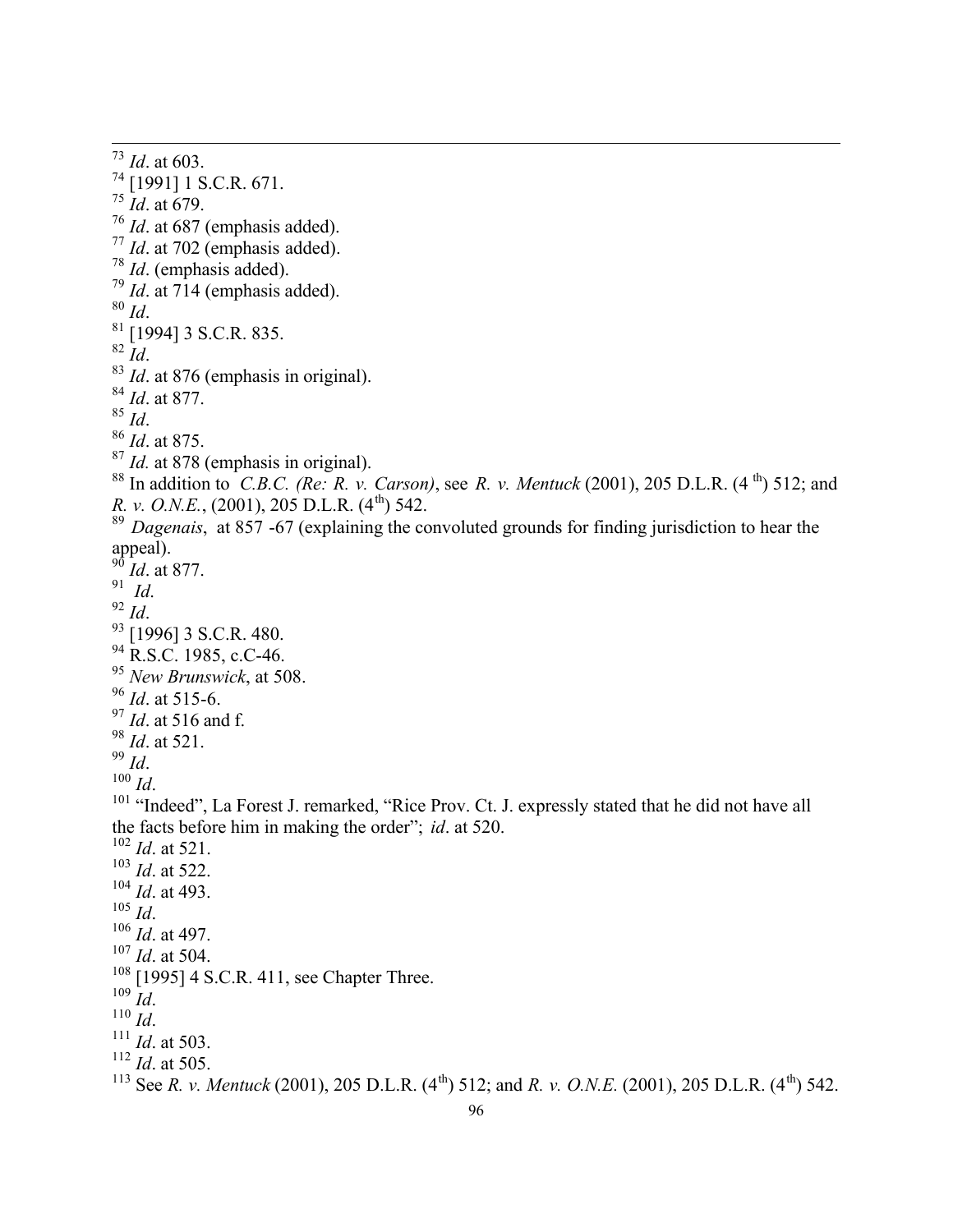<sup>114</sup> In *Mentuck*, Iacobucci J. re -framed the *Dagenais* test to allow explicitly for other crucial aspects of the administration of justice. There, the issue was whether a publication ban on the details of an undercover operation violated s.2(b) of the *Charter*. After agreeing with the *Dagenais* requirement that the ban be necessary and proportional, he stated the proper analytical approach this way: In his view, a ban should only be ordered when:

- a) such an order is necessary in order to prevent a serious risk to the pr oper administration of justice because reasonably alternative measures will not prevent the risk; and
- b) the salutary effects of the publication ban outweighs the deleterious effects on the rights and interests of the parties and the public, including the eff ects on the right to free expression, the right of the accused to a fair and public trial, and the efficacy of the administration of justice.

# **CHAPTER THREE**

 $\overline{a}$ 

<sup>1</sup> See Chapter Two.

 $2$  It is understood that the complainant in sexual assault proceedings may eit her be a male or a female. The history of sexual assault, and the privacy and equality concerns of complainants is not gender-neutral. Recognizing, then, that males can also be victims but that the privacy issues have been discussed in gender-specific terms, the Report in most cases describes the complainant as female.

- $3$  [1991] 2 S.C.R. 577.
- 4 [1995] 4 S.C.R. 411.
- 5 [1999] 3 S.C.R. 668.

6 *Canadian Charter of Rights and Freedoms*, Part I of the *Constitution Act, 1982*, being Schedule B to the *Canada Act 1982* (U.K.), 1982, c.11.

- 7 *Hunter v. Southam*, [1984] 2 S.C.R. 145, at 155.
- 8 *Id*. at 155.
- 9 *Id*.

<sup>10</sup> *Id.* at 159 (emphasis added).

11 *Id*.

- 13 *Id*. at 427.
- 14 *Id*. at 428.
- $^{15}$  *Id.* at 426.
- 16 *Id*. at 429.
- 17 *Id*.

 $18$  Section 7 states: "Everyone has the right to life, liberty and security of the person and the right not to be deprived thereof except in accordance with the principles of fundamental justice." *Charter*, *supra* note 6.

<sup>19</sup> *R. v. Mills*, [1986] 1 S.C.R. 863.

<sup>20</sup> Section 11 states that "Any person charged with an offence has the right ... (b) to be tried within a reasonable time." *Charter*, *supra* note 6.

<sup>21</sup> Supra note 19, at 918 (stating that the fundamental purpose of s.11(b) is to secure, within a specific framework, the more extensive right to liberty and security of the person of which no

<sup>12</sup> *R. v. Dyment*, [1988] 2 S.C.R. 417, at 428.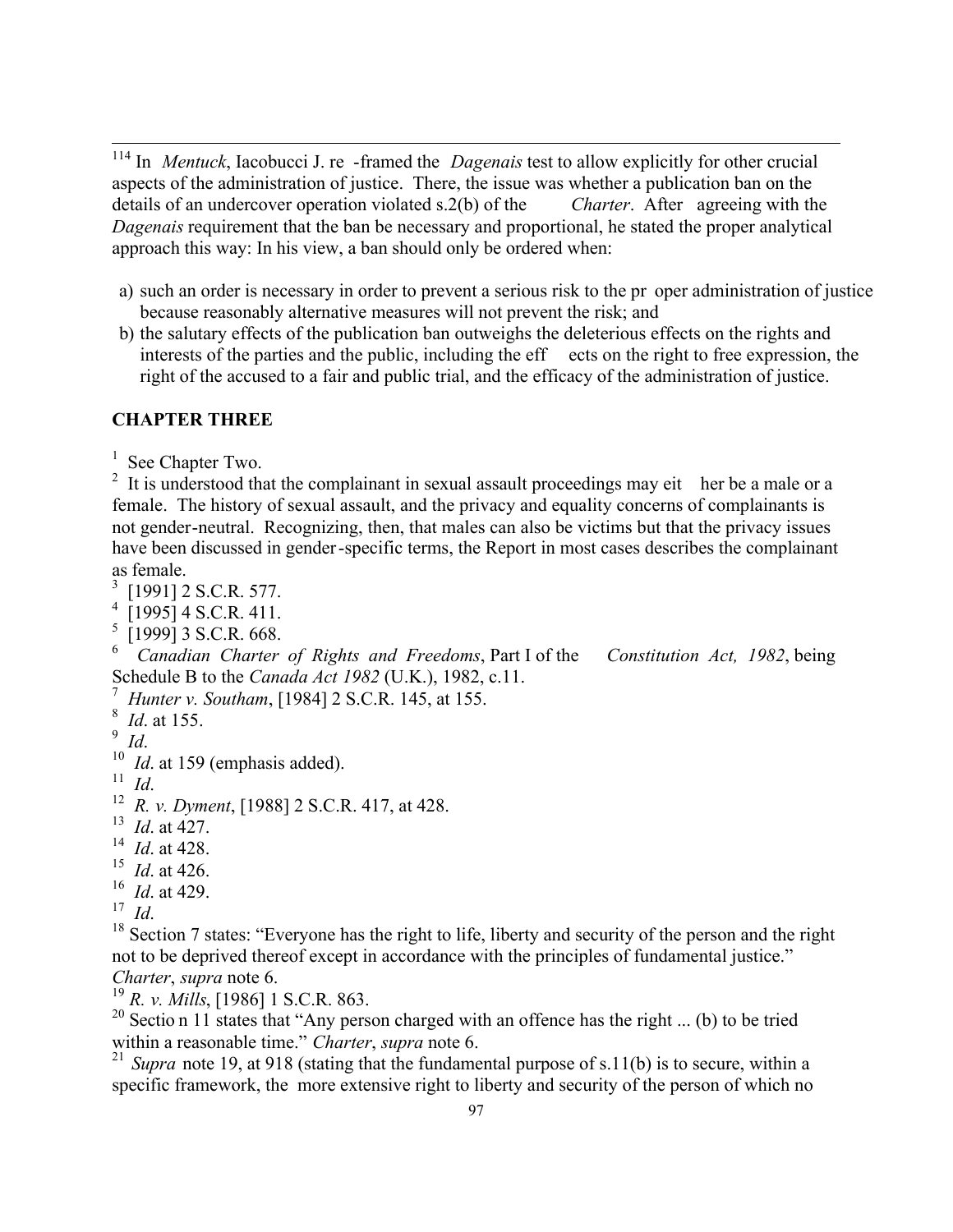one may be deprived except in accordance with the principles of fundamental justice.) *Id*. *Id*. [1988] 1 S.C.R. 30, at 54.  $^{25}$   $\overleftrightarrow{Id}$ . *Id*. at 56. *Id*. at 171. *Id*. at 175 (emphasis added). 1980-81-82-83, c. 125, s.19. R.S.C. 1985, c.C-46. *Id*. Section 273.2 (where belief in consent is not a defence); 1992, c.38, s.1. <sup>33</sup> Section 33.1 (when defence of self-induced intoxication is not available); 1995., s.32, s.1. As noted above, the complainant, in this study, is described in gender -specific terms. By the same token, the accused is referred to as "he". Although there are exceptions to the gender specific terminology used here, the debate about victims privacy in sexual assault proceedings presupposes that the accused and the victim are gender-specific individuals. [1991] 2 S.C.R. 577. *Criminal Code*, R.S.C. 1985, c. C-46 (formerly s.246.6 and 246.7 of the *Criminal Code*, R.S.C. 1970, c. C-34). *Seaboyer*, at 634-36. *Id*. at 711. <sup>39</sup> *Id.* at 613. Those exceptions were rebuttal evidence, evidence going to identity, and evidence relating to consent to sexual activity on the same occasion as the trial incident. *Id*. at 620. *Id*. at 619. *Id*. at 605-6. *Id*. at 617. *Id*. at 603-4. *Id*. at 619. *Id*. at 598. *Id*. at 612. *Id*. at 634-36. *Id*. at 712. *Id*. *Id*. at 648. The most common myths and stereotypes are listed in her reasons, *id*., at 651-53. *Id*. at 655. *Id*. at 650. *Id*. at 665. *Id*. at 664. *Id*. at 665. *Id*. at 700. *Id*. at 702-3.

 $\overline{a}$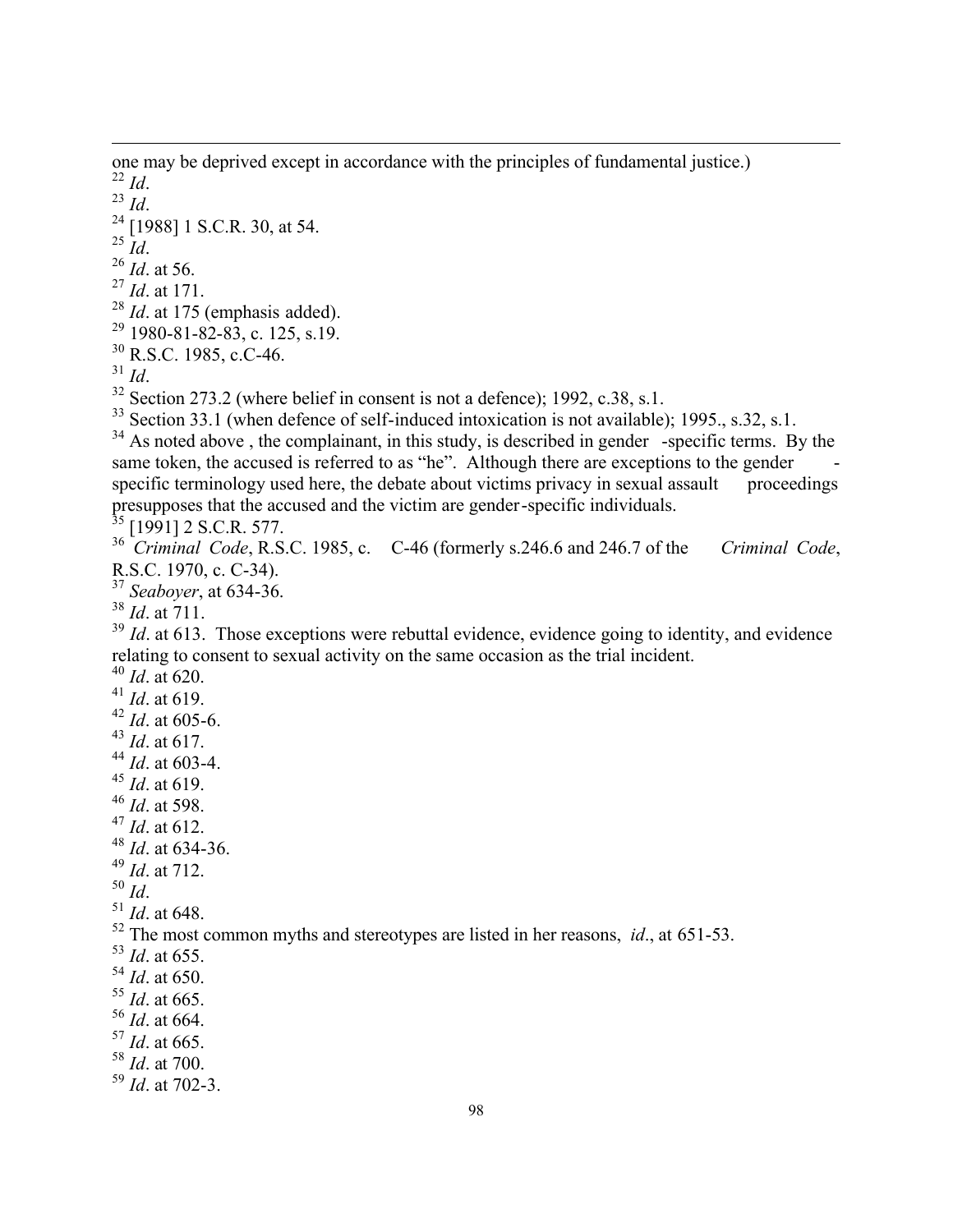S.C. 1992, c.38. [1995] 4 S.C.R. 411. S.C. 1997, c. 30. [1999] 3 S.C.R. 668. [1993] 4 S.C.R. 419. 66 See Section 715.1, R.S.C., 1985, c.C-46. *L.(D.O.)*, at 441. *Id*. at 441-42. *Id*. at 465. See s.486(2.1), R.S.C. 1985, c. 19.

*Id*. at 709-10 (emphasis in original).

See Chapter Two.

 $\overline{a}$ 

*O'Connor*, at 503 (emphasis added).

<sup>73</sup> The other central issue in *O'Connor*, which is not discussed here, is whether the accused was entitled to a stay of proceedings in the circumstances.

[1991] 3 S.C.R. 326.

<sup>75</sup> Note that whereas *Stinchombe* addressed the duties of Crown officers, who are unquestionably bound by the *Charter*, third parties in possession of records pertaining to a complainant are not.

<sup>76</sup> Thus the joint opinion stated that in cas es involving the production of third party records, "we are concerned with the competing claims of a *constitutional right to privacy* in the information, on the one hand, and the right to full answer and defence on the other." O'Connor, at 433-34 on the one hand, and the right to full answer and defence on the other." (emphasis added).

```
77 O'Connor, at 479.
78 Id., at 479-80.
79 Id. at 480.
80 Id. 
81 Id. at 483.
82 Id. at 482.
83 Id. at 483.
84 Id. 
85 Id. at 484.
86 Id. at 487 (emphasis added).
87 Id. at 486.
<sup>88</sup> Id. at 490 (emphasis added).
89 Id. at 488.
90 Id.
91 Id.
92 Id.
93 Id. at 491.
94 Id. at 492.
95 Id. at 503.
<sup>96</sup> [1999] 3 S.C.R. 668.
^{97} [1995] 4 S.C.R. 536, at 581.
98 Id. at 581-82.
```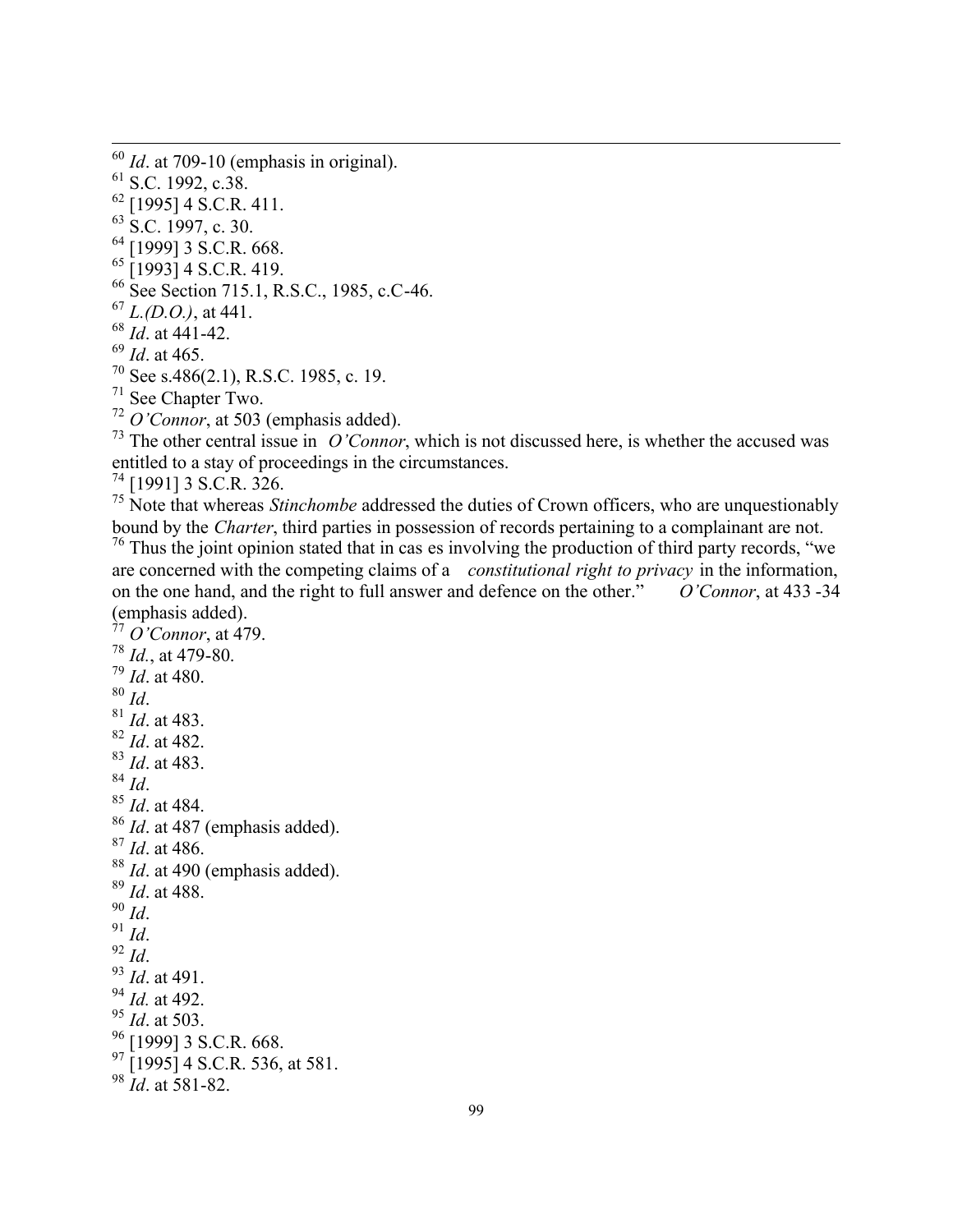<sup>99</sup> [1997] 1 S.C.R. 80. <sup>100</sup> See Chapter Two. [1997] 1 S.C.R. 157. Id., at 171. *Id*. at 175.  *Mills*, at 688. <sup>105</sup> *Id*. *Id*. at 689. <sup>107</sup> *Id*. *Id*. at 713. *Id*. at 718. *Id*. at 719. *Id*. at 719-20. *Id*. at 724. *Id*. at 726. *Id*. at 727. *Id*. at 741. *Id*. at 727. <sup>117</sup> *Id*. *Id*. at 747. [2000] 2 S.C.R. 443. <sup>120</sup> [1999] 1 S.C.R. 330.  $\left[2002\right]$  S.C.C. 12. *Id*. at para. 115.

 $\overline{a}$ 

#### **CHAPTER FOUR**

<sup>1</sup> The First Amendment state s that "Congress shall make no law ... abridging the freedom of speech or of the press", and the prohibition also applies to the fifty states through the Fourteenth Amendment. The Sixth Amendment which also binds the states as well as the federal government, states that in all criminal prosecutions, the accused "shall enjoy the right of a speedy and public trial". *The United States Constitution*.

 $2^2$  S. Boylan, "Coffee From A Samovar: The Role of the Victim in the Criminal Procedure of Russia and the Proposed Victim Rights Amendment to the United States Constitution" (1998), 4 *U.C. Davis J. of Int'l L. & Pol'y* 103, at 105.

<sup>3</sup> See generally M. Joutsen, "Listening to the Victim: The Victim's Role in European Criminal Justice Systems", (1987) 34 *Wayne L. Rev.* 95-124. 4 *Id*. at 115.

<sup>5</sup> Though common law systems generally permit private prosecutions, criminal proceedings are rarely initiated by private citizens, and the victims of crimes, otherwise, have been viewed as witnesses with no independent status in the process.

<sup>6</sup> See A. Goy, "The Victim -Plaintiff in Criminal Trials and Civil Law Responses to Sexual Violence", (1996) 3 *Cardozo Women's L.J.* 335 -348; and W. T. Pizzi and W. Perron, "Crime Victims in German Courtroons: A Comparative Perspective on American Probl ems", (1996) 32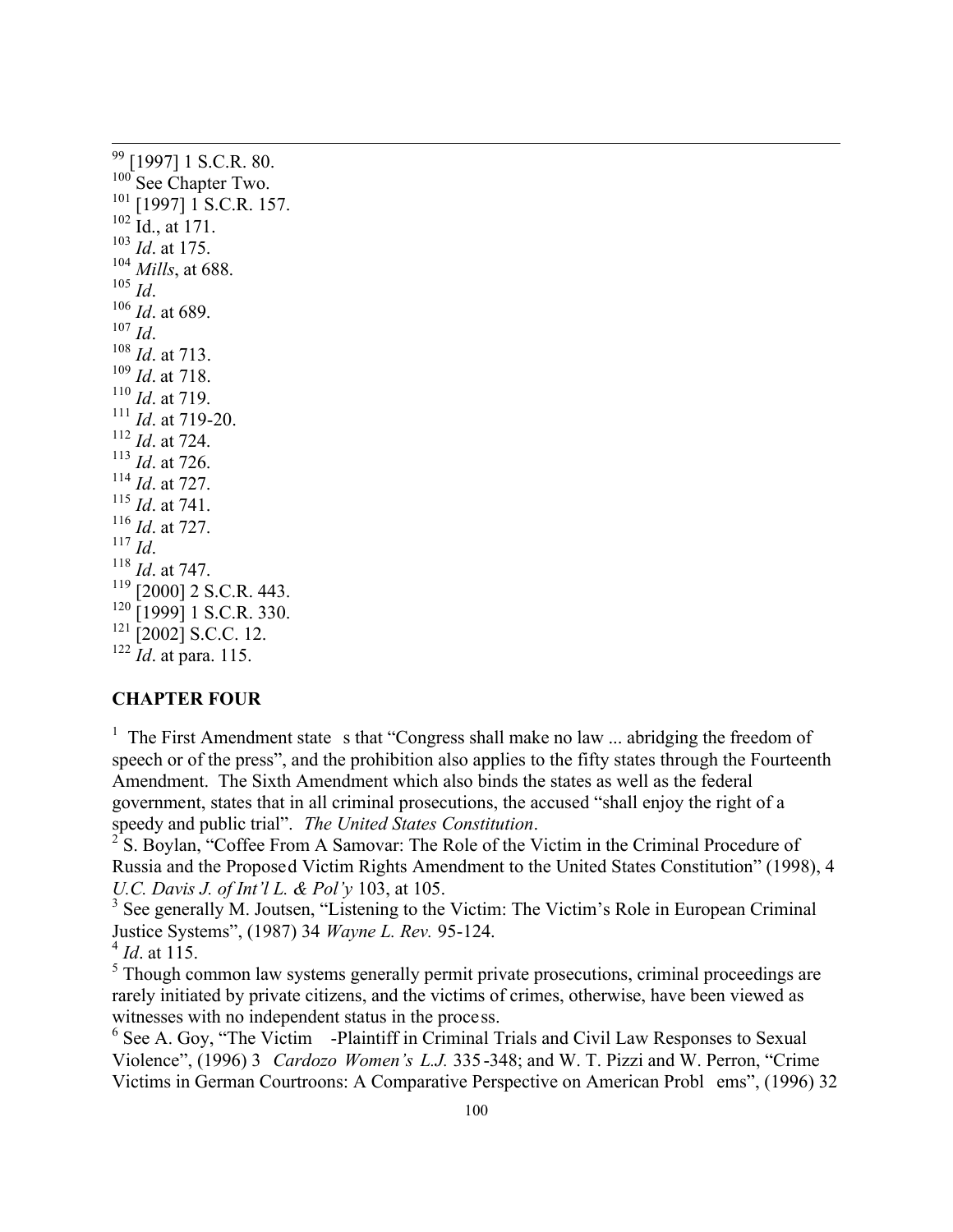*Stanford J. of Int'l L.* 37-64.

9 Goy, *supra* note 6, at 340-41, and Pizzi and Perron, *id.*, at 60-61. Further information about the kind of public interest that will outweigh victim privacy was not provided.

<sup>10</sup> See Chapter Two.

<sup>11</sup> J.R. Spencer, "Improving the Position of the Victim in English Criminal Procedure", (1997), *Israel L. Rev.* 286, at 290.

<sup>12</sup> *Id.*

 $\overline{a}$ 

<sup>13</sup> *Sexual Offences (Amendment) Act 1976*, s.4.

<sup>14</sup> Spencer, *supra* note 11, at 291.

 $^{15}$  *Id*.

<sup>16</sup> See *Sexual Offences (Amendment) Act*, 1992, c.34.

<sup>17</sup> Spencer, *supra* note 11, at 291 (explaining the *Children and Young Persons Act* 1933, s.39). <sup>18</sup> *Id*.

<sup>19</sup>*Id*., at 286-87.

 $20$  H. Reeves and K. Mulley, "The New Status of Victims in the UK: Opportunities and Th reats", in A. Crawford and J. Goodey, eds. *Integrating a Victim Perspective Within Criminal Justice: International Debates* (Aldershot: Dartmouth Publishing Co. Ltd., 2000), at 125.

 $\frac{21}{21}$  *Id.* at 134.

 $^{22}$  See Chapter Three.<br> $^{23}$  S. Garkawe, "The Role of the Victim Du ring Criminal Court Proceedings" (1994), 17

U.N.S.W.L.J. 595, at 598.

<sup>24</sup> M. Findlay, S. Odgers and S. Yeo, *Australian Criminal Justice* (Victoria: Oxford University Press, 2<sup>nd</sup> ed. 1999), at 344.

<sup>25</sup> *Victims Rights Act*, 1996 No. 114 (N.S.W.).

<sup>26</sup> Garkawe, *supra* note 23, at 602.

<sup>27</sup> *Criminal Law (Sexual Offences) Act*, s. 4(1) & (2).

<sup>28</sup> *Id*., s. 5.

<sup>29</sup> *Id*., s.6.

<sup>30</sup> *Id*.

<sup>31</sup> [1995] 1 N.Z.L.R. 539.

 $32$  *Id.* at 546.

<sup>33</sup> *Id*. at 546.

<sup>34</sup> *Id*. at 544.

35 *The Constitution Act, 1867*, U.K. 30 & 31, c.3.

 $36$  The First Amendment states, in part, that "Congress shall make no law ... abridging the freedom speech, or of the press...." *The United States Constitution*.

<sup>37</sup> See, *e.g., Canadian Newspapers v. Canada (A.G.)*, [1988] 2 S.C.R. 122 (upholding the ban on publication of a sex crime victim's identi ty); and *Edmonton Journal v. Alberta (A.G.)*, [1989] 2 S.C.R. 1326 (invalidating a publication ban on information revealed in matrimonial proceedings); see Chapter Two.

<sup>38</sup> *Palko v. Connecticut*, 302 U.S. 319 (1937).

<sup>39</sup> Note that the Fourth Amendment, which gua rantees the "right of the people to be secure ...

<sup>7</sup> Goy, *id*., at 336.

<sup>8</sup> Pizzi and Perron, *supra* note 6, at 59.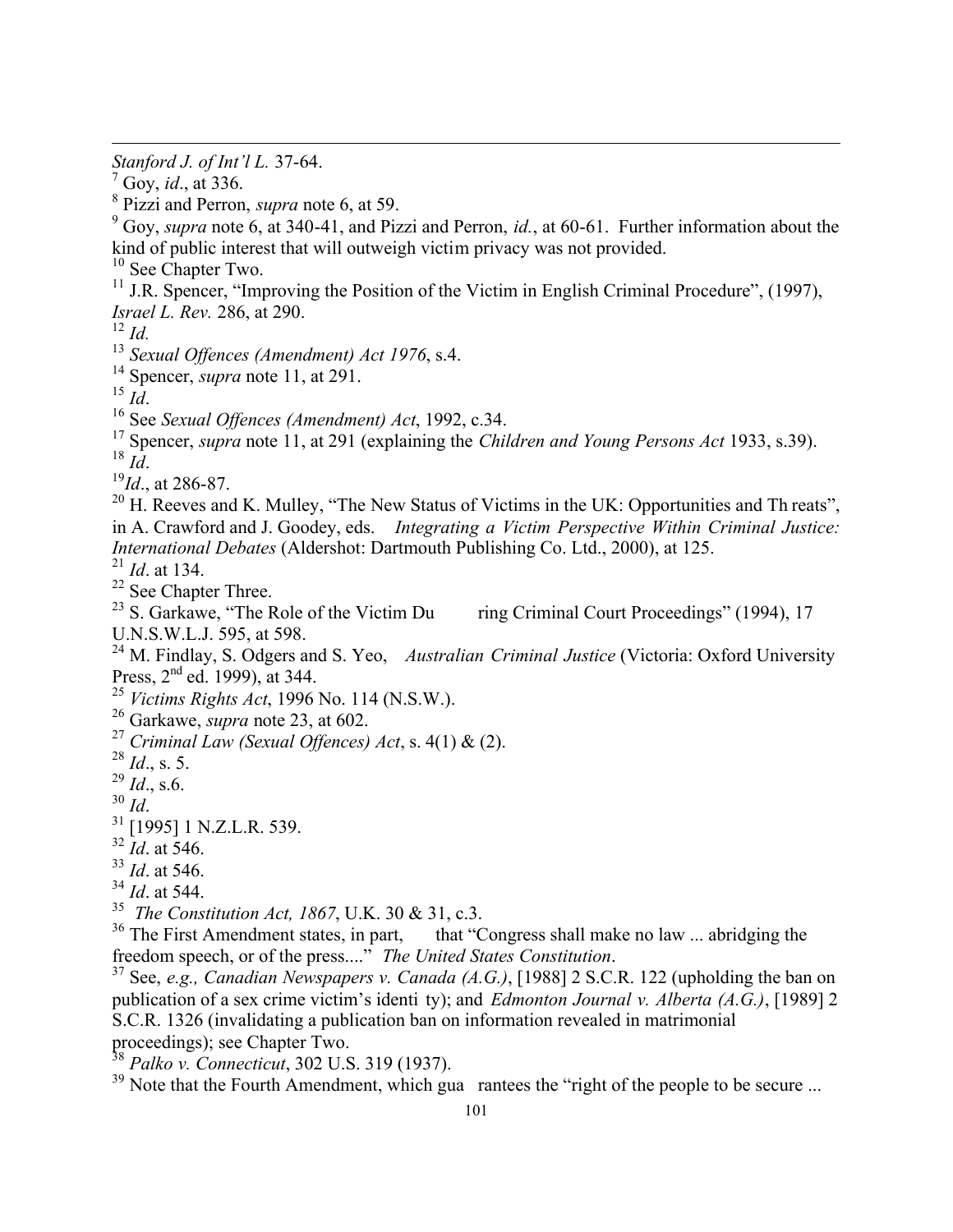against unreasonable searches and seizures", is akin to s.8 of the *Charter*. Note also *Griswold v. Connecticut*, 381 U.S. 479 (1965) (discovering a constitutional right of privacy in the

"penumbras" emanating from the specific guarantees, as well as in other extra -textual sources of authority).

 But see *Aubry v. Vice-Versa*, [1998] 1 S.C.R. 591 (upholding liability, under Quebec's *Civil Code*, for the unauthorized publication of a photograph).

 $^{41}$  430 U.S. 829 (1977).

- 443 U.S. 97 (1979).
- 420 U.S. 469 (1975).
- 491 U.S. 524 (1989).
- 420 U.S. 469 (1975).
- *Cohn*, at 487.
- *Id*. at 491-92.
- *Id*. at 494-95.
- *Id*. at 495.

 $\overline{a}$ 

- *Id*. at 496.
- *Id*. at 496 (emphasis added).
- 430 U.S.  $308$  (1977).
- 427 U.S. 539 (1976).
- *Oklahoma Publishing*, at 311.
- 443 U.S. 97 (1979).

*Id*. at 103.

 Given that there were other ways to protect the confidentiality of juvenile proceedings, criminal penalties were in the Court's view unnecessary. *Id*. at 105.

 *Id*. at 109-10 (emphasis added). 491 U.S. 524 (1989). *Id*. at 533. *Id*. at 536. *Id*. at 541. *Id*. at 542 (citing *Coker v. Georgia*). *Id*. at 545. *Id*. at 553. *Id*. (emphasis added). *Id*. 448 U.S. 555 (1980). *Id*. at 573. *Id*. at 569. *Id*. at 570. *Id*. at 571. *Id*. at 581.  $\frac{74}{75}$  See Chapter Two. 457 U.S. 596 (1982). *Id*. at 607.  $^{77}$  *Id.* at 609-10.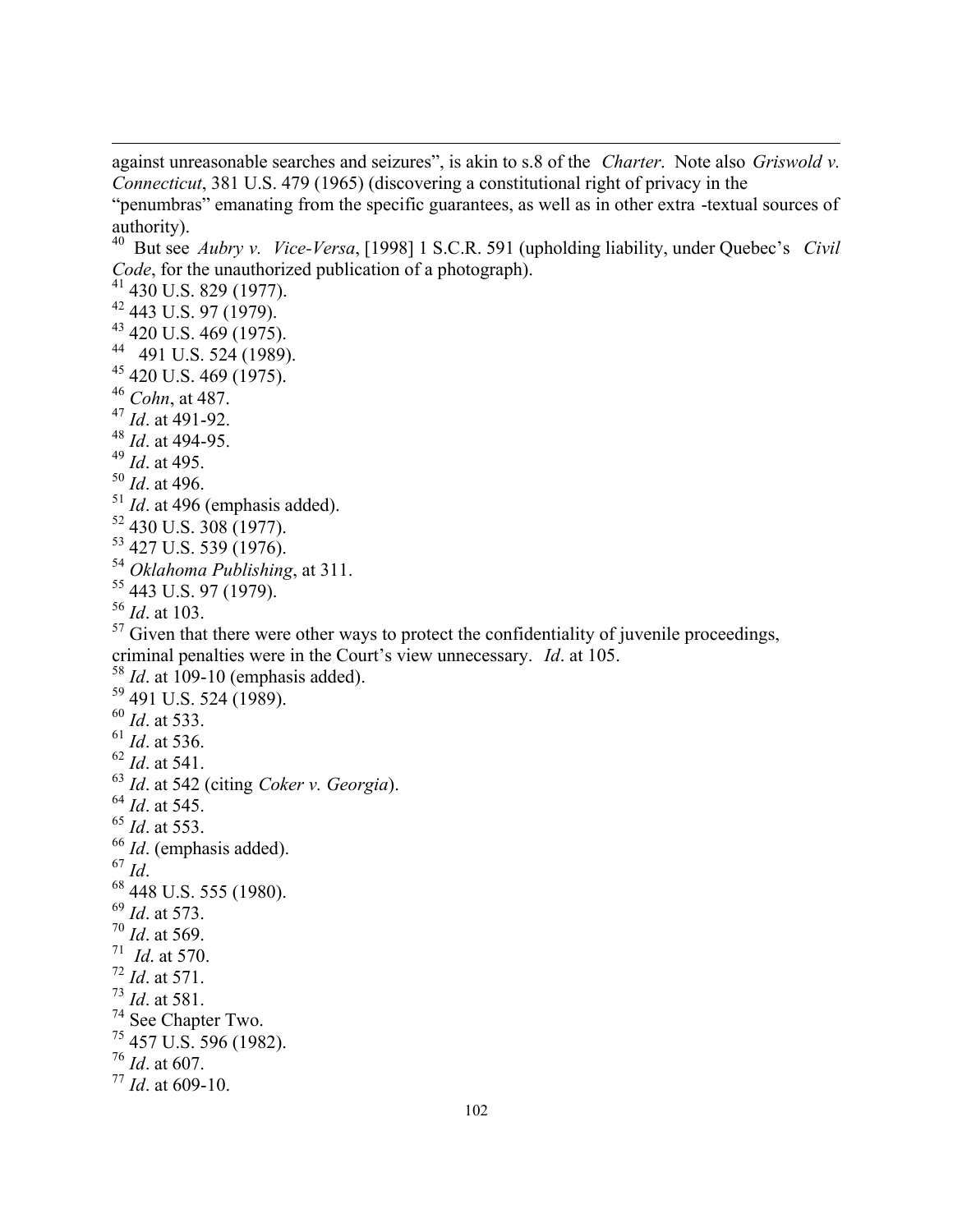*Id*. at 610 (emphasis in original). *Id*. at 615. *Id*. at 616. *Id*. at 617. See *Canadian Newspapers v. Canada*, Chapter Two. *Id*. at 618. *Id*. at 619.

## **CHAPTER FIVE**

<sup>1</sup> See H. Benedict, *Virgin or Vamp: How the Press Covers Sex Crimes* (U.S.A.: Oxford University Press, 1992).

2 See Chapter Three.

<sup>3</sup> See Chapter Two.

<sup>4</sup> Much, if not most, of the the discussion in the American literature is specific to the crime of rape. As noted in Chapter Three, Canada has abandoned that offence and replaced it with a series of offences which relate to sexual assault. The text in this part of the Chapter refers to rape, sexual assault, and sexual offences without interrupting the discussio n to refine the terminology on an ongoing basis.

5 Benedict, *supra* note 1, at 3.

6 *Id*.

 $\overline{a}$ 

 $<sup>7</sup>$  *Id*. at 14-18. The myths she lists and describes in the pages cited are: rape is sex; the assailant</sup> is motivated by lust; the assailant is perverted or crazy; the assa ilant is usually black or lower class; women provoke rape; women deserve rape; only "loose" women are victimized; sexual attack sullies the victim; rape is a punishment for past deeds; and women cry rape for revenge. 8 *Id*. at 18.

9 *Id*. at *Preface*.

<sup>10</sup> *Id*. at 254.

 $\frac{11}{12}$  See Chapter Four.

<sup>12</sup> *Smith v. Daily Publishing Co.*, 443 U.S. 97, at 108 (1979).

<sup>13</sup> *The Florida Star v. B.J.F.*, 491 U.S. 524, at 553 (1989).

<sup>14</sup> *Id*. at 547.

<sup>15</sup> *Id*.

<sup>16</sup> *Id*. at 537.

<sup>17</sup> *Id*.

<sup>18</sup> M. Gartner, "Panel Discussion", in Symposium: The Privacy Rights of Rape Victims in the Media and the Law (1993), 61 *Fordham L. Rev.* 1133.

See Chapter Two.

<sup>20</sup> D. Denno, "Perspectives on Disclosing Rape Victims' Names", in Symposium, *supra* note 18, at 1129 (quoting Dershowitz).

<sup>21</sup> Gartner, *supra* note 18.

<sup>22</sup> S. Hutt, "In Praise of Public Access: Why the Government Should Disclose the Identities of Alleged Crime Victims" (1991), 41 *Duke L.J.* 368, at 398 (quoting Nadine Strossen).

<sup>23</sup> K. O'Brien, "South Carolina: Last Haven for Rape Victim Privacy?" (1999), 30 *S.C.L. Rev.*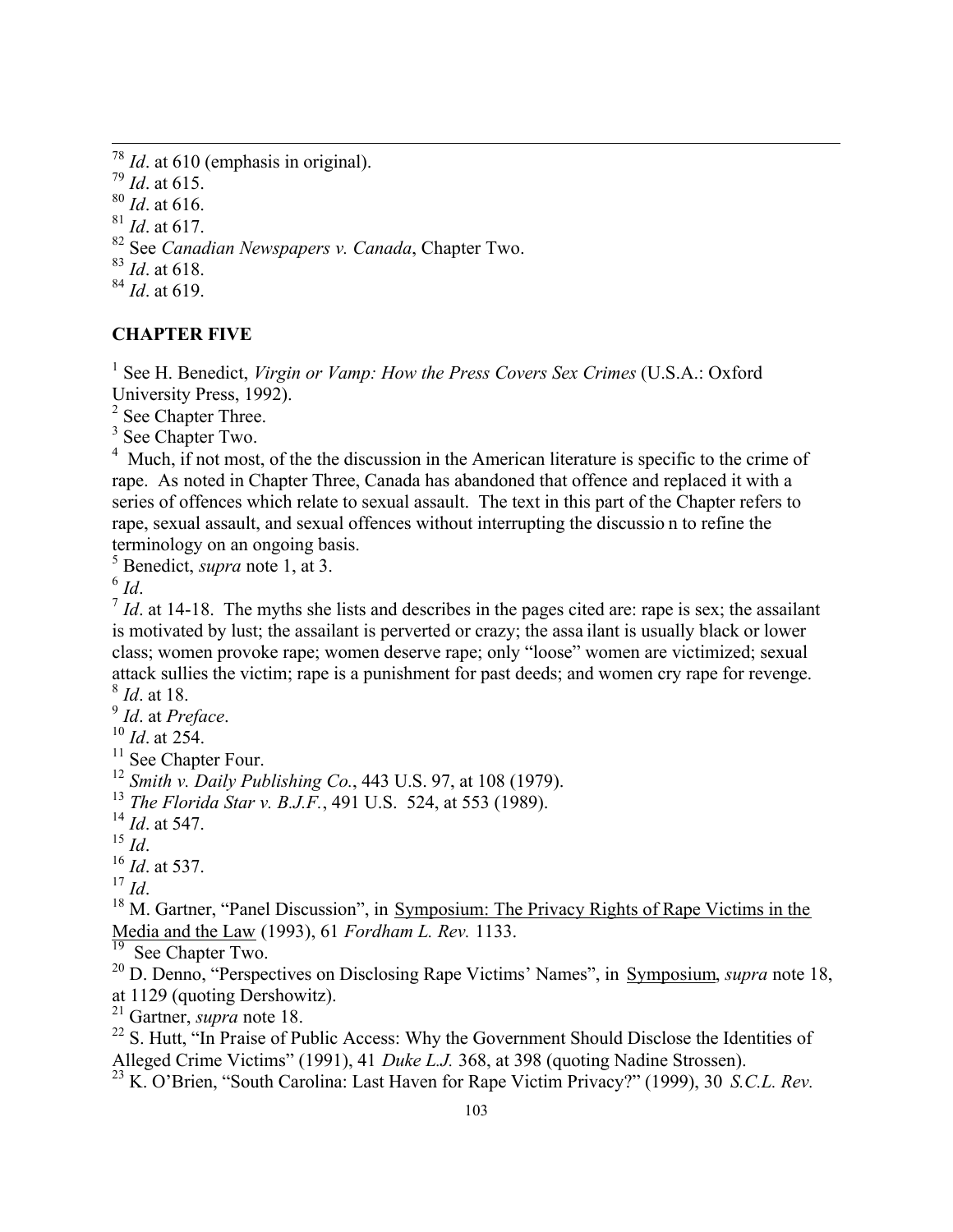873, at 880.

- Gartner, *supra* note 18, at 1133.
- *Id*.
- *Id*.

 $\overline{a}$ 

- <sup>27</sup> P. Marcus and T. McMahon, "Limiting Disclosure of Rape Victims' Identities" (1991), 64 *Cal. L. Rev.* 1019, at 1033.
- H. Benedict, "Panel Discussion" in Symposium, *supra* note 18, at 1145.

*Id*.

- <sup>30</sup> S. Leone, "Protecting Rape Victims' Identities: Balance Between the Right to Privacy and the First Amendment" (1993), 27 *New Eng; L. Rev.* 883, at 911.
- Gartner, *supra* note18, at 1133.
- *Id*.
- *Id*.
- <sup>34</sup> Marcus and McMahon, *supra* note 27, at 1034, n. 73 (quoting Zie genmeyer).
- [1995] 4 S.C.R. 707.
- *Id*. at 712.
- *Id*. at 721.
- <sup>38</sup> See Chapter Two.
- *R. v. Bernardo*, [1993] O.J. No. 2047.
- *The Queen v. Bernardo*, unreported decision of LeSage A.C.J.O.C.*,* May 29, 1995.
- <sup>41</sup> Re Estate of French et al. v. Ontario (Attorney General), (1996) 134 D.L.R. (4<sup>th</sup>) 587 (On.
- Gen. Div.); *aff'd* (1998), 122 C.C.C. (3d) 449 (O.C.A.).
- See generally, B. MacFarlane and H. Keating, "Horrific Video Tape as Evidence: Balancing Open Court and Victim's Privacy" (1999), 41 *Crim. L. Q.* 413.
- *R. v. Bernardo*, [1993] O.J. No. 2047.
- *Id*. at para. 141.
- *Id*. at para. 142.
- *Id*. at para.137.
- *Id*. at para. 140.
- *Id*. at para. 75.
- *Id*. at para. 76.
- *Id*. at pare. 83.
- *Id*. at para. 86.
- *Id*. at paras. 134-35.
- <sup>53</sup>See Chapter Two.
- K. Davey, *Karla's Web* (Toronto: Penguin Books Canada, 1994) at 40.
- *Id*.
- *Id*. at 40-41.
- *Id.* at 94-95.
- <sup>58</sup> The Ontario Court of Appeal quashed an appeal from the order of Kovacs J., on the ground that there was no right of appeal to the appellate court from the trial judge's decision. (1994), 95  $C.C.C.(3d) 437 (O.C.A.).$
- See Chapter Two.
- $\frac{60}{100}$  As John Rosen, who was acting for Bernardo, explained, the parents of the two deceased girls